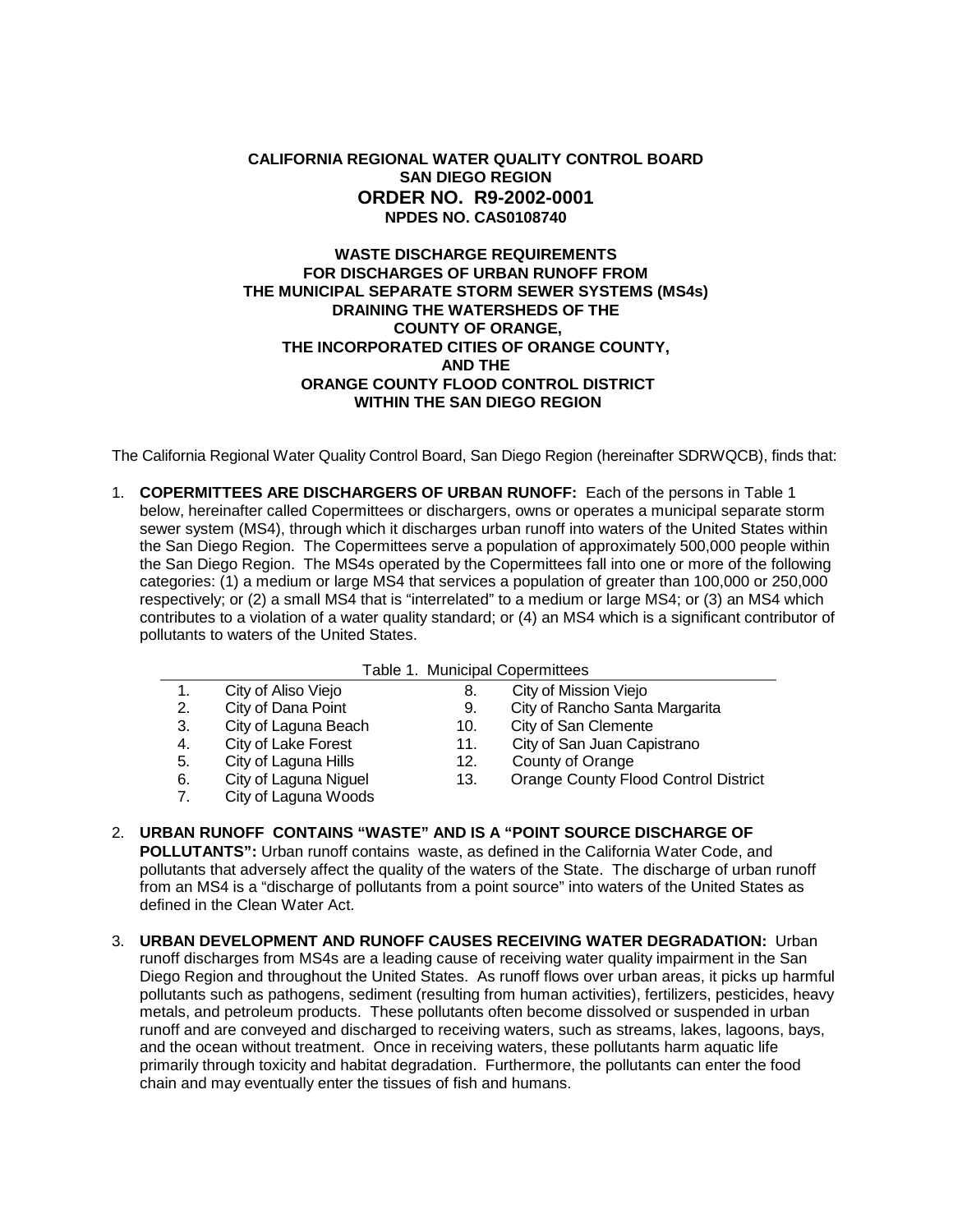There is a strong direct correlation between "urbanization" and "impacts to receiving water quality". In general, the more heavily developed the area, the greater the impacts to receiving waters from urban runoff.

These impacts especially threaten environmentally sensitive areas (such as Clean Water Act section 303(d) impaired water bodies, areas designated as Areas of Special Biological Significance, water bodies designated with the RARE beneficial use, riparian or estuarine areas designated by the Copermittees as Critical Aquatic Resources (CARS), and regional parks and preserves containing receiving waters within the Cities and County of Orange). Such environmentally sensitive areas have a much lower capacity to withstand pollutant shocks than might be acceptable in the general circumstance. In essence, urban development that is ordinarily insignificant in its impact on the environment may, in a particularly sensitive environment, be significant.

# 4. **URBAN DEVELOPMENT INCREASES POLLUTANT LOAD, VOLUME, AND VELOCITY OF**

**RUNOFF:** During urban development two important changes occur. First, natural vegetated pervious ground cover is converted to impervious surfaces such as paved highways, streets, rooftops, and parking lots. Natural vegetated soil can both absorb rainwater and remove pollutants providing a very effective natural purification process. Because pavement and concrete can neither absorb water nor remove pollutants, the natural purification characteristics of the land are lost.

Secondly, urban development creates new pollution sources as human population density increases and brings with it proportionately higher levels of car emissions, car maintenance wastes, municipal sewage, pesticides, household hazardous wastes, pet wastes, trash, etc. which can either be washed or directly dumped into the MS4.

As a result of these two changes, the runoff leaving the developed urban area is significantly greater in volume, velocity and pollutant load than the pre-development runoff from the same area.

The significance of the impacts of urban development on receiving waters is determined by the scope of the project, such as the size of the project, the project land-use type, etc. Large projects (such as commercial developments greater than 100,000 square feet, home subdivisions greater than 10 units, and streets, roads, highways, and freeways) generally have large amounts of impervious surface, and therefore have greater potential to significantly impact receiving waters by increasing erosion (through increased peak flow rates, flow velocities, flow volumes, and flow durations) than smaller projects. Projects of particular land use types also have greater potential to significantly impact receiving waters due to the presence of typically large amounts of pollutants on site or an increased potential for pollutants to move off site (such as automotive repair shops, restaurants, parking lots, streets, roads, highways, and freeways, hillside development, and retail gasoline outlets).

- 5. **WATER QUALITY DEGRADATION INCREASES WITH PERCENT IMPERVIOUSNESS:** The increased volume and velocity of runoff from developed urban areas greatly accelerates the erosion of downstream natural channels. Numerous studies have demonstrated a direct correlation between the degree of imperviousness of an area and the degradation of its receiving water quality. Significant declines in the biological integrity and physical habitat of streams and other receiving waters have been found to occur with as little as a 10% conversion from natural to impervious surfaces. (Developments of medium density single family homes range between 25 to 60% impervious). Today "% impervious coverage" is believed to be a reliable indicator and predictor of the water quality degradation expected from planned new development.
- 6. **URBAN RUNOFF IS A HUMAN HEALTH THREAT:** Urban runoff contains pollutants, which threaten human health. Human illnesses have been clearly linked to recreating (i.e., swimming, surfing, etc.) near storm drains flowing to coastal beach waters. Such flows from urban areas often result in the posting or closure of local beaches.

Pollutants transported to receiving waters by urban runoff can also enter the food chain. Once in the food chain they can "bioaccumulate" in the tissues of invertebrates (e.g., mussels, oysters, and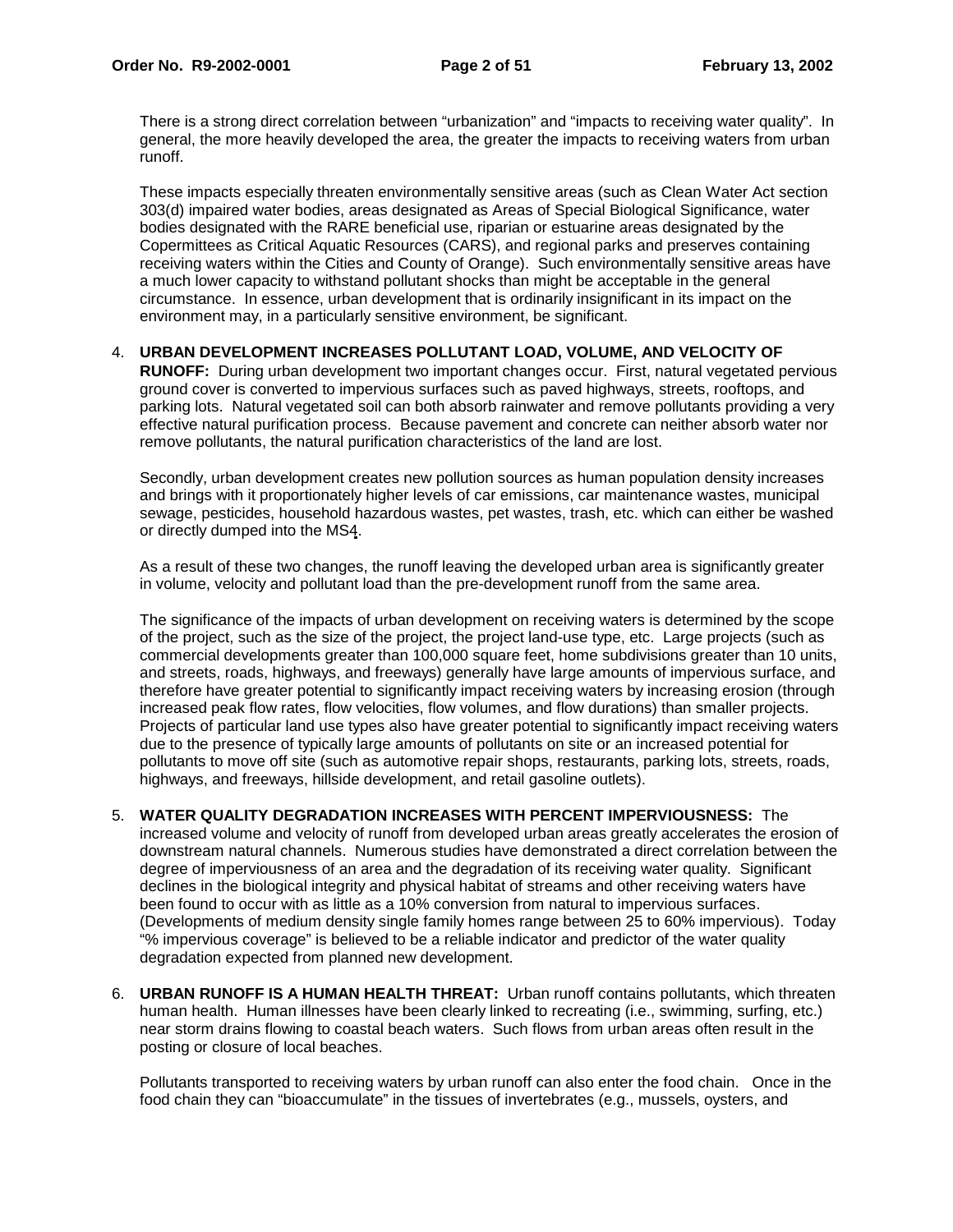lobsters) and fish which may be eventually consumed by humans. Furthermore, some pollutants are also known to "biomagnify". This phenomenon can result in pollutant concentrations in the body fat of top predators that are millions of times greater than the concentrations in the tissues of their lower trophic (food chain) counterparts or in ambient waters.

- 7. **POLLUTANT TYPES:** The most common categories of pollutants in urban runoff include total suspended solids, sediment (due to anthropogenic activities); pathogens (e.g., bacteria, viruses, protozoa); heavy metals (e.g., copper, lead, zinc and cadmium); petroleum products and polynuclear aromatic hydrocarbons; synthetic organics (e.g., pesticides, herbicides, and PCBs); nutrients (e.g., nitrogen and phosphorus fertilizers), oxygen-demanding substances (decaying vegetation, animal waste), and trash.
- 8. **URBAN STREAMS AS AN MS4 COMPONENT:** Historic and current development make use of natural drainage patterns and features as conveyances for urban runoff. Urban streams used in this manner are both MS4s and receiving waters.
- 9. **URBAN RUNOFF CAUSES BENEFICIAL USE IMPAIRMENT**: Individually and in combination, the discharge of pollutants and increased flows from MS4s can cause or threaten to cause a condition of pollution (i.e., unreasonable impairment of water quality for designated beneficial uses), contamination, or nuisance. The discharge of pollutants from MS4s can cause the concentration of pollutants to exceed applicable receiving water quality objectives and impair or threaten to impair designated beneficial uses. The discharge of urban runoff may also impact the physical habitat of receiving waters. Significant stream channel incision and bank erosion is a feature common in the Aliso Creek watershed and other drainages in Orange County and may be caused in part by changes in peak flow rates and volumes resulting from urban development. Preliminary results of the Ambient Bioassessment Monitoring Program in Aliso Creek and San Juan Creek in 1998 and 1999 indicate impacts to the benthic community that may be the result of water quality and habitat degradation.
- 10. **COPERMITTEES IMPLEMENT URBAN RUNOFF MANAGEMENT PROGRAMS (URMPs):** Copermittee implementation of Urban Runoff Management Programs (URMPs) designed to reduce discharges of pollutants and flow into and from MS4s to the maximum extent practicable (MEP) can protect receiving water quality by promoting attainment of water quality objectives necessary to support designated beneficial uses. To be most effective, URMPs must contain both structural and nonstructural best management practices (BMPs).
- 11. **BEST MANAGEMENT PRACTICES (BMPs):** Pollutants can be effectively reduced in urban runoff by the application of a combination of pollution prevention, source control, and treatment control BMPs. Source control BMPs (both structural and non-structural) minimize the contact between pollutants and flows (e.g., rerouting run-on around pollutant sources or keeping pollutants on-site and out of receiving waters). Treatment control (or structural) BMPs remove pollutants from urban runoff. Where feasible, use of BMPs that utilize natural processes should be assessed. These types of BMPs, such as grassy swales and constructed wetlands, can frequently be as effective as less natural BMPs, while providing additional benefits such as aesthetics and habitat.
- 12. **POLLUTION PREVENTION**: Pollution prevention, the initial reduction/elimination of pollutant generation at its source, is the best "first line of defense" for Copermittees and should be used in conjunction with source control and treatment control BMPs. Pollutants that are never generated do not have to be controlled or treated. Encouragement during planning processes of the use of pollution prevention BMPs can be an effective means for pollution prevention BMPs to be implemented, through such methods as education, landscaping, etc.
- 13. **RECEIVING WATER LIMITATIONS:** Compliance with receiving water limits based on applicable water quality objectives is necessary to ensure that MS4 discharges will not cause or contribute to violations of water quality objectives and the creation of conditions of pollution.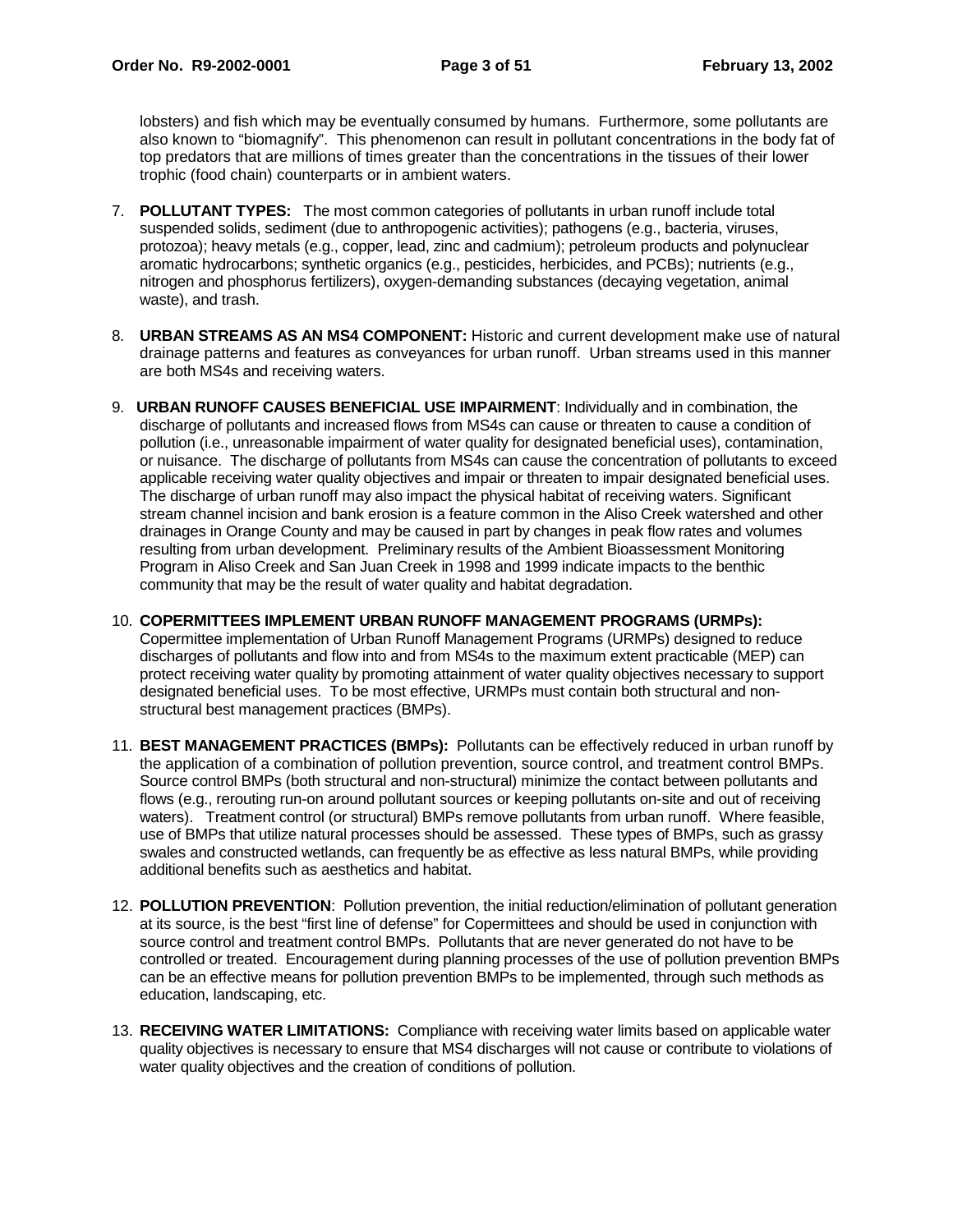- 14. **RECEIVING WATER LIMITATION COMPLIANCE STRATEGY**: Implementation of BMPs cannot ensure attainment of receiving water quality objectives under all circumstances; some BMPs may not prove to be as effective as anticipated. An iterative process of BMP development, implementation, monitoring, and assessment is necessary to assure that an Urban Runoff Management Program is sufficiently comprehensive and effective to achieve compliance with receiving water quality objectives.
- 15. **COPERMITTEES' RESPONSIBILITY FOR ILLICIT DISCHARGES FROM THIRD PARTIES:** As operators of MS4s, the Copermittees cannot passively receive and discharge pollutants from third parties. By providing free and open access to an MS4 that conveys discharges to the waters of the United States, the operator of an MS4 that does not prohibit and/or control discharges into its system essentially accepts responsibility for those discharges. These discharges may cause or contribute to a condition of contamination or exceedances of receiving water quality objectives.
- 16. **COPERMITTEES' RESPONSIBILITY BASED ON LAND USE AUTHORITY**: Utilizing their land use authority, Copermittees authorize and realize benefits from the urban development which generates the pollutants and runoff that impair receiving waters. Since the Copermittees utilize their legal authority to authorize urbanization, they must also exercise their legal authority to ensure that the resulting increased pollutant loads and flows do not further degrade receiving waters.
- 17. **THREE PHASES OF URBAN DEVELOPMENT**: Urban development has three major phases: (1) land use planning for new development; (2) construction; and (3) the "use" or existing development phase. Because the Copermittees authorize, permit, and realize benefits from each of these phases, and because each phase has a profound impact on water quality, the Copermittees have commensurate responsibilities to protect water quality during each phase. In other words, Copermittees are held responsible for the short and long-term water quality consequences of their land use planning, construction, and existing development decisions.
- 18. **PLANNING PHASE FOR NEW DEVELOPMENT**: Because land use planning and zoning is where urban development is conceived, it is the phase in which the greatest and most cost-effective opportunities to protect water quality exists. When a Copermittee incorporates policies and principles designed to safeguard water resources into its General Plan and development project approval processes, it has taken a far-reaching step towards the preservation of local water resources for future generations.
- 19. **CONSTRUCTION PHASE**: Construction activities are a significant cause of receiving water impairment. Siltation is currently the largest cause of river impairment in the United States. Sediment runoff rates from construction sites greatly exceed natural erosion rates of undisturbed lands causing siltation and impairment of receiving waters. In addition to requiring implementation of the full range of BMPs, an effective construction runoff program must include local plan review, permit conditions, field inspections, and enforcement.
- 20. **EXISTING DEVELOPMENT:** The Copermittees' wet weather monitoring results collected during the past decade, as well as volumes of other references in the literature today, confirm substantial pollutant loads to receiving waters in runoff from existing urban development. Implementation of jurisdictional and watershed URMPs, which include extensive controls on existing development, can reduce pollutant loadings over the long term.
- 21. **CHANGES NEEDED**:Because the urbanization process is a direct and leading cause of water quality degradation in this Region, fundamental changes to existing policies and practices about urban development are needed if the beneficial uses of the San Diego Region's natural water resources are to be protected.
- 22. **DUAL REGULATION OF INDUSTRIAL AND CONSTRUCTION SITES:** Discharges of runoff from industrial and construction sites in this Region are subject to dual (state and local) regulation. (1) All industries and construction sites are subject to the local permits, plans, and ordinances of the municipal jurisdiction in which it is located. Pursuant to this Order, local (storm water, grading,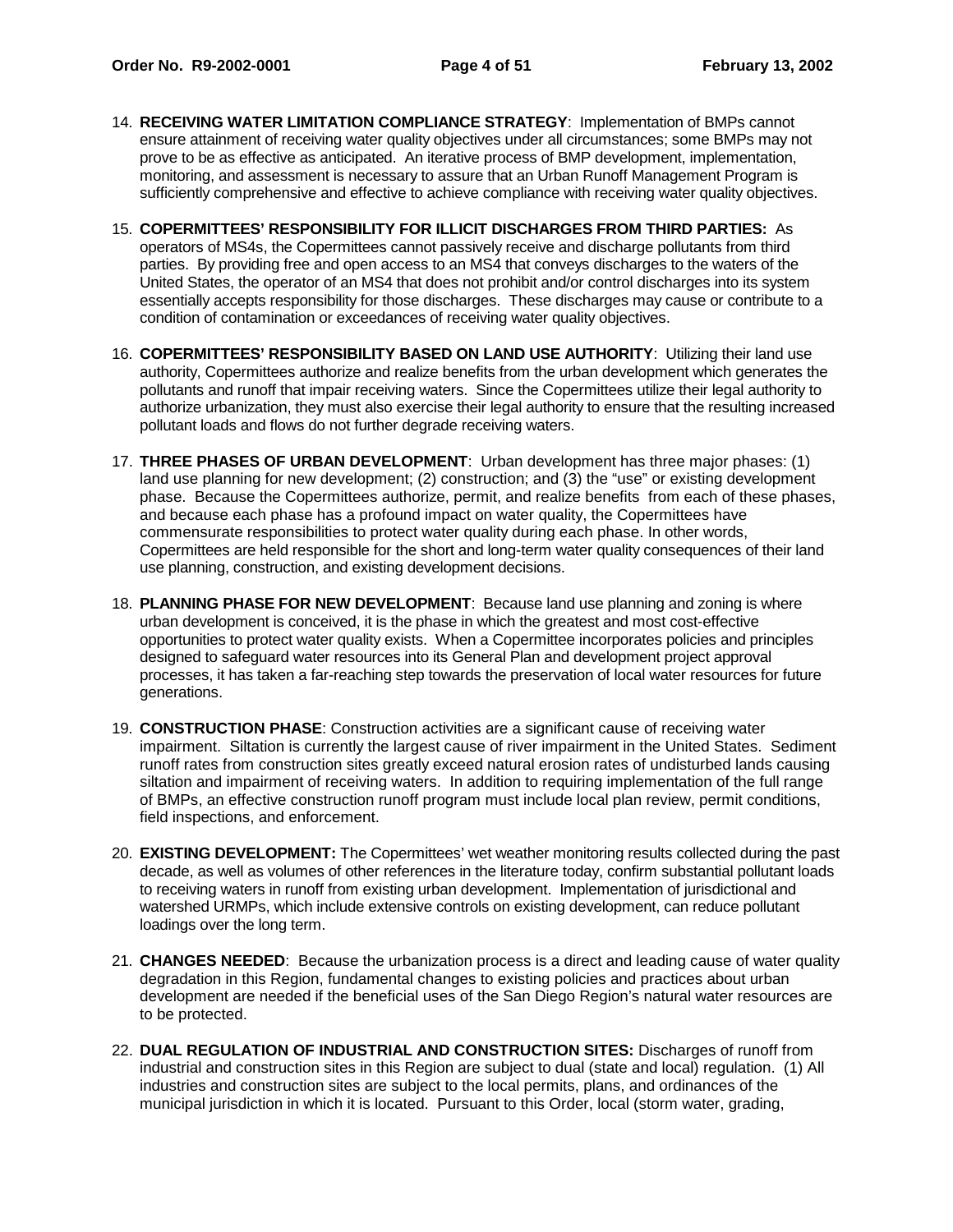construction, and use) permits, plans, and ordinances must (a) prohibit the discharge of pollutants and non-storm water into the MS4; and (b) require the routine use of BMPs to reduce pollutants in site runoff. (2) Many industries and construction sites are also subject to regulation under the statewide General Industrial Storm Water Permit or statewide General Construction Storm Water Permit<sup>1</sup>. These statewide general permits are adopted by the State Water Resources Control Board and enforced by the nine Regional Water Quality Control Boards throughout California. Like the Copermittees' local permits and ordinances, the statewide General Industrial and Construction Permits also (a) prohibit the discharge of pollutants and non-storm water; and (b) require the routine use of BMPs to reduce pollutants in site runoff.

Recognizing that both authorities share a common goal, the federal storm water regulations at 40 CFR 122.26 (and its preamble) call for the dual system to ensure the most effective oversight of industrial and construction site discharges. Under this dual system, each municipal Copermittee is responsible for enforcing its local permits, plans, and ordinances within its jurisdiction. Similarly, the SDRWQCB is responsible for enforcing both statewide general permits and this Order within the San Diego Region.

- 23. **EDUCATION:** Education is the foundation of every effective URMP and the basis for changes in behavior at a societal level. Education of municipal planning, inspection, and maintenance department staffs is especially critical to ensure that in-house staffs understand how their activities impact water quality, how to accomplish their jobs while protecting water quality, and their specific roles and responsibilities for compliance with this Order. Public education, designed to target various urban land users and other audiences, is also essential to inform the public of how individual actions impact receiving water quality and how these impacts can be minimized. The proposed Drainage Area Management Plan (DAMP) that was submitted to the SDRWQCB by the Orange County Copermittees in September 2000 has a strong emphasis on education measures.
- 24. **ENFORCING LOCAL LEGAL AUTHORITY**: Enforcement of local urban runoff related ordinances, permits, and plans is an essential component of every URMP and is specifically required in the federal storm water regulations and this Order. Routine inspections provide an effective means by which Copermittees can evaluate compliance with their permits and ordinances. Inspections are especially important at high-risk areas for pollutant discharges such as industrial and construction sites.

When industrial or construction site discharges occur in violation of local permits and ordinances, the SDRWQCB looks to the municipality that has authorized the discharge for appropriate actions (typically education followed by enforcement where education has been unsuccessful). Each Copermittee must also provide enforcement against illegal discharges from other land uses it has authorized, such as commercial and residential developments.

- 25. **PUBLIC PARTICIPATION:** Public participation during the URMP development process is necessary to ensure that all stakeholder interests and a variety of creative solutions are considered.
- 26. **TOXICITY**: Urban runoff discharges from MS4s often contain pollutants that cause toxicity, (i.e., adverse responses of organisms to chemicals or physical agents ranging from mortality to physiological responses such as impaired reproduction or growth anomalies). The water quality objectives for toxicity provided in the Water Quality Control Plan, San Diego Basin, Region 9, (Basin Plan), state in part "All waters shall be free of toxic substances in concentrations that are toxic to, or that produce detrimental physiological responses in human, plant, animal, or aquatic life….The survival of aquatic life in surface waters subjected to a waste discharge or other controllable water quality factors, shall not be less than

The "statewide General Industrial Storm Water Permit" refers to State Water Resources Control Board Water Quality Order No. 97-03-DWQ National Pollutant Discharge Elimination System General Permit No. CAS000001, Waste Discharge Requirements for Discharges of Storm Water Associated with Industrial Activities Excluding Construction Activities. The "statewide General Construction Storm Water Permit" refers to State Water Resources Control Board Order No. 99-08-DWQ National Pollutant Discharge Elimination System General Permit No. CAS000002, Waste Discharge Requirements for Discharges of Storm Water Runoff Associated with Construction Activity.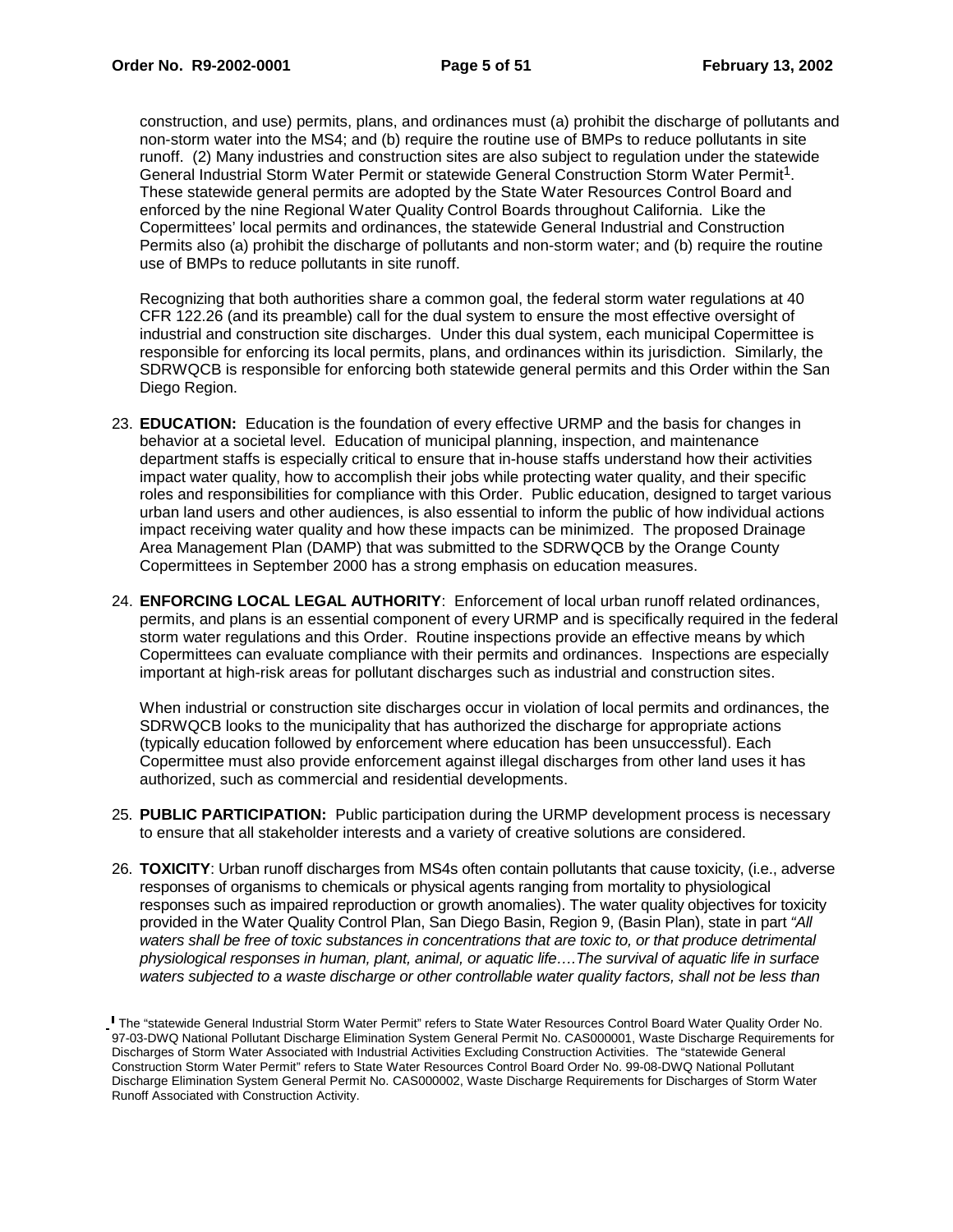that for the same water body in areas unaffected by the waste discharge…" Urban runoff discharges from MS4s are considered toxic when (1) the toxic effect observed in an acute toxicity test exceeds zero Toxic Units Acute (TUa=0); or (2) the toxic effect observed in a chronic toxicity test exceeds one Toxic Unit Chronic (TUc=1).

- 27. **FOCUS ON MAN-MADE POLLUTANTS AND FLOWS:** The focus of this Order is on the control of urban runoff pollutants and flows, which are either generated or accelerated by human activities. This Order is not meant to control background or naturally occurring pollutants and flows.
- 28. **COMMON WATERSHEDS AND CWA SECTION 303(d) IMPAIRED WATERS**: The Copermittees discharge urban runoff into lakes, streams, creeks, bays, the Pacific Ocean, and tributaries thereto within six hydrologic areas within Orange County as shown in Table 2 below. During its downstream course, urban runoff is conveyed through lined and unlined (natural, manmade, and partially modified) channels, all of which are defined as components of the Copermittees' MS4.

Some of the receiving water bodies listed below, which receive or convey urban runoff discharges, have been designated as impaired by the SDRWQCB and USEPA in 1998 pursuant to Clean Water Act section 303(d). Additional water bodies may be listed during the term of this Order pursuant to Clean Water Act section 303(d) as impaired as more information is collected and analyzed.

| <b>SDRWQCB</b><br><b>WATERSHED</b><br><b>MANAGEMENT</b><br>AREA (WMA) | <b>HYDROLOGIC</b><br>UNIT(S) | <b>MAJOR SURFACE WATER</b><br><b>BODIES</b> | 303(d)<br><b>POLLUTANT(S) OF</b><br><b>CONCERN OR</b><br><b>WATER QUALITY</b><br><b>EFFECT</b> |     | <b>COPERMITTEES</b>                  |
|-----------------------------------------------------------------------|------------------------------|---------------------------------------------|------------------------------------------------------------------------------------------------|-----|--------------------------------------|
| San Juan Creek                                                        | San Juan                     | Moro Canyon Creek                           | 1. Coliform Bacteria                                                                           | 1.  | County of Orange                     |
| <b>WMA</b>                                                            | Hydrologic                   | Laguna Canyon Creek                         |                                                                                                | 2.  | City of Aliso Viejo                  |
|                                                                       | Unit (901.00)                | Aliso Creek                                 |                                                                                                | 3.  | City of Dana Point                   |
|                                                                       |                              | English Canyon Creek                        |                                                                                                | 4.  | City of Laguna Beach                 |
|                                                                       |                              | Sulphur Creek                               |                                                                                                | 5.  | City of Lake Forest                  |
|                                                                       |                              | Wood Canyon Creek                           |                                                                                                | 6.  | City of Laguna Hills                 |
|                                                                       |                              | Salt Creek                                  |                                                                                                |     | City of Laguna Niguel                |
|                                                                       |                              | San Juan Creek                              |                                                                                                | 8.  | City of Laguna Woods                 |
|                                                                       |                              | <b>Bell Canyon Creek</b>                    |                                                                                                | 9.  | City of Mission Viejo                |
|                                                                       |                              | Canada Gobernadora                          |                                                                                                |     | 10. City of Rancho Santa Margarita   |
|                                                                       |                              | Arroyo Trabuco                              |                                                                                                |     | 11. City of San Juan Capistrano      |
|                                                                       |                              | Oso Creek                                   |                                                                                                |     | 12. City of San Clemente             |
|                                                                       |                              | Prima Deshecha Canada                       |                                                                                                | 13. | Orange County Flood Control District |
|                                                                       |                              | Segunda Deshecha Canada                     |                                                                                                |     |                                      |
|                                                                       |                              | Pacific Ocean                               |                                                                                                |     |                                      |

Table 2. Watershed Management Areas (WMAs)

- 29. **CUMULATIVE POLLUTANT LOAD CONTRIBUTIONS:** Because they are interconnected, each MS4 within a watershed contributes to the cumulative pollutant loading, volume, and velocity of urban runoff and the ensuing degradation of downstream receiving water bodies. Accordingly, inland MS4s contribute to coastal impairments.
- 30. **LAND USE PLANNING ON A WATERSHED SCALE**: Because urban runoff does not recognize political boundaries, "watershed-based" land use planning (pursued collaboratively by neighboring local governments) can greatly enhance the protection of shared natural water resources. Such planning enables multiple jurisdictions to work together to plan for both development and resource conservation that can be environmentally as well as economically sustainable.
- 31. **INTERGOVERNMENTAL COORDINATION:** Within their common watersheds it is essential for the Copermittees to coordinate their water quality protection and land use planning activities to achieve the greatest protection of receiving water bodies. Copermittee coordination with other watershed stakeholders, especially CALTRANS and the Department of Defense is also critical.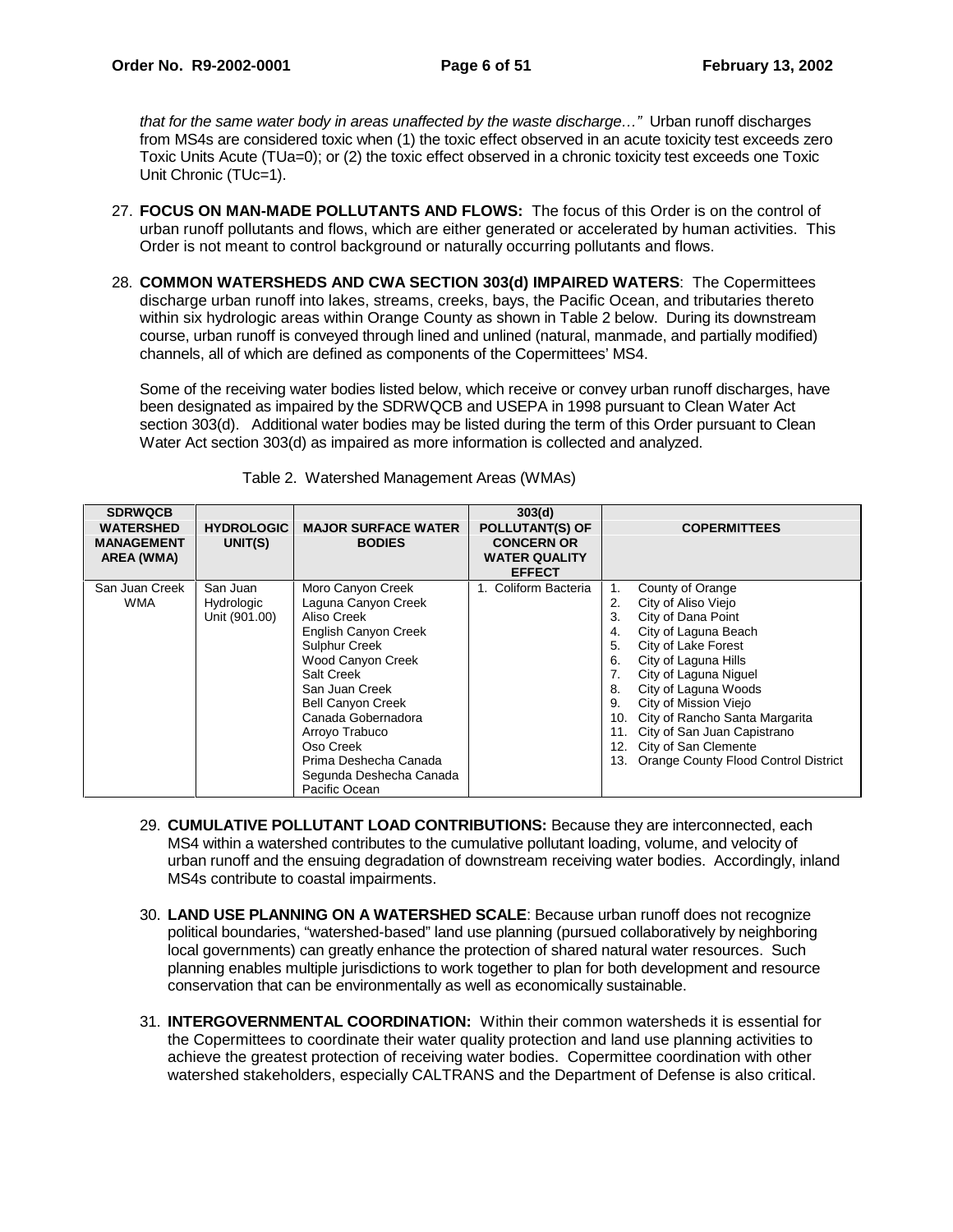Continued implementation of the management structure developed under previous permits, within which the Copermittees subject to this Order, will fund and coordinate those aspects of their joint obligations will promote implementation of Urban Runoff Management Programs on a watershed and regional basis in the most cost effective manner.

- 32. **WASTE REMOVAL:** Waste and pollutants which are deposited and accumulate in MS4 drainage structures will be discharged from these structures to waters of the United States unless they are removed. These discharges may cause or contribute to, or threaten to cause or contribute to, a condition of pollution in receiving waters. Once removed, such accumulated wastes must be characterized and lawfully disposed.
- 33. **CHANGING THE STORM WATER MANAGEMENT APPROACH**: In contrast to the conventional "conveyance" approach, a more natural approach to storm water management seeks to filter and infiltrate runoff by allowing it to flow slowly over permeable vegetated surfaces. By "preserving and restoring the natural hydrologic cycle", filtration and infiltration can greatly reduce the volume/peak rate, velocity, and pollutant loads of urban runoff. The greatest opportunities for changing from a "conveyance" to a more natural management approach occur during the land use planning and zoning processes and when new development projects are under early design.
- 34. **INFILTRATION AND POTENTIAL GROUNDWATER CONTAMINATION:** Any drainage feature that infiltrates runoff poses some risk of potential groundwater contamination. Although dependent on several factors, the risks typically associated with properly managed infiltration of runoff (especially from residential land use areas) are not significant. The risks associated with infiltration can be managed by many techniques, including (1) designing landscape drainage features that promote infiltration of runoff, but do not "inject" runoff (injection bypasses the natural processes of filtering and transformation that occur in the soil); (2) taking reasonable steps to prevent the illegal disposal of wastes; and (3) ensuring that each drainage feature is adequately maintained in perpetuity. Minimum conditions needed to protect groundwater are specified in section F.1.b. of this Order.
- 35. **VECTOR CONTROL:** Certain BMPs implemented or required by municipalities for urban runoff management may create a habitat for vectors (e.g. mosquitoes and rodents) if not properly designed or maintained. Close collaboration and cooperative effort between municipalities and local vector control agencies and the State Department of Health Services during the development and implementation of the Urban Runoff Management Programs is necessary to minimize nuisances and public health impacts resulting from vector breeding.
- 36. **LEGAL AUTHORITY:** This Order is based on the federal Clean Water Act, the Porter-Cologne Water Quality Control Act (Division 7 of the Water Code, commencing with Section 13000), applicable state and federal regulations, all applicable provisions of statewide Water Quality Control Plans and Policies adopted by the State Water Resources Control Board, the Regional Water Quality Control Plan (Basin Plan) adopted by the Regional Board, the California Toxics Rule, and the California Toxics Rule Implementation Plan.
- 37. **TOTAL MAXIMUM DAILY LOADS (TMDLs):** 40 CFR 122.44 (d)(vii)(B) requires that NPDES permits contain effluent limitations that are consistent with waste load allocations developed under a TMDL. Several TMDLs are being developed in the San Diego Region for impaired water bodies that receive Copermittees' discharge. Once these TMDLs are approved by the SDRWQCB and USEPA, Copermittees' discharge of urban runoff into an impaired water body will be subject to load allocations established by the TMDLs. This Order may be revised by the Regional Board to implement the TMDL waste load allocations for specific water bodies within the Orange County watersheds.
- 38. **ANTIDEGRADATION:** Conscientious implementation of URMPs that satisfy the requirements contained in this Order will reduce the likelihood that discharges from MS4s will cause or contribute to unreasonable degradation of the quality of receiving waters. Therefore, this Order is in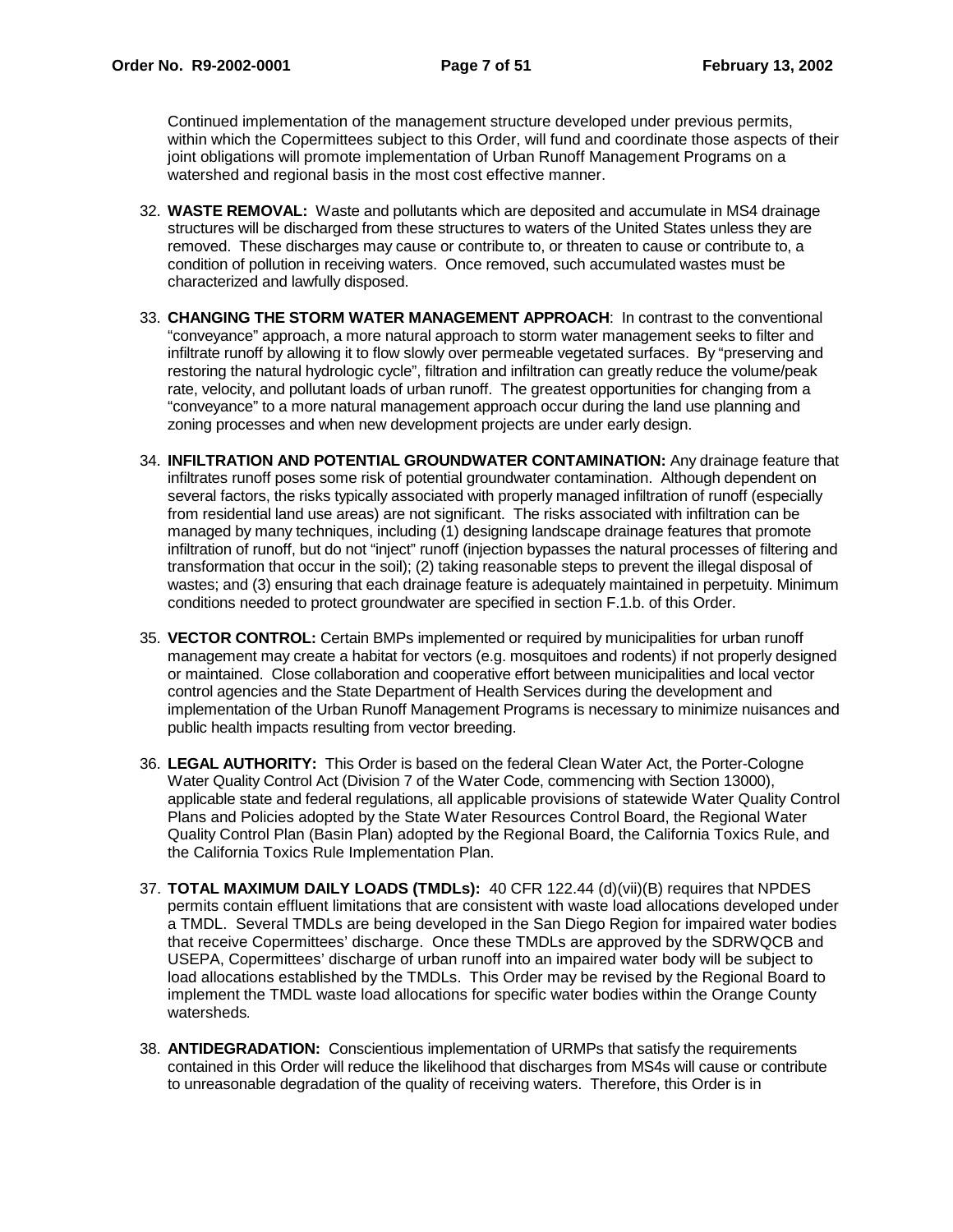conformance with SWRCB Resolution No. 68-16 and the federal antidegradation policy described in 40 CFR 131.12.

- 39. **CEQA:** The issuance of waste discharge requirements for the discharge of urban runoff from MS4s to waters of the United States is exempt from the requirement for preparation of environmental documents under the California Environmental Quality Act (CEQA) (Public Resources Code, Division 13, Chapter 3, § 21000 et seq.) in accordance with the CWC § 13389.
- 40. **COMMON INTEREST DEVELOPMENTS AND HOMEOWNERS ASSOCIATIONS:** Common interest developments occur within the jurisdiction of the Copermittees. Commonly owned areas can include those used to convey urban runoff. State Law (Civil code 1350-1376) requires that an association be established to manage the commonly owned areas. Urban runoff from storm water conveyance systems within common interest developments is discharged to receiving waters and/or MS4s. This runoff is expected to have water quality and quantity characteristics similar to runoff from areas of similar land use and drainage area.
- 41. **REPORT OF WASTE DISCHARGE:** In September 2000, the Orange County Copermittees submitted a Report of Waste Discharge and a proposed Drainage Area Management Plan (DAMP) for 2001-2006 to the SDRWQCB.
- 42. **PUBLIC NOTICE:** The SDRWQCB has notified the Copermittees, all known interested parties, and the public of its intent to consider adoption of an Order prescribing waste discharge requirements that would serve to renew an NPDES permit for the existing discharge of urban runoff.
- 43. **PUBLIC HEARING**: The SDRWQCB has, at a public meeting on January 9, 2002, held a public hearing and heard and considered all comments pertaining to the terms and conditions of this Order.

**IT IS HEREBY ORDERED** that the Copermittees, in order to meet the provisions contained in Division 7 of the California Water Code and regulations adopted thereunder, and the provisions of the Clean Water Act and regulations adopted thereunder, shall each comply with the following:

# **A. PROHIBITIONS -- DISCHARGES**

- 1. Discharges into and from MS4s in a manner causing, or threatening to cause, a condition of pollution, contamination, or nuisance (as defined in CWC § 13050), in waters of the state are prohibited.
- 2. Discharges from MS4s that cause or contribute to exceedances of receiving water quality objectives for surface water or groundwater are prohibited.
- 3. Discharges from MS4s containing pollutants which have not been reduced to the maximum extent practicable (MEP) are prohibited.
- 4. In addition to the above prohibitions, discharges from MS4s are subject to all Basin Plan prohibitions cited in **Attachment A** to this Order.

# **B. PROHIBITIONS -- NON-STORM WATER DISCHARGES**

- 1. Each Copermittee shall effectively prohibit **all** types of non-storm water discharges into its Municipal Separate Storm Sewer System (MS4) unless such discharges are either authorized by a separate NPDES permit; or not prohibited in accordance with B.2. and B.3. below.
- 2. Pursuant to 40 CFR 122.26(d)(2)(iv)(B)(1), the following categories of non-storm water discharges need only be prohibited from entering an MS4 if such categories of discharges are identified by the Copermittee as a significant source of pollutants to waters of the United States: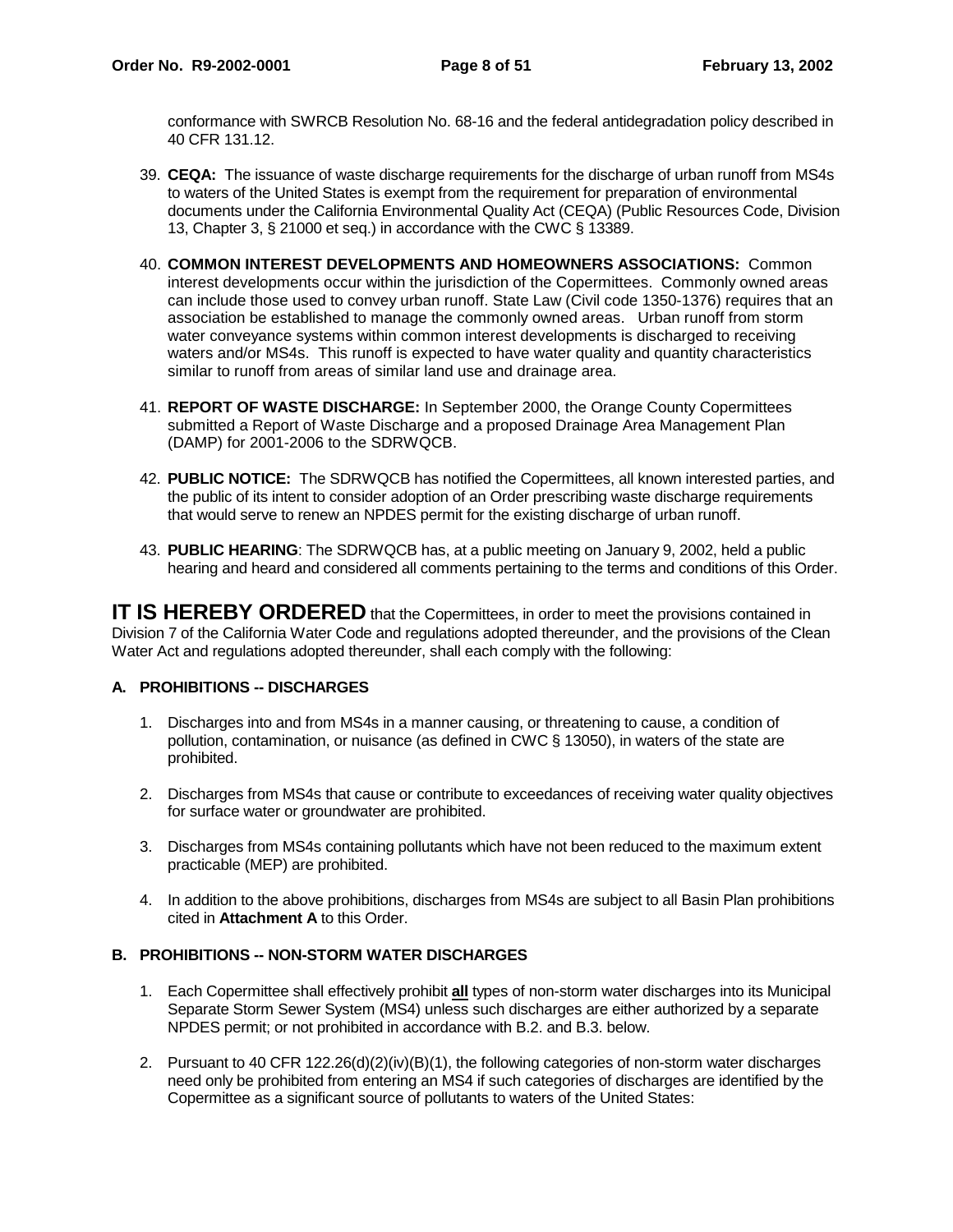- a. Diverted stream flows;
- b. Rising ground waters;
- c. Uncontaminated ground water infiltration [as defined at 40 CFR 35.2005(20)] to MS4s;
- d. Uncontaminated pumped ground water;
- e. Foundation drains;
- f. Springs;
- g. Water from crawl space pumps;
- h. Footing drains;
- i. Air conditioning condensation;
- j. Flows from riparian habitats and wetlands;
- k. Water line flushing;
- l. Landscape irrigation;
- m. Discharges from potable water sources other than water main breaks;
- n. Irrigation water;
- o. Lawn watering;
- p. Individual residential car washing; and
- q. Dechlorinated swimming pool discharges.
- 3. When a discharge category above is identified as a significant source of pollutants to waters of the United States, the Copermittee shall either:
	- a. Prohibit the discharge category from entering its MS4; **OR**
	- b. Not prohibit the discharge category and implement, or require the responsible party(ies) to implement, BMPs which will reduce pollutants to the MEP; **AND**
	- c. For each discharge category not prohibited, the Copermittee shall submit the following information to the SDRWQCB within **365 days** of adoption of this Order:
		- (1) The non-storm water discharge category listed above which the Copermittee elects not to prohibit; and
		- (2) The BMP(s) for each discharge category listed above which the Copermittee will implement, or require the responsible party(ies) to implement, to prevent or reduce pollutants to the MEP.
- 4. **Fire Fighting Flows:** Emergency and non-emergency fire fighting flows need not be prohibited. However, where applicable, when not interfering with health and safety issues, BMPs for nonemergency fire fighting flows are encouraged.
- 5. **Dry Weather Monitoring and Non-Storm Water Discharges:** Each Copermittee shall examine all dry weather monitoring results collected in accordance with section F.5. and Attachment E of this Order to identify water quality problems which may be the result of any non-prohibited discharge category(ies) identified above in Non-Storm Water Discharges to MS4s Prohibition B.2. Follow-up investigations shall be conducted as necessary to identify and control any non-prohibited discharge category(ies) listed above.

# **C. RECEIVING WATER LIMITATIONS**

- 1. Discharges from MS4s that cause or contribute to the violation of water quality standards (designated beneficial uses and water quality objectives developed to protect beneficial uses) are prohibited.
- 2. Each Copermittee shall comply with Part C.1., Part A.2, and Part A.4 as it applies to Prohibition 5 in Attachment A of this Order through timely implementation of control measures and other actions to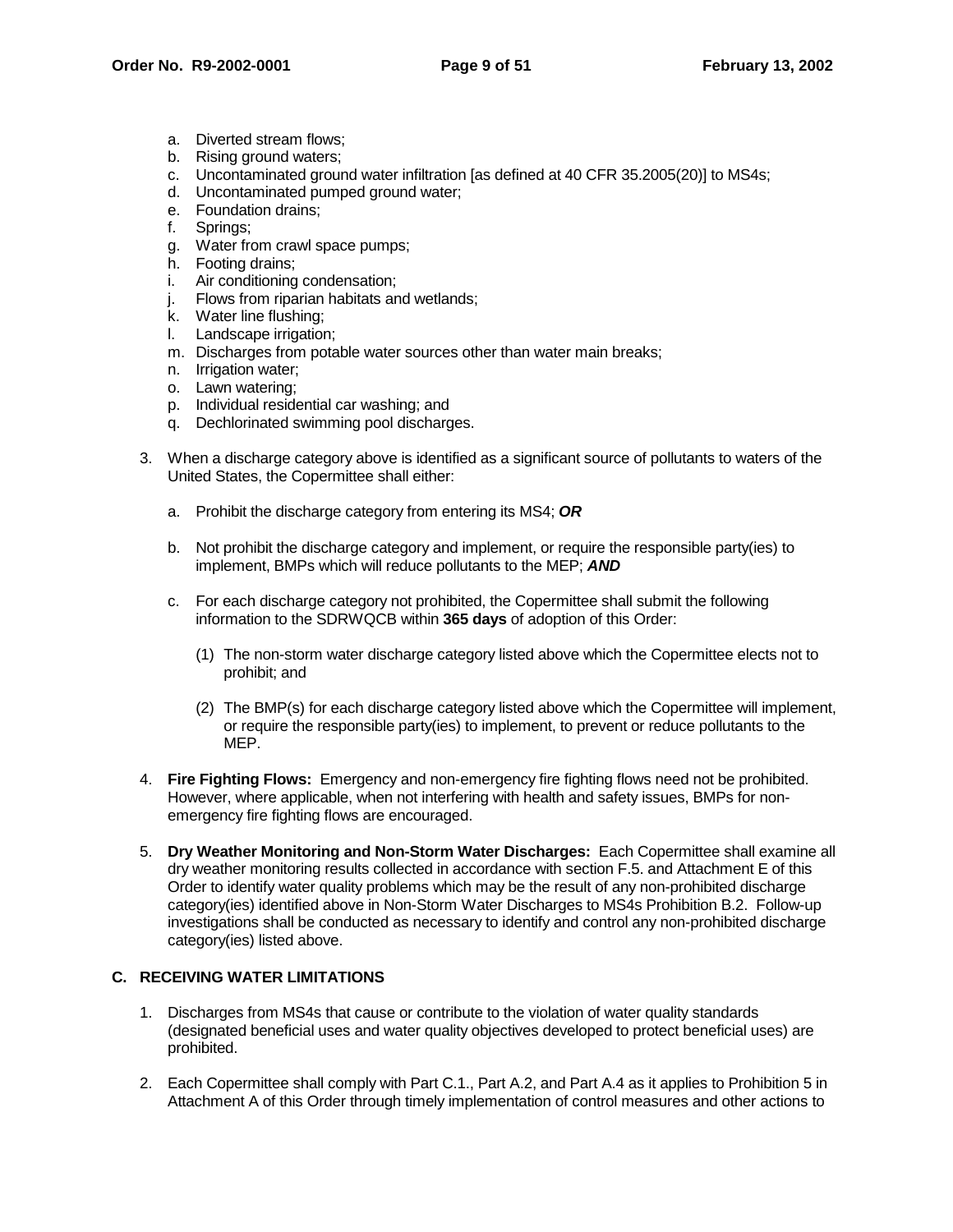reduce pollutants in urban runoff discharges in accordance with the Jurisdictional Urban Runoff Management Program (Jurisdictional URMP) and other requirements of this Order including any modifications. The Jurisdictional URMP shall be designed to achieve compliance with Part C.1., Part A.2, and Part A.4 as it applies to Prohibition 5 in Attachment A of this Order. If exceedance(s) of water quality standards persist notwithstanding implementation of the URMP and other requirements of this Order, the Copermittee shall assure compliance with Part C.1., Part A.2, and Part A.4 as it applies to Prohibition 5 in Attachment A of this Order by complying with the following procedure:

- a. Upon a determination by either the Copermittee or the SDRWQCB that MS4 discharges are causing or contributing to an exceedance of an applicable water quality standard, the Copermittee shall promptly notify and thereafter submit a report to the SDRWQCB that describes BMPs that are currently being implemented and additional BMPs that will be implemented to prevent or reduce any pollutants that are causing or contributing to the exceedance of water quality standards. The report may be incorporated in the annual update to the Jurisdictional URMP unless the SDRWQCB directs an earlier submittal. The report shall include an implementation schedule. The SDRWQCB may require modifications to the report;
- b. Submit any modifications to the report required by the SDRWQCB within 30 days of notification;
- c. Within 30 days following approval of the report described above by the SDRWQCB, the Copermittee shall revise its Jurisdictional URMP and monitoring program to incorporate the approved modified BMPs that have been and will be implemented, the implementation schedule, and any additional monitoring required;
- d. Implement the revised Jurisdictional URMP and monitoring program in accordance with the approved schedule.

So long as the Copermittee has complied with the procedures set forth above and are implementing the revised Jurisdictional URMP, the Copermittee does not have to repeat the same procedure for continuing or recurring exceedances of the same receiving water limitations unless directed by the SDRWQCB to do so.

3. Nothing in this section shall prevent the SDRWQCB from enforcing any provision of this Order while the Copermittee prepares and implements the above report.

# **D. LEGAL AUTHORITY**

- 1. Each Copermittee shall establish, maintain, and enforce adequate legal authority to control pollutant discharges **into** and **from** its MS4 through ordinance, statute, permit, contract or similar means. This legal authority must, at a minimum, authorize the Copermittee to:
	- a. Control the contribution of pollutants in discharges of runoff associated with industrial and construction activity **to** its MS4 and control the quality of runoff **from** industrial and construction sites. This requirement applies both to industrial and construction sites that have coverage under the statewide general industrial or construction storm water permits, as well as to those sites that do not. Grading ordinances shall be upgraded and enforced as necessary to comply with this Order.
	- b. Prohibit **all** identified illicit discharges not otherwise allowed pursuant to section B.2 including but not limited to:
		- (1) Sewage;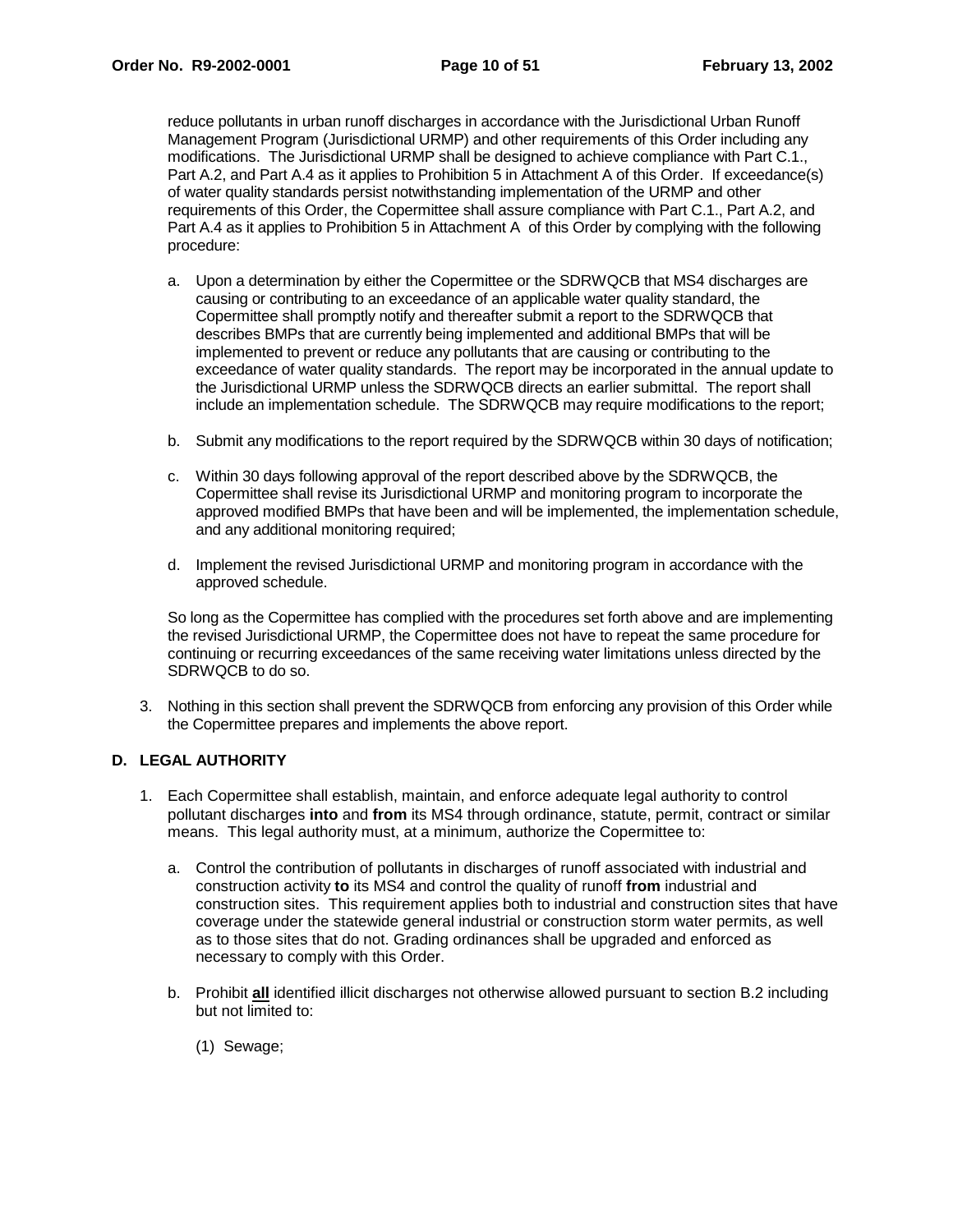- (2) Discharges of wash water resulting from the hosing or cleaning of gas stations, auto repair garages, or other types of automotive services facilities;
- (3) Discharges resulting from the cleaning, repair, or maintenance of any type of equipment, machinery, or facility including motor vehicles, cement-related equipment, and port-apotty servicing, etc.;
- (4) Discharges of wash water from mobile operations such as mobile automobile washing, steam cleaning, power washing, and carpet cleaning, etc.;
- (5) Discharges of wash water from the cleaning or hosing of impervious surfaces in municipal, industrial, commercial, and residential areas including parking lots, streets, sidewalks, driveways, patios, plazas, work yards and outdoor eating or drinking areas, etc.;
- (6) Discharges of runoff from material storage areas containing chemicals, fuels, grease, oil, or other hazardous materials;
- (7) Discharges of pool or fountain water containing chlorine, biocides, or other chemicals; discharges of pool or fountain filter backwash water;
- (8) Discharges of sediment, pet waste, vegetation clippings, or other landscape or construction-related wastes; and
- (9) Discharges of food-related wastes (e.g., grease, fish processing, and restaurant kitchen mat and trash bin wash water, etc.).
- c. Prohibit and eliminate illicit connections to the MS4;
- d. Control the discharge of spills, dumping, or disposal of materials other than storm water to its MS4;
- e. Require compliance with conditions in Copermittee ordinances, permits, contracts or orders (i.e., hold dischargers to its MS4 accountable for their contributions of pollutants and flows);
- f. Utilize enforcement mechanisms to require compliance with Copermittee storm water ordinances, permits, contracts, or orders;
- g. Control the contribution of pollutants from one portion of the shared MS4 to another portion of the MS4 through interagency agreements among Copermittees. Control of the contribution of pollutants from one portion of the shared MS4 to another portion of the MS4 through interagency agreements with other owners of the MS4 such as CALTRANS, Native American Tribes, and the Department of Defense is encouraged;
- h. Carry out all inspections, surveillance, and monitoring necessary to determine compliance and noncompliance with local ordinances and permits and with this Order, including the prohibition on illicit discharges to the MS4. This means the Copermittee must have authority to enter, sample, inspect, review and copy records, and require regular reports from industrial facilities discharging into its MS4, including construction sites; and
- i. Require the use of best management practices (BMPs) to prevent or reduce the discharge of pollutants to MS4s.
- 2. Within **365 days** of adoption of this Order, each Copermittee shall provide to the SDRWQCB a statement certified by its chief legal counsel that the Copermittee has adequate legal authority to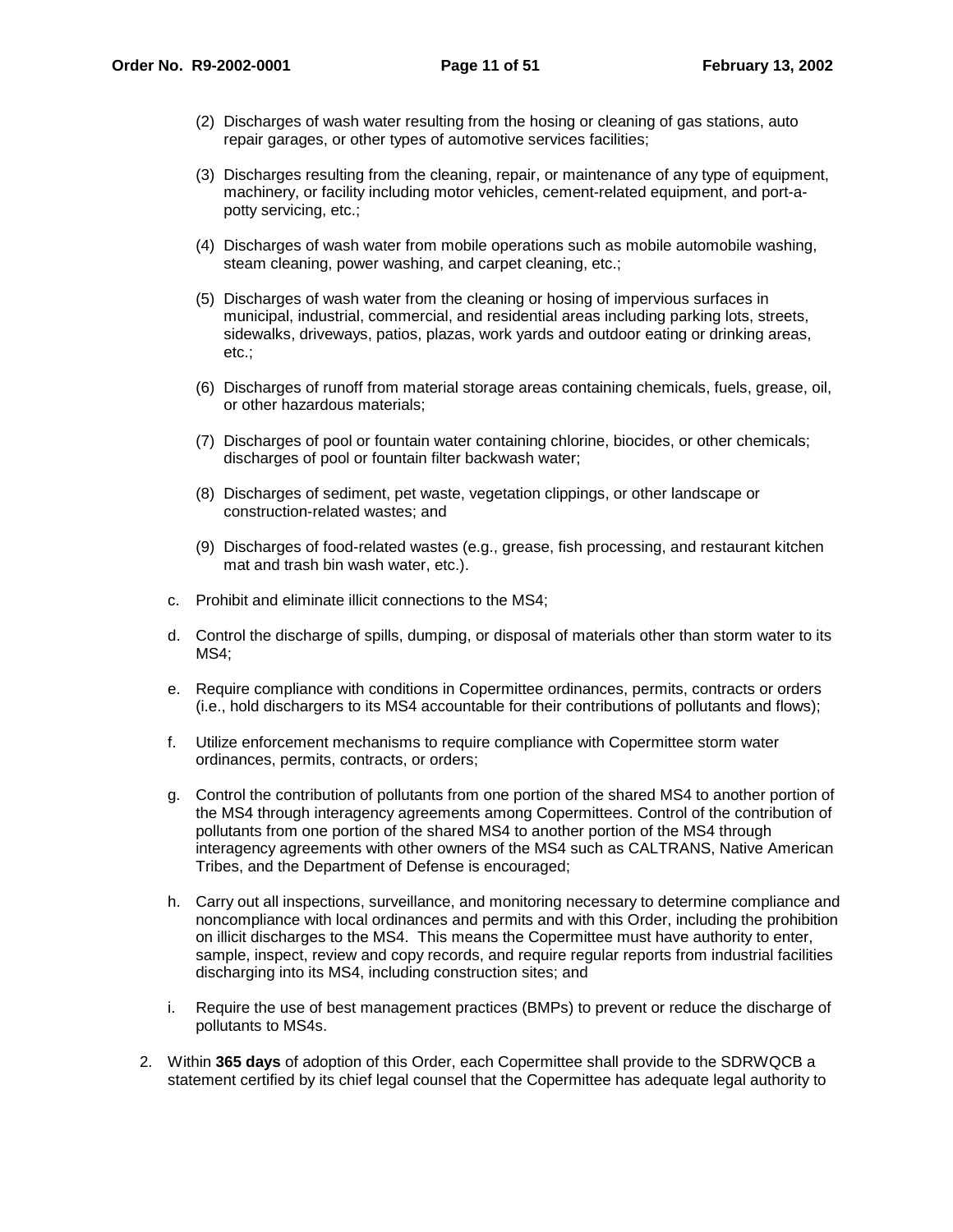implement and enforce each of the requirements contained in 40 CFR  $122.26(d)(2)(i)(A-F)$  and this Order. This statement shall include:

- a. Identification of all departments within the jurisdiction that conduct urban runoff related activities, and their roles and responsibilities under this Order. Include an up to date organizational chart specifying these departments and key personnel;
- b. Citation of urban runoff related ordinances and the reasons they are enforceable;
- c. Identification of the local administrative and legal procedures available to mandate compliance with urban runoff related ordinances and therefore with the conditions of this Order;
- d. Description of how these ordinances are implemented and appealed; and
- e. Description of whether the municipality can issue administrative orders and injunctions or if it must go through the court system for enforcement actions.

# **E. TECHNOLOGY BASED STANDARDS**

Each Copermittee shall implement, or require implementation of, best management practices to ensure that the following pollutant discharges **into** and/or **from** its MS4 are reduced to the applicable technology based standard as specified below:

| <b>POLLUTANT DISCHARGE</b><br><b>FROM</b>         | <b>DESCRIPTION</b>                                                                                                    | <b>APPLICABLE PERFORMANCE STANDARD</b>                                                                                                                 |
|---------------------------------------------------|-----------------------------------------------------------------------------------------------------------------------|--------------------------------------------------------------------------------------------------------------------------------------------------------|
| Industrial Activity owned by<br>the Copermittee   | Categorical Industry in 40 CFR 122.26                                                                                 | The Copermittees are required to implement<br>BMPs to the BAT/BCT standard (pursuant to<br>Statewide General Industrial Permit)                        |
| <b>Industrial Activity</b>                        | All other industry                                                                                                    | The Copermittees are required to implement or<br>require the implementation of BMPs to the MEP<br>standard for discharges into their MS4s. 3           |
| Construction Activity owned<br>by the Copermittee | Greater than or Equal to 5 Acres (or<br>less than 5 acres and Part of a Larger<br>Common Plan of Sale or Development) | The Copermittees are required to implement<br>BMPs to the BAT/BCT standard (pursuant to<br>Statewide General Construction Permit)                      |
| <b>Construction Activity</b>                      | All Other construction                                                                                                | The Copermittees are required to implement or<br>require the implementation of BMPs to the MEP<br>standard for discharges into their MS4s <sup>4</sup> |
| <b>Other Sources</b>                              | All Other Land Use Activities                                                                                         | The Copermittees are required to implement or<br>require the implementation of BMPs to the MEP<br>standard for discharges into their MS4s              |
| MS4s                                              | All discharges from MS4s                                                                                              | The Copermittees are required to implement or<br>require the implementation of BMPs to the MEP<br>standard for all discharges from their MS4s          |

|  |  |  | Table 3. Technology Based Standards <sup>2</sup> |
|--|--|--|--------------------------------------------------|
|--|--|--|--------------------------------------------------|

<sup>4</sup>The facility operator is required to implement BMPs to the BAT/BCT standard pursuant to the Statewide General Construction permit.

 $2$  Pursuant to this Order, each Copermittee shall ensure that pollutants in runoff from industrial and construction sites within its jurisdiction have been reduced to the MEP standard before entering its MS4. The industrial and construction site dischargers themselves however must ensure that pollutants in runoff leaving their sites have been reduced to the BAT/BCT standard pursuant to either the statewide General Industrial or Construction Storm Water Permit. Runoff from industrial and construction sites owned by municipalities and subject to either the General Industrial or Construction Storm Water Permits, must meet the BAT/BCT standard. 3 The facility operator is required to implement BMPs to the BAT/BCT standard pursuant to the Statewide General Industrial permit.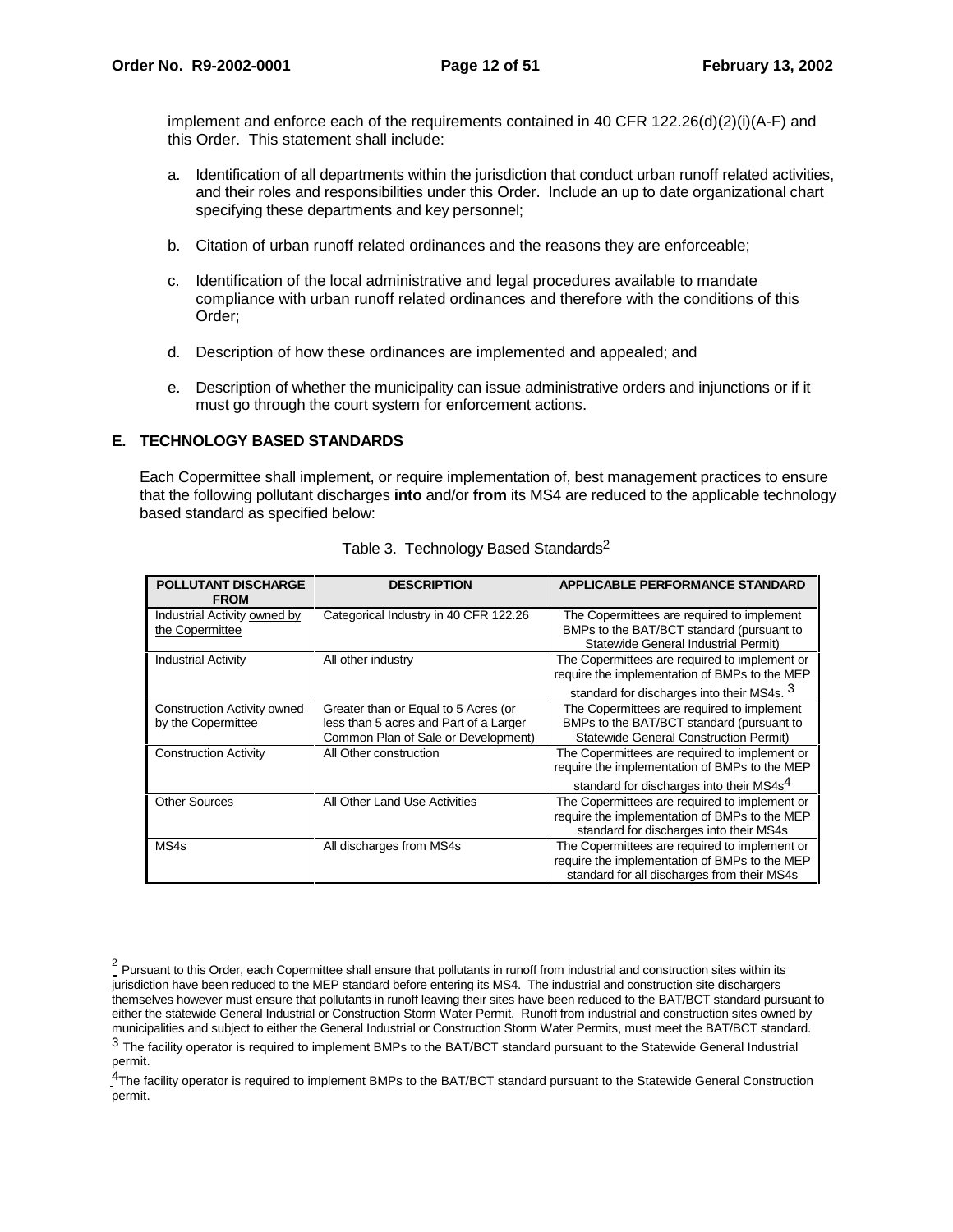# **F. JURISDICTIONAL URBAN RUNOFF MANAGEMENT PROGRAM**

Each Copermittee shall take appropriate actions to reduce discharges of pollutants and runoff flow during each of the three major phases of urban development, i.e., the planning, construction, and existing development (or use) phases. Following the adoption of the Order and prior to the full implementation of the Jurisdictional URMP, each Copermittee shall at a minimum implement the provisions and commitments of the proposed DAMP submitted in September 2000.

Each Copermittee shall implement a Jurisdictional Urban Runoff Management Program (Jurisdictional URMP) that contains the components shown below as described in Sections F.1. through F.9:

- **F.1. Land-Use Planning for New Development and Redevelopment Component**
- **F.2. Construction Component**
- **F.3. Existing Development Component**
	- **a. Municipal**
	- **b. Industrial**
	- **c. Commercial**
	- **d. Residential**
- **F.4. Education Component**
- **F.5. Illicit Discharge Detection and Elimination Component**
- **F.6. Common Interest Areas and Homeowners Associations**
- **F.7. Public Participation Component**
- **F.8. Assessment of Jurisdictional URMP Effectiveness Component**
- **F.9. Fiscal Analysis Component**

# **F.1. Land-Use Planning for New Development and Redevelopment Component**

Each Copermittee shall minimize the short and long-term impacts on receiving water quality from new development and redevelopment. In order to reduce pollutants and runoff flows from new development and redevelopment to the maximum extent practicable, each Copermittee shall at a minimum:

- F.1.a Assess General Plan
- F.1.b Modify Development Project Approval Processes
- F.1.c Revise Environmental Review Processes
- F.1.d Conduct Education Efforts Focused on New Development and Redevelopment

#### F.1.a. Assess General Plan

Each Copermittee's General Plan or equivalent plan (e.g., Comprehensive, Master, or Community Plan) shall include water quality and watershed protection principles and policies to direct land-use decisions and require implementation of consistent water quality protection measures for development projects. As part of its Jurisdictional Urban Runoff Management Program document, each Copermittee shall provide a workplan with time schedule detailing any changes to its General Plan regarding water quality and watershed protection. Examples of water quality and watershed protection principles and policies to be considered include the following:

- (1) Minimize the amount of impervious surfaces and directly connected impervious surfaces in areas of new development and redevelopment and where feasible slow runoff and maximize on-site infiltration of runoff.
- (2) Implement pollution prevention methods supplemented by pollutant source controls and treatment. Use small collection strategies located at, or as close as possible to, the source (i.e., the point where water initially meets the ground) to minimize the transport of urban runoff and pollutants offsite and into an MS4.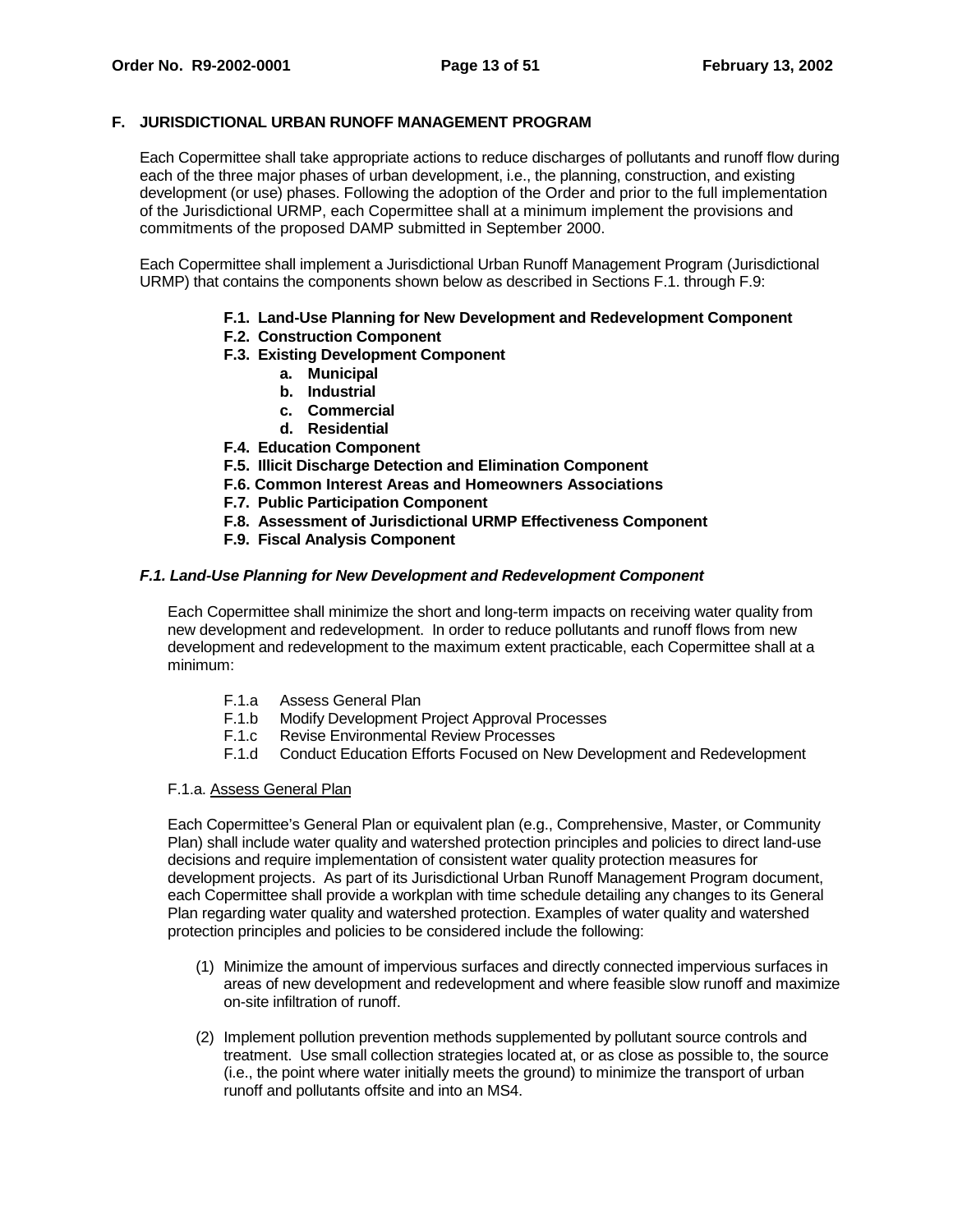- (3) Preserve, and where possible, create or restore areas that provide important water quality benefits, such as riparian corridors, wetlands, and buffer zones. Encourage land acquisition of such areas.
- (4) Limit disturbances of natural water bodies and natural drainage systems caused by development including roads, highways, and bridges.
- (5) Prior to making land use decisions, utilize methods available to estimate increases in pollutant loads and flows resulting from projected future development. Require incorporation of structural and non-structural BMPs to mitigate the projected increases in pollutant loads and flows.
- (6) Avoid development of areas that are particularly susceptible to erosion and sediment loss; or establish development guidance that identifies these areas and protects them from erosion and sediment loss.
- (7) Reduce pollutants associated with vehicles and increasing traffic resulting from development. Coordinate local traffic management reduction efforts with Orange County Transit Authority's Congestion Management Plan.
- (8) Post-development runoff from a site shall not contain pollutant loads that cause or contribute to an exceedance of receiving water quality objectives and which have not been reduced to the maximum extent practicable.

# F.1.b. Modify Development Project Approval Processes

Prior to project approval and issuance of local permits, Copermittees shall require each proposed project to implement measures to ensure that pollutants and runoff from the development will be reduced to the maximum extent practicable and will not cause or contribute to an exceedance of receiving water quality objectives. Each Copermittee shall further ensure that all development will be in compliance with Copermittee storm water ordinances, local permits, all other applicable ordinances and requirements, and this Order.

# (1) Development Project Requirements

Each Copermittee shall include development project requirements in local permits to ensure that pollutant discharges from development are reduced to the maximum extent practicable, peak runoff velocities and runoff volumes from development are controlled, and that receiving water quality objectives are not violated throughout the life of the project. Such requirements shall, at a minimum:

- (a) Require project proponent to implement source control BMPs for all applicable development projects.
- (b) Require project proponent to implement site design/landscape characteristics where feasible which maximize infiltration, provide retention, slow runoff, and minimize impervious land coverage for all development projects.
- (c) Require project proponent to implement buffer zones for natural water bodies, where feasible. Where buffer zone implementation is infeasible, require project proponent to implement other buffers such as trees, lighting restrictions, access restrictions, etc.
- (d) Require industrial applicants subject to California's statewide General NPDES Permit for Storm Water Discharges Associated with Industrial Activities (Except Construction), (hereinafter General Industrial Permit), to provide evidence of coverage under the General Industrial Permit.
- (e) Require project proponent to ensure its grading or other construction activities meet the provisions specified in Section F.2. of this Order.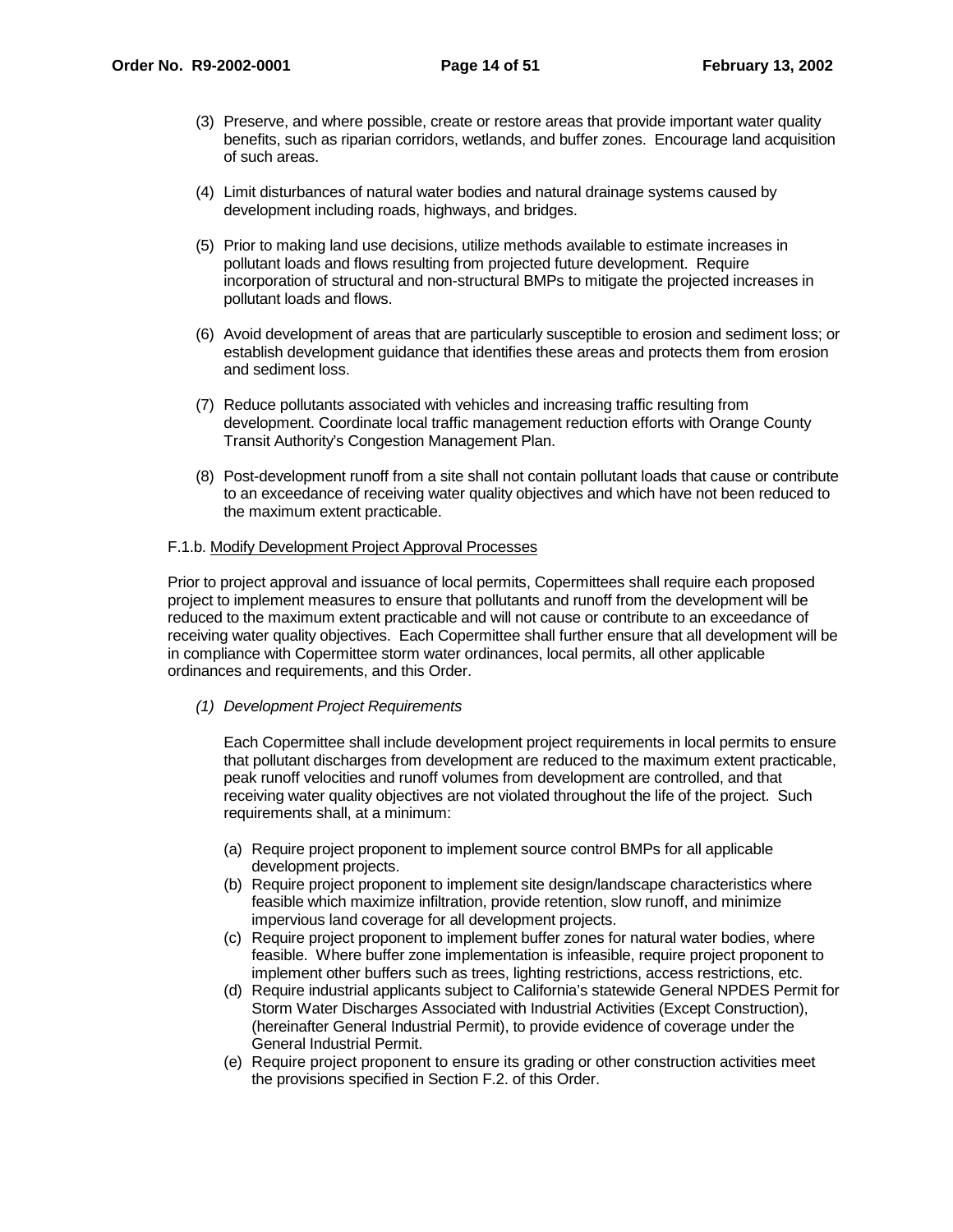(f) Require project proponent to provide proof of a mechanism which will ensure ongoing long-term maintenance of all structural post-construction BMPs.

### (2) Standard Urban Storm Water Mitigation Plans (SUSMPs)

Within 365 days of adoption of this Order, the Copermittees shall collectively develop a model Standard Urban Storm Water Mitigation Plan (SUSMP) to reduce pollutants and to maintain or reduce downstream erosion and stream habitat from all new development and significant redevelopment projects falling under the priority project categories or locations listed in section F.1.b.(2)(a) below. The Copermittes shall submit the model SUSMP to the SDRWQCB. Within 180 days of development of the model SUSMP, each Copermittee shall adopt its own local SUSMP, and amended ordinances consistent with the model SUSMP, and shall submit both (local SUSMP and amended ordinances) to the SDRWQCB.

Immediately following adoption of its local SUSMP, each Copermittee shall ensure that all new development and significant redevelopment projects falling under the priority project categories or locations listed in F.1.b.(2)(a) below meet SUSMP requirements. The SUSMP requirements shall apply to all priority projects or phases of priority projects that have not yet begun grading or construction activities. If a Copermittee determines that lawful prior approval of a project exists, whereby application of SUSMP requirements to the project is infeasible, SUSMP requirements need not apply to the project. Where feasible, the Copermittees shall utilize the 18-month SUSMP implementation period to ensure that projects undergoing approval processes include application of SUSMP requirements in their plans.

- (a) Priority Development Project Categories SUSMP requirements shall apply to all new development and significant redevelopment projects falling under the priority project categories or locations listed below. Significant redevelopment is defined as the creation or addition of at least 5,000 square feet of impervious surfaces on an already developed site. Significant redevelopment includes, but is not limited to: the expansion of a building footprint or addition or replacement of a structure; structural development including an increase in gross floor area and/or exterior construction or remodeling; replacement of impervious surface that is not part of a routine maintenance activity; and land disturbing activities related with structural or impervious surfaces. Where significant redevelopment results in an increase of less than fifty percent of the impervious surfaces of a previously existing development, and the existing development was not subject to SUSMP requirements, the numeric sizing criteria discussed in section F.1.b.(2)(c) applies only to the addition, and not to the entire development.
	- i. Home subdivisions of 10 or more housing units. This category includes singlefamily homes, multi-family homes, condominiums, and apartments.
	- ii. Commercial developments greater than 100,000 square feet. This category is defined as any development on private land that is not for heavy industrial or residential uses where the land area for development is greater than 100,000 square feet. The category includes, but is not limited to: hospitals; laboratories and other medical facilities; educational institutions; recreational facilities; commercial nurseries; multi-apartment buildings; car wash facilities; mini-malls and other business complexes; shopping malls; hotels; office buildings; public warehouses; automotive dealerships; commercial airfields; and other light industrial facilities.
	- iii. Automotive repair shops. This category is defined as a facility that is categorized in any one of the following Standard Industrial Classification (SIC) codes: 5013, 5014, 5541, 7532-7534, or 7536-7539.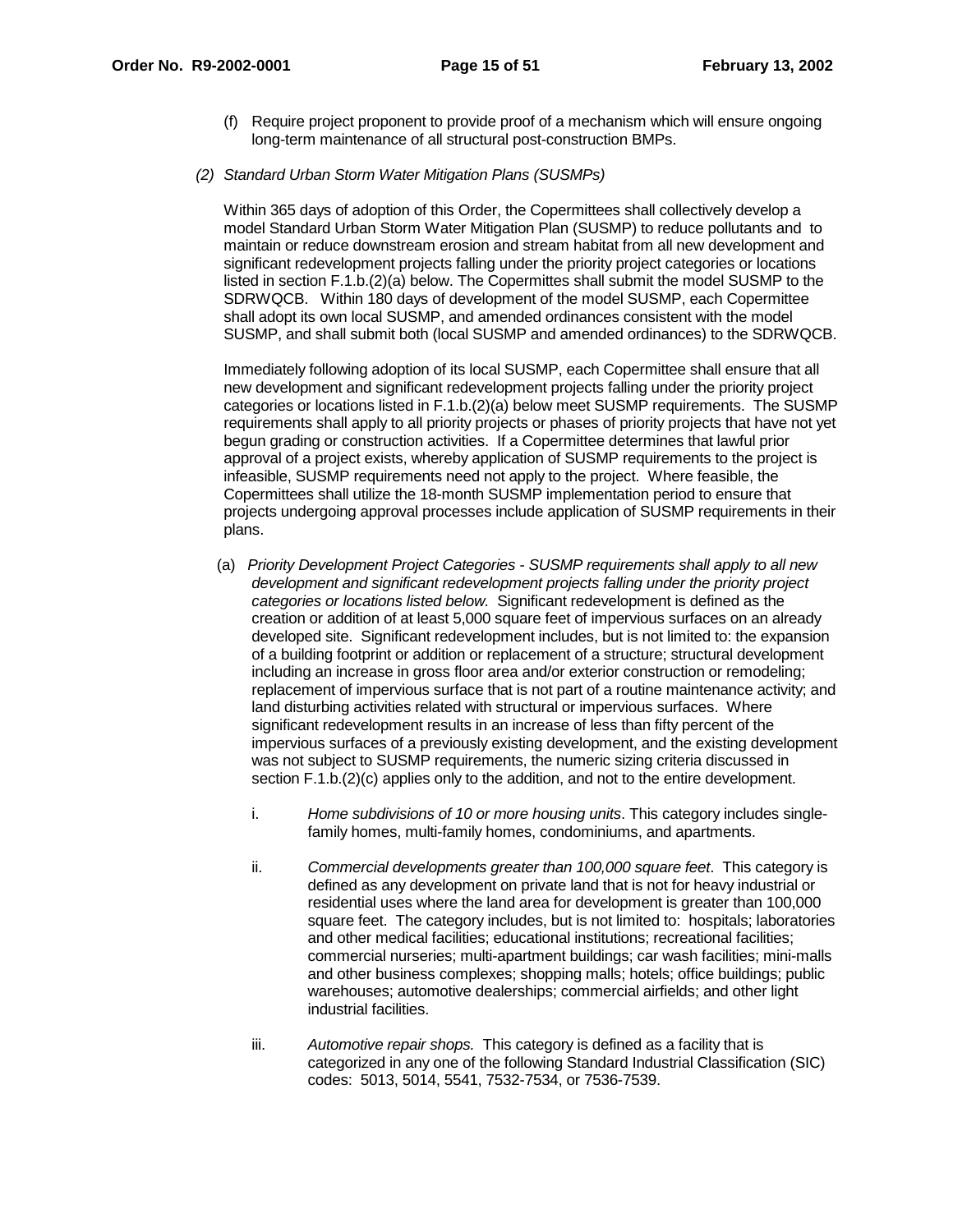- iv. Restaurants. This category is defined as a facility that sells prepared foods and drinks for consumption, including stationary lunch counters and refreshment stands selling prepared foods and drinks for immediate consumption (SIC code 5812), where the land area for development is greater than 5,000 square feet. Restaurants where land development is less than 5,000 square feet shall meet all SUSMP requirements except for structural treatment BMP and numeric sizing criteria requirement F.1.b.(2)(c) and peak flow rate requirement  $F.1.b(2)(b)(i)$ .
- v. All hillside development greater than 5,000 square feet. This category is defined as any development which creates 5,000 square feet of impervious surface which is located in an area with known erosive soil conditions, where the development will grade on any natural slope that is twenty-five percent or greater.
- vi. Environmentally Sensitive Areas: All development and redevelopment located within or directly adjacent to or discharging directly to an environmentally sensitive area (where discharges from the development or redevelopment will enter receiving waters within the environmentally sensitive area), which either creates 2,500 square feet of impervious surface on a proposed project site or increases the area of imperviousness of a proposed project site to 10% or more of its naturally occurring condition. Environmentally sensitive areas include but are not limited to all Clean Water Act Section 303(d) impaired water bodies; areas designated as Areas of Special Biological Significance by the State Water Resources Control Board (Water Quality Control Plan for the San Diego Basin (1994) and amendments); water bodies designated with the RARE beneficial use by the State Water Resources Control Board (Water Quality Control Plan for the San Diego Basin (1994) and amendments); areas designated as preserves or equivalent under the Natural Community Conservation Planning Program; and any areas designated as Critical Aquatic Resources (CARS) or other equivalent environmentally sensitive areas which have been identified by the Copermittees. "Directly adjacent" means situated within 200 feet of the environmentally sensitive area. "Discharging directly to" means outflow from a drainage conveyance system that is composed entirely of flows from the subject development or redevelopment site, and not commingled with flows from adjacent lands.
- vii. Parking lots 5,000 square feet or more or with 15 or more parking spaces and potentially exposed to urban runoff. Parking lot is defined as a land area or facility for the temporary parking or storage of motor vehicles used personally, for business, or for commerce.
- viii. Street, roads, highways, and freeways. This category includes any paved surface that is 5,000 square feet or greater used for the transportation of automobiles, trucks, motorcycles, and other vehicles.
- (b) BMP Requirements The SUSMP shall include a list of recommended source control and structural treatment BMPs. The SUSMP shall require all new development and significant redevelopment projects falling under the above priority project categories or locations to implement a combination of BMPs selected from the recommended BMP list, including at a minimum (1) source control BMPs and (2) structural treatment BMPs. The BMPs shall, at a minimum:
	- i. Control the post-development peak storm water runoff discharge rates and velocities to maintain or reduce pre-development downstream erosion, and to protect stream habitat;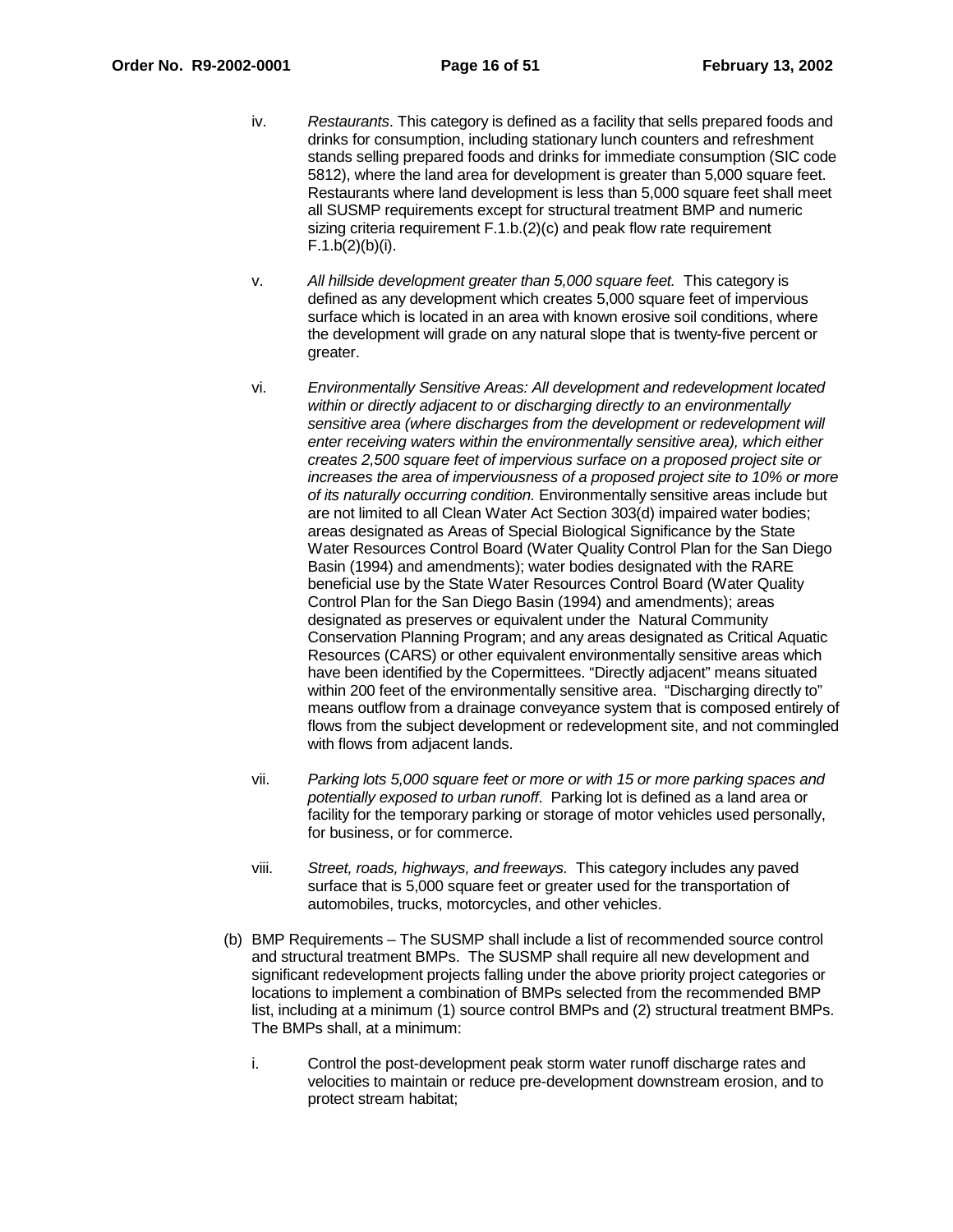- ii. Conserve natural areas where feasible;
- iii. Minimize storm water pollutants of concern in urban runoff from the new development or significant redevelopment (through implementation of source control BMPs). Identification of pollutants of concern should include at a minimum consideration of any pollutants for which water bodies receiving the development's runoff are listed as impaired under Clean Water Act section 303(d), any pollutant associated with the land use type of the development, and any pollutant commonly associated with urban runoff;
- iv. Remove pollutants of concern from urban runoff (through implementation of structural treatment BMPs);
- v. Minimize directly connected impervious areas where feasible;
- vi. Protect slopes and channels from eroding;
- vii. Include storm drain stenciling and signage;
- viii. Include properly designed outdoor material storage areas;
- ix. Include properly designed trash storage areas;
- x. Include proof of a mechanism, to be provided by the project proponent or Copermittee, which will ensure ongoing long-term structural BMP maintenance;
- xi. Include additional water quality provisions applicable to individual priority project categories;
- xii. Be correctly designed so as to remove pollutants to the maximum extent practicable;
- xiii. Be implemented close to pollutant sources, when feasible, and prior to discharging into receiving waters supporting beneficial uses; and
- xiv. Ensure that post-development runoff does not contain pollutant loads which cause or contribute to an exceedance of water quality objectives and which have not been reduced to the maximum extent practicable.
- (c) Numeric Sizing Criteria The SUSMP shall require structural treatment BMPs to be implemented for all priority development projects. All structural treatment BMPs shall be located so as to infiltrate, filter, or treat the required runoff volume or flow prior to its discharge to any receiving water body supporting beneficial uses. Structural treatment BMPs may be shared by multiple new development projects as long as construction of any shared structural treatment BMPs is completed prior to the use of any new development project from which the structural treatment BMP will receive runoff.

In addition to meeting the BMP requirements listed in item F.1.b.(2)(b) above, all structural treatment BMPs for a single priority development project shall collectively be sized to comply with the following numeric sizing criteria:

# Volume

Volume-based BMPs shall be designed to mitigate (infiltrate, filter, or treat) either:

- i. The volume of runoff produced from a 24-hour  $85<sup>th</sup>$  percentile storm event, as determined from the local historical rainfall record (0.8 inch approximate average for the Orange County area);<sup>5</sup> or
- ii. The volume of runoff produced by the  $85<sup>th</sup>$  percentile 24-hour rainfall event, determined as the maximized capture storm water volume for the area, from the formula recommended in Urban Runoff Quality

 $5$ This volume is not a single volume to be applied to all of Orange County. The size of the  $85<sup>th</sup>$  percentile storm event is different for various parts of the County. The Copermittees are encouraged to calculate the 85<sup>th</sup> percentile storm event for each of their jurisdictions using local rain data pertinent to their particular jurisdiction (the 0.8 inch standard is a rough average for the County and should only be used where appropriate rain data is not available). In addition, isopluvial maps may be used to extrapolate rainfall data to areas where insufficient data exists in order to determine the volume of the local 85<sup>th</sup> percentile storm event in such areas. Where the Copermittees will use isopluvial maps to determine the 85<sup>th</sup> percentile storm event in areas lacking rain data, the Copermittees shall describe their method for using isopluvial maps in the model and local SUSMPs.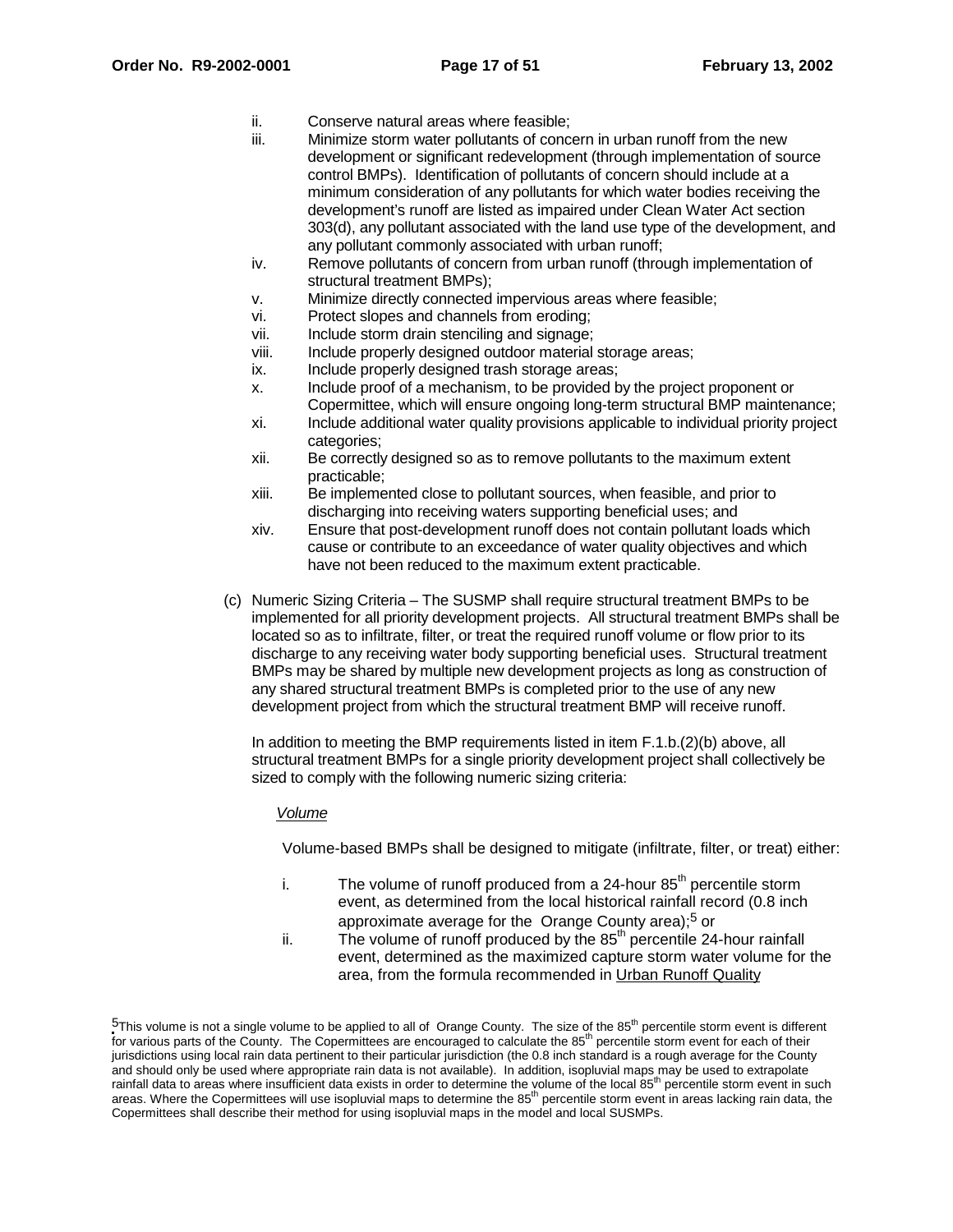Management, WEF Manual of Practice No. 23/ASCE Manual of Practice No. 87, (1998); or

- iii. The volume of annual runoff based on unit basin storage volume, to achieve 90% or more volume treatment by the method recommended in California Stormwater Best Management Practices Handbook – Industrial/Commercial, (1993); or
- iv. The volume of runoff, as determined from the local historical rainfall record, that achieves approximately the same reduction in pollutant loads and flows as achieved by mitigation of the  $85<sup>th</sup>$  percentile 24-hour runoff event;6

OR

# Flow

Flow-based BMPs shall be designed to mitigate (infiltrate, filter, or treat) either:

- i. The maximum flow rate of runoff produced from a rainfall intensity of 0.2 inch of rainfall per hour, for each hour; or
- ii. The maximum flow rate of runoff produced by the  $85<sup>th</sup>$  percentile hourly rainfall intensity, as determined from the local historical rainfall record, multiplied by a factor of two; or
- iii. The maximum flow rate of runoff, as determined from the local historical rainfall record, that achieves approximately the same reduction in pollutant loads and flows as achieved by mitigation of the 85<sup>th</sup> percentile hourly rainfall intensity multiplied by a factor of two.
- (d) Equivalent Numeric Sizing Criteria The Copermittees may develop, as part of the model SUSMP, any equivalent method for calculating the volume or flow which must be mitigated (i.e., any equivalent method for calculating numeric sizing criteria) by postconstruction structural treatment BMPs. Such equivalent sizing criteria may be authorized by the SDRWQCB for use in place of the above criteria. In the absence of development and subsequent authorization of such equivalent numeric sizing criteria, the above numeric sizing criteria requirement shall be implemented.
- (e) Pollutants or Conditions of Concern As part of the model SUSMP, the Copermittees shall develop a procedure for pollutants or conditions of concern to be identified for each new development or significant redevelopment project. The procedure shall include, at a minimum, consideration of (1) receiving water quality (including pollutants for which receiving waters are listed as impaired under Clean Water Act section 303(d)); (2) land use type of the development project and pollutants associated with that land use type; (3) pollutants expected to be present on site; (4) changes in storm water discharge flow rates, velocities, durations, and volumes resulting from the development project; and (5) sensitivity of receiving waters to changes in storm water discharge flow rates, velocities, durations, and volumes.
- (f) Implementation Process As part of the model SUSMP, the Copermittees shall develop a process by which SUSMP requirements will be implemented. The process shall identify at what point in the planning process development projects will be required to meet SUSMP requirements. The process shall also include identification of the roles and responsibilities of various municipal departments in implementing the SUSMP requirements, as well as any other measures necessary for the implementation of SUSMP requirements.

 $6$  Under this volume criteria, hourly rainfall data may be used to calculate the  $85<sup>th</sup>$  percentile storm event, where each storm event is identified by its separation from other storm events by at least six hours of no rain. Where the Copermittees may use hourly rainfall data to calculate the 85<sup>th</sup> percentile storm event, the Copermittees shall describe their method for using hourly rainfall data to calculate the  $85<sup>th</sup>$  percentile storm event in the model and local SUSMPs.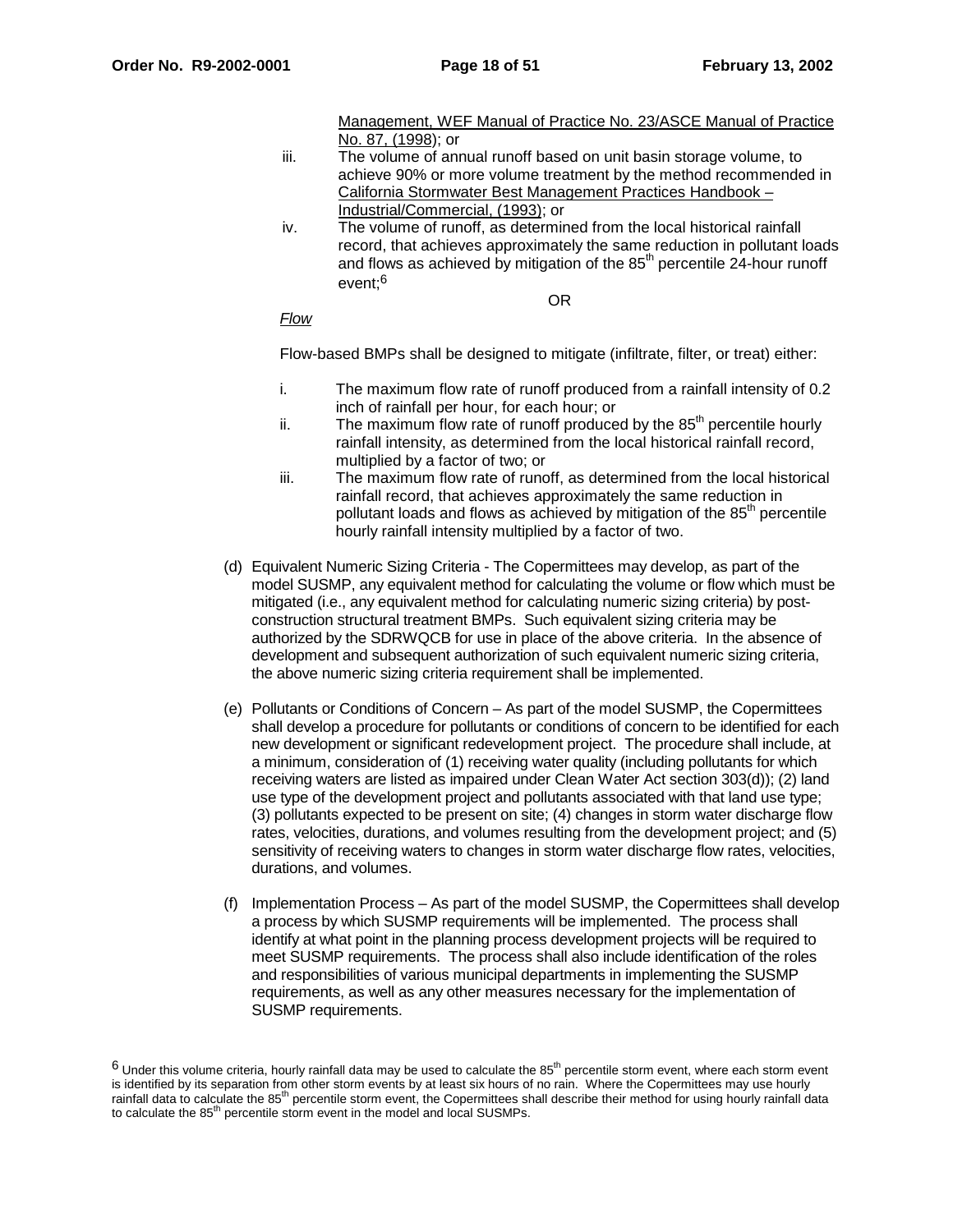(g) Waiver Provision – A Copermittee may provide for a project to be waived from the requirement of implementing all structural treatment BMPs (F.1.b.(2)(b) & F.1.b.(2)(c)) if infeasibility can be established. A waiver of infeasibility shall only be granted by a Copermittee when all available structural treatment BMPs have been considered and rejected as infeasible. Copermittees shall notify the SDRWQCB within 5 days of each waiver issued and shall include the name of the person granting each waiver.

As part of the model SUSMP, the Copermittees may develop a program to require project proponents who have received waivers to transfer the savings in cost, as determined by the Copermittee(s), to a storm water mitigation fund. This program may be implemented by all Copermittees that choose to provide waivers. Funds may be used on projects to improve urban runoff quality within the watershed of the waived project. The waiver program may identify:

- i. The entity or entities that will manage the storm water mitigation fund (i.e., assume full responsibility for)
- ii. The range and types of acceptable projects for which mitigation funds may be expended;
- iii. The entity or entities that will assume full responsibility for each mitigation project including its successful completion
- iv. How the dollar amount of fund contributions will be determined.
- (h) Infiltration and Groundwater Protection To protect groundwater quality, each Copermittee shall apply restrictions to the use of structural treatment BMPs which are designed to primarily function as infiltration devices (such as infiltration trenches and infiltration basins). Such restrictions shall ensure that the use of such infiltration structural treatment BMPs shall not cause or contribute to an exceedance of groundwater quality objectives. At a minimum, use of structural treatment BMPs which are designed to primarily function as infiltration devices shall meet the following conditions:7
	- i. Urban runoff shall undergo pretreatment such as sedimentation or filtration prior to infiltration.
	- ii. All dry weather flows shall be diverted from infiltration devices.
	- iii. Pollution prevention and source control BMPs shall be implemented at a level appropriate to protect groundwater quality at sites where infiltration structural treatment BMPs are to be used.
	- iv. Infiltration structural treatment BMPs shall be adequately maintained so that they remove pollutants to the maximum extent practicable.
	- v. The vertical distance from the base of any infiltration structural treatment BMP to the seasonal high groundwater mark shall be at least 10 feet. Where groundwater basins do not support beneficial uses, this vertical distance criteria may be reduced, provided groundwater quality is maintained.
	- vi. The soil through which infiltration is to occur shall have physical and chemical characteristics (such as appropriate cation exchange capacity, organic content, clay content, and infiltration rate) which are adequate for proper infiltration durations and treatment of urban runoff for the protection of groundwater beneficial uses.
	- vii. Infiltration structural treatment BMPs shall not be used for areas of industrial or light industrial activity; areas subject to high vehicular traffic (25,000 or greater average daily traffic on main roadway or 15,000 or more average daily traffic on any intersecting roadway); automotive repair shops; car washes; fleet storage

<sup>7</sup> These conditions do not apply to structural treatment BMPs which allow incidental infiltration and are not designed to primarily function as infiltration devices (such as grassy swales, detention basins, vegetated buffer strips, constructed wetlands, etc.)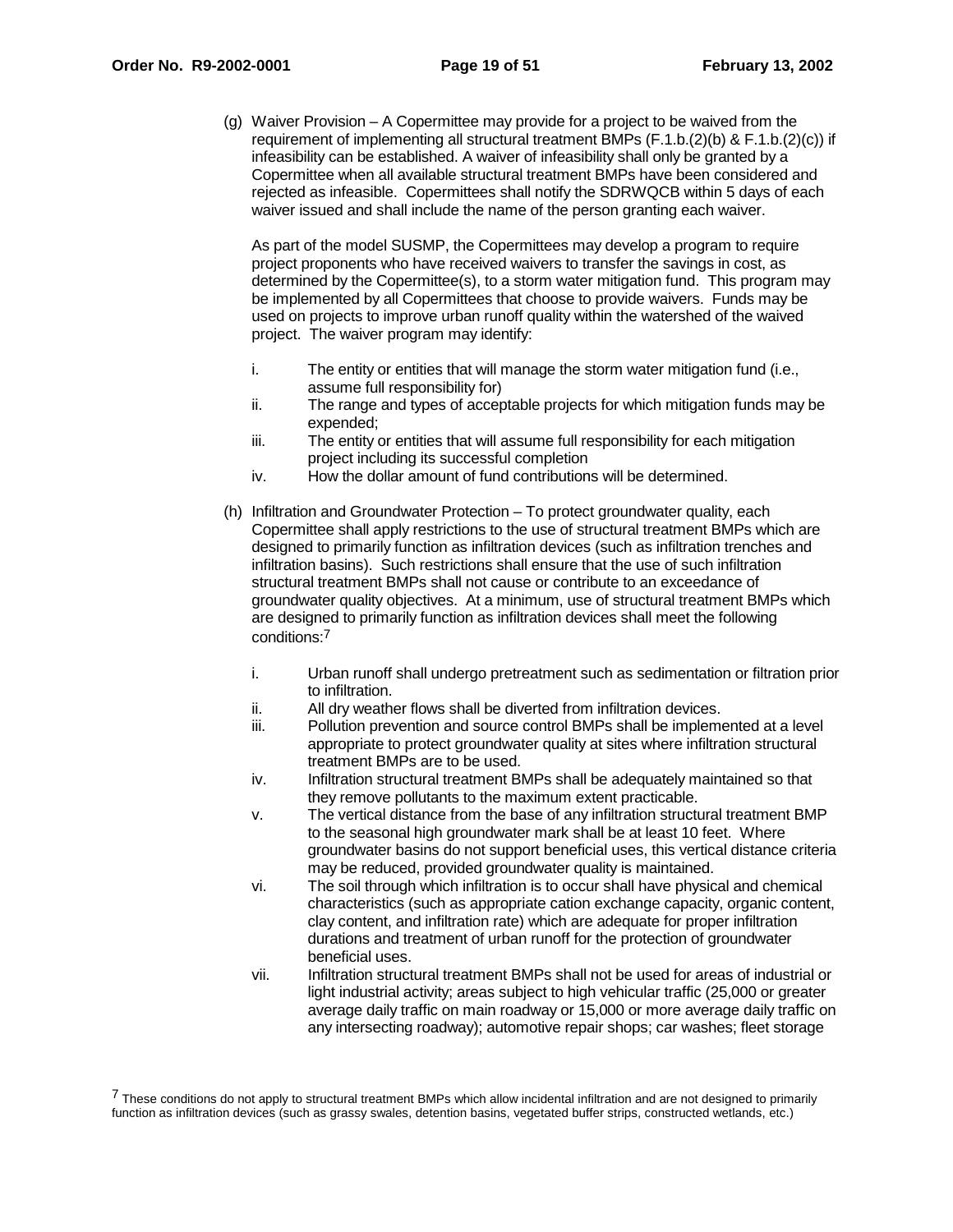areas (bus, truck, etc.); nurseries; and other high threat to water quality land uses and activities as designated by each Copermittee.

viii. Infiltration structural BMPs shall be located a minimum of 100 feet horizontally from any water supply wells.

As part of the model and local SUSMPs, the Copermittees may develop alternative restrictions on the use of structural treatment BMPs which are designed to primarily function as infiltration devices.

(i) Downstream Erosion – As part of the model SUSMP and the local SUSMPs, the Copermittees shall develop criteria to ensure that discharges from new development and significant redevelopment maintain or reduce pre-development downstream erosion and protect stream habitat. At a minimum, criteria shall be developed to control peak storm water discharge rates and velocities in order to maintain or reduce predevelopment downstream erosion and protect stream habitat. Storm water discharge volumes and durations should also be considered.

#### F.1.c. Revise Environmental Review Processes

- (1) To the extent feasible, the Copermittees shall revise their current environmental review processes to include requirements for evaluation of water quality effects and identification of appropriate mitigation measures. The following questions are examples to be considered in addressing increased pollutants and flows from proposed projects:
	- (a) Could the proposed project result in an increase in pollutant discharges to receiving waters? Consider water quality parameters such as temperature, dissolved oxygen, turbidity and other typical storm water pollutants (e.g., heavy metals, pathogens, petroleum derivatives, synthetic organics, sediment, nutrients, oxygen-demanding substances, and trash).
	- (b) Could the proposed project result in significant alteration of receiving water quality during or following construction?
	- (c) Could the proposed project result in increased impervious surfaces and associated increased runoff?
	- (d) Could the proposed project create a significant adverse environmental impact to drainage patterns due to changes in runoff flow rates or volumes?
	- (e) Could the proposed project result in increased erosion downstream?
	- (f) Is the project tributary to an already impaired water body, as listed on the Clean Water Act Section 303(d) list? If so, can it result in an increase in any pollutant for which the water body is already impaired?
	- (g) Is project tributary to other environmentally sensitive areas? If so, can it exacerbate already existing sensitive conditions?
	- (h) Could the proposed project have a potentially significant environmental impact on surface water quality, to either marine, fresh, or wetland waters?
	- (i) Could the proposed project have a potentially significant adverse impact on ground water quality?
	- (j) Could the proposed project cause or contribute to an exceedance of applicable surface or groundwater receiving water quality objectives or degradation of beneficial uses?
	- (k) Can the project impact aquatic, wetland, or riparian habitat?

#### F.1.d. Conduct Education Efforts Focused on New Development and Redevelopment

(1) Internal: Municipal Staff and Others

Each Copermittee shall implement an education program to ensure that its planning and development review staffs (and Planning Boards and Elected Officials, if applicable) have an understanding of: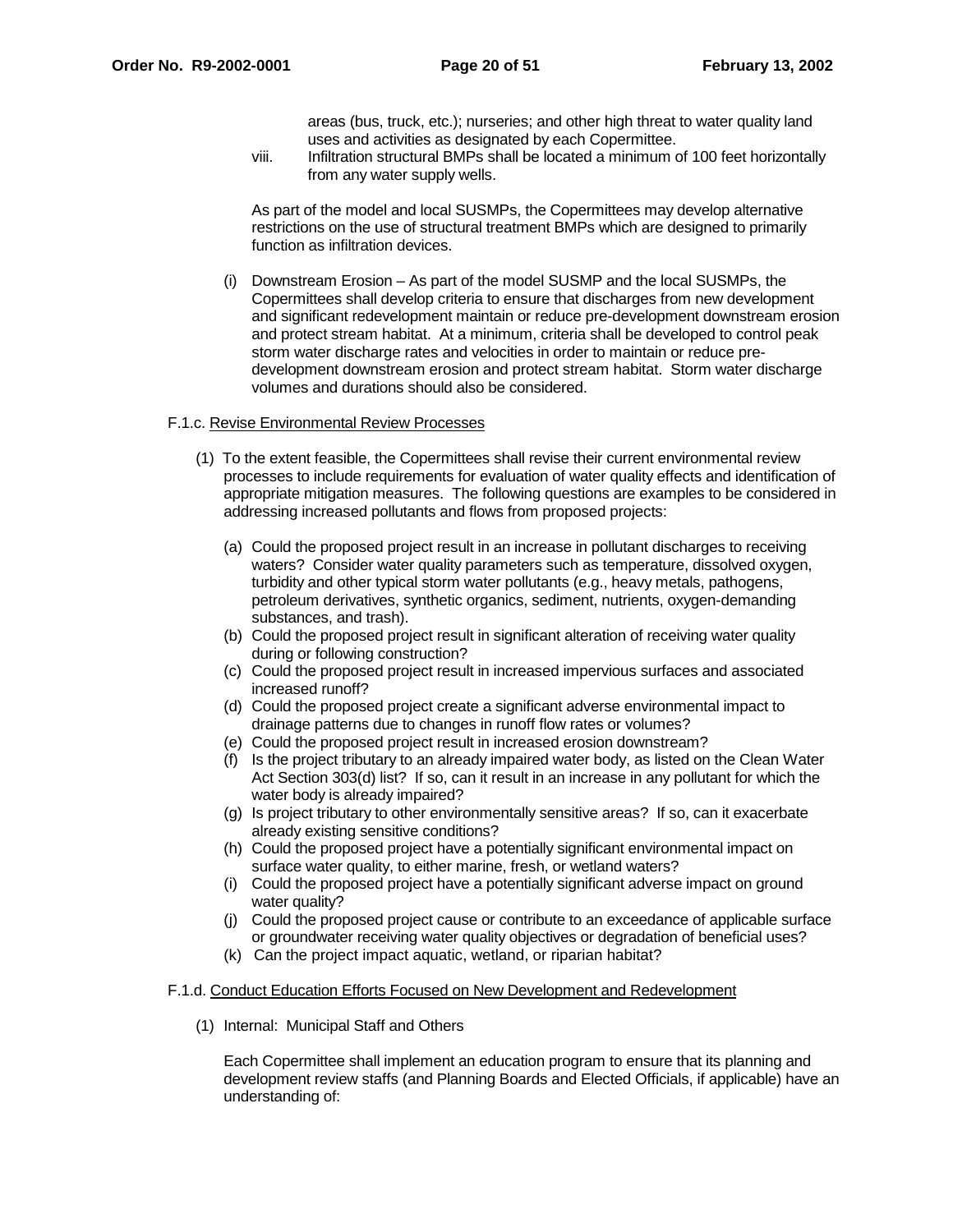- (a) Federal, state, and local water quality laws and regulations applicable to development projects;
- (b) The connection between land use decisions and short and long-term water quality impacts (i.e., impacts from land development and urbanization); and
- (c) How impacts to receiving water quality resulting from development can be minimized (i.e., through implementation of various source control and structural BMPs).
- (2) External: Project Applicants, Developers, Contractors, Property Owners, Community Planning Groups

As early in the planning and development process as possible, each Copermittee shall implement a program to educate project applicants, developers, contractors, property owners, and community planning groups on the following topics:

- (a) Federal, state, and local water quality laws and regulations applicable to development projects;
- (b) Required federal, state, and local permits pertaining to water quality;
- (c) Water quality impacts of urbanization; and
- (d) Methods for minimizing the impacts of development on receiving water quality.

# **F.2. Construction Component**

Each Copermittee shall implement a Construction Component of its Jurisdictional URMP to reduce pollutants in runoff from construction sites during all construction phases. At a minimum the construction component shall address:

- F.2.a. Pollution Prevention
- F.2.b. Grading Ordinance Update
- F.2.c. Modify Construction and Grading Approval Process
- F.2.d. Source Identification
- F.2.e. Threat to Water Quality Prioritization
- F.2.f. BMP Implementation
- F.2.g. Inspection of Construction Sites
- F.2.h. Enforcement of Construction Sites
- F.2.i. Reporting of Non-compliant Sites
- F.2.j. Education Focused on Construction Activities

# F.2.a. Pollution Prevention (Construction)

Each Copermittee shall implement pollution prevention methods in its Construction Component and shall require its use by construction site owners, developers, contractors, and other responsible parties, where appropriate.

# F.2.b. Grading Ordinance Update (Construction)

Each Copermittee shall review and update its grading ordinances as necessary for compliance with its storm water ordinances and this Order. The updated grading ordinance shall require implementation of BMPs and other measures during all construction activities, including the following BMPs and other measures or their equivalent:

- (1) Erosion prevention;
- (2) Seasonal restrictions on grading;
- (3) Slope stabilization requirements;
- (4) Phased grading;
- (5) Revegetation as early as feasible;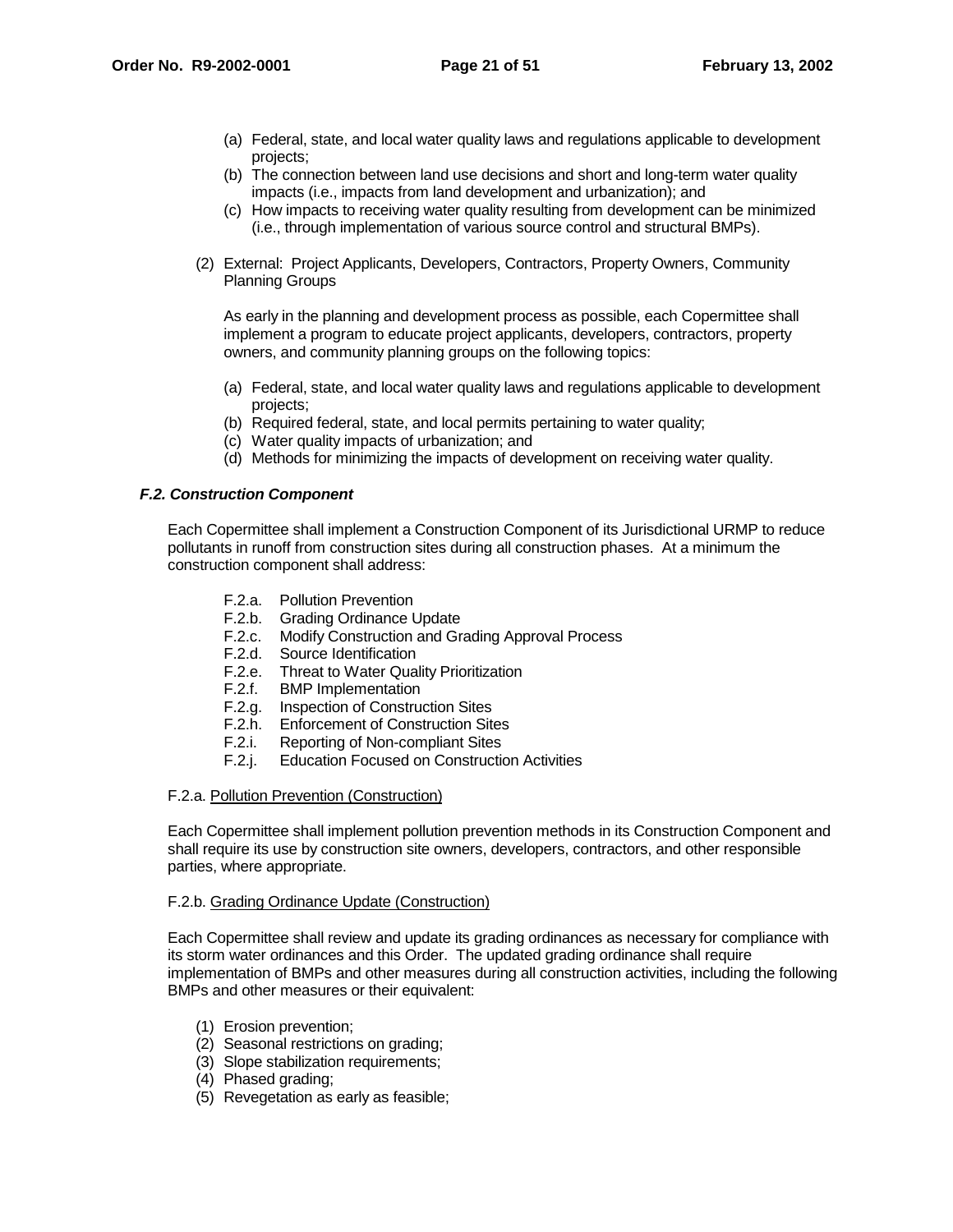- (6) Preservation of natural hydrologic features;
- (7) Preservation of riparian buffers and corridors;
- (8) Maintenance of all source control and structural treatment BMPs; and
- (9) Retention and proper management of sediment and other construction pollutants on site.

# F.2.c Modify Construction and Grading Approval Process (Construction)

Prior to approval and issuance of local construction and grading permits, each Copermittee shall require all individual proposed construction and grading projects to implement measures to ensure that pollutants from the site will be reduced to the maximum extent practicable and will not cause or contribute to an exceedance of water quality objectives. Each Copermittee shall further ensure that all grading and construction activities will be in compliance with applicable Copermittee ordinances (e.g., storm water, grading, construction, etc.) and other applicable requirements, including this Order.

(1) Construction and Grading Project Requirements

Include construction and grading project requirements in local grading and construction permits to ensure that pollutant discharges are reduced to the maximum extent practicable and water quality objectives are not violated during the construction phase. Such requirements shall include the following requirements or their equivalent:

- (a) Require project proponent to develop and implement a plan to manage storm water and non-storm water discharges from the site at all times;
- (b) Require project proponent to minimize grading during the wet season and coincide grading with seasonal dry weather periods to the extent feasible. If grading does occur during the wet season, require project proponent to implement additional BMPs for any rain events which may occur, as necessary for compliance with this Order;
- (c) Require project proponent to emphasize erosion prevention as the most important measure for keeping sediment on site during construction;
- (d) Require project proponent to utilize sediment controls as a supplement to erosion prevention for keeping sediment on-site during construction, and never as the single or primary method;
- (e) Require project proponent to minimize areas that are cleared and graded to only the portion of the site that is necessary for construction;
- (f) Require project proponent to minimize exposure time of disturbed soil areas;
- (g) Require project proponent to temporarily stabilize and reseed disturbed soil areas as rapidly as possible;
- (h) Require project proponent to permanently revegetate or landscape as early as feasible;
- (i) Require project proponent to stabilize all slopes; and
- (j) Require project proponents subject to California's statewide General NPDES Permit for Storm Water Discharges Associated With Construction Activities, (hereinafter General Construction Permit), to provide evidence of existing coverage under the General Construction Permit.

# F.2.d. Source Identification (Construction)

Each Copermittee shall annually develop and update, prior to the rainy season, a watershed-based inventory of all construction sites within its jurisdiction regardless of site size or ownership. This requirement is applicable to all construction sites regardless of whether the construction site is subject to the California statewide General NPDES Permit for Storm Water Discharges Associated With Construction Activities (hereinafter General Construction Permit), or other individual NPDES permit. The use of an automated database system, such as Geographical Information System (GIS) is highly recommended, but not required.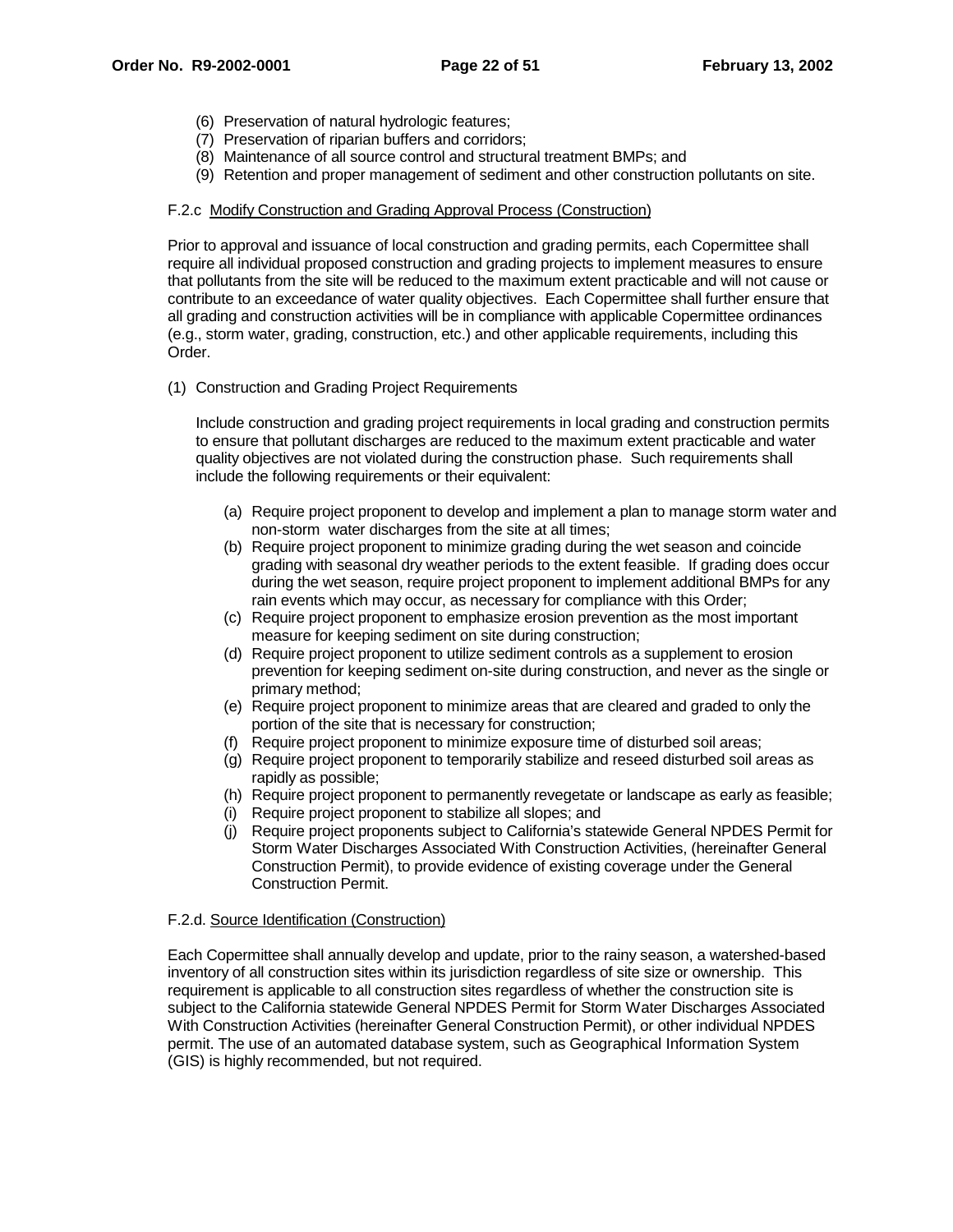# F.2.e. Threat to Water Quality Prioritization (Construction)

- (1) To establish priorities for construction oversight activities under this Order, the Copermittee shall prioritize its watershed-based inventory (developed pursuant to F.2.d. above) by threat to water quality. Each construction site shall be classified as high, medium, or low threat to water quality. In evaluating threat to water quality each Copermittee shall consider (1) soil erosion potential; (2) site slope; (3) project size and type; (4) sensitivity of receiving water bodies; (5) proximity to receiving water bodies; (6) non-storm water discharges; and (7) any other relevant factors.
- (2) A high priority construction site shall at a minimum be defined as a site meeting either of the following criteria or equivalent criteria:
	- (a) The site is 50 acres or more and grading will occur during the wet season; OR
	- (b) The site is (1) 5 acres or more and (2) tributary to a Clean Water Act section 303(d) water body impaired for sediment or is within or directly adjacent to or discharging directly to a receiving water within an environmentally sensitive area (as defined in section F.1.b.(2)(a)vi. of this Order).

# F.2.f. BMP Implementation (Construction)

- (1) Each Copermittee shall designate a set of minimum BMPs for high, medium, and low threat to water quality construction sites (as determined under section F.2.e). BMPs are to be implemented year round.
- (2) Each Copermittee shall implement, or require the implementation of, the designated minimum BMPs (based upon the site's threat to water quality rating) at each construction site within its jurisdiction year round. If particular minimum BMPs are infeasible at any specific site, each Copermittee shall implement, or require the implementation of, other equivalent BMPs. Each Copermittee shall also implement or require any additional site specific BMPs as necessary to comply with this Order, including BMPs which are more stringent than those required under the statewide General Construction Permit.
- (3) Each Copermittee shall implement, or require the implementation of, BMPs year round; however, BMP implementation requirements can vary based on wet and dry seasons.
- (4) Each Copermittee shall implement, or require implementation of, additional controls for construction sites tributary to Clean Water Act section 303(d) water bodies impaired for sediment as necessary to comply with this Order. Each Copermittee shall implement, or require implementation of, additional controls for construction sites within or adjacent to or discharging directly to receiving waters within environmentally sensitive areas (as defined in section F.1.b.(2)(a)vi. of this Order) as necessary to comply with this Order.

# F.2.g. Inspection of Construction Sites (Construction)

- (1) Each Copermittee shall conduct construction site inspections for compliance with its ordinances (grading, storm water, etc.), permits (construction, grading, etc.), and this Order. Inspections shall include review of site erosion control and BMP implementation plans.
- (2) Each Copermittee shall establish inspection frequencies and priorities as determined by the threat to water quality prioritization described in F.2.e above. During the wet season (i.e., October 1 through April 30 of each year), each Copermittee shall inspect, at a minimum, each High Priority construction site, either: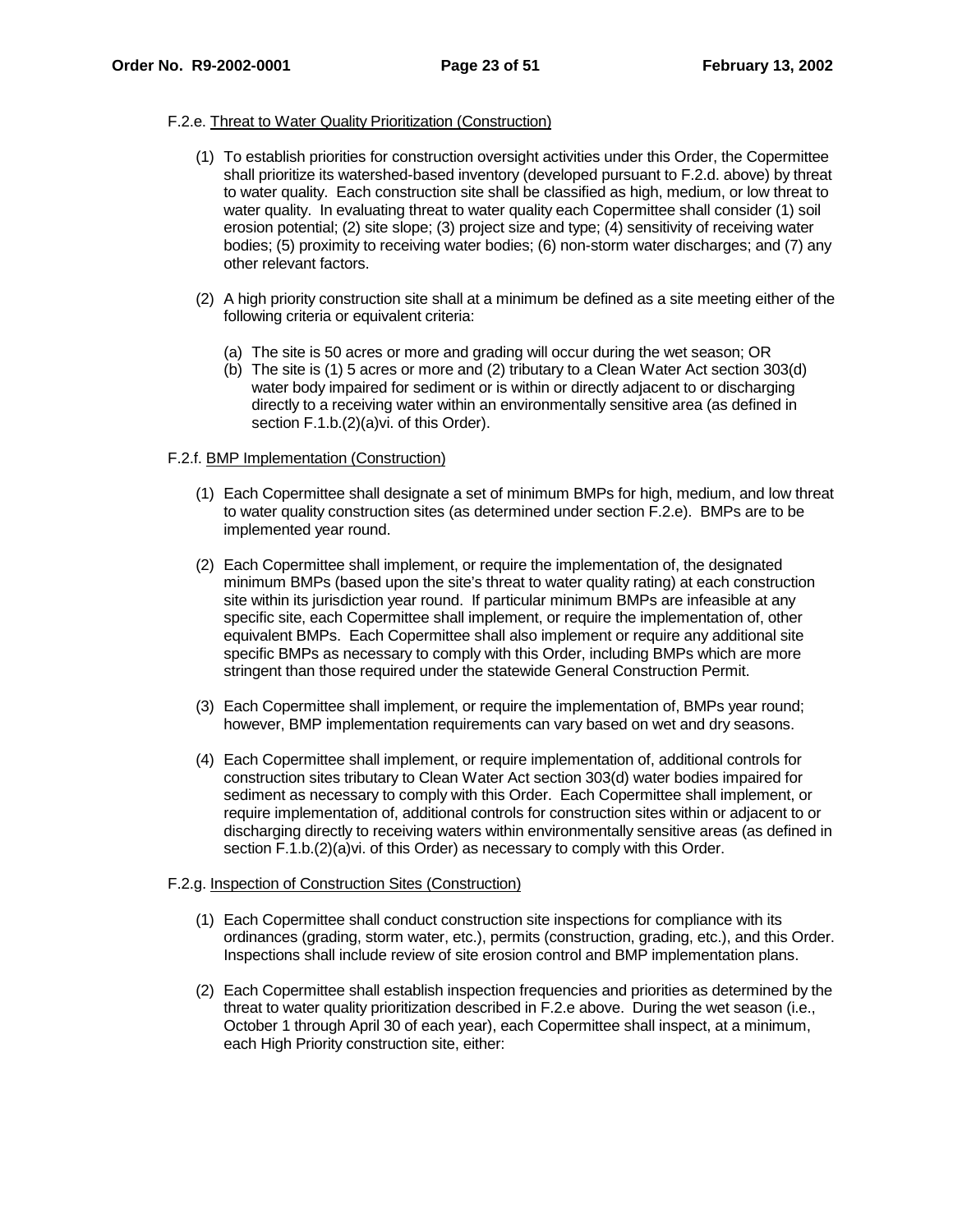(a) Weekly

**OR**

- (b) Monthly for any site that the responsible Copermittee certifies in a written statement to the SDRWQCB all of the following (certified statements may be submitted to the SDRWQCB at any time for one or more sites):
	- i. Copermittee has record of construction site's Waste Discharge Identification Number (WDID#) documenting construction site's coverage under the statewide General Construction Permit; and
	- ii. Copermittee has reviewed the constructions site's Storm Water Pollution Prevention Plan (SWPPP); and
	- iii. Copermittee finds SWPPP to be in compliance with all local ordinances, permits, and plans; and
	- iv. Copermittee finds that the SWPPP is being properly implemented on site.

At a minimum, Medium and Low Priority construction sites shall be inspected by Copermittees twice during the wet season. All construction sites shall be inspected by the Copermittees as needed during the dry season (i.e., May 1 through September 30 of each year).

(3) Based upon site inspection findings, each Copermittee shall implement all follow-up actions necessary to comply with this Order.

# F.2.h. Enforcement of Construction Sites (Construction)

Each Copermittee shall enforce its ordinances (grading, storm water, etc.) and permits (construction, grading, etc.) at all construction sites as necessary to maintain compliance with this Order. Copermittee ordinances or other regulatory mechanisms shall include sanctions to ensure compliance. Sanctions shall include the following or their equivalent: Non-monetary penalties, fines, bonding requirements, and/or permit denials for non-compliance.

# F.2.i. Reporting of Non-compliant Sites (Construction)

Each Copermittee shall provide oral notification to the SDRWQCB of non-compliant sites that are determined to pose a threat to human or environmental health within its jurisdiction within 24 hours of the discovery of noncompliance, as required under section R.1 (and B.6 of Attachment C) of this Order.

Each Copermittee shall develop and submit criteria by which to evaluate events of noncompliance to determine whether they pose a threat to human or environmental health. These criteria shall be submitted in the Jurisdictional Urban Runoff Management Program Document and Annual Reports for SDRWQCB review.

Such oral notification shall be followed up by a written report to be submitted to the SDRWQCB within 5 days of the incidence of non-compliance as required under section R.1 (and B.6 of Attachment C) of this Order. Sites are considered non-compliant when one or more violations of local ordinances, permits, plans, or this Order exist on the site.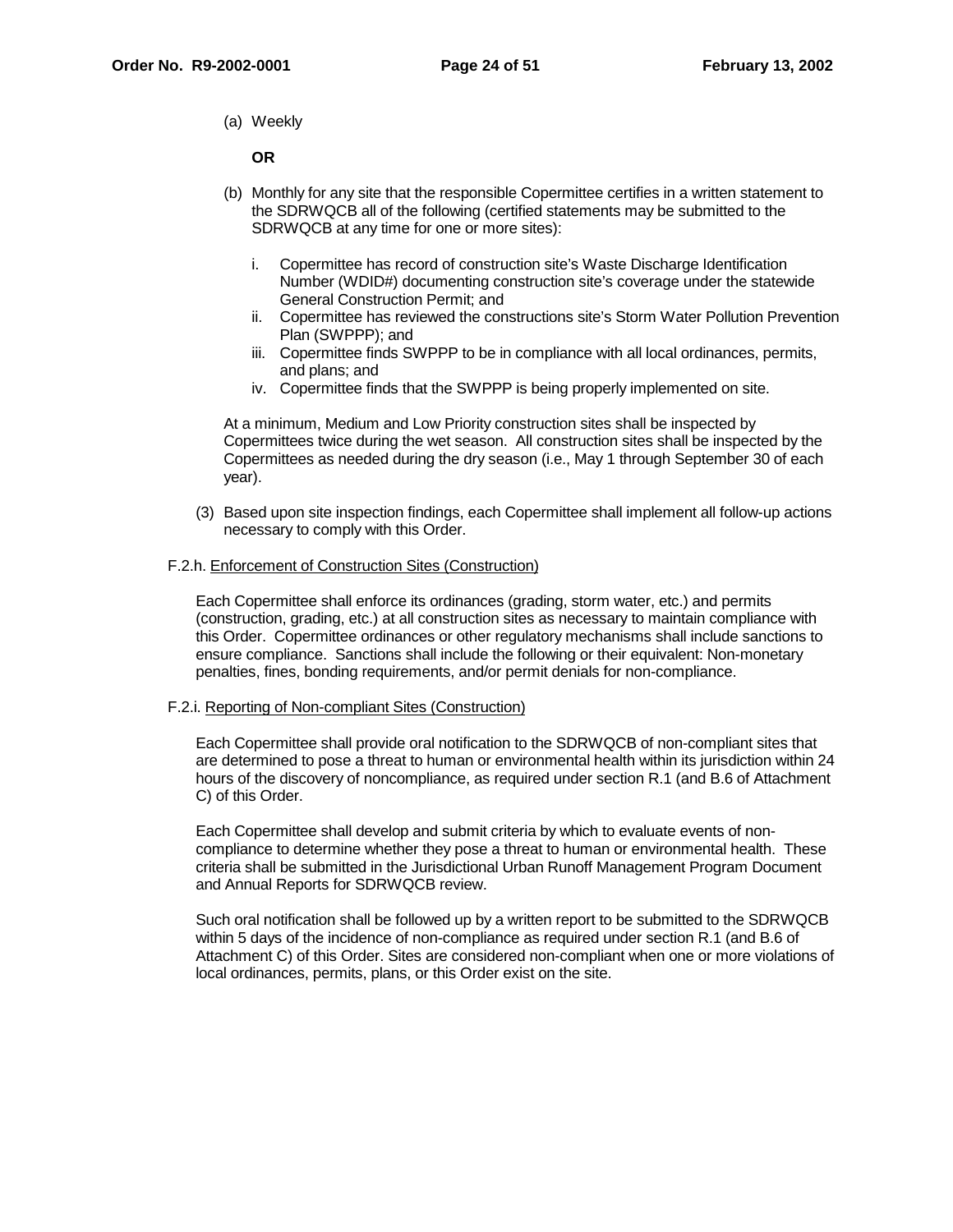# F.2.j. Education Focused on Construction Activities (Construction)

(1) Internal: Municipal Staff

Each Copermittee shall implement an education program to ensure that its construction, building, and grading review staffs and inspectors have an understanding of:

- (a) Federal, state, and local water quality laws and regulations applicable to construction and grading activities.
- (b) The connection between construction activities and water quality impacts (i.e., impacts from land development and urbanization).
- (c) How erosion can be prevented.
- (d) How impacts to receiving water quality resulting from construction activities can be minimized (i.e., through implementation of various source control and structural BMPs).
- (e) Applicable topics listed in section F.4. of this Order.
- (2) External: Project Applicants, Contractors, Developers, Property Owners, and other Responsible Parties

Each Copermittee shall implement an education program to ensure that project applicants, contractors, developers, property owners, and other responsible parties have an understanding of the topics outlined in section F.2.j.(1) above of this Order.

# **F.3. Existing Development Component**

Each Copermittee shall minimize the short and long-term impacts on receiving water quality from all types of existing development.

# **F.3.a. Municipal (Existing Development)**

Each Copermittee shall implement a Municipal (Existing Development) Component to prevent or reduce pollutants in runoff from all municipal land use areas and activities. At a minimum the municipal component shall address:

| F.3.a.(1) | <b>Pollution Prevention</b>                           |
|-----------|-------------------------------------------------------|
| F.3.a.(2) | Source Identification                                 |
| F.3.a.(3) | Threat to Water Quality Prioritization                |
| F.3.a.(4) | <b>BMP</b> Implementation                             |
| F.3.a.(5) | Maintenance of Municipal Separate Storm Sewer System  |
| F.3.a.(6) | Management of Pesticides, Herbicides, and Fertilizers |
| F.3.a.(7) | Inspection of Municipal Areas and Activities          |
| F.3.a.(8) | Enforcement of Municipal Areas and Activities         |
|           |                                                       |

F.3.a.(1) Pollution Prevention (Municipal)

 Each Copermittee shall include and describe pollution prevention methods within its Municipal (Existing Development) Component. Each Copermittee shall require the use of pollution prevention methods by municipal departments, contractors, and personnel, where appropriate.

# F.3.a.(2) Source Identification (Municipal)

Each Copermittee shall develop, and update annually, a watershed-based inventory of the name, address (if applicable), and description of all municipal land use areas and activities which generate pollutants.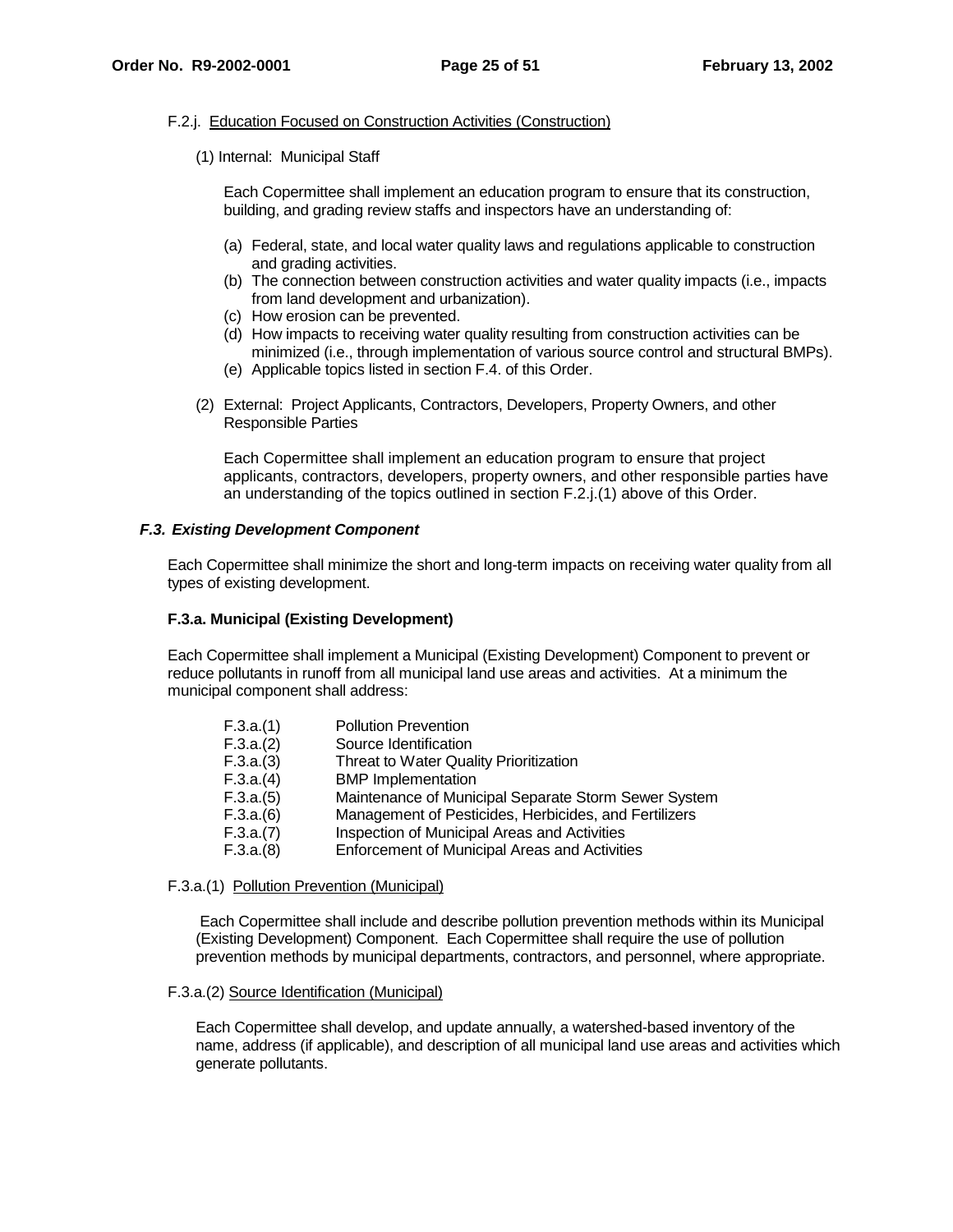# F.3.a.(3) Threat to Water Quality Prioritization (Municipal)

- (a) To establish priorities for oversight of municipal areas and activities required under this Order, each Copermittee shall prioritize each watershed inventory in F.3.a.2. above by threat to water quality and update annually. Each municipal area and activity shall be classified as high, medium, or low threat to water quality. In evaluating threat to water quality, each Copermittee shall consider (1) type of municipal area or activity; (2) materials used; (3) wastes generated; (4) pollutant discharge potential; (5) non-storm water discharges; (6) size of facility or area; (7) proximity to receiving water bodies; (8) sensitivity of receiving water bodies; and (9) any other relevant factors.
- (b) At a minimum, the high priority municipal areas and activities shall include the following:
	- i. Roads, Streets, Highways, and Parking Facilities.
	- ii. Flood Management Projects and Flood Control Devices.
	- iii. Areas and activities tributary to a Clean Water Act section 303(d) impaired water body, where an area or activity generates pollutants for which the water body is impaired. Areas and activities within or adjacent to or discharging directly to receiving waters within environmentally sensitive areas (as defined in section F.1.b.(2)(a)vi of this Order).
	- iv. Municipal Waste Facilities.
		- Active or closed municipal landfills;
		- Publicly owned treatment works (including water and wastewater treatment plants) and sanitary sewage collection systems;
		- Municipal separate storm sewer systems;
		- Incinerators;
		- Solid waste transfer facilities;
		- Land application sites;
		- Uncontrolled sanitary landfills;
		- Corporate yards including maintenance and storage yards for materials, waste, equipment and vehicles;
		- Sites for disposing and treating sewage sludge; and
		- Hazardous waste treatment, disposal, and recovery facilities.
	- v. Other municipal areas and activities that the Copermittee determines may contribute a significant pollutant load to the MS4.
	- vi. Municipal airfields.

# F.3.a.(4) BMP Implementation (Municipal)

- (a) Each Copermittee shall designate a set of minimum BMPs for high, medium, and low threat to water quality municipal areas and activities (as determined under section F.3.a.(3)). The designated minimum BMPs for high threat to water quality municipal areas and activities shall be area or activity specific as appropriate.
- (b) Each Copermittee shall implement, or require the implementation of, the designated minimum BMPs (based upon the threat to water quality rating) at each municipal area or activity within its jurisdiction. If particular minimum BMPs are infeasible for any specific area or activity, each Copermittee shall implement, or require implementation of other equivalent BMPs. Each Copermittee shall also implement any additional BMPs as are necessary to comply with this Order.
	- i. Each Copermittee shall evaluate feasibility of retrofitting existing structural flood control devices and retrofit where needed.
- (c) Each Copermittee shall implement, or require implementation of, any additional controls for municipal areas and activities tributary to Clean Water Act section 303(d) impaired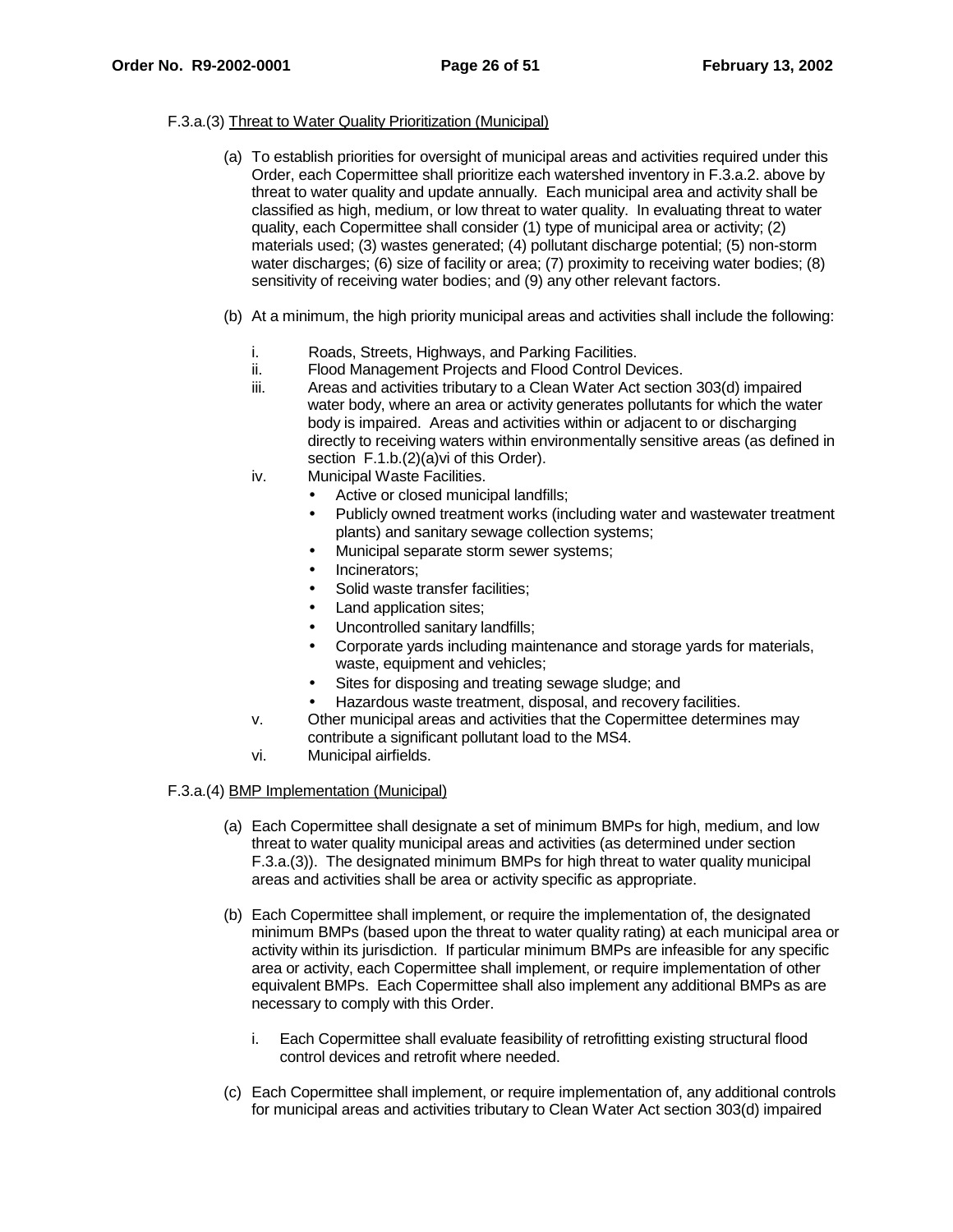water bodies (where an area or activity generates pollutants for which the water body is impaired) as necessary to comply with this Order. Each Copermittee shall implement, or require implementation of, additional controls for municipal areas and activities within or directly adjacent to or discharging directly to receiving waters within environmentally sensitive areas (as defined in section F.1.b.(2)(a)vi. of this Order) as necessary to comply with this Order.

#### F.3.a.(5) Maintenance of Municipal Separate Storm Sewer System (Municipal)

- (a) Each Copermittee shall implement a schedule of maintenance activities at all structural controls designed to reduce pollutant discharges to or from its MS4s and related drainage structures.
- (b) Each Copermittee shall implement a schedule of maintenance activities for the municipal separate storm sewer system.
- (c) The maintenance activities must, at a minimum, include:
	- i. Inspection and removal of accumulated waste (e.g. sediment, trash, debris and other pollutants) between May 1 and September 30 of each year;
	- ii. Additional cleaning as necessary between October 1 and April 30 of each year;
	- iii. Record keeping of cleaning and the overall quantity of waste removed;
	- iv. Proper disposal of waste removed pursuant to applicable laws;
	- v. Measures to eliminate waste discharges during MS4 maintenance and cleaning activities.

#### F.3.a.(6) Management of Pesticides, Herbicides, and Fertilizers (Municipal)

The Copermittees shall implement BMPs to reduce the contribution of pollutants associated with the application, storage, and disposal of pesticides, herbicides and fertilizers from municipal areas and activities to MS4s. Important municipal areas and activities include municipal facilities, public rights-of-way, parks, recreational facilities, golf courses, cemeteries, botanical or zoological gardens and exhibits, landscaped areas, etc.

Such BMPs shall include, at a minimum: (1) educational activities, permits, certifications and other measures for municipal applicators and distributors; (2) integrated pest management measures that rely on non-chemical solutions; (3) the use of native vegetation; (4) schedules for irrigation and chemical application; and (5) the collection and proper disposal of unused pesticides, herbicides, and fertilizers.

#### F.3.a.(7) Inspection of Municipal Areas and Activities (Municipal)

At a minimum, each Copermittee shall inspect high priority municipal areas and activities annually. Based upon site inspection findings, each Copermittee shall implement all follow-up actions necessary to comply with this Order.

#### F.3.a.(8) Enforcement of Municipal Areas and Activities (Municipal)

Each Copermittee shall enforce its storm water ordinance for all municipal areas and activities as necessary to maintain compliance with this Order.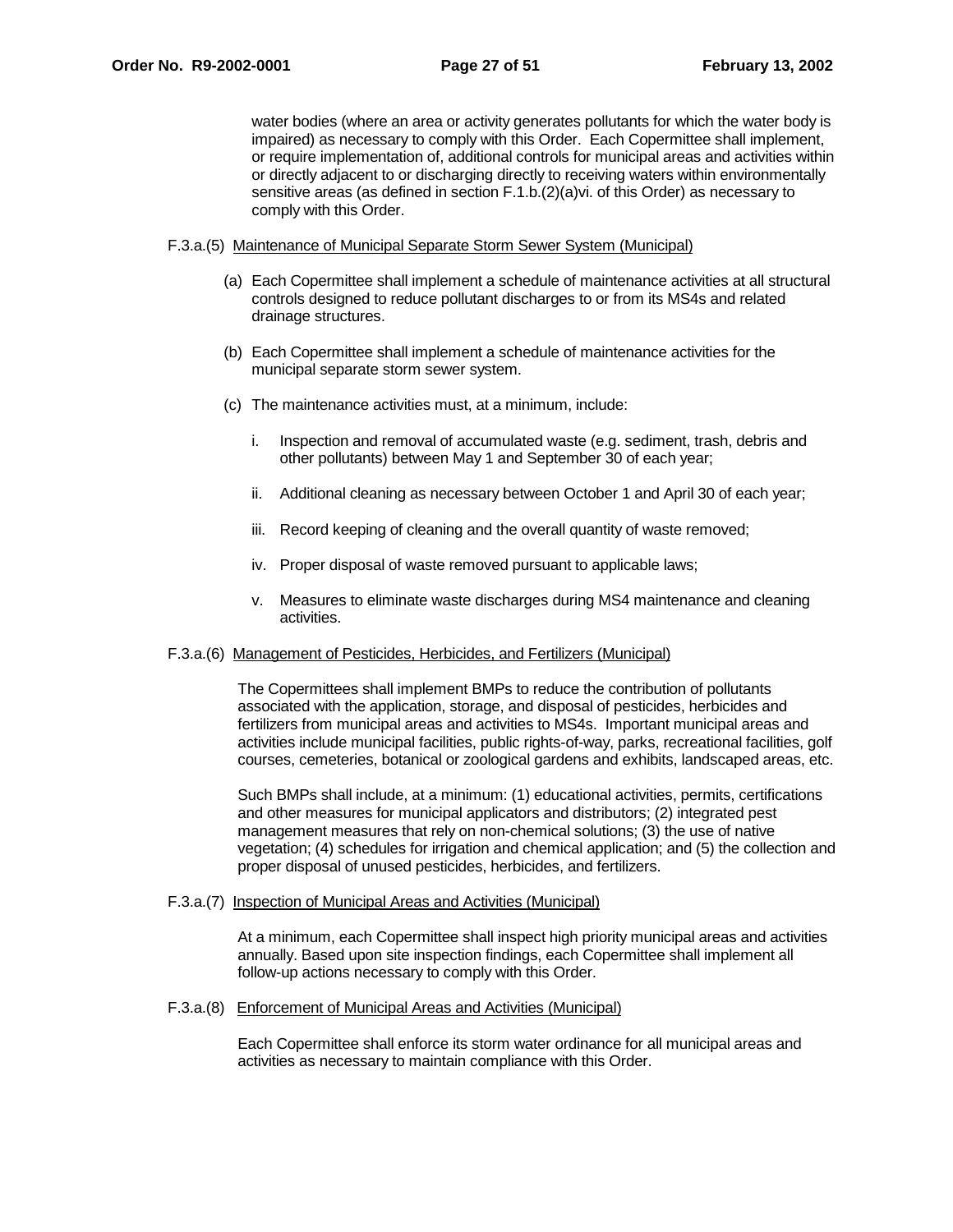# **F.3.b. Industrial (Existing Development)**

Each Copermittee shall implement an Industrial (Existing Development) Component to reduce pollutants in runoff from all industrial sites. At a minimum the industrial component shall address:

| F.3.b.(1) | <b>Pollution Prevention</b>                      |
|-----------|--------------------------------------------------|
| F.3.b.(2) | Source Identification                            |
| F.3.b.(3) | Threat to Water Quality Prioritization           |
| F.3.b.(4) | <b>BMP</b> Implementation                        |
| F.3.b.(5) | Monitoring of Industrial Sites                   |
| F.3.b.(6) | Inspection of Industrial Sites                   |
| F.3.b.(7) | <b>Enforcement Measures for Industrial Sites</b> |
| F.3.b.(8) | Reporting of Non-compliant Sites                 |

# F.3.b.(1) Pollution Prevention (Industrial)

Each Copermittee shall include and describe pollution prevention methods within its Industrial (Existing Development) Component. Each Copermittee shall require the use of pollution prevention methods by industry, where appropriate.

# F.3.b.(2) Source Identification (Industrial)

Each Copermittee shall develop and update annually a watershed-based inventory of all industrial sites within its jurisdiction regardless of site ownership. This requirement is applicable to all industrial sites regardless of whether the industrial site is subject to the California statewide General NPDES Permit for Storm Water Discharges Associated With Industrial Activities, Except Construction (hereinafter General Industrial Permit) or other individual NPDES permit.

The inventory shall include the following minimum information for each industrial site: name; address; and a narrative description including SIC codes which best reflects the principal products or services provided by each facility.

# F.3.b.(3) Threat to Water Quality Prioritization (Industrial)

- (a) To establish priorities for industrial oversight activities under this Order, the Copermittee shall prioritize each watershed-based inventory in F.3.b.(2) above by threat to water quality and update annually. Each industrial site shall be classified as high, medium, or low threat to water quality. In evaluating threat to water quality each Copermittee shall consider (1) type of industrial activity (SIC Code); (2) materials used in industrial processes; (3) wastes generated; (4) pollutant discharge potential; (5) non-storm water discharges; (6) size of facility; (7) proximity to receiving water bodies; (8) sensitivity of receiving water bodies; (9) whether the industrial site is subject to the statewide General Industrial Permit; and (10) any other relevant factors.
- (b) At a minimum the high priority industrial sites shall include industrial facilities that are subject to section 313 of Title III of the Superfund Amendments and Reauthorization Act of 1986 (SARA); industrial facilities tributary to a Clean Water Act section 303(d) impaired water body, where a facility generates pollutants for which the water body is impaired; industrial facilities within or directly adjacent to or discharging directly to receiving waters within environmentally sensitive areas (as defined in section F.1.b.(2)(a)vi. of this Order); facilities subject to the statewide General Industrial Permit (excluding those facilities that have been approved for No Exposure Certification); and all other industrial facilities that the Copermittee determines are contributing significant pollutant loading to its MS4, regardless of whether such facilities are covered under the statewide General Industrial Permit or other NPDES permit.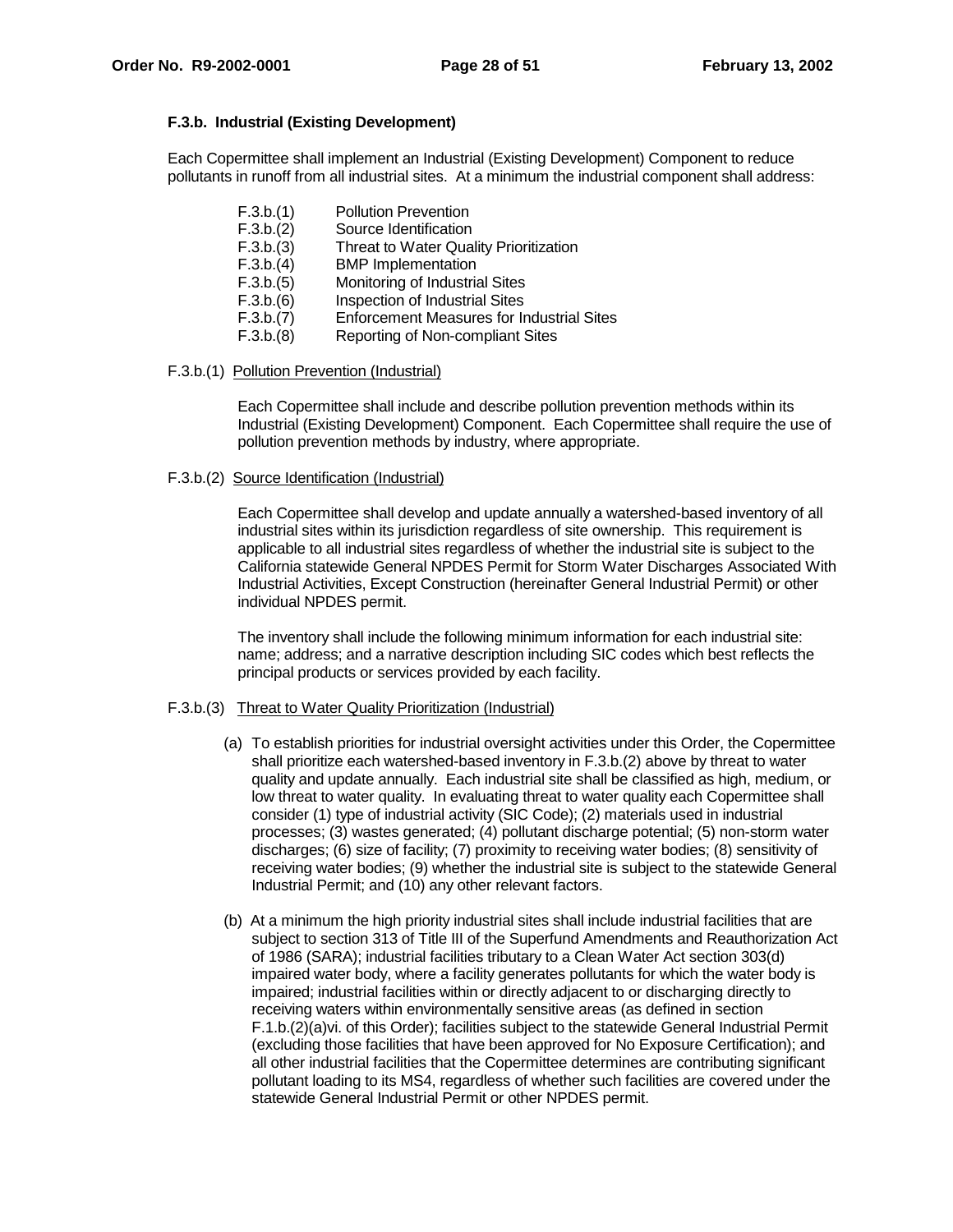# F.3.b.(4) BMP Implementation (Industrial)

- (a) Each Copermittee shall designate a set of minimum BMPs for high, medium, and low threat to water quality industrial sites (as determined under section F.3.b.(3)). The designated minimum BMPs for high threat to water quality industrial sites shall be industry and site specific as appropriate.
- (b) Each Copermittee shall implement, or require the implementation of, the designated minimum BMPs (based upon the site's threat to water quality rating) at each industrial site within its jurisdiction. If particular minimum BMPs are infeasible at any specific site, each Copermittee shall implement, or require implementation of, other equivalent BMPs. Each Copermittee shall also implement or require any additional site specific BMPs as necessary to comply with this Order including BMPs which are more stringent than those required under the statewide General Industrial Permit.
- (c) Each Copermittee shall implement, or require implementation of, additional controls for industrial sites tributary to Clean Water Act section 303(d) impaired water bodies (where a site generates pollutants for which the water body is impaired) as necessary to comply with this Order. Each Copermittee shall implement, or require implementation of, additional controls for industrial sites within or directly adjacent to or discharging directly to receiving waters within environmentally sensitive areas (as defined in section F.1.b.(2)(a)vi. of this Order) as necessary to comply with this Order.

#### F.3.b.(5) Monitoring of Industrial Sites (Industrial)

- (a) Each Copermittee shall conduct, or require industry to conduct, a monitoring program for runoff from each high threat to water quality industrial site (identified in F.3.b.(3) above). Group monitoring by multiple industrial sites conducted under group monitoring programs approved by the State Water Resources Control Board is acceptable.
- (b) At a minimum, the monitoring program shall provide quantitative data from two storm events per year on the following constituents:
	- i. Any pollutant listed in effluent guidelines subcategories where applicable;
	- ii. Any pollutant for which an effluent limit has been established in an existing NPDES permit for the facility;
	- iii. Oil and grease or Total Organic Carbon (TOC);
	- iv. pH;
	- v. Total suspended solids (TSS);
	- vi. Specific conductance; and
	- vii. Toxic chemicals and other pollutants that are likely to be present in storm water discharges.
	- viii. Any pollutant that may be used, stored, or generated at the facility, which may be discharged to a water body or a tributary of that water body that is listed as impaired under Clean Water Act Section 303(d) for that pollutant(s), unless the facility can demonstrate approval of No Exposure Certification.

# F.3.b.(6) Inspection of Industrial Sites (Industrial)

- (a) Each Copermittee shall conduct industrial site inspections for compliance with its ordinances, permits, and this Order. Inspections shall include review of BMP implementation plans.
- (b) Each Copermittee shall establish inspection frequencies and priorities as determined by the threat to water quality prioritization described in F.3.b.(3) above. Each Copermittee shall inspect high priority industrial sites, at a minimum: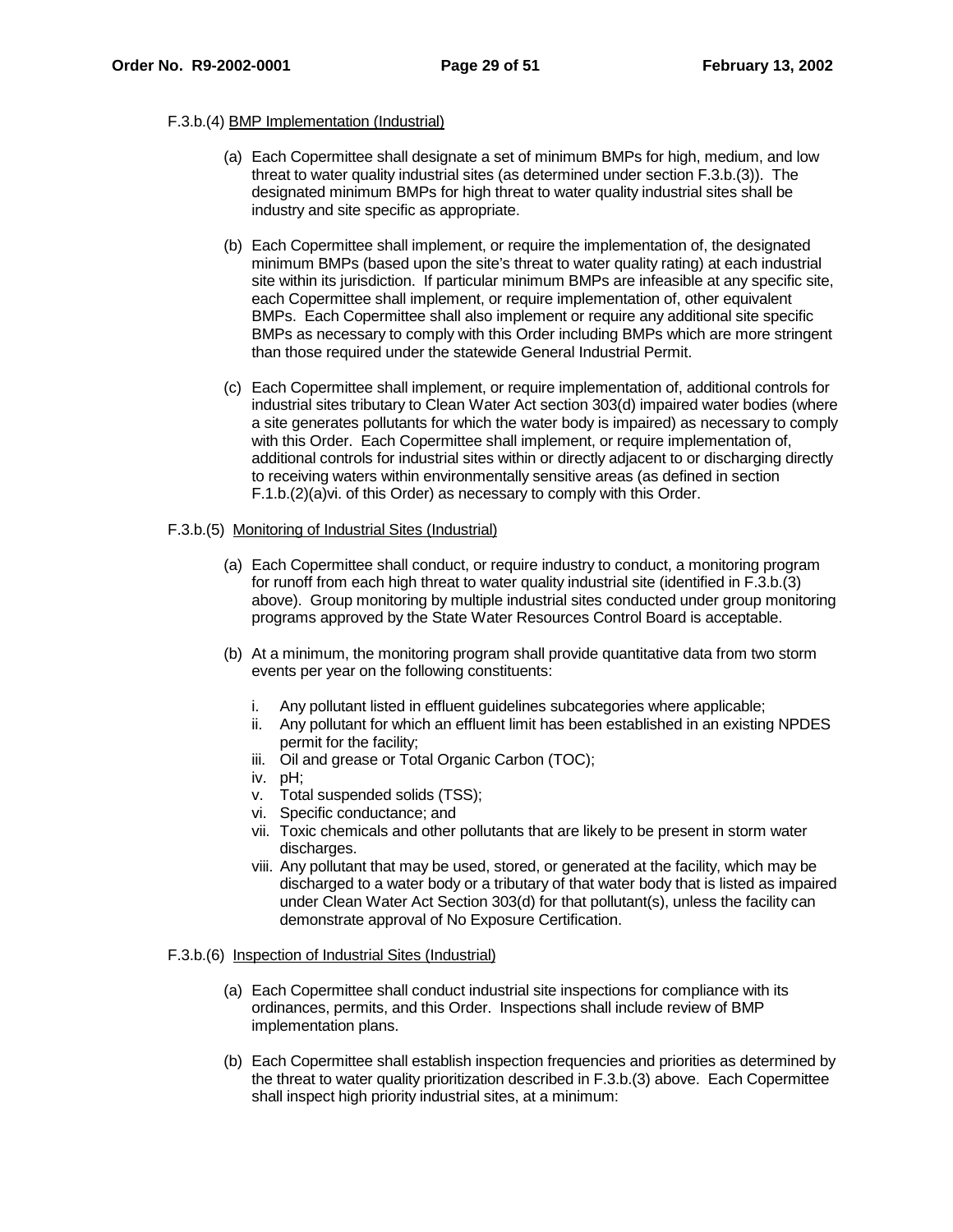i. Annually

**OR**

- ii. Bi-annually for any site that the responsible Copermittee certifies in a written statement to the SDRWQCB all of the following (certified statements may be submitted to the SDRWQCB at any time for one or more sites):
	- Copermittee has record of industrial site's Waste Discharge Identification Number (WDID#) documenting industrial site's coverage under the statewide General Industrial Permit; and
	- Copermittee has reviewed the industrial site's Storm Water Pollution Prevention Plan (SWPPP); and
	- Copermittee finds SWPPP to be in compliance with all local ordinances, permits, and plans; and
	- Copermittee finds that the SWPPP is being properly implemented on site.

Each Copermittee shall inspect medium and low threat to water quality industrial sites as needed.

- (c) Based upon site inspection findings, each Copermittee shall implement all follow-up actions necessary to comply with this Order.
- (d) To the extent that the SDRWQCB has conducted an inspection of a high priority industrial site during a particular year, the requirement for the responsible Copermittee to inspect this site during the same year will be satisfied.

### F.3.b.(7) Enforcement of Industrial Sites (Industrial)

Each Copermittee shall enforce its storm water ordinance at all industrial sites as necessary to maintain compliance with this Order. Copermittee ordinances or other regulatory mechanisms shall include sanctions to ensure compliance. Sanctions shall include the following or their equivalent: Non-monetary penalties, fines, bonding requirements, and/or permit denials for non-compliance.

F.3.b.(8) Reporting of Non-compliant Sites (Industrial)

 Each Copermittee shall provide oral notification to the SDRWQCB of non-compliant sites that are determined to pose a threat to human or environmental health within its jurisdiction within 24 hours of the discovery of noncompliance, as required under section R.1 (and B.6 of Attachment C) of this Order.

Each Copermittee shall develop and submit criteria by which to evaluate events of noncompliance to determine whether they pose a threat to human or environmental health. These criteria shall be submitted in the Jurisdictional Urban Runoff Management Program Document and Annual Reports for SDRWQCB review.

Such oral notification shall be followed up by a written report to be submitted to the SDRWQCB within 5 days of the incidence of non-compliance as required under section R.1(and B.6 of Attachment C) of this Order. Sites are considered non-compliant when one or more violations of local ordinances, permits, plans, or this Order exist on the site.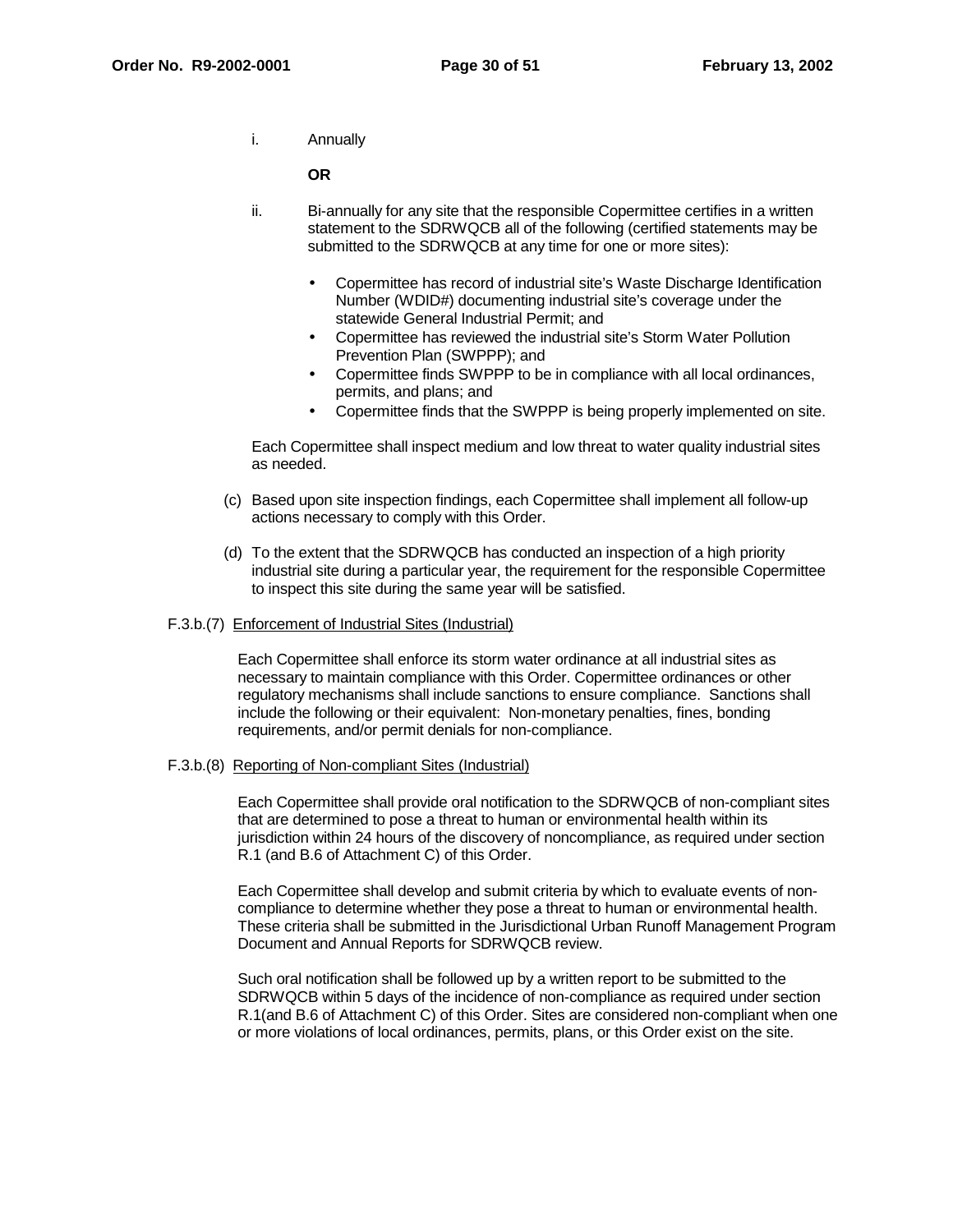# **F.3.c. Commercial (Existing Development)**

Each Copermittee shall implement a Commercial (Existing Development) Component to reduce pollutants in runoff from commercial sites. At a minimum the commercial component shall address:

| F.3.c.(1)      | <b>Pollution Prevention</b> |
|----------------|-----------------------------|
| F.3.c.(2)      | Source Identification       |
| $ \sim$ $\sim$ |                             |

- F.3.c.(3) BMP Implementation
- F.3.c.(4) Inspection of Commercial Sites and Sources
- F.3.c.(5) Enforcement of Commercial Sites and Sources

# F.3.c.(1) Pollution Prevention (Commercial)

Each Copermittee shall include and describe pollution prevention methods within its Commercial (Existing Development) Component. Each Copermittee shall require the use of pollution prevention methods by commercial facilities, where appropriate.

# F.3.c.(2) Source Identification (Commercial)

Each Copermittee shall develop and update annually an inventory of the following high priority threat to water quality commercial sites/sources listed below. (If any commercial site/source listed below is inventoried as an industrial site, as required under section F.3.b.(2) of this Order, it is not necessary to also inventory it as a commercial site/source).

- (a) Automobile mechanical repair, maintenance, fueling, or cleaning;
- (b) Airplane mechanical repair, maintenance, fueling, or cleaning;
- (c) Boat mechanical repair, maintenance, fueling, or cleaning;
- (d) Equipment repair, maintenance, fueling, or cleaning;
- (e) Automobile and other vehicle body repair or painting;
- (f) Mobile automobile or other vehicle washing;
- (g) Automobile (or other vehicle) parking lots and storage facilities;
- (h) Retail or wholesale fueling;
- (i) Pest control services;
- (j) Eating or drinking establishments;
- (k) Mobile carpet, drape or furniture cleaning;
- (l) Cement mixing or cutting;
- (m) Masonry;
- (n) Painting and coating;
- (o) Botanical or zoological gardens and exhibits;
- (p) Landscaping;
- (q) Nurseries and greenhouses;
- (r) Golf courses, parks and other recreational areas/facilities;
- (s) Cemeteries;
- (t) Pool and fountain cleaning;
- (u) Marinas;
- (v) Port-a-Potty servicing;
- (w) Other commercial sites/sources that the Copermittee determines may contribute a significant pollutant load to the MS4;
- (x) Any commercial site or source tributary to a Clean Water Act section 303(d) impaired water body, where the site or source generates pollutants for which the water body is impaired; and
- (y) Any commercial site or source within or directly adjacent to or discharging directly to a coastal lagoon or other receiving water within an environmentally sensitive area (as defined in F.1.b(2)(a)vi. of this Order).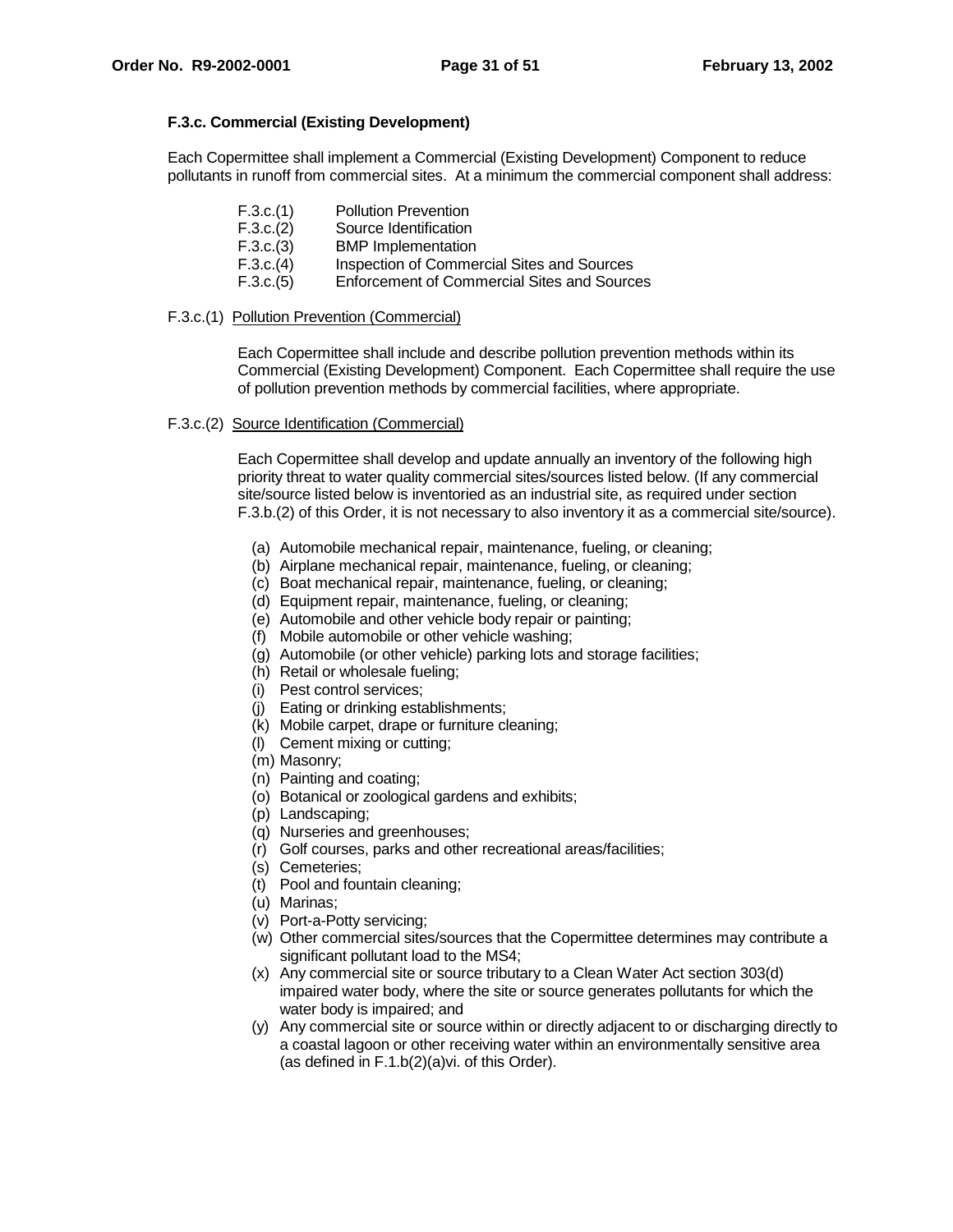# F.3.c.(3) BMP Implementation (Commercial)

- (a) Each Copermittee shall designate a set of minimum BMPs for the high priority threat to water quality commercial sites/sources (listed above in section F.3.c.(2)). The designated minimum BMPs for the high threat to water quality commercial sites/sources shall be site and source specific as appropriate.
- (b) Each Copermittee shall implement, or require the implementation of, the designated minimum BMPs at each high priority threat to water quality commercial site/source within its jurisdiction. If particular minimum BMPs are infeasible for any specific site/source, each Copermittee shall implement, or require the implementation of, other equivalent BMPs. Each Copermittee shall also implement or require any additional site specific BMPs as necessary to comply with this Order.
- (c) Each Copermittee shall implement, or require implementation of, additional controls for commercial sites or sources tributary to Clean Water Act section 303(d) impaired water bodies (where a site or source generates pollutants for which the water body is impaired) as necessary to comply with this Order. Each Copermittee shall implement, or require implementation of, additional controls for commercial sites or sources within or directly adjacent to or discharging directly to coastal lagoons or other receiving waters within environmentally sensitive areas (as defined in section F.1.b.(2)(a)vi. of this Order) as necessary to comply with this Order.

# F.3.c.(4) Inspection of Commercial Sites and Sources (Commercial)

Each Copermittee shall inspect high priority commercial sites and sources as needed. Based upon site inspection findings, each Copermittee shall implement all follow-up actions necessary to comply with this Order.

# F.3.c.(5) Enforcement of Commercial Sites and Sources (Commercial)

Each Copermittee shall enforce its storm water ordinance for all commercial sites and sources as necessary to maintain compliance with this Order.

# **F.3.d. Residential (Existing Development)**

Each Copermittee shall implement a Residential (Existing Development) Component to prevent or reduce pollutants in runoff from all residential land use areas and activities. At a minimum the residential component shall address:

| F.3.d.(1) | <b>Pollution Prevention</b>                     |
|-----------|-------------------------------------------------|
| F.3.d.(2) | Threat to Water Quality Prioritization          |
| F.3.d.(3) | <b>BMP</b> Implementation                       |
| F.3.d.(4) | Enforcement of Residential Areas and Activities |

# F.3.d.(1) Pollution Prevention (Residential)

Each Copermittee shall include pollution prevention methods in its Residential (Existing Development) Component and shall encourage their use by residents, where appropriate.

# F.3.d.(2) Threat to Water Quality Prioritization (Residential)

Each Copermittee shall identify high priority residential areas and activities. At a minimum, these shall include: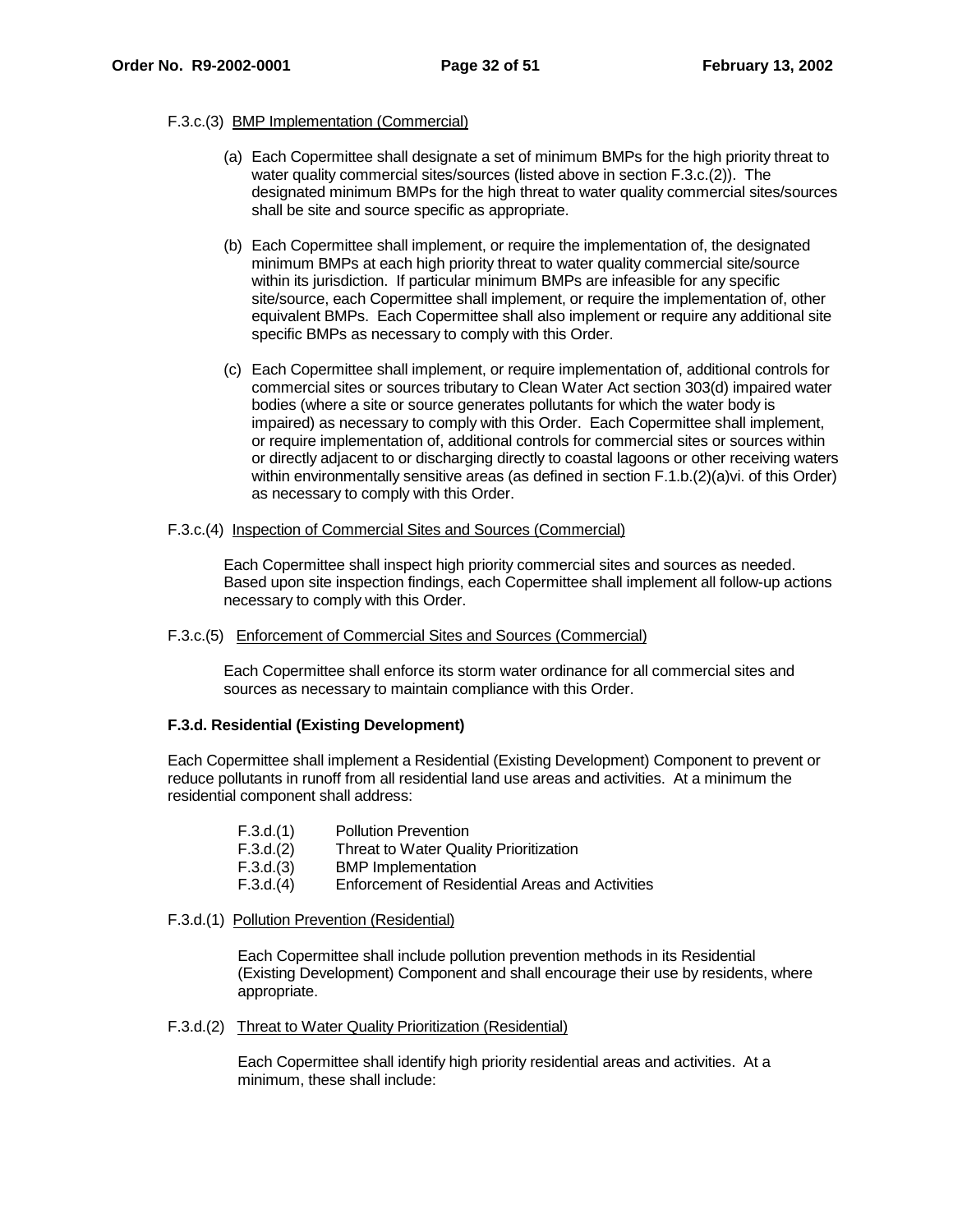- Automobile repair and maintenance;
- Automobile washing;
- Automobile parking;
- Home and garden care activities and product use (pesticides, herbicides, and fertilizers);
- Disposal of household hazardous waste (e.g., paints, cleaning products, and other wastes generated during home improvement or maintenance activities);
- Disposal of pet waste;
- Disposal of green waste;
- Any other residential source that the Copermittee determines may contribute a significant pollutant load to the MS4;
- Any residence tributary to a Clean Water Act section 303(d) impaired water body, where the residence generates pollutants for which the water body is impaired; and
- Any residence within or directly adjacent to or discharging directly to coastal waters or other receiving waters within an environmentally sensitive area (as defined in F.1.b.(2)(a)vi. of this Order).

# F.3.d.(3) BMP Implementation (Residential)

- (a) Each Copermittee shall designate a set of minimum BMPs for high threat to water quality residential areas and activities (as required under section F.3.d.(2)). The designated minimum BMPs for high threat to water quality residential areas and activities shall be area or activity specific.
- (b) Each Copermittee shall implement or require implementation of the designated minimum BMPs for high threat to water quality residential areas and activities. If particular minimum BMPs are infeasible for any specific site/source, each Copermittee shall require implementation of other equivalent BMPs. Each Copermittee shall also implement, or require implementation of, any additional BMPs as are necessary to comply with this Order.
- (c) Each Copermittee shall implement, or require implementation of, any additional controls for residential areas and activities tributary to Clean Water Act Section 303(d) impaired water bodies (where a residential area or activity generates pollutants for which the water body is impaired) as necessary to comply with this Order. Each Copermittee shall implement, or require implementation of, additional controls for residential areas within or directly adjacent to or discharging directly to coastal waters or other receiving waters within environmentally sensitive areas (as defined in section F.1.b.(2)(a)vi. of this Order) as necessary to comply with this Order.

# F.3.d.(4) Enforcement of Residential Areas and Activities (Residential)

Each Copermittee shall enforce its storm water ordinance for all residential areas and activities as necessary to maintain compliance with this Order.

# **F.4. Education Component**

Each Copermittee shall implement an Education Component using all media as appropriate to (1) measurably increase the knowledge of the target communities regarding MS4s, impacts of urban runoff on receiving waters, and potential BMP solutions for the target audience; and (2) to measurably change the behavior of target communities and thereby reduce pollutant releases to MS4s and the environment. At a minimum the education component shall address the following target communities:

• Municipal Departments and Personnel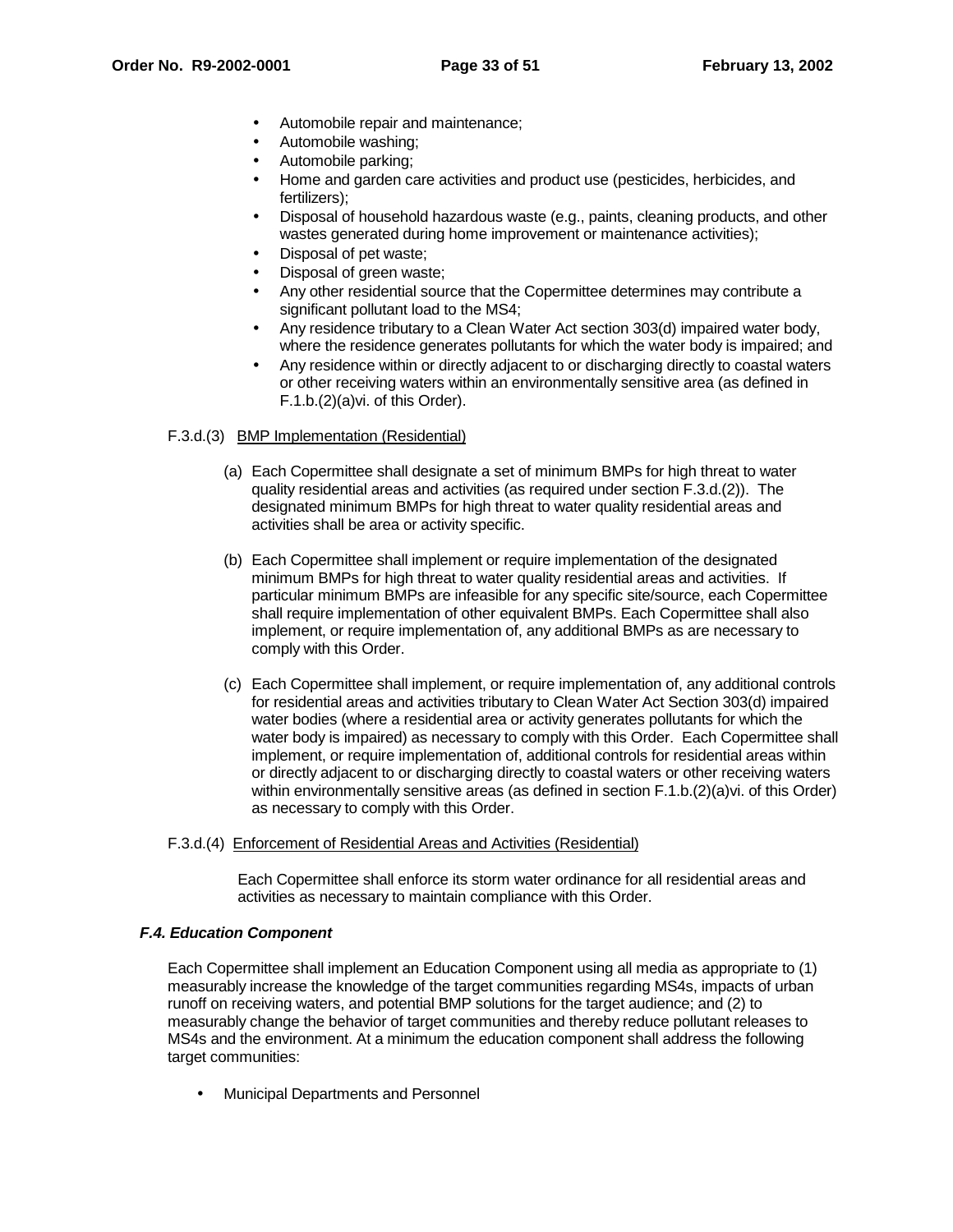- Construction Site Owners and Developers
- Industrial Owners and Operators
- Commercial Owners and Operators
- Residential Community, General Public, and School Children
- Quasi-Governmental Agencies/Districts (i.e., educational institutions, water districts, sanitation districts, etc.)

# F.4.a. All Target Communities

The Education Program for each target audience may contain information on the following topics where applicable:

- State and Federal water quality laws
- Requirements of local municipal permits and ordinances (e.g., storm water and grading ordinances and permits)
- Water conservation
- Impacts of urban runoff on receiving waters
- Watershed concepts (i.e., stewardship, connection between inland activities and coastal problems, etc.)
- Distinction between MS4s and sanitary sewers
- Importance of good housekeeping (e.g., sweeping impervious surfaces instead of hosing)
- Pollution prevention and safe alternatives
- Household hazardous waste collection
- **Recycling**
- BMPs: Site specific, structural and source control
- BMP maintenance
- Non-storm water disposal alternatives (e.g., all wash waters)
- Pet and animal waste disposal
- Proper solid waste disposal (e.g., garbage, tires, appliances, furniture, vehicles)
- Equipment and vehicle maintenance and repair
- Public reporting mechanisms
- Green waste disposal
- Integrated pest management
- Native vegetation
- Proper disposal of boat and recreational vehicle waste
- Traffic reduction, alternative fuel use
- F.4.b. Municipal, Construction, Industrial, Commercial, and Quasi-Governmental (educational institutions, water districts, sanitation districts, etc.) Communities

In addition to the topics listed in F.4.a. above, the Municipal, Construction, Industrial, Commercial, and Quasi-Governmental (Educational Institutions, Water Districts, Sanitation Districts) Communities may also be educated on the following topics where applicable:

- Basic urban runoff training for all personnel
- Additional urban runoff training for appropriate personnel
- Illicit Discharge Detection and Elimination observations and follow-up during daily work activities
- Lawful disposal of catchbasin and other MS4 cleanout wastes
- Water quality awareness for Emergency/First Responders
- California's Statewide General NPDES Permit for Storm Water Discharges Associated with Industrial Activities (Except Construction).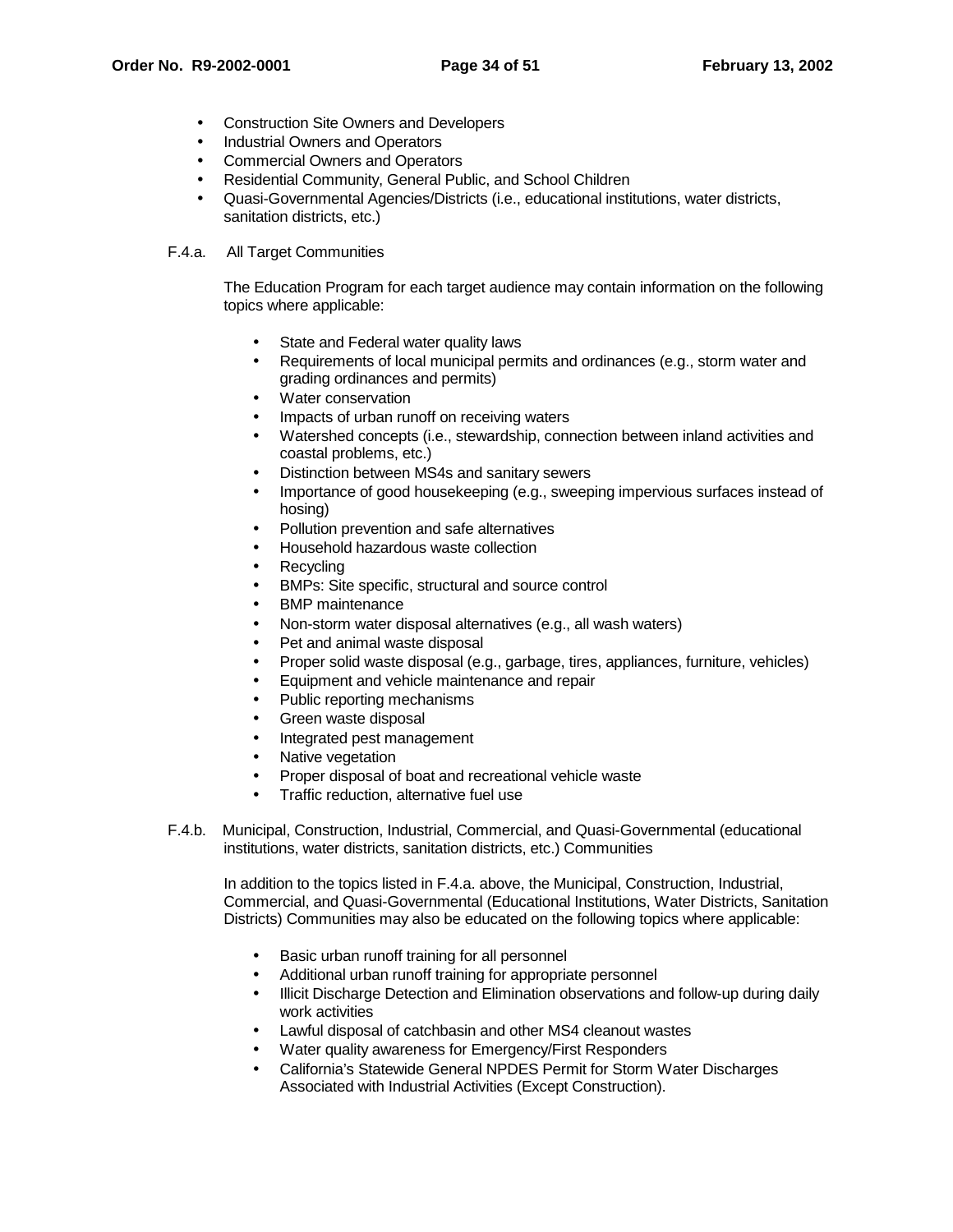- California's Statewide General NPDES Permit for Storm Water Discharges Associated with Construction Activities
- SDRWQCB's General NPDES Permit for Groundwater Dewatering
- 401 Water Quality Certification by the SDRWQCB
- Statewide General NPDES Utility Vault Permit (NPDES No. CAG990002)
- SDRWQCB Waste Discharge Requirements for Dredging Activities
- Local requirements beyond statewide general permits
- Federal, state and local water quality regulations that affect development projects
- Water quality impacts associated with land development
- Alternative materials & designs to maintain peak runoff values
- How to conduct a storm water inspection
- Potable water discharges to the MS4
- Dechlorination techniques
- Hydrostatic testing
- Spill response, containment, & recovery
- Preventive maintenance
- How to do your job and protect water quality
- F.4.c. Residential, General Public, School Children Communities

In addition to the topics listed in F.4.a. above, the Residential, General Public, and School Children Communities may be educated on the following topics where applicable:

- Public reporting information resources
- Residential and charity car-washing
- Community activities (e.g., "Adopt a Storm Drain, Watershed, or Highway" Programs, citizen monitoring, creek/beach cleanups, environmental protection organization activities, etc.)

# **F.5. Illicit Discharge Detection and Elimination Component**

Each Copermittee shall implement an Illicit Discharge Detection and Elimination Component containing measures to actively seek and eliminate illicit discharges and connections. At a minimum the Illicit Discharge Detection and Elimination Component shall address:

- F.5.a Illicit Discharges and Connections
- F.5.b Dry Weather Monitoring Program
- F.5.c Investigation / Inspection and Follow-up
- F.5.d Elimination of Illicit Discharges and Connections
- F.5.e Enforce Ordinances
- F.5.f Prevent and Respond To Sewage Spills (Including from Private Laterals and Failing Septic Systems) and Other Spills
- F.5.g Facilitate Public Reporting of Illicit Discharges and Connections Public Hotline
- F.5.h Facilitate Disposal of Used Oil and Toxic Materials
- Limit Infiltration From Sanitary Sewer to MS4

#### F.5.a. Illicit Discharges and Connections

Each Copermittee shall implement a program to actively seek and eliminate illicit discharges and connections into its MS4. The program shall address all types of illicit discharges and connections excluding those non-storm water discharges not prohibited by the Copermittee in accordance with Section B. of this Order.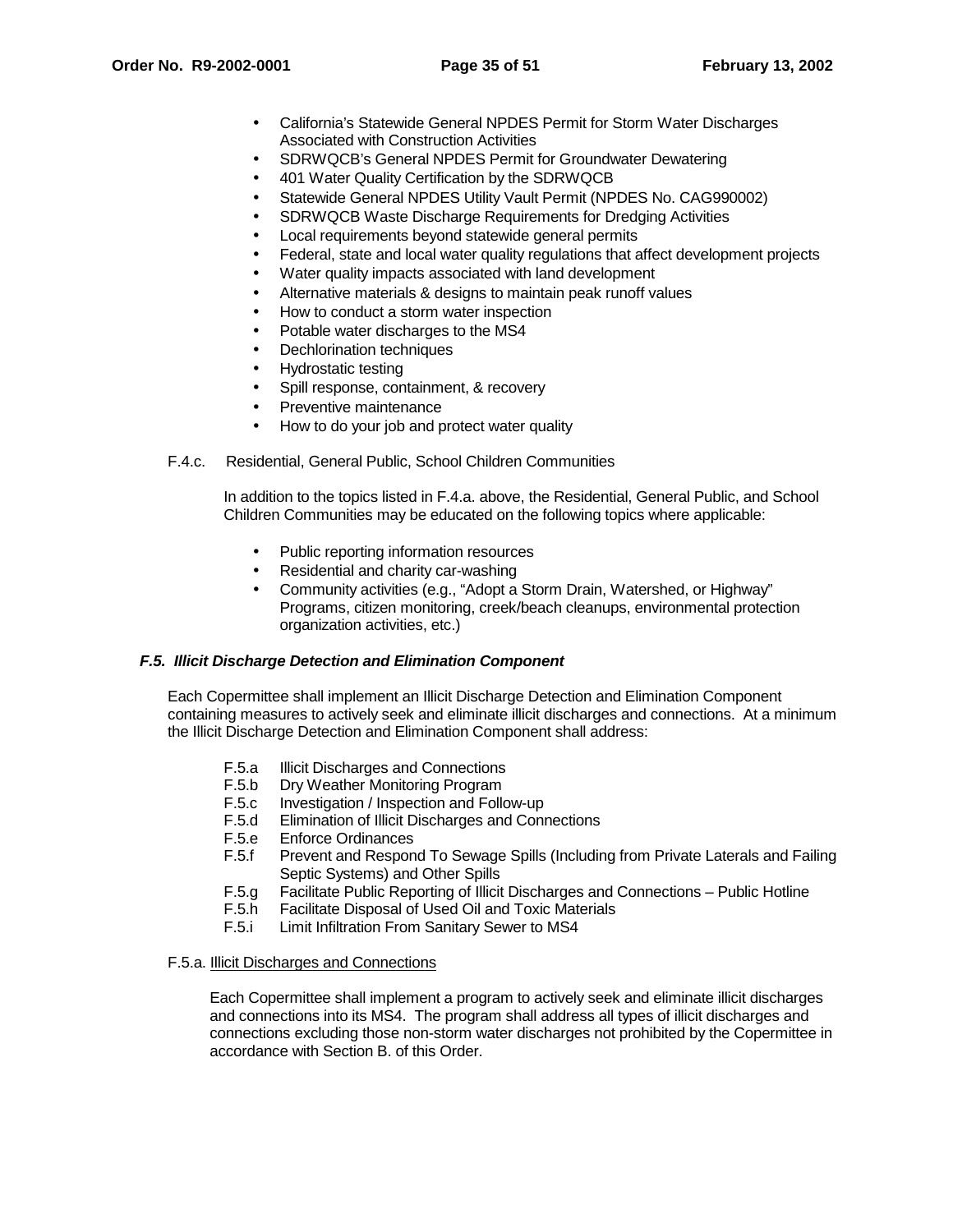### F.5.b. Dry Weather Monitoring Program

Each Copermittee shall conduct dry weather inspections, field screening, and analytical monitoring of MS4 outfalls within its jurisdiction to detect illicit discharges and connections in accordance with Attachment E of this Order.

#### F.5.c. Investigation / Inspection and Follow-Up

Each Copermittee shall investigate and inspect any portion of the MS4 that, based on dry weather monitoring results or other appropriate information, indicates a reasonable potential for illicit discharges, illicit connections, or other sources of non-storm water (including nonprohibited discharge(s) identified in Section B. of this Order). Each Copermittee shall establish criteria to identify portions of the system where such follow-up investigations are appropriate.

#### F.5.d. Elimination of Illicit Discharges and Connections

Each Copermittee shall eliminate all detected illicit discharges, discharge sources, and connections immediately.

#### F.5.e. Enforce Ordinances

Each Copermittee shall implement and enforce its ordinances, orders, or other legal authority to prevent illicit discharges and connections to its MS4. Each Copermittee shall also implement and enforce its ordinance, orders, or other legal authority to eliminate detected illicit discharges and connections to it MS4.

#### F.5.f. Prevent and Respond to Sewage Spills (Including from Private Laterals and Failing Septic Systems) and Other Spills

Each Copermittee shall prevent, respond to, contain and clean up all sewage and other spills that may discharge into its MS4 from any source (including private laterals and failing septic systems). Spill response teams shall prevent entry of spills into the MS4 and contamination of surface water, ground water and soil to the maximum extent practicable. Each Copermittee shall coordinate spill prevention, containment and response activities throughout all appropriate departments, programs and agencies to ensure maximum water quality protection at all times.

Each Copermittee shall develop and implement a mechanism whereby it is notified of all sewage spills from private laterals and failing septic systems into its MS4. Each Copermittee shall prevent, respond to, contain and clean up sewage from any such notification.

# F.5.g. Facilitate Public Reporting of Illicit Discharges and Connections - Public Hotline

Each Copermittee shall promote, publicize and facilitate public reporting of illicit discharges or water quality impacts associated with discharges into or from MS4s. Each Copermittee shall facilitate public reporting through development and operation of a public hotline. Public hotlines can be Copermittee-specific or shared by Copermittees. All storm water hotlines shall be capable of receiving reports in both English and Spanish 24 hours per day / seven days per week. Copermittees shall respond to and resolve each reported incident. All reported incidents, and how each was resolved, shall be summarized in each Copermittee's individual Jurisdictional URMP Annual Report.

# F.5.h. Facilitate Disposal of Used Oil and Toxic Materials

Each Copermittee shall facilitate the proper management and disposal of used oil, toxic materials, and other household hazardous wastes. Such facilitation shall include educational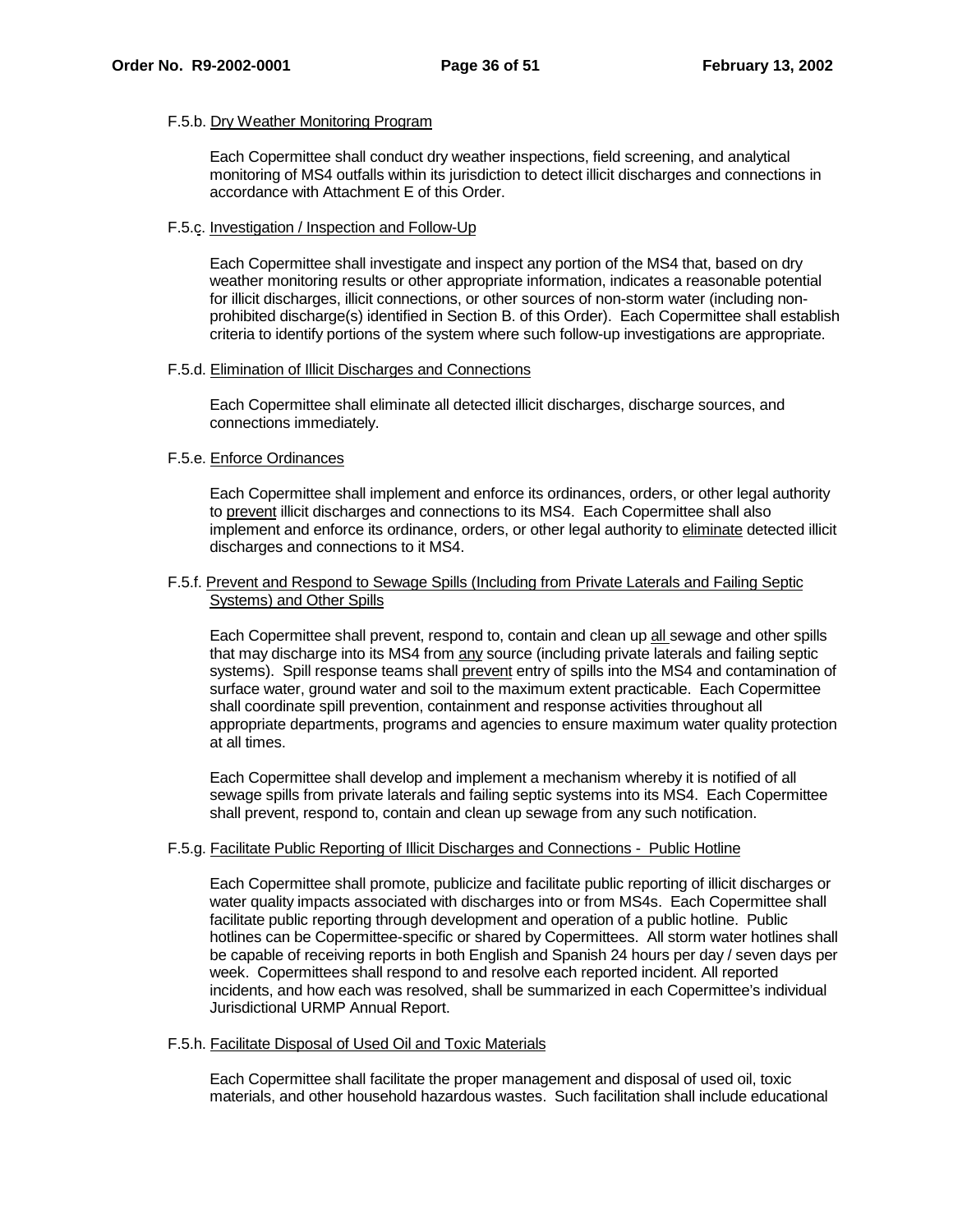activities, public information activities, and establishment of collection sites operated by the Copermittee or a private entity. Neighborhood collection of household hazardous wastes is encouraged.

#### F.5.i. Limit Infiltration From Sanitary Sewer to MS4/ Provide Preventive Maintenance of Both

Each Copermittee shall implement controls and measures to limit infiltration of seepage from municipal sanitary sewers to MS4s through thorough, routine preventive maintenance of the MS4. Each Copermittee that operates both a municipal sanitary sewer system and a MS4 shall implement controls and measures to limit infiltration of seepage from the municipal sanitary sewers to the MS4s that shall include overall sanitary sewer and MS4 surveys and thorough, routine preventive maintenance of both.

#### **F.6. Common Interest Areas and Homeowners Associations**

- a. Each Copermittee shall develop and implement a plan for ensuring that urban runoff within common interest areas from private roads, drainage facilities, and other components of the storm water conveyance system, including those managed by associations, meets the objectives of this Order.
- b. As part of its individual Jurisdictional URMP Annual Report, each Copermittee shall describe the measures taken to ensure that urban runoff from common interest areas to the MS4 meets the objectives of this Order.

# **F.7. Public Participation Component**

Each Copermittee shall incorporate a mechanism for public participation in the implementation of the Jurisdictional URMP.

#### **F.8. Assessment of Jurisdictional URMP Effectiveness Component**

- a. As part of its individual Jurisdictional URMP, each Copermittee shall develop a long-term strategy for assessing the effectiveness of its individual Jurisdictional URMP. The long-term assessment strategy shall identify specific direct and indirect measurements that each Copermittee will use to track the long-term progress of its individual Jurisdictional URMP towards achieving improvements in receiving water quality. Methods used for assessing effectiveness shall include the following or their equivalent: surveys, pollutant loading estimations, and receiving water quality monitoring. The long-term strategy shall also discuss the role of monitoring data in substantiating or refining the assessment.
- b. As part of its individual Jurisdictional URMP Annual Report, each Copermittee shall include an assessment of the effectiveness of its Jurisdictional URMP using the direct and indirect assessment measurements and methods developed in its long-term assessment strategy.

# **F.9. Fiscal Analysis Component**

Each Copermittee shall secure the resources necessary to meet the requirements of this Order. As part of its individual Jurisdictional URMP, each Copermittee shall develop a strategy to conduct a fiscal analysis of its urban runoff management program in its entirety. In order to demonstrate sufficient financial resources to implement the conditions of this Order, each Copermittee shall conduct an annual fiscal analysis as part of its individual Jurisdictional URMP Annual Report. This analysis shall, for each fiscal year covered by this Order, evaluate the expenditures (such as capital, operation and maintenance, education, and administrative expenditures) necessary to accomplish the activities of the Copermittee's urban runoff management program. Such analysis shall include a description of the source(s) of funds that are proposed to meet the necessary expenditures, including legal restrictions on the use of such funds.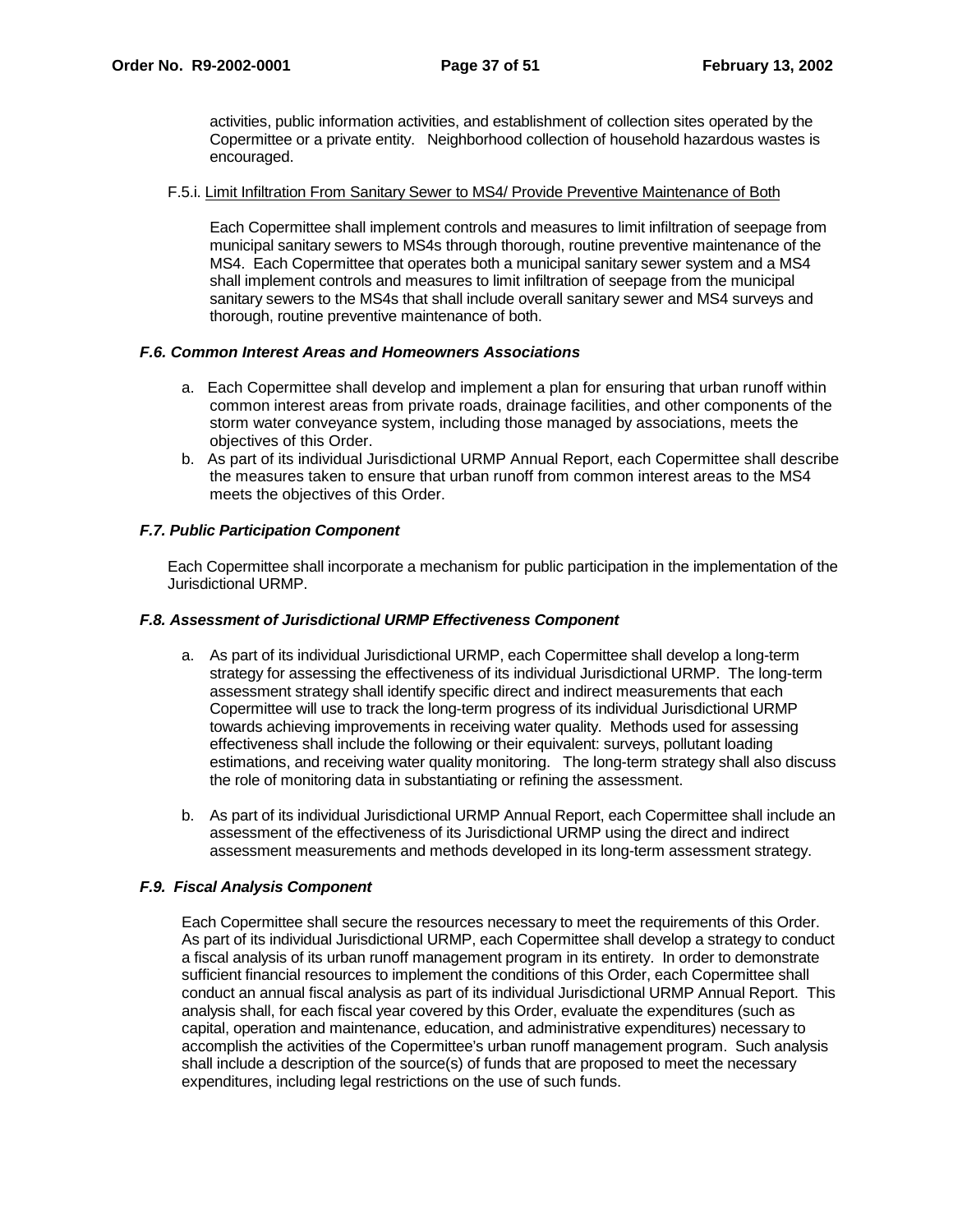#### **G. IMPLEMENTATION OF JURISDICTIONAL URMP**

Each Copermittee shall have completed full implementation of all requirements of the Jurisdictional URMP section of this Order no later than **365 days after adoption** of this Order, except as stated as follows: Within 180 days of development of the model SUSMP, each Copermittee shall adopt its own local SUSMP, and amended ordinances consistent with the model SUSMP, and shall submit both (local SUSMP and amended ordinances) to the SDRWQCB.

Following the adoption of the Order and prior to the full implementation of the Jurisdictional URMP, the Copermittees shall at a minimum implement the provisions and commitments of the proposed DAMP submitted in September 2000.

#### **H. SUBMITTAL OF JURISDICTIONAL URMP DOCUMENT**

The written account of the overall program to be conducted by each Copermittee within its jurisdiction during the five-year life of this Order is referred to as the "Jurisdictional URMP Document".

- 1. Individual Each Copermittee shall submit to the Principal Permittee(s) an individual Jurisdictional URMP document which describes all activities it has undertaken or is undertaking to implement the requirements of each component of the Jurisdictional URMP section F. of this Order.
	- a. At a minimum, the individual Jurisdictional URMP document shall contain the following information for the following components:
		- (1) Construction Component
			- (a) Which pollution prevention methods will be required for implementation, and how and where they will be required
			- (b) Updated grading ordinances
			- (c) A description of the modified construction and grading approval process
			- (d) Updated construction and grading project requirements in local grading and construction permits
			- (e) A completed watershed-based inventory of all construction sites
			- (f) A completed prioritization of all construction sites based on threat to water quality
			- (g) Which BMPs will be implemented, or required to be implemented, for each priority category
			- (h) How BMPs will be implemented, or required to be implemented, for each priority category
			- (i) Planned inspection frequencies for each priority category
			- (j) Methods for inspection
			- (k) A description of enforcement mechanisms and how they will be used
			- (l) A description of how non-compliant sites will be identified and the process for notifying the SDRWQCB, including a list of current non-compliant sites
			- (m) A description of the construction education program and how it will be implemented
		- (2) Municipal (Existing Development) Component
			- (a) Which pollution prevention methods will be required for implementation, and how and where they will be required
			- (b) A completed watershed-based inventory of all municipal land use areas and activities
			- (c) A completed prioritization of all municipal areas and activities based on threat to water quality
			- (d) Which BMPs will be implemented, or required to be implemented, for each priority category
			- (e) How BMPs will be implemented, or required to be implemented, for each priority category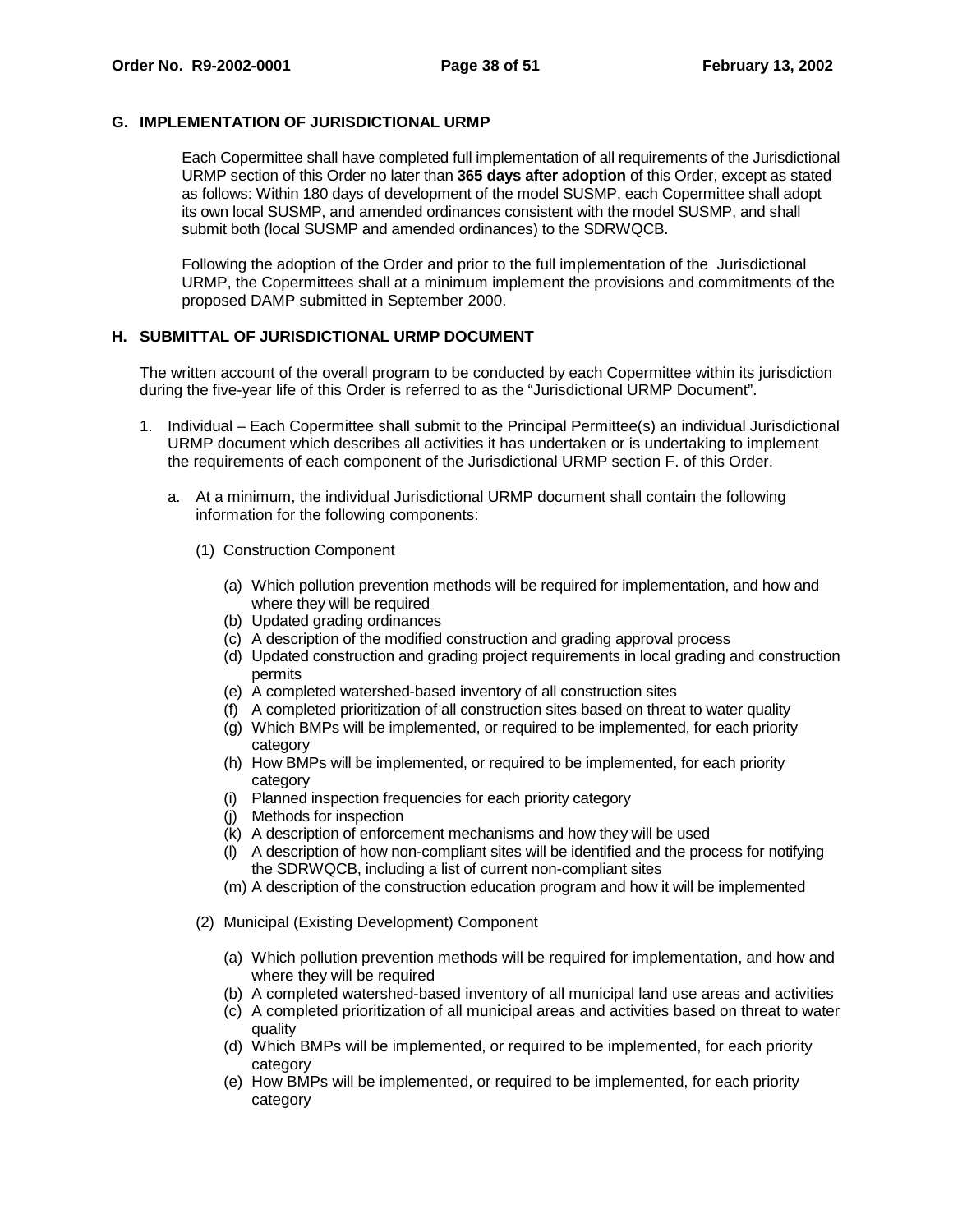- (f) Municipal maintenance activities and schedules
- (g) Management strategy for pesticides, herbicides, and fertilizer use.
- (h) Planned inspection frequencies for the high priority category
- (i) Methods for inspection
- (j) A description of enforcement mechanisms and how they will be used
- (3) Industrial (Existing Development) Component
	- (a) Which pollution prevention methods will be required for implementation, and how and where they will be required
	- (b) A completed watershed-based inventory of all industrial sites
	- (c) A completed prioritization of all industrial sites based on threat to water quality
	- (d) Which BMPs will be implemented, or required to be implemented, for each priority category
	- (e) How BMPs will be implemented, or required to be implemented, for each priority category
	- (f) A description of the monitoring program to be conducted, or required to be conducted
	- (g) Planned inspection frequencies for each priority category
	- (h) Methods for inspection
	- (i) A description of enforcement mechanisms and how they will be used
	- (j) A description of how non-compliant sites will be identified and the process for notifying the SDRWQCB, including a list of current non-compliant sites
- (4) Commercial (Existing Development) Component
	- (a) Which pollution prevention methods will be required for implementation, and how and where they will be required
	- (b) A completed watershed-based inventory of high priority commercial sites
	- (c) Which BMPs will be implemented, or required to be implemented, for high priority sites
	- (d) How BMPs will be implemented, or required to be implemented, for high priority sites
	- (e) Planned inspection frequencies for high priority sites
	- (f) Methods for inspection
	- (g) A description of enforcement mechanisms and how they will be used
- (5) Residential (Existing Development) Component
	- (a) Which pollution prevention methods will be encouraged for implementation, and how and where they will be encouraged
	- (b) A completed inventory of high priority residential areas and activities
	- (c) Which BMPs will be implemented, or required to be implemented, for high priority areas and activities
	- (d) How BMPs will be implemented, or required to be implemented, for high priority areas and activities
	- (e) A description of enforcement mechanisms and how they will be used
- (6) Education Component
	- (a) A description of the content, form, and frequency of education efforts for each target community
- (7) Illicit Discharges Detection and Elimination Component
	- (a) A description of the program to actively seek and eliminate illicit discharges and connections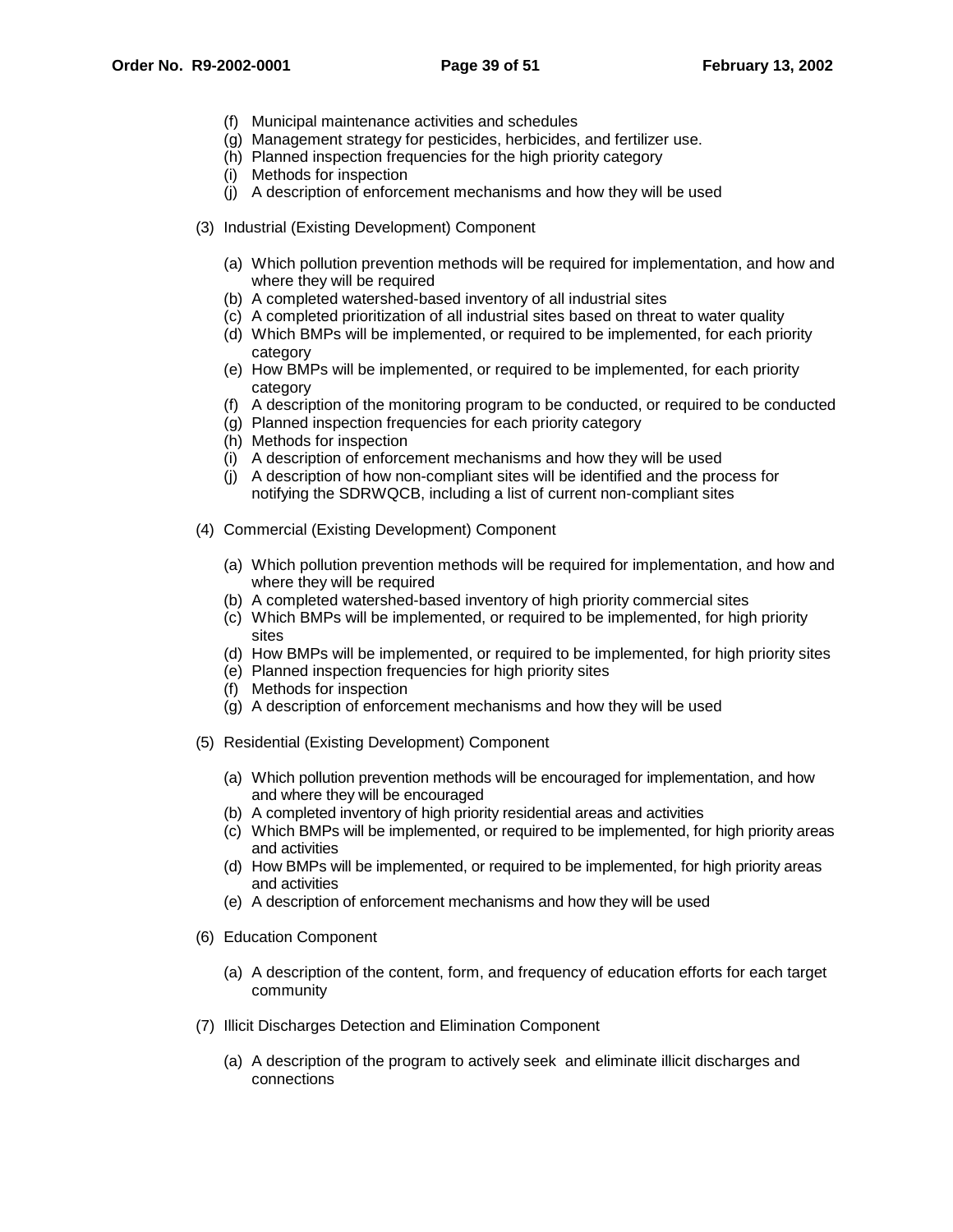- (b) A description of dry weather monitoring to be conducted to detect illicit discharges and connections (see Attachment E)
- (c) A description of investigation and inspection procedures to follow-up on dry weather monitoring results or other information which indicate potential for illicit discharges and connections
- (d) A description of procedures to eliminate detected illicit discharges and connections
- (e) A description of enforcement mechanisms and how they will be used
- (f) A description of methods to prevent, respond to, contain, and clean up all sewage (including spills from private laterals and failing septic systems) and other spills in order to prevent entrance into the MS4
- (g) A description of the mechanism to receive notification of spills from private laterals
- (h) A description of efforts to facilitate public reporting of illicit discharges and connections, including a public hotline
- (i) A description of efforts to facilitate proper disposal of used oil and other toxic materials
- (j) A description of controls and measures to be implemented to limit infiltration of seepage from sanitary sewers to MS4s
- (k) A description of routine preventive maintenance activities on the sanitary system (where applicable) and the MS4
- (8) Public Participation Component
	- (a) A description of how public participation will be included in the implementation of the Jurisdictional URMP
- (9) Assessment of Jurisdictional URMP Effectiveness Component
	- (a) A description of strategies to be used for assessing the long-term effectiveness of the individual Jurisdictional URMP.
- (10) Fiscal Analysis Component
	- (a) A description of the strategy to be used to conduct a fiscal analysis of the urban runoff management program.
- (11) Land-Use Planning for New Development and Redevelopment Component
	- (a) Workplan for inclusion in General Plan (or equivalent plan) of water quality and watershed protection principles and policies
	- (b) Development project requirements in local development permits
	- (c) Participation efforts conducted in the development of the Model SUSMP
	- (d) Environmental review processes revisions
	- (e) A description of the planning education program and how it will be implemented
- (12) Fire Fighting
	- (a) A description of a program to reduce pollutants from non-emergency fire fighting flows identified by the Copermittee to be significant sources of pollutants.
- (13) Common Interest Areas and Homeowners Associations
	- (a) A description of the program that will be implemented to ensure that urban runoff within common interest areas from private roads, drainage facilities, and other components of the storm water conveyance system including those managed by associations meets the objectives of this Order.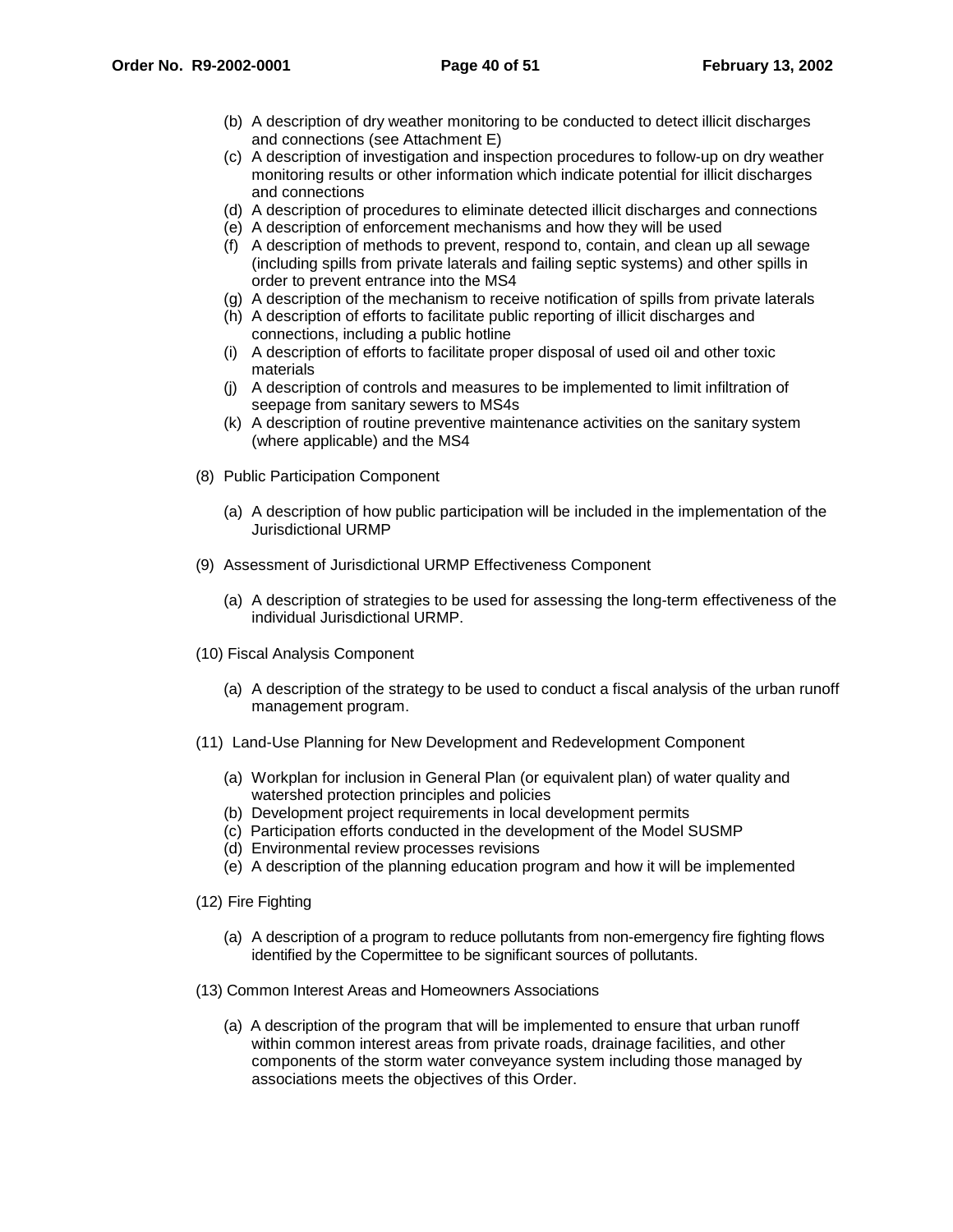- b. Each Copermittee shall submit to the Principal Permittee(s) each part of its individual Jurisdictional URMP document by the dates specified by the Principal Permittee(s).
- c. In addition to submittal of the Jurisdictional URMP document, each Copermittee shall submit to the SDRWQCB its own adopted local SUSMP consistent with the submitted Model SUSMP, as described in section F.1.b.(2). of this Order. Each Copermittee's own local SUSMP, along with its amended ordinances, shall be submitted to the SDRWQCB within 180 days of the submittal of the Model SUSMP to the SDRWQCB.
- 2. Unified The Principal Permittee(s) shall submit the unified Jurisdictional URMP document to the SDRWQCB. The unified Jurisdictional URMP document shall be submitted in two parts (the collected Jurisdictional URMPs and the model SUSMP).
	- a. The unified Jurisdictional URMP document submittal shall address the requirements of the entire Jurisdictional URMP sections F.1 - F.9. of this Order, with the exception of the local SUSMP requirements (which are to be implemented 180 days after submittal of the model SUSMP by the SDRWQCB).
	- b. The unified Jurisdictional URMP document submittal shall contain a section covering common activities conducted collectively by the Copermittees including jointly developed reporting formats (section O.4), to be produced by the Principal Permittee(s), and the thirteen individual Jurisdictional URMP documents.
	- c. The Principal Permittee(s) shall be responsible for the development and production of a stand alone Model SUSMP document meeting the requirements of section F.1.b.(2) of this Order.
	- d. The Principal Permittee(s) shall submit the unified Jurisdictional URMP document, including the Model SUSMP, to the SDRWQCB within **365 days of adoption** of this Order.
- 3. Universal Reporting Requirements

All individual and unified Jurisdictional URMP document submittals shall include an executive summary, introduction, conclusion, recommendations, and signed certified statement. Each Copermittee shall submit its individual Jurisdictional Urban Runoff Management Program Document with a signed certified statement. The Principal Permittee(s) shall submit a signed certified statement referring to its individual Jurisdictional Urban Runoff Management Program Document, the section covering common activities conducted collectively by the Copermittees, and the Model SUSMP document meeting the requirements of section F.1.b.(2) of this Order as produced by the Principal Permittee(s).

# **I. SUBMITTAL OF JURISDICTIONAL URMP ANNUAL REPORT**

- 1. Individual Each individual Jurisdictional URMP Annual Report shall be a documentation of the activities conducted by each Copermittee during the past annual reporting period. Each Jurisdictional URMP Annual Report shall, at a minimum, contain the following:
	- a. Comprehensive description of all activities conducted by the Copermittee to meet all requirements of each component of the Jurisdictional URMP section of this Order;
		- F.1. Land-Use Planning for New Development and Redevelopment Component
		- F.2. Construction Component
		- F.3. Existing Development Component (Including Municipal, Industrial, Commercial, Residential, and Education)
		- F.4. Education Component
		- F.5. Illicit Discharge Detection and Elimination Component
		- F.6 Common Interest Areas and Homeowners Associations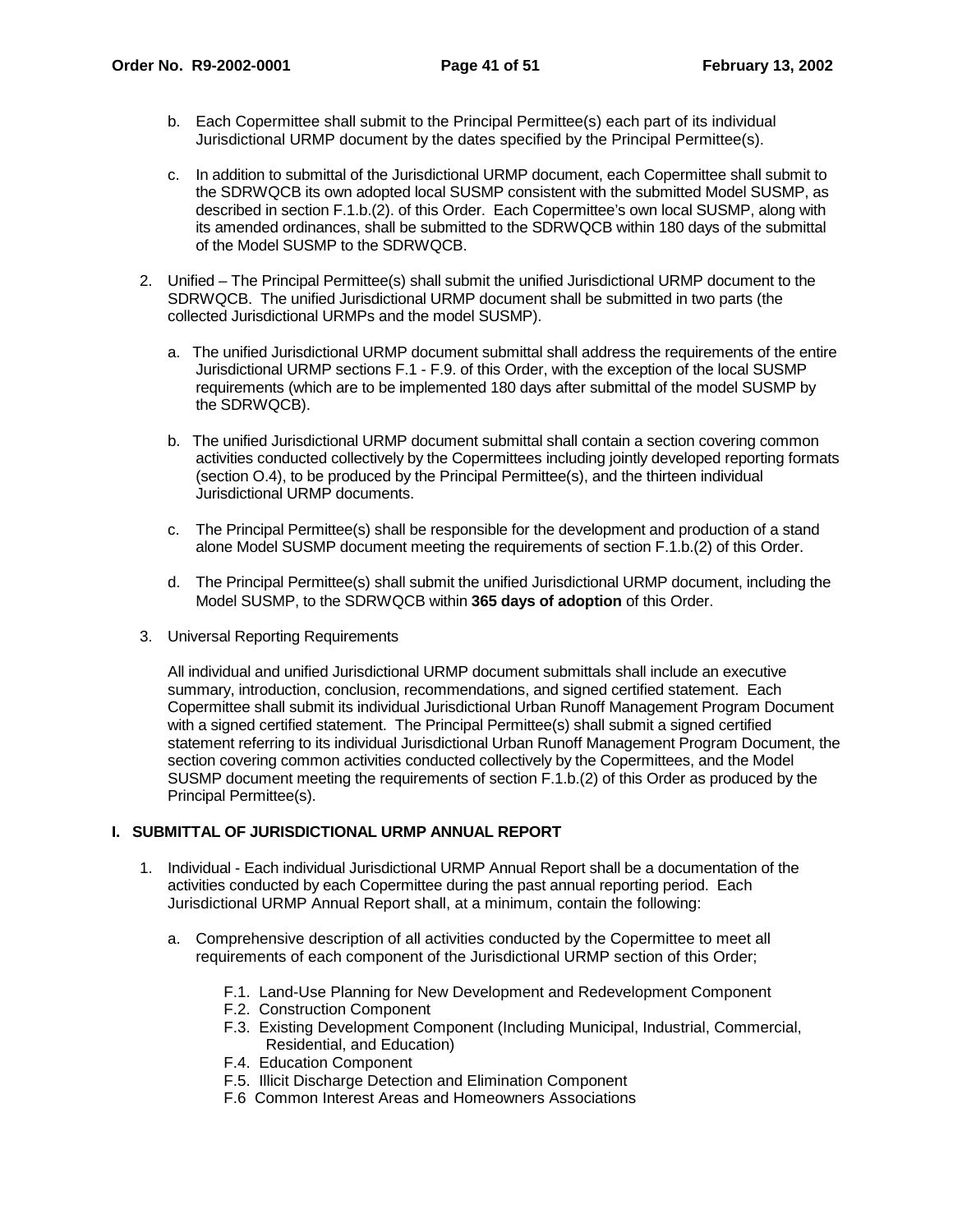- F.7. Public Participation Component
- F.8. Assessment of Jurisdictional URMP Effectiveness Component
- F.9. Fiscal Analysis Component
- b. Each Copermittee's accounting of all:
	- (1) Reports of illicit discharges (i.e., complaints) and how each was resolved (indicating referral source);
	- (2) Inspections conducted;
	- (3) Enforcement actions taken; and
	- (4) Education efforts conducted.
- c. Public participation mechanisms utilized during the Jurisdictional URMP implementation process;
- d. Proposed revisions to the Jurisdictional URMP;
- e. A summary of all urban runoff related data not included in the annual monitoring report (e.g., special investigations);
- f. Budget for upcoming year;
- g. Identification of management measures proven to be ineffective in reducing urban runoff pollutants and flow; and
- h. Identification of water quality improvements or degradation.
- 2. Unified The unified Jurisdictional URMP Annual Report shall contain a section covering common activities conducted collectively by the Copermittees, to be produced by the Principal Permittee(s), and the thirteen individual Jurisdictional URMP Annual Reports. Each Copermittee shall submit to the Principal Permittee(s) an individual Jurisdictional URMP Annual Report by the date specified by the Principal Permittee(s). The Principal Permittee(s) shall submit a unified Jurisdictional URMP Annual Report to the SDRWQCB prior to **November 9, 2003 and prior to every November 9th thereafter.** The reporting period for these annual reports shall be the previous fiscal year. For example, the report submitted prior to November 9, 2003 shall cover the reporting period July 1, 2002 to June 30, 2003.
- 3. Universal Reporting Requirements

All individual and unified Jurisdictional URMP submittals shall include an executive summary, introduction, conclusion, recommendations, and signed certified statement. Each Copermittee shall submit its individual Jurisdictional Urban Runoff Management Program Annual Report with a signed certified statement. The Principal Permittee(s) shall submit a signed certified statement referring to its individual Jurisdictional Urban Runoff Management Program Annual Report and the section covering common activities conducted collectively by the Copermittees as produced by the Principal Permittee(s).

#### **J. WATERSHED URBAN RUNOFF MANAGEMENT PROGRAM**

- 1. Each Copermittee shall collaborate with other Copermittees to identify, address, and mitigate the highest priority water quality issues/pollutants in the six (Table 4) watersheds in the San Juan Creek Watershed Management Area.
- 2. Each Copermittee shall collaborate with all other Copermittees discharging urban runoff into the same watershed to develop and implement a Watershed Urban Runoff Management Program (Watershed URMP) for the six watersheds in the San Juan Creek Watershed Management Area.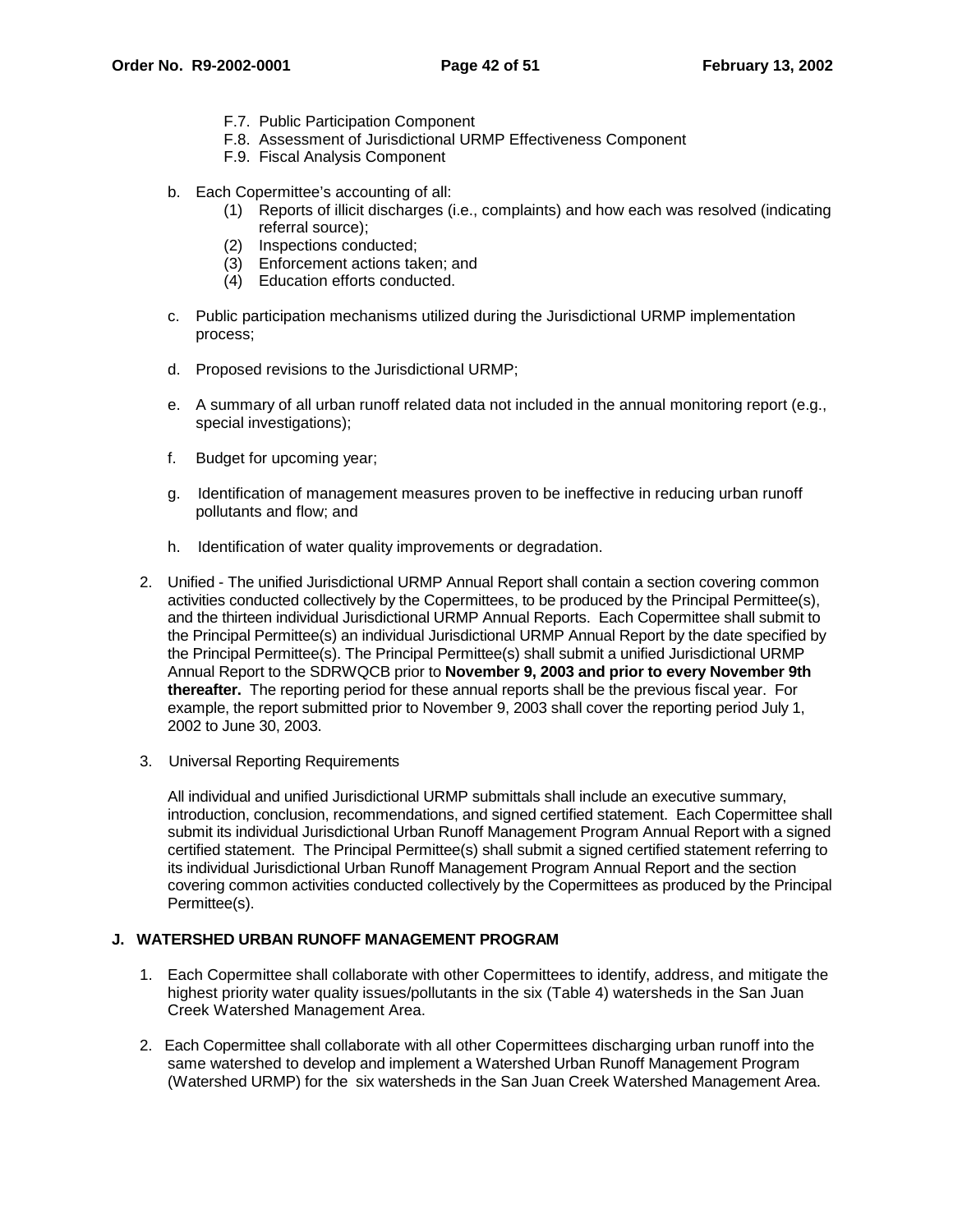The Watershed URMP shall, at a minimum contain the following:

- a. An accurate map of the watersheds of the San Juan Creek Watershed Management Area in Orange County (preferably in Geographical Information System [GIS] format) that identifies all receiving waters (including the Pacific Ocean); all Clean Water Act section 303(d) impaired receiving waters (including the Pacific Ocean); existing and planned land uses; MS4s, major highways; jurisdictional boundaries; and inventoried commercial, construction, industrial, municipal sites, and residential areas.
- b. An assessment of the water quality of all receiving waters in the watershed based upon (1) existing water quality data; and (2) annual dry weather monitoring that satisfies requirements of section F.5 and Attachment E of this Order; and (3) watershed receiving water quality monitoring that satisfies the watershed monitoring requirements of Attachment B;
- c. An identification and prioritization of major water quality problems in the watershed caused or contributed to by MS4 discharges and the likely source(s) of the problem(s);
- d. An implementation time schedule of short and long-term recommended activities (individual and collective) needed to address the highest priority water quality problem(s) identified in section J.2.c of this Order. For this section, "short-term activities" shall mean those activities that are to be completed during the life of this Order and "long-term activities" shall mean those activities that are to be completed beyond the life of this Order;
- e. A mechanism for public participation throughout the entire watershed URMP process;
- f. A watershed-based education program that builds on and expands upon the education activities conducted by each Copermittee in a given watershed and that can focus on water quality issues specific to that watershed;
- g. A mechanism to facilitate collaborative "watershed-based" (i.e., natural resource-based) land use planning with neighboring local governments in the watershed.
- h. Short-term strategy for assessing the effectiveness of the activities and programs implemented under the Watershed URMP. The short term assessment strategy shall identify methods to assess the Watershed URMP effectiveness and include specific direct and indirect performance measurements that will track the immediate progress and accomplishments of the Watershed URMP towards improving receiving water quality impacted by urban runoff discharges. The short-term strategy shall also discuss the role of monitoring data collected by the Copermittees in substantiating or refining the assessment.
- i. Long-term strategy for assessing the effectiveness of the Watershed URMP. The long-term assessment strategy shall identify specific direct and indirect performance measurements that will track the long-term progress of Watershed URMP towards achieving improvements in receiving water quality impacted by urban runoff discharges. Methods used for assessing effectiveness shall include the following or their equivalent: surveys, pollutant loading estimations, and receiving water quality monitoring. The long-term strategy shall also discuss the role of monitoring data in substantiating or refining the assessment.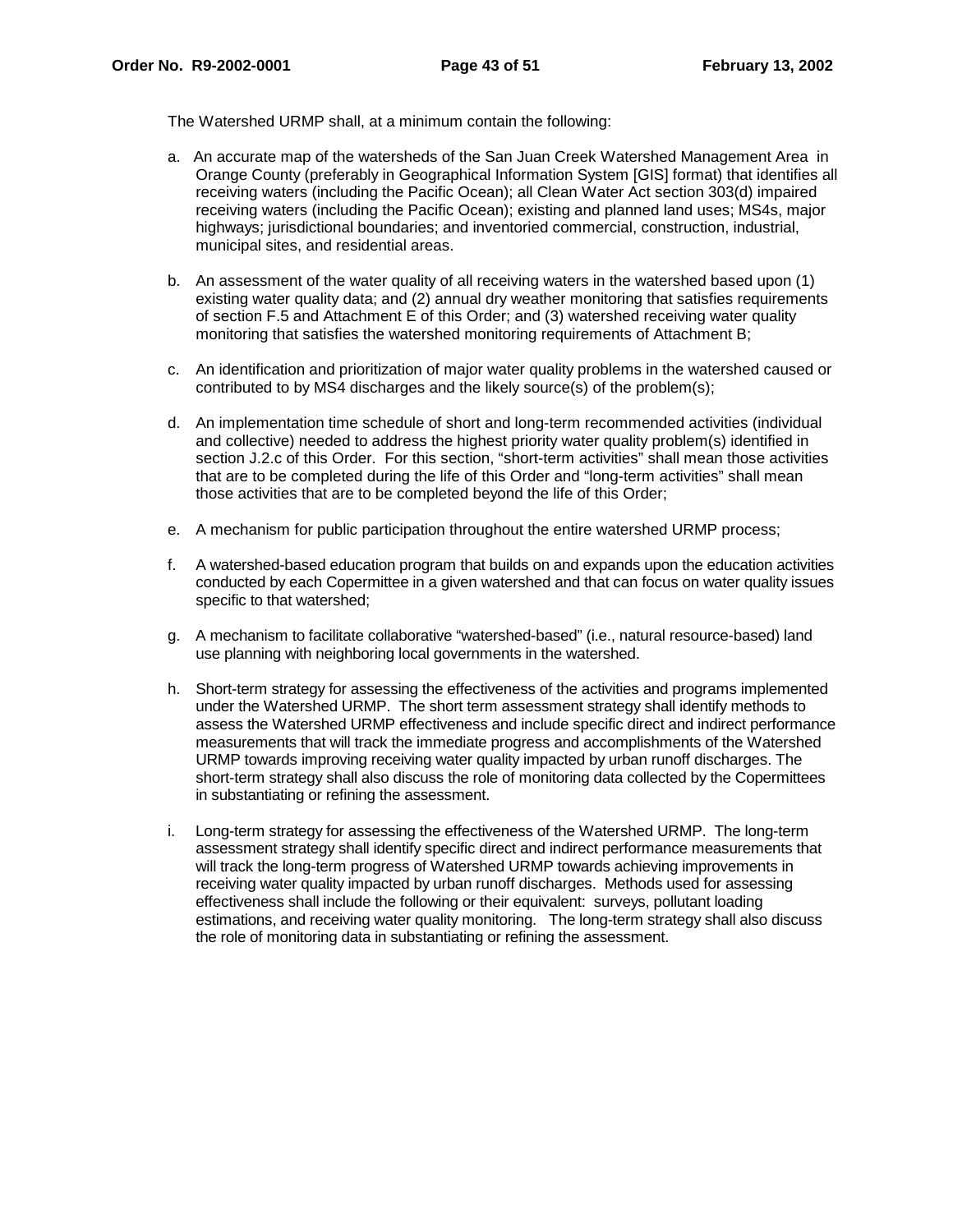| Table 4. Orange County Copermittees by Watershed |  |
|--------------------------------------------------|--|
| for the San Juan Creek Watershed Management Area |  |

| Watershed                                                  | <b>Major Receiving Water</b><br>Bodies <sup>8</sup>                                                                                                                                                                                                                                                                                              | <b>Copermittees</b>                                                                                                                                                                              |
|------------------------------------------------------------|--------------------------------------------------------------------------------------------------------------------------------------------------------------------------------------------------------------------------------------------------------------------------------------------------------------------------------------------------|--------------------------------------------------------------------------------------------------------------------------------------------------------------------------------------------------|
| <b>Orange County</b><br><b>Coastal Streams -</b><br>Laguna | Moro Canyon Creek<br><b>Emerald Canyon Creek</b><br>Laguna Canyon Creek<br><b>Blue Bird Canyon Creek</b><br>Rim Rock Canyon Creek<br>Hobo Canyon Creek                                                                                                                                                                                           | County of Orange<br>Laguna Beach<br>Laguna Woods<br><b>Orange County Flood Control District</b><br>Aliso Viejo                                                                                   |
| Aliso Creek                                                | <b>Aliso Creek</b><br><b>English Canyon Creek</b><br>Sulphur Canyon Creek<br><b>Wood Canyon Creek</b>                                                                                                                                                                                                                                            | Aliso Viejo<br>Laguna Beach<br>Laguna Hills<br>Laguna Niguel<br>Laguna Woods<br>Lake Forest<br>Mission Viejo<br>County of Orange<br><b>Orange County Flood Control District</b>                  |
| Dana Point<br><b>Coastal Streams</b>                       | <b>Salt Creek</b><br>Arroyo Salada Creek<br>San Juan Canyon                                                                                                                                                                                                                                                                                      | Dana Point<br>Laguna Niguel<br><b>Orange County Flood Control District</b>                                                                                                                       |
| San Juan Creek                                             | San Juan Creek<br><b>Trampas Canyon Creek</b><br>Canada Gobernadora<br>Canada Chiquita<br>Horno Creek<br>Arroyo Trabuco Creek<br><b>Tijeras Canyon Creek</b><br>Live Oak Canyon<br>Creek<br>Oso Creek<br>La Paz Creek<br>Lucas Canyon Creek<br>Verdugo Canyon Creek<br><b>Bell Canyon Creek</b><br>Dove Canyon Creek<br><b>Crow Canyon Creek</b> | San Juan Capistrano<br>Mission Viejo<br>Laguna Hills<br>Laguna Niguel<br>Dana Point<br>Rancho Santa Margarita<br>County of Orange<br><b>Orange County Flood Control District</b><br>San Clemente |
| Orange County<br><b>Coastal Streams -</b><br>San Clemente  | Prima Deshecha Canada<br>Segunda Deshecha Canada                                                                                                                                                                                                                                                                                                 | San Clemente<br>San Juan Capistrano<br>County of Orange<br><b>Orange County Flood Control District</b><br>Dana Point                                                                             |
| San Mateo Creek                                            | <b>Christianitos Creek</b><br>Gambino Canyon Creek<br>La Paz Canyon Creek<br>Talega Canyon Creek                                                                                                                                                                                                                                                 | San Clemente<br>County of Orange<br><b>Orange County Flood Control District</b>                                                                                                                  |

 $8$  Indented water bodies are tributary to the above water body.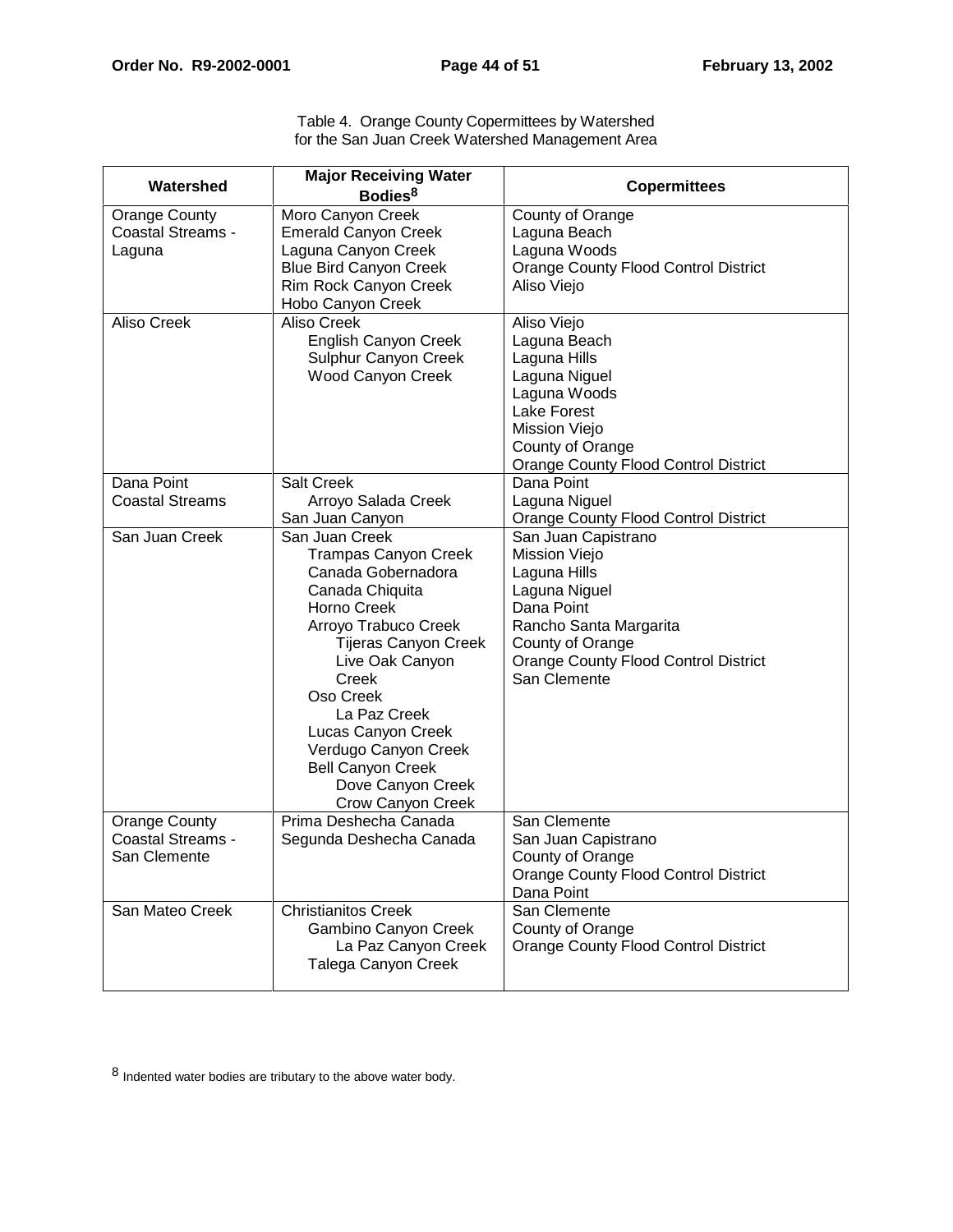#### **K. IMPLEMENTATION OF WATERSHED URMP**

Each Copermittee shall implement all requirements of the Watershed URMP section of this Order by August 13, 2003 unless otherwise specified. Following the adoption of the Order and prior to the full implementation of the Watershed URMP, the Copermittees shall at a minimum collectively implement the provisions and commitments of the proposed DAMP submitted in September 2000.

# **L. SUBMITTAL OF WATERSHED URMP DOCUMENT**

The written account of the overall watershed program to be conducted by each Copermittee during the remaining life of this Order is referred to as the "Watershed URMP Document". The Watershed URMP is conducted concurrently with the Jurisdictional URMP.<sup>9</sup>

- 1. The Watershed URMP document shall state how the member Copermittees within each watershed will develop and implement the requirements of the Watershed URMP section J. of this Order. The Watershed URMP document shall include:
	- (1) A completed watershed map
	- (2) A water quality assessment of the San Juan Creek Watershed Management Area within Orange County and watershed monitoring needed
	- (3) Prioritization of water quality problems within Orange County in the San Diego Region
	- (4) Recommended activities (short and long term) to be conducted jointly by the Copermittees and a timeline for implementation
	- (5) Individual Copermittee implementation responsibilities and time schedules for implementation
	- (6) A description of watershed public participation mechanisms
	- (7) A description of watershed education mechanisms
	- (8) A description of the mechanism and implementation schedule for watershed-based land use planning
	- (9) A strategy for assessing the short-term effectiveness of the Watershed URMP
	- (10) A strategy for assessing the long-term effectiveness of the Watershed URMP
	- (11) A program to address common interest areas and homeowners associations
- 2. The Principal Permittee(s) shall submit the Watershed URMP document to the SDRWQCB by August 13, 2003.
- 3. Universal Reporting Requirements.

All Watershed URMP submittals shall include an executive summary, introduction, conclusion, recommendations, and signed certified statement. Each Copermittee shall submit a signed certified statement covering its responsibilities in the Watershed URMP Document. The Principal Permittee(s) shall submit a signed certified statement referring to its responsibilities in the Watershed URMP Document and the section covering common activities conducted collectively by the Copermittees as produced by the Principal Permittee(s).

<sup>9</sup>As the Copermittees jointly revise and implement the submitted proposed DAMP and each Copermittee revises and implements its jurisdictional level program to satisfy the requirements of this Order, it is expected that many activities will be conducted on both a jurisdictional level (e.g., enforcement of local ordinances and permits) and a watershed level. Implementation of the Watershed URMP is not meant to replace, but to expand and complement implementation of the Jurisdictional URMP. For this reason, it is necessary to report management activities on both levels. This can be accomplished either by submitting both a Jurisdictional URMP Annual Report and a Watershed URMP Annual Report or by submitting a single Watershed URMP Annual Report that contains two separate sections (i.e., watershed activities and jurisdictional activities). Information need only be reported once (to the extent something is covered in the Watershed URMP Annual Report, it need not be covered again the Jurisdictional URMP Annual Report).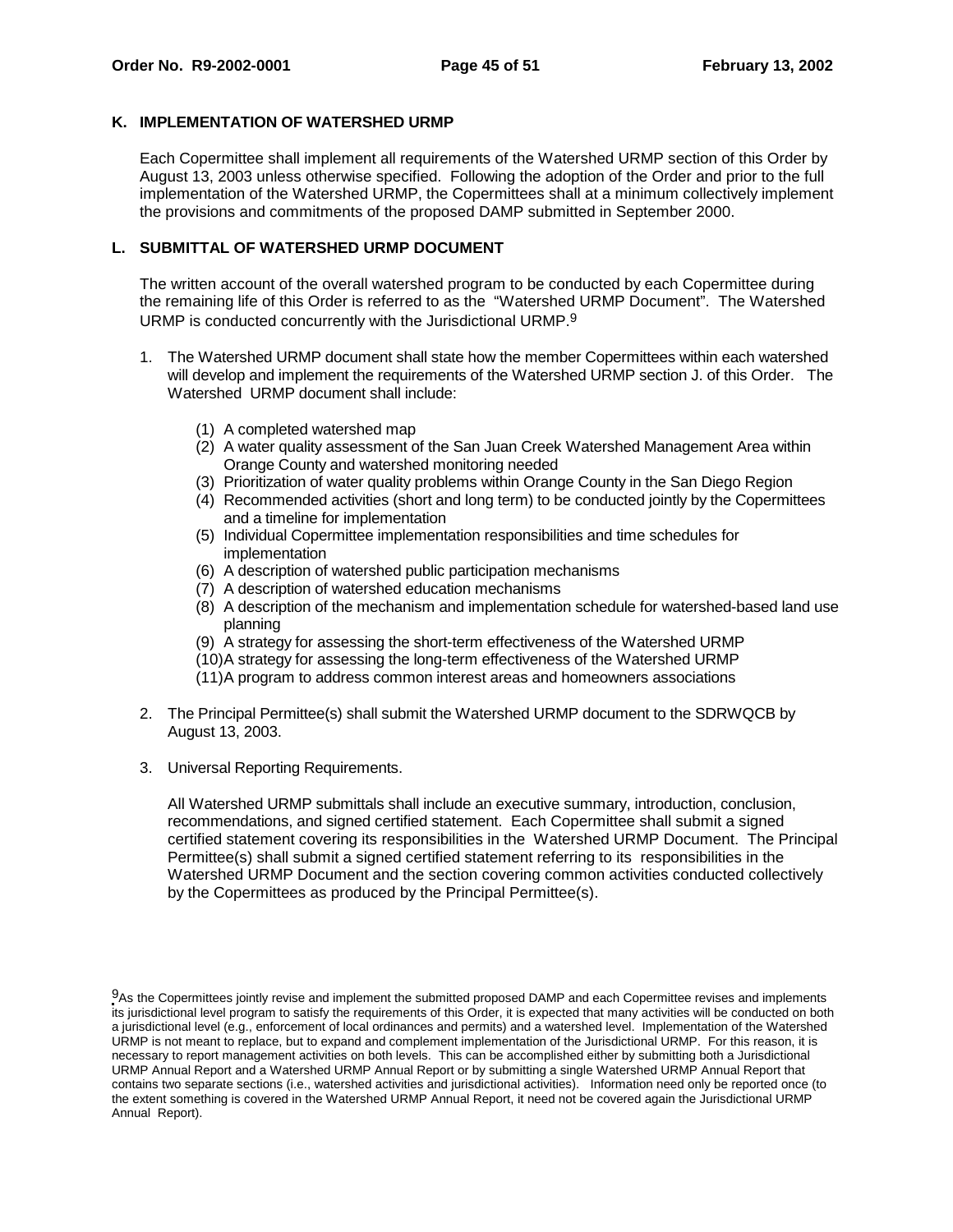#### **M. SUBMITTAL OF WATERSHED URMP ANNUAL REPORT**

- 1. Each Watershed URMP Annual Report shall be a documentation of the activities conducted by watershed member Copermittees during the previous annual reporting period to meet the requirements of all components of the Watershed URMP section of this Order. Each Watershed URMP Annual Report shall, at a minimum, contain the following:
	- a. Comprehensive description of all activities conducted by the watershed member Copermittees to meet all requirements of each component of Watershed URMP section J. of this Order
	- b. A section covering common activities conducted collectively by the Copermittees, to be produced by the Principal Permittee(s)
	- c. Public participation mechanisms utilized during the Watershed URMP implementation process;
	- d. Mechanism for watershed-based land use planning;
	- e. Assessment of effectiveness of Watershed URMP;
	- f. Proposed revisions to the Watershed URMP;
	- g. A summary of watershed effort related data not included in the annual monitoring report (e.g., special investigations); and
	- h. Identification of water quality improvements or degradation.
- 2. The Principal Permittee(s) shall submit the Watershed URMP Annual Report to the SDRWQCB prior to November 9, 2004 and prior to every November 9th thereafter. The reporting period for these annual reports shall be the previous fiscal year. For example, the report submitted prior to November 9, 2004 shall cover the reporting period July 1, 2003 to June 30, 2004.
- 3. Universal Reporting Requirements

All Watershed URMP submittals shall include an executive summary, introduction, conclusion, recommendations, and signed certified statement.Each Copermittee shall submit a signed certified statement covering its responsibilities in the Watershed URMP Annual Report. The Principal Permittee(s) shall submit a signed certified statement referring to its responsibilities in the Watershed URMP Annual Report and the section covering common activities conducted collectively by the Copermittees as produced by the Principal Permittee(s).

#### **N. PROGRAM MANAGEMENT**

1. The Copermittees shall implement the Program Management activities and commitments as described in section 2 (Program Management) of the proposed DAMP.

# **O. PRINCIPAL PERMITTEE RESPONSIBILITIES**

Within 90 days of adoption of this Order, the Copermittees shall designate the Principal Permittee(s) and notify the SDRWQCB of the name(s) of the Principal Permittee(s). The Principal Permittee(s) may require the Copermittees to reimburse the Principal Permittee(s) for reasonable costs incurred while performing coordination responsibilities and other related tasks. The Principal Permittee(s) shall, at a minimum:

- 1. Be responsible for implementing or coordinating the implementation of the Program Management activities and commitments described in section 2 (Program Management) of the proposed DAMP.
- 2. Serve as liaison(s) between the Copermittees and the SDRWQCB on general permit issues.
- 3. Coordinate permit activities among the Copermittees and facilitate collaboration on the development and implementation of programs required under this Order;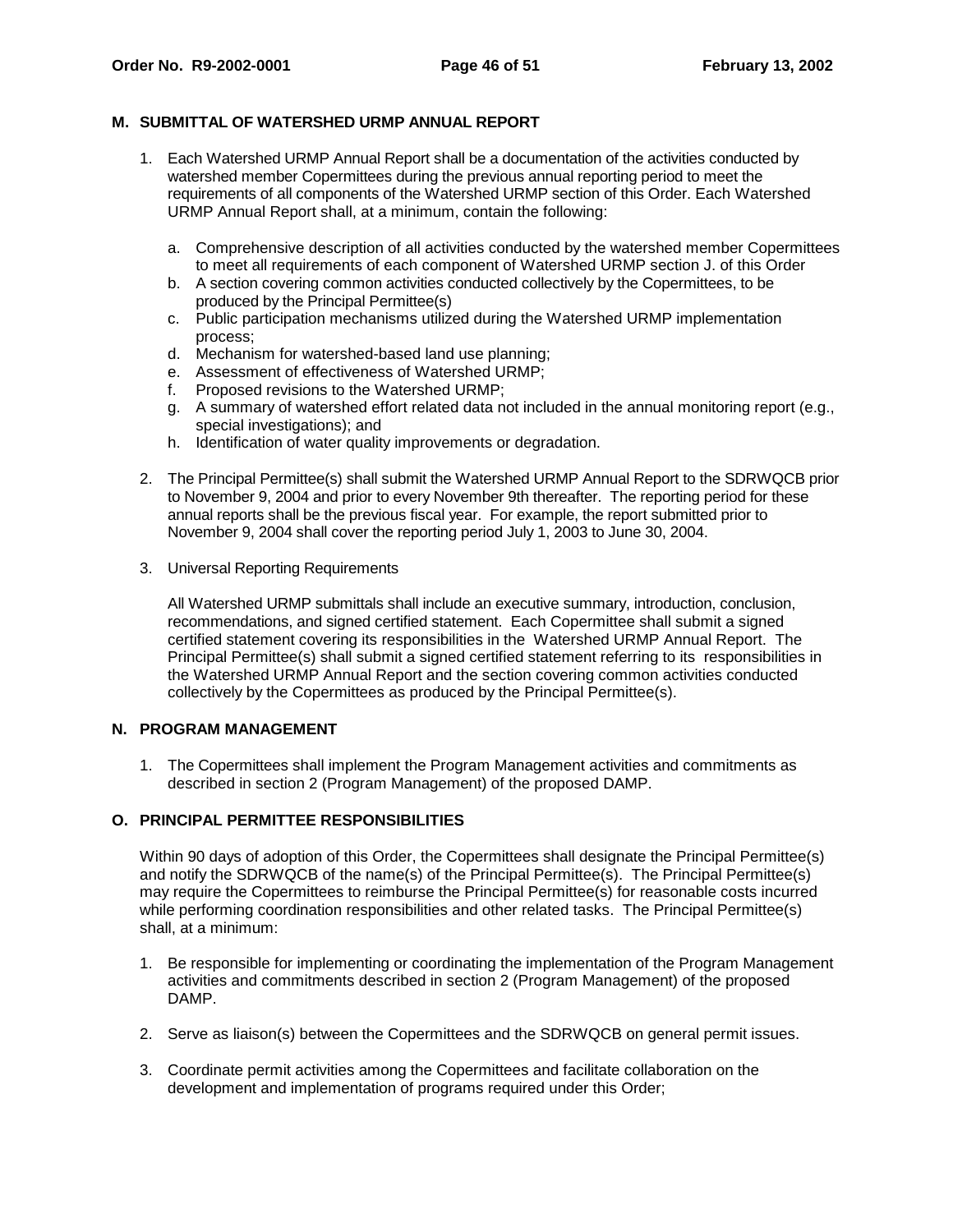- 4. Coordinate the joint development by all of the Copermittees of standardized format(s) for all reports required under this Order (e.g., annual reports, monitoring reports, fiscal analysis reports, and program effectiveness reports, etc.). The standardized reporting format(s) shall be used by all Copermittees and shall include protocols for electronic reporting. The Principal Permittee(s) shall submit the standardized format(s) to the SDRWQCB as part of the unified Jurisdictional URMP document no later than **365 days after adoption** of this Order**.**
- 5. Integrate individual Copermittee documents and reports required under this Order into single unified documents and reports for submittal to the SDRWQCB as described below. If a reporting date falls on a non-working day or State holiday, then the report is to be submitted on the following working day.
	- a. Unified Jurisdictional URMP Document The Principal Permittee(s) shall submit the unified Jurisdictional URMP document in its entirety (including the model SUSMP) to the SDRWQCB within 365 days of the adoption of this Order.

The Principal Permittee(s) shall be responsible for producing the sections of the unified Jurisdictional URMP document submittals covering common activities conducted by the Copermittees. The Principal Permittee(s) shall be responsible for the development and production of a stand alone Model SUSMP document meeting the requirements of section F.1.b.(2). of this Order. The Principal Permittee(s) shall also be responsible for collecting and assembling the individual Jurisdictional URMP document submittals covering the activities conducted by each individual Copermittee.

b. Unified Jurisdictional URMP Annual Reports – The Principal Permittee(s) shall submit unified Jurisdictional URMP Annual Reports to the SDRWQCB prior to November 9th of each year, beginning on **November 9, 2003**. The reporting period for these annual reports shall be the previous fiscal year. For example, the report submitted prior to November 9, 2003 shall cover the reporting period July 1, 2002 to June 30, 2003.

The Principal Permittee(s) shall be responsible for producing the section of the unified Jurisdictional URMP Annual Reports covering common activities conducted by the Copermittees. The Principal Permittee(s) shall also be responsible for collecting and assembling the individual Jurisdictional URMP Annual Reports covering the activities conducted by each individual Copermittee.

- c. Watershed URMP Document The Principal Permittee(s) shall prepare and submit the Watershed URMP document to the SDRWQCB by **August 13, 2003** .
- d. Watershed URMP Annual Report The Principal Permittee(s) shall prepare and submit the Watershed URMP Annual Reports to the SDRWQCB prior to November 9<sup>th</sup> of each year, beginning on **November 9, 2004**. The reporting period for these annual reports shall be the previous fiscal year. For example, the report submitted prior to November 9, 2004 shall cover the reporting period July 1, 2003 to June 30, 2004.
- e. Receiving Waters Monitoring and Reporting Program The Principal Permittee(s) shall be responsible for the production and submittal of the Previous Monitoring and Future Recommendations Report. The report shall be submitted to the SDRWQCB within 180 days of adoption of this Order.
- f. Receiving Waters Monitoring and Reporting Program The Principal Permittee(s) shall be responsible for the development and production of the Receiving Waters Monitoring Program as it is outlined in Attachment B. The Principal Permittee(s) shall submit the Receiving Waters Monitoring Program to the SDRWQCB within 180 days of adoption of this Order.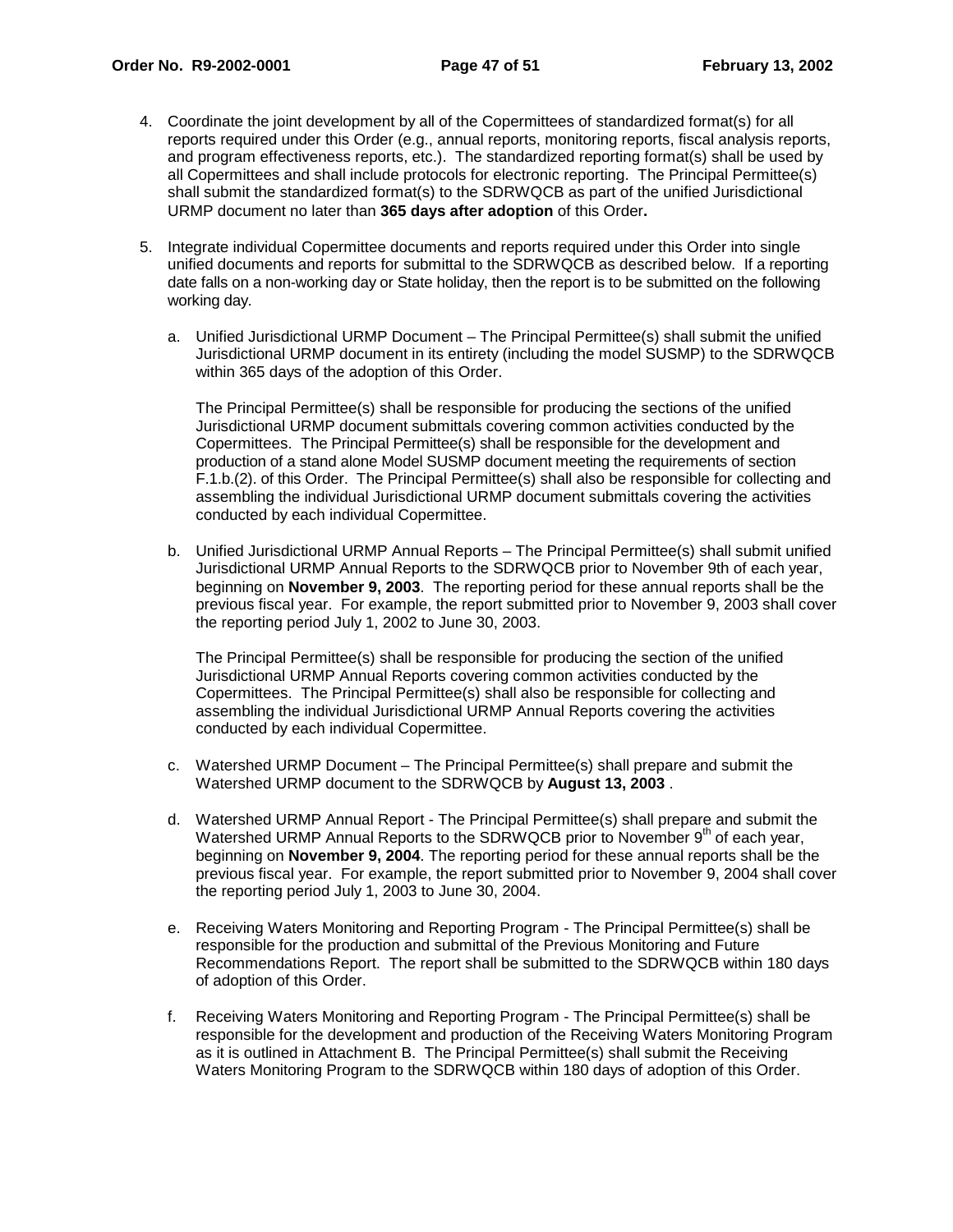- g. Receiving Waters Monitoring and Reporting Program The Principal Permittee(s) shall be responsible for coordinating the joint development by all of the Copermittees of monitoring reporting formats (Section O.4) and for implementing the Receiving Waters Monitoring Program as outlined in Attachment B by August 13, 2002.
- h. Receiving Waters Monitoring and Reporting Program The Principal Permittee(s) shall submit the Receiving Waters Monitoring Annual Report to the SDRWQCB prior to November 9<sup>th</sup> of each year, beginning on November 9, 2003.
- i. Formal Agreements/Standardized Formats The Principal Permittee(s) shall submit to the SDRWQCB, within 365 days of adoption of this Order, a formal agreement between the Copermittees which provides a management structure for meeting the requirements of this Order (as described in section N.1.). The Principal Permittee(s) shall submit to the SDRWQCB, within 365 days of adoption of this Order, standardized formats for all reports and documents required under this Order.
- j. Dry Weather Monitoring The Principal Permittee(s) shall collectively submit the Copermittees' dry weather monitoring maps and procedures to the SDRWQCB within 365 days of adoption of this Order.

#### **P. RECEIVING WATERS MONITORING AND REPORTING PROGRAM**

- 1. Pursuant to California Water Code section 13267, each Copermittee shall comply with the Receiving Waters Monitoring and Reporting Program for Order No. R9-2002-0001 contained in **Attachment B** of this Order.
- 2. Each Copermittee shall also comply with standard provisions, reporting requirements, and notifications contained in **Attachment C** of this Order.

# **Q. TASKS AND SUBMITTAL SUMMARY**

The tasks and submittals required under this Order are summarized in Tables 5 and 6 below:

| Task No.       | Task                                                                                                                                                                   | <b>Permit Section</b> | <b>Completion Date</b>                                   | <b>Frequency</b> |
|----------------|------------------------------------------------------------------------------------------------------------------------------------------------------------------------|-----------------------|----------------------------------------------------------|------------------|
|                | Identify discharges not to be prohibited and<br>BMPs required for treatment of discharges<br>not prohibited                                                            | B.3.                  | 365 days after<br>adoption of Order                      | One Time         |
| 2              | Examine field screening results to identify<br>water quality problems resulting from non-<br>prohibited non-storm water discharges,<br>including follow-up of problems | B.5.                  | Prior to November 9.<br>2003                             | Annually         |
| 3              | Notify SDRWQCB of discharges causing or<br>contributing to an exceedance of water<br>quality standards                                                                 | C.2.a.                | Immediate                                                | As Needed        |
| 4              | Establish adequate legal authority to control<br>pollutant discharges into and from MS4                                                                                | D.1.                  | 365 days after<br>adoption of Order                      | One Time         |
| 5              | Assess General Plan to incorporate water<br>quality and watershed protection principles                                                                                | F.1.a.                | 365 days after<br>adoption of Order                      | One Time         |
| 6              | Include Development Project Requirements<br>in local permits                                                                                                           | F.1.b.(1).            | 365 days after<br>adoption of Order                      | One Time         |
| $\overline{7}$ | Develop Model SUSMP                                                                                                                                                    | $F.1.b.(2)$ .         | 365 days after<br>adoption of Order                      | One Time         |
| 8              | Develop and adopt individual local SUSMP<br>and amended ordinances                                                                                                     | F.1.b.(2).            | 180 days after<br>development of Model<br><b>SUSMP</b>   | One Time         |
| 9              | Implement individual jurisdictional SUSMP                                                                                                                              | $F.1.b.(2)$ .         | 180 days after<br>submittal of Model<br>SUSMP to SDRWQCB | Continuous       |

#### Table 5. Task Summary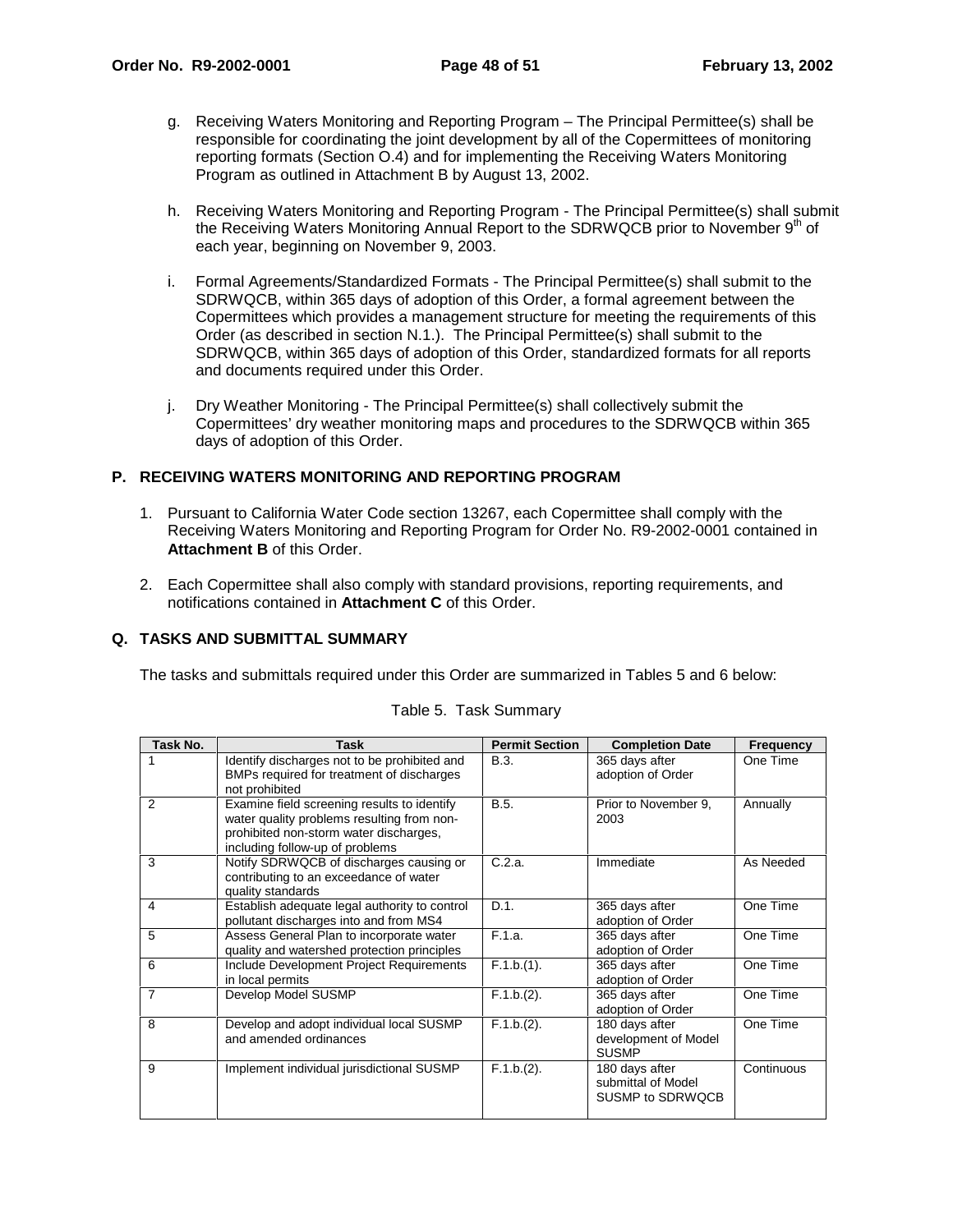| Task No. | Task                                                                                                                                                                                                                                | <b>Permit Section</b>        | <b>Completion Date</b>                                                                             | <b>Frequency</b> |
|----------|-------------------------------------------------------------------------------------------------------------------------------------------------------------------------------------------------------------------------------------|------------------------------|----------------------------------------------------------------------------------------------------|------------------|
| 10       | Revise environmental review processes                                                                                                                                                                                               | F.1.c.(1).                   | 365 days after<br>adoption of Order                                                                | One Time         |
| 11       | Conduct education program for municipal<br>planning and development review staff,<br>project applicants, developers, contractors,<br>community planning groups, and property<br>owners                                              | F.1.d.(1). And<br>F.1.d.(2). | 365 days after<br>adoption of Order                                                                | Ongoing          |
| 12       | Implement all requirements of Construction<br>Component of Jurisdictional URMP                                                                                                                                                      | $F.2.a. - F.2.j.$            | 365 days after<br>adoption of Order                                                                | Ongoing          |
| 13       | Notify SDRWQCB of non-compliant<br>construction sites that pose a threat to<br>human or environmental health                                                                                                                        | F.2.i.                       | Within 24 hours of<br>discovery of<br>noncompliance                                                | As Needed        |
| 14       | Implement all requirements of Municipal<br>Existing Development Component of<br>Jurisdictional URMP                                                                                                                                 | $F.3.a.(1) -$<br>F.3.a.(8).  | 365 days after<br>adoption of Order                                                                | Ongoing          |
| 15       | Implement all requirements of Industrial<br>Existing Development Component of<br>Jurisdictional URMP                                                                                                                                | $F.3.b.(1) -$<br>F.3.b.(8)   | 365 days after<br>adoption of Order                                                                | Ongoing          |
| 16       | Notify SDRWQCB of non-compliant<br>industrial sites that pose a threat to human<br>or environmental health                                                                                                                          | F.3.b.8.                     | Within 24 hours of<br>discovery of<br>noncompliance                                                | As Needed        |
| 17       | Implement all requirements of Commercial<br>Existing Development Component of<br>Jurisdictional URMP                                                                                                                                | $F.3.c.(1) -$<br>F.3.c.(5)   | 365 days after<br>adoption of Order                                                                | Ongoing          |
| 18       | Implement all requirements of Residential<br>Existing Development Component of<br>Jurisdictional URMP                                                                                                                               | $F.3.d.(1) -$<br>F.3.d.(4)   | 365 days after<br>adoption of Order                                                                | Ongoing          |
| 19       | Implement all requirements of Education<br>Component of Jurisdictional URMP                                                                                                                                                         | $F.4.a. - F.4.c.$            | 365 days after<br>adoption of Order                                                                | Ongoing          |
| 20       | Implement all requirements of Illicit<br>Discharge Detection and Elimination<br>Component of Jurisdictional URMP                                                                                                                    | $F.5.a. - F.5.i.$            | 365 days after<br>adoption of Order                                                                | Ongoing          |
| 21       | Develop a plan to manage urban runoff from<br>common interest areas, private roads,<br>drainage facilities, and other components of<br>the storm water conveyance system,<br>including those managed by homeowners<br>associations. | F.6.                         | 365 days after<br>adoption of Order                                                                | One Time         |
| 22       | Implement all requirements of Public<br>Participation Component of Jurisdictional<br><b>URMP</b>                                                                                                                                    | F.7.                         | 365 days after<br>adoption of Order                                                                | Ongoing          |
| 23       | Develop strategy for assessment of<br>Jurisdictional URMP effectiveness                                                                                                                                                             | F.8.a.                       | 365 days after<br>adoption of Order                                                                | One Time         |
| 24       | Assess Jurisdictional URMP effectiveness                                                                                                                                                                                            | F.8.b.                       | Prior to November 9,<br>2003                                                                       | Annually         |
| 25       | Develop strategy for fiscal analysis of urban<br>runoff management program                                                                                                                                                          | F.9.                         | 365 days after<br>adoption of Order                                                                | One Time         |
| 26       | Conduct fiscal analysis of urban runoff<br>management program in entirety                                                                                                                                                           | F.9.                         | Prior to November 9,<br>2003                                                                       | Annually         |
| 27       | Develop and implement Watershed URMP                                                                                                                                                                                                | J.2.                         | August 13, 2003                                                                                    | Ongoing          |
| 28       | Implement Program Management activities<br>and commitments in proposed DAMP                                                                                                                                                         | N.1.                         | Immediately                                                                                        | Ongoing          |
| 29       | Develop standardized formats for all required<br>reports of this Order                                                                                                                                                              | O.4.                         | 365 days after<br>adoption of Order                                                                | One Time         |
| 30       | Develop Receiving Waters Monitoring<br>Document                                                                                                                                                                                     | Attachment B                 | 180 days after<br>adoption of Order                                                                | One Time         |
| 31       | Implement Receiving Waters Monitoring<br>Program                                                                                                                                                                                    | Attachment B                 | 180 days after<br>adoption of Order                                                                | Continuous       |
| 32       | Develop Dry Weather Monitoring Program<br>Document                                                                                                                                                                                  | Attachment E                 | 365 days after<br>adoption of Order                                                                | One Time         |
| 33       | Conduct Dry Weather Monitoring Program                                                                                                                                                                                              | Attachment E                 | Begins May 1, 2003<br>Thereafter conducted<br>May 1 <sup>st</sup> to September<br>30 <sup>th</sup> | Annually         |
| 34       | Complete NPDES applications for issuance<br>of renewal watershed-based permits                                                                                                                                                      | Attachment C                 | At least 180 days prior<br>to expiration of Order                                                  | One Time         |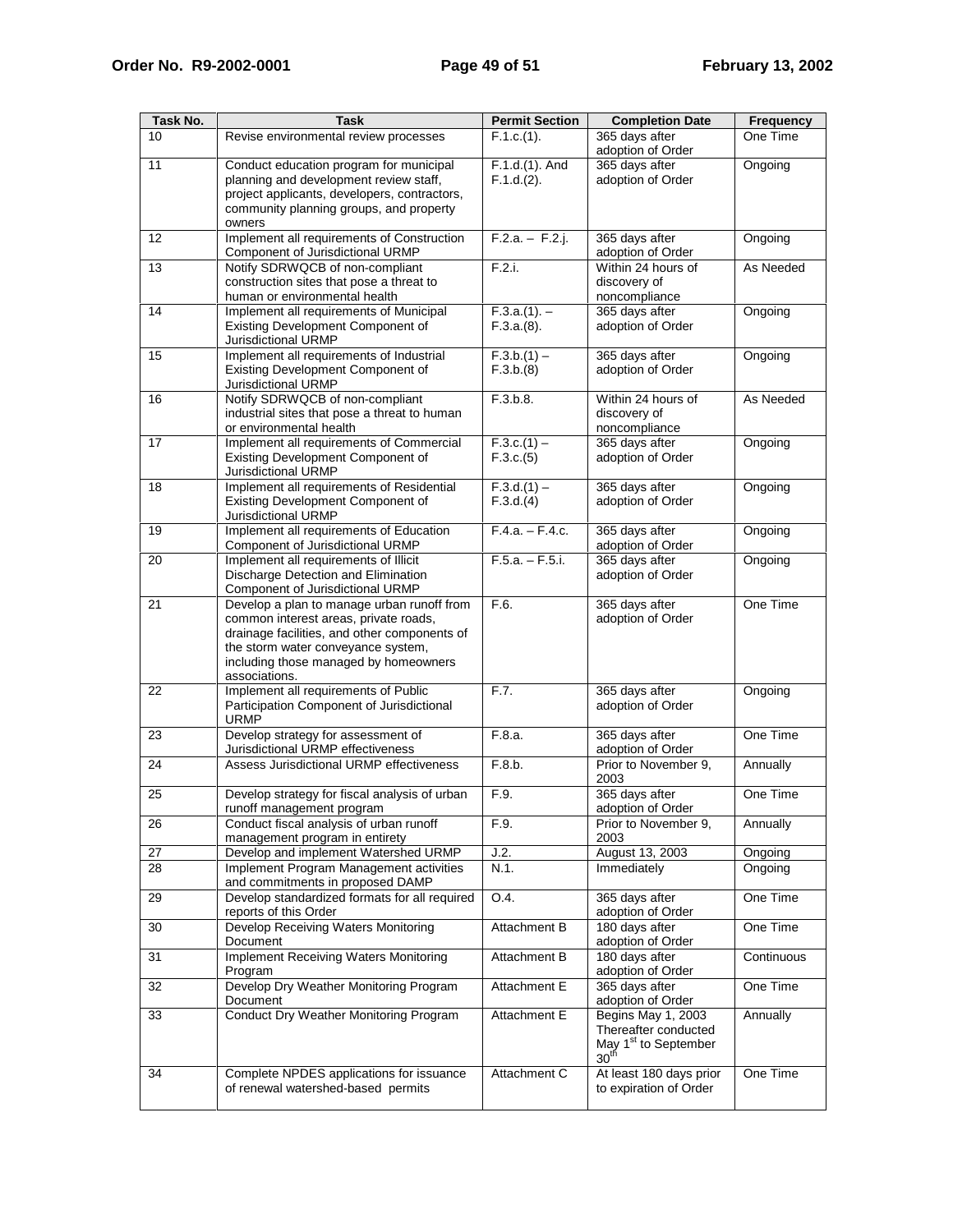| Task No. | Task                                        | <b>Permit Section</b> | <b>Completion Date</b> | <b>Frequency</b> |
|----------|---------------------------------------------|-----------------------|------------------------|------------------|
| 35       | Notify SDRWQCB of any incidence of non-     | R.1. B.6 of           | Within 24 hours of     | As Needed        |
|          | compliance with this Order that poses a     | Attachment C          | discovery of non-      |                  |
|          | threat to human or environmental health.    |                       | compliance             |                  |
| 36       | Designate Principal Permittee(s) and notify |                       | 90 days after adoption | One Time         |
|          | <b>SDRWOCB</b>                              |                       | of the Order           |                  |

# Table 6. Submittal Summary

| <b>Submittal</b><br>No. | <b>Submittal</b>                                                                                                                                             | <b>Permit Section</b>       | <b>Completion Date</b>                                                                                     | <b>Frequency</b>                       |
|-------------------------|--------------------------------------------------------------------------------------------------------------------------------------------------------------|-----------------------------|------------------------------------------------------------------------------------------------------------|----------------------------------------|
| 1                       | Submit identification of discharges not to be<br>prohibited and BMPs required for treatment<br>of discharges not prohibited                                  | B.3.                        | 365 days after<br>adoption of Order                                                                        | One Time                               |
| 2                       | Report on discharges causing or contributing<br>to an exceedance of water quality standards,<br>including description of BMP implementation                  | C.2.a.                      | With individual<br>Jurisdictional URMP<br><b>Annual Reports</b>                                            | As Needed                              |
| 3                       | Submit Certified Statement of Adequate<br>Legal Authority                                                                                                    | D.2.                        | 365 days after<br>adoption of Order                                                                        | One Time                               |
| 4                       | Submit certified statement if particular high<br>priority construction sites are to be inspected<br>monthly rather than weekly in the rainy<br>season        | $F.2.g.(2)$ .               | 365 days after<br>adoption of Order and<br>as needed thereafter                                            | As Needed                              |
| 5                       | Submit report on non-compliant construction<br>sites that pose a threat to human or<br>environmental health.                                                 | F.2.i.                      | Within 5 Days of<br>discovery of non-<br>compliance                                                        | As Needed                              |
| 6                       | Submit report on non-compliant industrial<br>sites that pose a threat to human or<br>environmental health.                                                   | F.3.b.8.                    | Within 5 days of<br>discovery of non<br>compliance                                                         | As Needed                              |
| 7                       | Submit to Principal Permittee(s) individual<br>Jurisdictional URMP document covering<br>requirements for all Components                                      | H.1.a.                      | Prior to 365 days after<br>adoption of Order<br>(Principal Permittee(s)<br>specifies date of<br>submittal) | One Time                               |
| 8                       | (This space reserved).                                                                                                                                       |                             |                                                                                                            |                                        |
| 9                       | Principal Permittee(s) shall submit to<br>SDRWQCB unified Jurisdictional URMP<br>document covering requirements for all<br>Components, including Model SUSMP | H.2.a.                      | 365 days after<br>adoption of Order                                                                        | One Time                               |
| 10                      | (This space reserved).                                                                                                                                       |                             |                                                                                                            |                                        |
| 11                      | Submit to SDRWQCB local SUSMP and<br>amended ordinances                                                                                                      | $F.1.b.(2)$ . and<br>H.1.d. | 180 days after<br>development of Model<br><b>SUSMP</b>                                                     | One Time                               |
| $12 \overline{ }$       | Submit to Principal Permittee(s) individual<br>Jurisdictional URMP Annual Report                                                                             | 1.1.                        | Prior to November 9,<br>2003 (Principal<br>Permittee(s) specifies<br>date of submittal)                    | Annually                               |
| 13                      | Principal Permittee(s) shall submit 1st<br>unified Jurisdictional URMP Annual Report<br>to SDRWQCB                                                           | 1.2.                        | Prior to November 9,<br>2003                                                                               | One Time<br>and Annually<br>Thereafter |
| 14                      | Submit to Principal Permittee(s) Watershed<br>Specific URMP document                                                                                         | L.1.                        | Prior to August 13,<br>2003 (Principal<br>Permittee(s) specifies<br>date of submittal)                     | One Time                               |
| 15                      | Principal Permittee(s) shall submit<br>Watershed URMP document to SDRWQCB                                                                                    | L.2.                        | August 13, 2003                                                                                            | One Time                               |
| 16                      | Principal Permittee(s) shall submit 2nd<br>unified Jurisdictional URMP Annual Report<br>to SDRWQCB                                                           | 1.2.                        | Prior to November 9,<br>2004                                                                               | One Time                               |
| 17                      | (This space reserved).                                                                                                                                       |                             |                                                                                                            |                                        |
| 18                      | Principal Permittee(s) shall submit 1st<br>Watershed URMP Annual Report to<br><b>SDRWQCB</b>                                                                 | M.2.                        | Prior to November 9,<br>2004                                                                               | One Time<br>and Annually<br>Thereafter |
| 19                      | Principal Permittee(s) shall submit 3rd<br>unified Jurisdictional URMP Annual Report<br>to SDRWQCB                                                           | 1.2.                        | Prior to November 9,<br>2005                                                                               | One Time                               |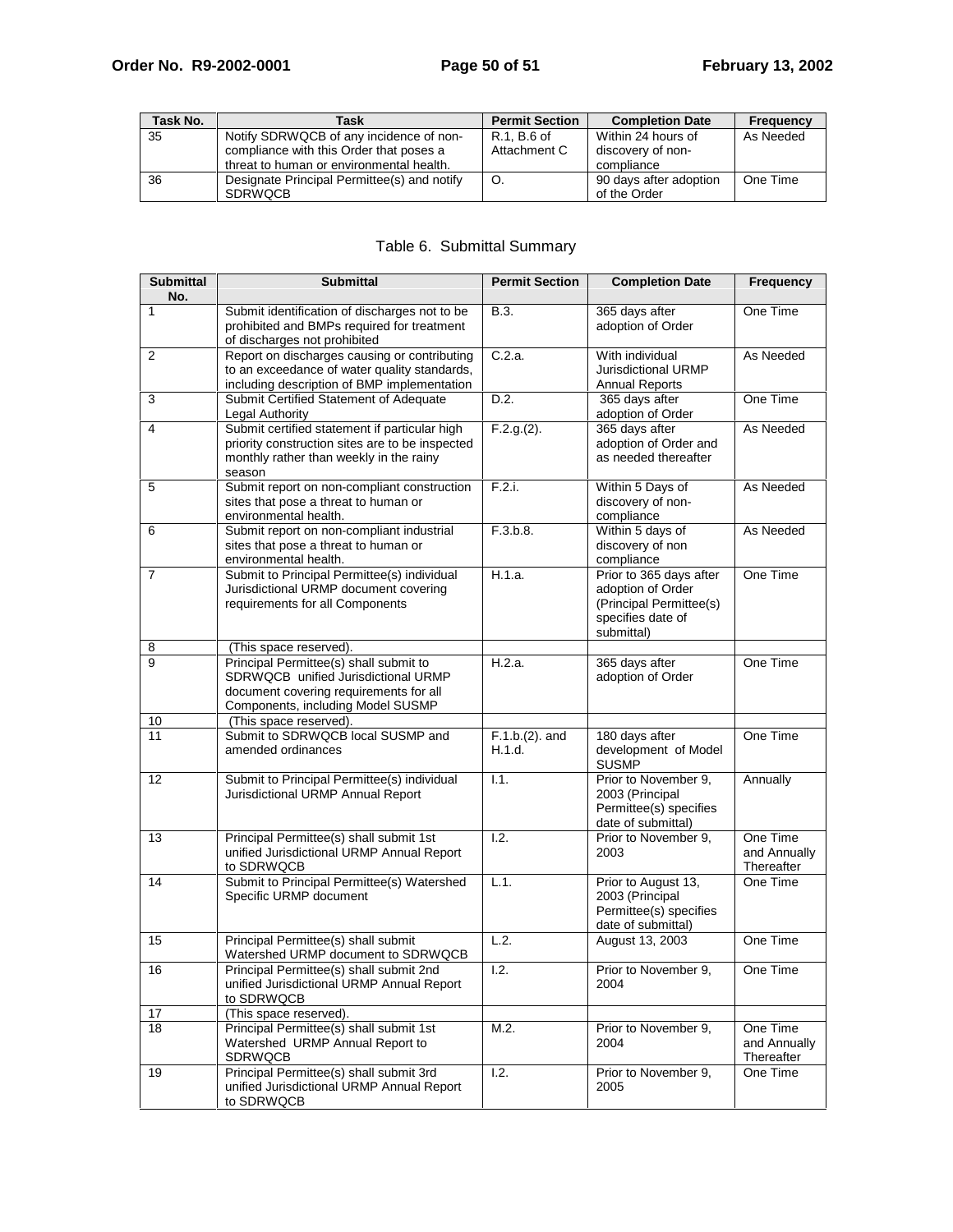$\mathsf{I}$ 

| <b>Submittal</b><br>No. | <b>Submittal</b>                                                                                                                         | <b>Permit Section</b>       | <b>Completion Date</b>                                                                             | Frequency |
|-------------------------|------------------------------------------------------------------------------------------------------------------------------------------|-----------------------------|----------------------------------------------------------------------------------------------------|-----------|
| 20                      | Principal Permittee(s) shall submit 2 <sup>nd</sup><br>Watershed URMP Annual Report to<br><b>SDRWQCB</b>                                 | M.2.                        | Prior to November 9,<br>2005                                                                       | One Time  |
| 21                      | Principal Permittee(s) shall submit 4 <sup>th</sup> unified<br>Jurisdictional URMP Annual Report to<br><b>SDRWQCB</b>                    | 1.2.                        | Prior to November 9.<br>2006                                                                       | One Time  |
| 22                      | Principal Permittee(s) shall submit 3 <sup>ro</sup><br>Watershed URMP Annual Report to<br><b>SDRWQCB</b>                                 | M.2.                        | Prior to November 9.<br>2006                                                                       | One Time  |
| 23                      | Principal Permittee(s) shall submit 5 <sup>th</sup> unified<br>Jurisdictional URMP Annual Report to<br><b>SDRWQCB</b>                    | 1.2.                        | Prior to November 9.<br>2007                                                                       | One Time  |
| 24                      | Principal Permittee(s) shall submit<br>standardized formats for all reports required<br>under this Order                                 | O.4.                        | 365 days after<br>adoption of Order                                                                | One Time  |
| 25                      | Principal Permittee(s) submits Receiving<br>Waters Monitoring Program Document                                                           | Attachment B                | 180 days after<br>adoption of Order                                                                | One Time  |
| 26                      | Principal Permittee(s) submits Receiving<br>Waters Monitoring Annual Report to<br><b>SDRWOCB</b>                                         | Attachment B                | Prior to November 9.<br>2003                                                                       | Annually  |
| 27                      | Submit to Principal Permittee(s) Dry<br>Weather Monitoring Program Document                                                              | Attachment E                | Prior to 365 days after<br>adoption of Order                                                       | One Time  |
| 28                      | Principal Permittee(s) submits collective Dry<br>Weather Monitoring Program Documents                                                    | Attachment E                | 365 days after<br>adoption of Order                                                                | One Time  |
| 29                      | Submit to Principal Permittee(s) Drv<br>Weather Monitoring Program results as part<br>of individual Jurisdictional URMP Annual<br>Report | Attachment E                | Prior to November 9.<br>2003, as part of<br>individual Jurisdictional<br><b>URMP Annual Report</b> | Annually  |
| 30                      | Principal Permittee(s) shall submit NPDES<br>applications for issuance of renewal<br>watershed-based permits                             | Attachment C                | At least 180 days prior<br>to expiration of this<br>Order                                          | One Time  |
| 31                      | Submit reports of any incidence of non-<br>compliance with this Order that poses a<br>threat to human or environmental health.           | R.1. B.6 of<br>Attachment C | Within 5 days of<br>discovery of non<br>compliance                                                 | As Needed |

#### R. STANDARD PROVISIONS, REPORTING REQUIREMENTS AND NOTIFICATIONS

- 1. Each Copermittee shall comply with Standard Provisions, Reporting Requirements, and Notifications contained in Attachment C of this Order. This includes 24 hour/5day reporting requirements for any instance of non-compliance with this Order as described in section B.6 of Attachment C.
- 2. All plans, reports and subsequent amendments submitted in compliance with this Order shall be implemented immediately (or as otherwise specified) and shall be an enforceable part of this Order upon submission to the SDRWQCB. All submittals by Copermittees must be adequate to implement the requirements of this Order.

I, John H. Robertus, Executive Officer, do hereby certify the foregoing is a full, true, and correct copy of an Order adopted by the California Regional Water Quality Control Board, San Diego Region, on February 13, 2002.

n H

døhn H. Robertus Executive Officer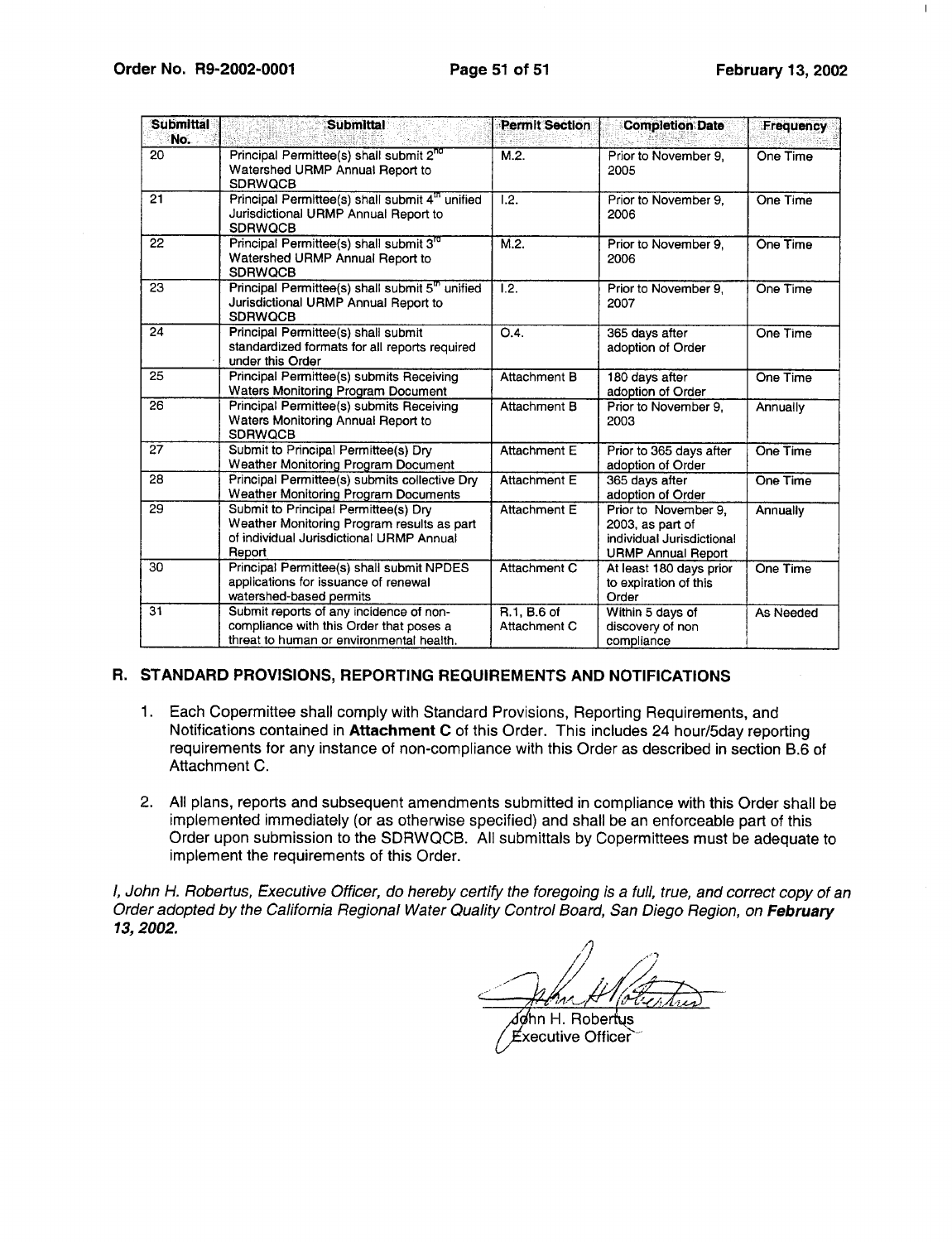# **ATTACHMENT A**

# **BASIN PLAN PROHIBITIONS**

California Water Code Section 13243 provides that a Regional Board, in a water quality control plan, may specify certain conditions or areas where the discharge of waste, or certain types of waste is not permitted. The following discharge prohibitions are applicable to any person, as defined by Section 13050(c) of the California Water Code, who is a citizen, domiciliary, or political agency or entity of California whose activities in California could affect the quality of waters of the state within the boundaries of the San Diego Region.

- 1. The discharge of waste to waters of the state in a manner causing, or threatening to cause a condition of pollution, contamination or nuisance as defined in California Water Code Section 13050, is prohibited.
- 2. The discharge of waste to land, except as authorized by waste discharge requirements or the terms described in California Water Code Section 13264 is prohibited.
- 3. The discharge of pollutants or dredged or fill material to waters of the United States except as authorized by an NPDES permit or a dredged or fill material permit (subject to the exemption described in California Water Code §13376) is prohibited.
- 4. Discharges of recycled water to lakes or reservoirs used for municipal water supply or to inland surface water tributaries thereto are prohibited, unless this Regional Board issues a NPDES permit authorizing such a discharge; the proposed discharge has been approved by the State Department of Health Services and the operating agency of the impacted reservoir; and the discharger has an approved fail-safe long-term disposal alternative.
- 5. The discharge of waste to inland surface waters, except in cases where the quality of the discharge complies with applicable receiving water quality objectives, is prohibited. Allowances for dilution may be made at the discretion of the Regional Board. Consideration would include streamflow data, the degree of treatment provided and safety measures to ensure reliability of facility performance. As an example, discharge of secondary effluent would probably be permitted if streamflow provided 100:1 dilution capability.
- 6. The discharge of waste in a manner causing flow, ponding, or surfacing on lands not owned or under the control of the discharger is prohibited, unless the discharge is authorized by the Regional Board.
- 7. The dumping, deposition, or discharge of waste directly into waters of the state, or adjacent to such waters in any manner which may permit its being transported into the waters, is prohibited unless authorized by the Regional Board.
- 8. Any discharge to a storm water conveyance system that is not composed entirely of "storm" water" is prohibited unless authorized by the Regional Board. [The federal regulations, 40 CFR 122.26 (b) (13), define storm water as storm water runoff, snow melt runoff, and surface runoff and drainage. 40 CFR 122.26 (b) (2) defines an illicit discharge as any discharge to a storm water conveyance system that is not composed entirely of storm water except discharges pursuant to a NPDES permit and discharges resulting from fire fighting activities. [§122.26 amended at 56 FR 56553, November 5, 1991; 57 FR 11412, April 2, 1992].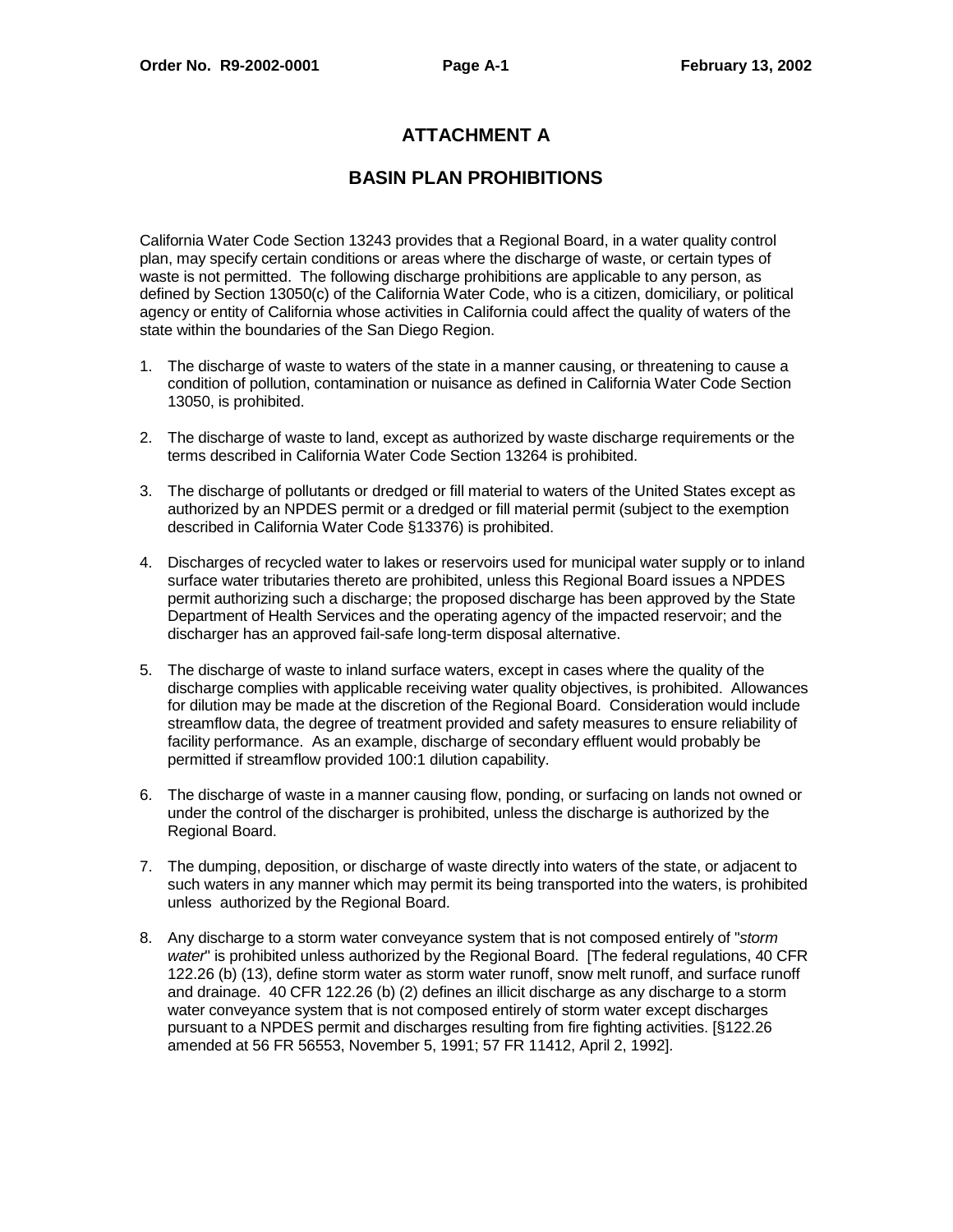- 9. The unauthorized discharge of treated or untreated sewage to waters of the state or to a storm water conveyance system is prohibited.
- 10. The discharge of industrial wastes to conventional septic tank/subsurface disposal systems, except as authorized by the terms described in California Water Code Section 13264, is prohibited.
- 11. The discharge of radioactive wastes amenable to alternative methods of disposal into the waters of the state is prohibited.
- 12. The discharge of any radiological, chemical, or biological warfare agent into waters of the state is prohibited.
- 13. The discharge of waste into a natural or excavated site below historic water levels is prohibited unless the discharge is authorized by the Regional Board.
- 14. The discharge of sand, silt, clay, or other earthen materials from any activity, including land grading and construction, in quantities which cause deleterious bottom deposits, turbidity or discoloration in waters of the state or which unreasonably affect, or threaten to affect, beneficial uses of such waters is prohibited.
- 15. The discharge of treated or untreated sewage from vessels to Mission Bay, Oceanside Harbor, Dana Point Harbor, or other small boat harbors is prohibited.
- 16. The discharge of untreated sewage from vessels to San Diego Bay is prohibited.
- 17. The discharge of treated sewage from vessels to portions of San Diego Bay that are less than 30 feet deep at mean lower low water (MLLW) is prohibited.
- 18. The discharge of treated sewage from vessels, which do not have a properly functioning US Coast Guard certified Type I or Type II marine sanitation device, to portions of San Diego Bay that are greater than 30 feet deep at mean lower low water (MLLW) is prohibited.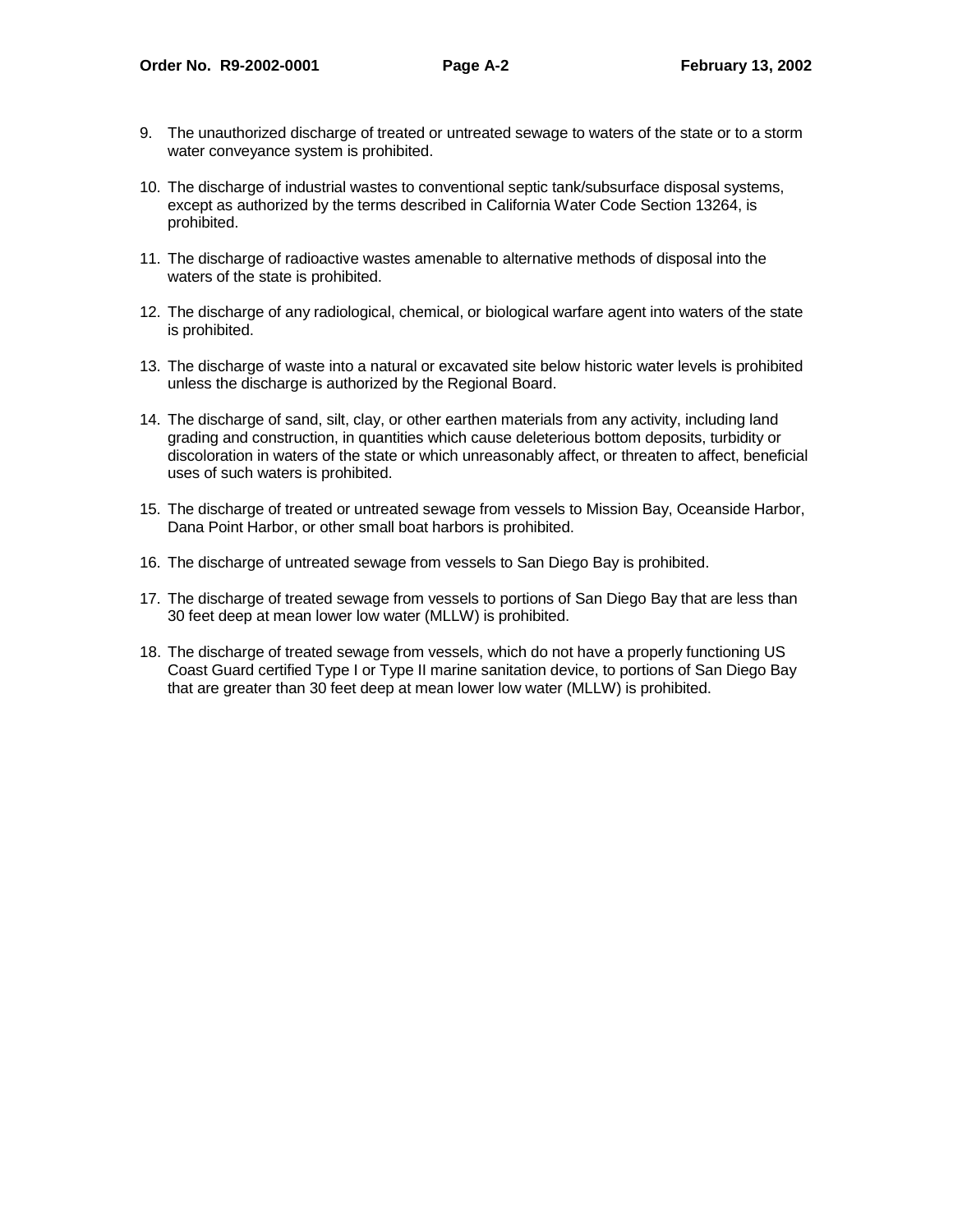# **ATTACHMENT B**

# **RECEIVING WATERS MONITORING AND REPORTING PROGRAM FOR ORDER NO. R9-2002-0001**

#### **B.1 Receiving Waters Monitoring Program**

The Copermittees shall collaborate to develop, implement, and report annually on a Receiving Waters Monitoring Program for Orange County within the San Diego Region. The primary objectives of the Receiving Waters Monitoring and Reporting Program include:

- Assessing compliance with Order No. R9-2002-0001;
- Measuring the effectiveness of Urban Runoff Management Plans;
- Assessing the chemical, physical, and biological impacts to receiving waters resulting from urban runoff; and
- Assessing the overall health and evaluating long-term trends in receiving water quality.

Order No. R9-2002-0001 may be modified by the SDRWQCB Executive Officer without further public notice to direct the Copermittees to participate in comprehensive regional monitoring activities in the Southern California Bight in lieu of specific Order R9-2002-0001 receiving waters monitoring requirements during the term of this Order.

#### **B.2 Receiving Waters Monitoring Program Document**

Within **180** days of the adoption of this Order the Copermittees shall submit to the SDRWQCB a Receiving Waters Monitoring Program document, subject to SDRWQCB review, that incorporates the following components:

- a. Previous Monitoring and Future Recommendations Technical Report; and
- b. Receiving Waters Monitoring Program

#### B.2.a. Previous Monitoring and Future Recommendations Technical Report

The Copermittees shall collaborate to prepare a technical report that provides analysis, interpretation, and summary of all previous wet weather monitoring results from programs conducted in the watersheds within the San Diego Region under the First Term Permit, the Second Term Permit, and the Orange County Water Quality Monitoring Program (99-04 Plan) currently being implemented by the Copermittees. The report shall also provide recommendations for the Receiving Waters Monitoring Program to comply with the objectives listed in Attachment B.1 above and incorporates the specific receiving waters monitoring requirements of Attachment B.2.b. At a minimum, the report shall:

- (1) Summarize the cumulative findings of all previous wet weather monitoring;
- (2) Identify detectable trends in water quality data and receiving water quality, based on the cumulative previous wet weather monitoring findings;
- (3) Interpret the cumulative previous wet weather monitoring findings;
- (4) Describe the monitoring design, sampling and analytical methods employed in the 99-04 Plan within the San Diego Region;
- (5) Describe the identification of Critical Aquatic Resources and Warm Spots in the 99- 04 Plan within the San Diego Region and how these will be addressed in the Receiving Waters Monitoring Program;
- (6) Draw conclusions regarding the cumulative previous wet weather monitoring findings;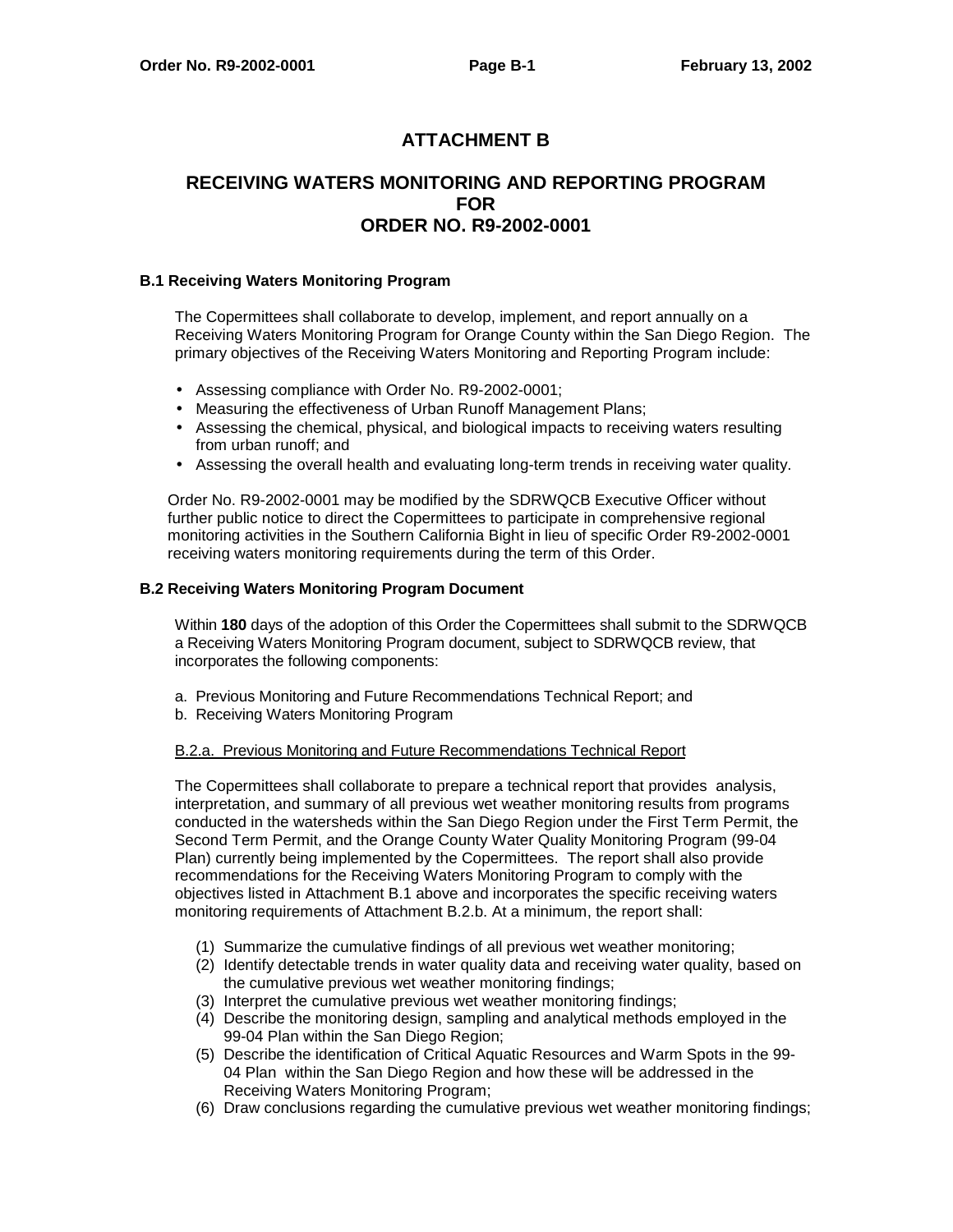- (7) Describe how the monitoring data collected under the previous monitoring programs, including the 99-04 Plan, have been utilized by the Copermittees in the implementation of the 1993 DAMP under Order No. 96-03;
- (8) Describe how the monitoring data collected under this Order will be utilized in the implementation of the Jurisdictional and Watershed Urban Runoff Management Plans;
- (9) Provide recommendations for future monitoring activities in the San Diego Region (i.e. number and location of sampling stations, frequency of sampling, parameters to be analyzed, methods and materials to be used, and a rationale for each) that achieves the objectives listed in section B.1 and incorporates the specific program requirements of section B.2.b of this Attachment; and
- (10) Include an executive summary, introduction, conclusion, and summary of recommendations.

# B.2.b. Receiving Waters Monitoring Program

The Copermittees shall collaborate to review and revise the existing 99-04 Plan utilizing the findings of the Previous Monitoring and Future Recommendations Technical Report. The revised 99-04 Plan shall incorporate the specific requirements of this section for Orange County within the San Diego Region and henceforth referred to under this Order as the Receiving Waters Monitoring Program. The Receiving Waters Monitoring Program shall at a minimum include, satisfy, or exceed the following requirements:

- (1) The Receiving Waters Monitoring shall be conducted during each reporting period under the Order. A reporting period is defined as October  $1<sup>st</sup>$  to September 30<sup>th</sup> of any year. The first reporting period under this Order is October 1, 2002 to September 30, 2003.
- (2) Both the annual and long-term objectives of the Receiving Waters Monitoring Program shall be clearly stated and reported annually and shall focus on the primary objectives of the program listed in Attachment B.1.
- (3) The monitoring program design, implementation, analysis, assessment, and reporting shall be conducted annually on a watershed basis for each of the six hydrologic units in the San Juan Creek Watershed Management Area within Orange County (Orange County Coastal Streams – Laguna, Aliso Creek Watershed, Dana Point Watershed, San Juan Creek Watershed, Orange County Coastal Streams – San Clemente, and San Mateo Creek) as defined in the Water Quality Control Plan for the San Diego Region (9) and Watershed Management Chapter for the San Diego Region.
- (4) Monitoring results shall be assessed and reported annually on a watershed basis as a single report by the Copermittees consisting of one common section and six watershed sections. Monitoring, analysis, assessment, and reporting shall satisfy the requirements of specified below for each watershed as applicable.
- (5) Describe how the Copermittees may collaborate with other agencies or organizations conducting similar monitoring, such as the Southern California Coastal Water Research Project (SCCWRP), including the possibility of participating in coordinated comprehensive regional monitoring in the Southern California Bight under this Order.
- (6) The Receiving Waters Monitoring Program document shall be submitted to the SDRWQCB for review and comment no later than 180 days following the adoption of this Order.
- (7) Implementation of the Receiving Waters Monitoring Program shall begin no later than August 13, 2002.
- (8) The Receiving Waters Monitoring Program shall incorporate the components listed below and shall address the primary objectives of the Receiving Waters Monitoring Program:
	- (a) Urban Stream Bioassessment
	- (b) Long Term Mass Loading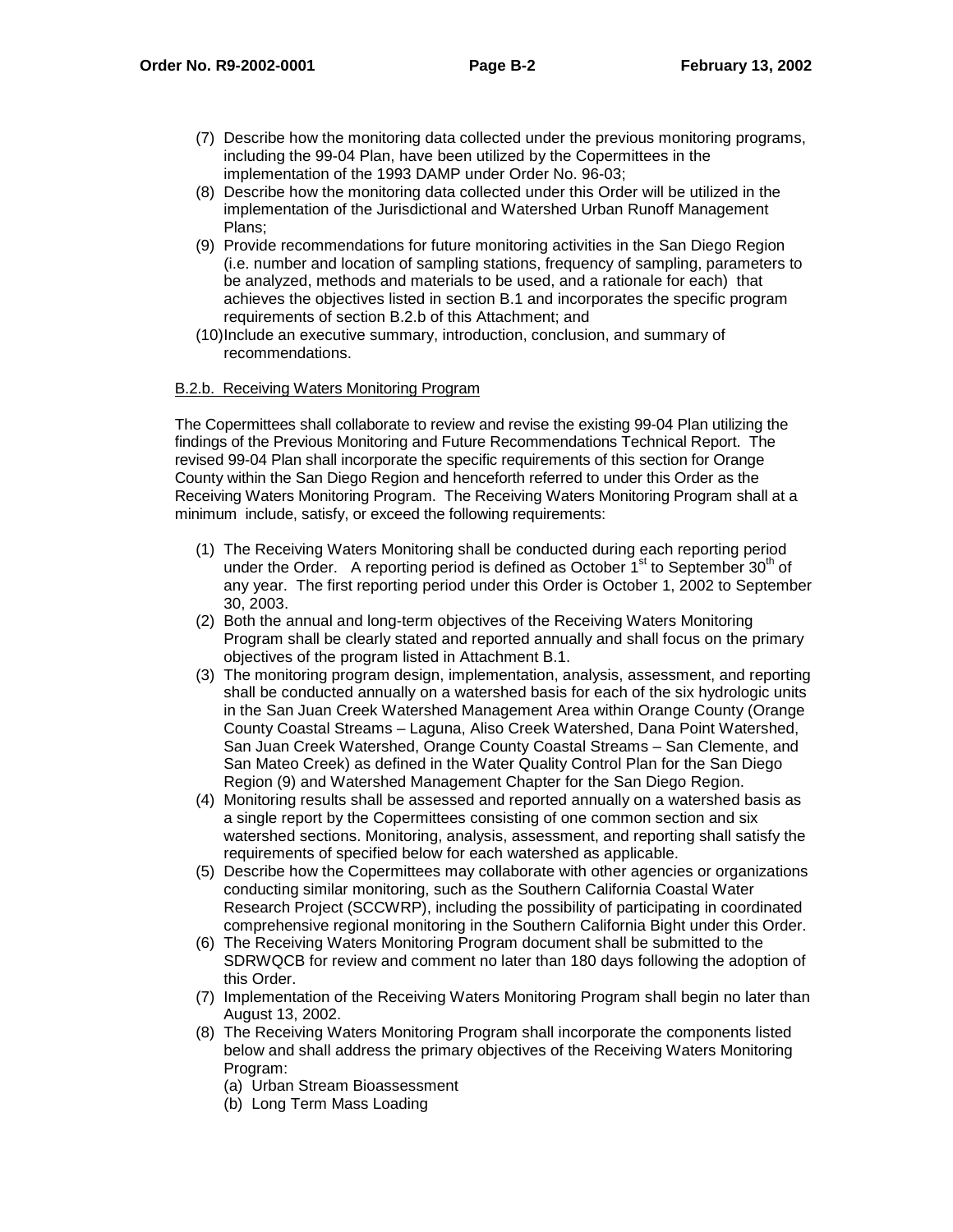- (c) Coastal Storm Drain Outfall Monitoring
- (d) Ambient Coastal Receiving Waters Monitoring

#### B.2.b.8.a Urban Stream Bioassessment Monitoring

- 1. The Copermittees shall collaborate to develop and implement an urban stream bioassessment monitoring program. At a minimum, the program shall consist of station identification, sampling, monitoring, and analysis of data for 12 bioassessment stations in order to determine the biological and physical integrity of urban streams within the County of Orange. In addition to the urban stream bioassessment stations, three reference bioassessment stations shall be identified, sampled, monitored, and analyzed. The selection, sampling, monitoring, and analysis of bioassessment stations shall meet the following requirements:
	- a. Each urban stream bioassessment station shall be selected using the following criteria. Each urban stream bioassessment station shall:
		- (1) be located within the jurisdiction of a Copermittee; or
		- (2) be located within one of the six watersheds described above; and
		- (3) be representative of urban stream conditions within one of the six watersheds specified in Section J, Table 4 of this Order; and
		- (4) meet the physical criteria of the California Stream Bioassessment Procedure<sup>1</sup>; and
		- (5) to the extent feasible, coincide with the location of an already existing monitoring station used by the California Department of Fish and Game in the conduct of the SDRWQCB's Ambient Bioassessment Program.
	- b. Each bioassessment station shall be monitored twice annually, in May and October of each year, beginning in October 20022. A minimum of three replicate samples shall be collected at each station during each sampling event.
	- c. Sampling, laboratory, quality assurance, and analysis procedures shall follow the standardized procedures set forth in the California Department of Fish and Game's California Stream Bioassessment Procedure (CSBP). Analysis procedures shall include comparison between station mean values for various biological metrics. Sampling, laboratory, quality assurance, and analytical procedures shall follow the standardized "Non-Point Source Bioassessment Sampling Procedures" for professional bioassessment set forth in the CSBP. In the event that the CSBP "Point-Source Professional Bioassessment Procedure" is performed in place of the "Non Point Source Bioassessment Sampling Procedure," justification and documentation of the procedure shall be submitted with the report. Results of the Urban Stream Bioassessment Monitoring shall be reported annually as part of the overall Receiving Waters Monitoring and Reporting Program for Order No. R9-2002-0001. Reporting of the bioassessment data shall follow the format of the San Diego Regional Water Quality Control Board 1999 Biological Assessment Annual Report<sup>3</sup>. The report shall include:

 $\overline{a}$ 

<sup>1</sup> California Stream Bioassessment Procedure (Protocol Brief for Biological and Physical/Habitat Assessment in Wadeable Streams), California Department of Fish and Game – Aquatic Bioassessment Laboratory, May 1999.

<sup>2</sup> Bioassessment sampling shall be performed in May and October each year.

<sup>3</sup> San Diego Regional Water Quality Control Board ,1999 Biological Assessment Annual Report. A Water Quality Inventory Series: Biological and Physical/Habitat Assessment of California Water Bodies. California Department of Fish and Game Office of Spill Prevention and Response, Water Pollution Control Laboratory. December 1999.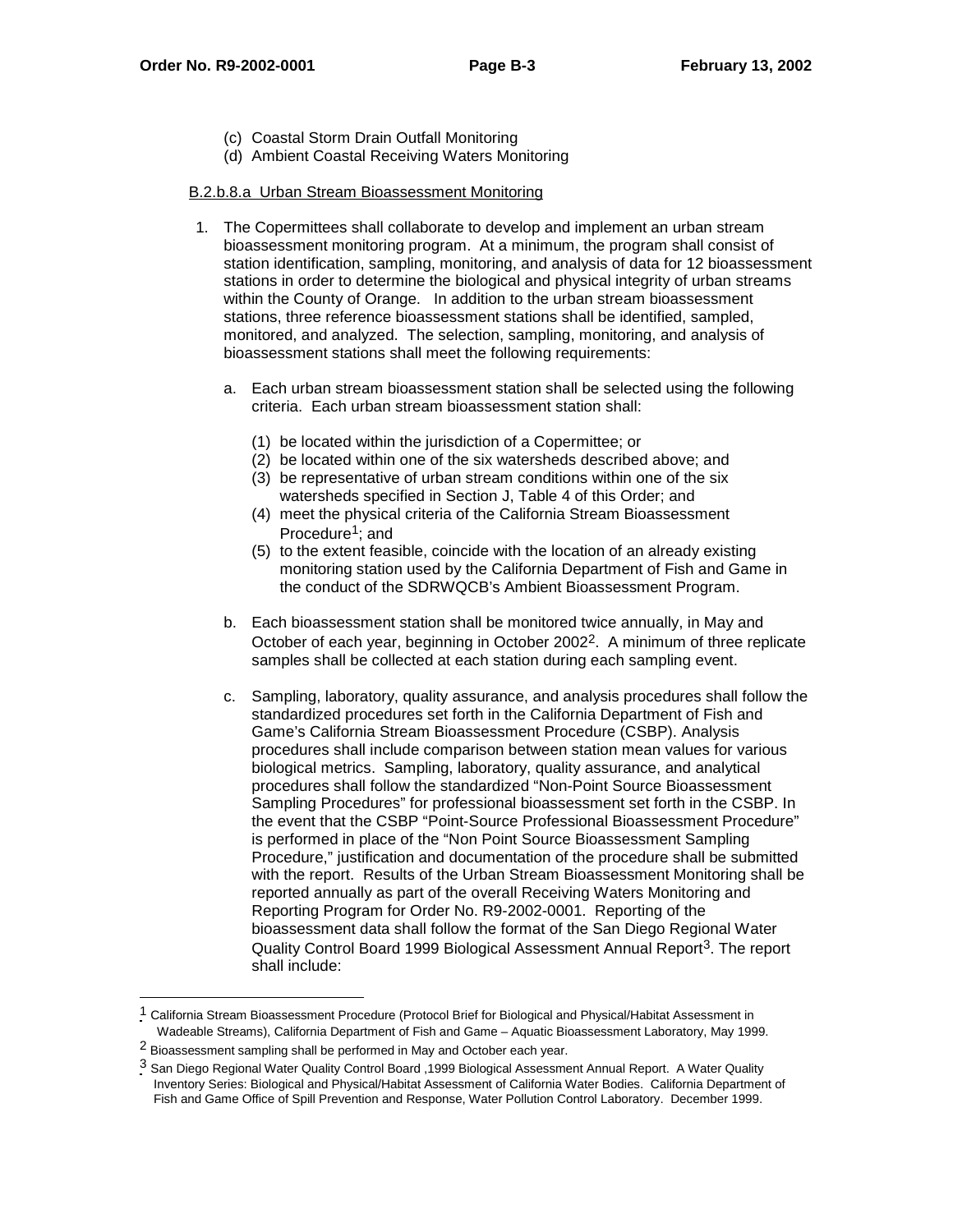- (1) All physical, chemical and biological data collected in the assessment;
- (2) Photographic documentation of assessment and reference stations;
- (3) Documentation of quality assurance and control procedures;
- (4) Analysis that includes calculation of the metrics used in both the CSBP and the 1999 Annual Report.
- (5) The assessment shall utilize a regional index of biological integrity when it becomes available.
- (6) The report shall provide interpretation for comparisons of mean biological and habitat assessment metric values between assessment and reference stations.
- (7) Electronic data formatted to California Department of Fish and Game Aquatic Bioassessment Laboratory specifications for inclusion in the Statewide Access Bioassessment database.
- d. A professional environmental laboratory or Copermittee staff shall perform all sampling, laboratory, quality assurance, and analytical procedures. While valuable, data collected by volunteer monitoring organizations shall not be submitted in place of professional assessments.
- e. Reference stations shall be selected following the recommendations in the 1999 Annual Report, Hughes  $(1995)^4$  and Barbour et. al.  $(1999)^5$ . Reference stations shall be evaluated annually by the Copermittees for suitability and the results included in the annual report. New reference stations will be selected as needed by the Copermittees.
- 2. The Copermittees shall design and implement a program to conduct standardized toxicity testing at urban stream bioassessment stations where the bioassessment data indicates significant impairment. When findings indicate the presence of toxicity, a Toxicity Identification Evaluation (TIE) shall be conducted to determine the cause(s) of the toxicity.

# B.2.b.8.b Long Term Mass Loading

For purposes of evaluating long-term trends and assessing the effectiveness of urban runoff management programs, the Copermittees shall continue to implement the mass loading monitoring conducted under the 99-04 Plan in Orange County within the San Diego Region. The mass loading monitoring component shall, however, be revised as necessary to ensure adequate coverage of the San Diego Region and to specify that when findings or observations indicate the possible presence of toxicity, a Toxicity Identification Evaluation (TIE) shall be conducted to determine the cause(s) of the toxicity.

# B.2.b.8.c. Coastal Storm Drain Outfall Monitoring

 The Copermittees shall collaborate to develop and implement a monitoring program for discharges of urban runoff from coastal storm drain outfalls. The program shall meet the following requirements:

 $\overline{a}$ 4 Hughes, R. M. (1995) Defining Acceptable Biological Status by Comparing with Reference Conditions in Biological Assessment and Criteria: Tools for Water Resource Planning and Decision Making, Wayne S. Davis and Thomas P. Simon eds. Lewis Publishers, Boca Raton, LA.

<sup>5</sup> Barbour, M.T. , J Gerritsen, B.D. Synder, and J.B. Stribling (1999) Rapid Bioassessment Protocols For Use in<br>Streams and Wadeable Rivers: Periphyton, Benthic Macroinvertebrates, and Fish. Second Edition. EPA 841-B-99-002.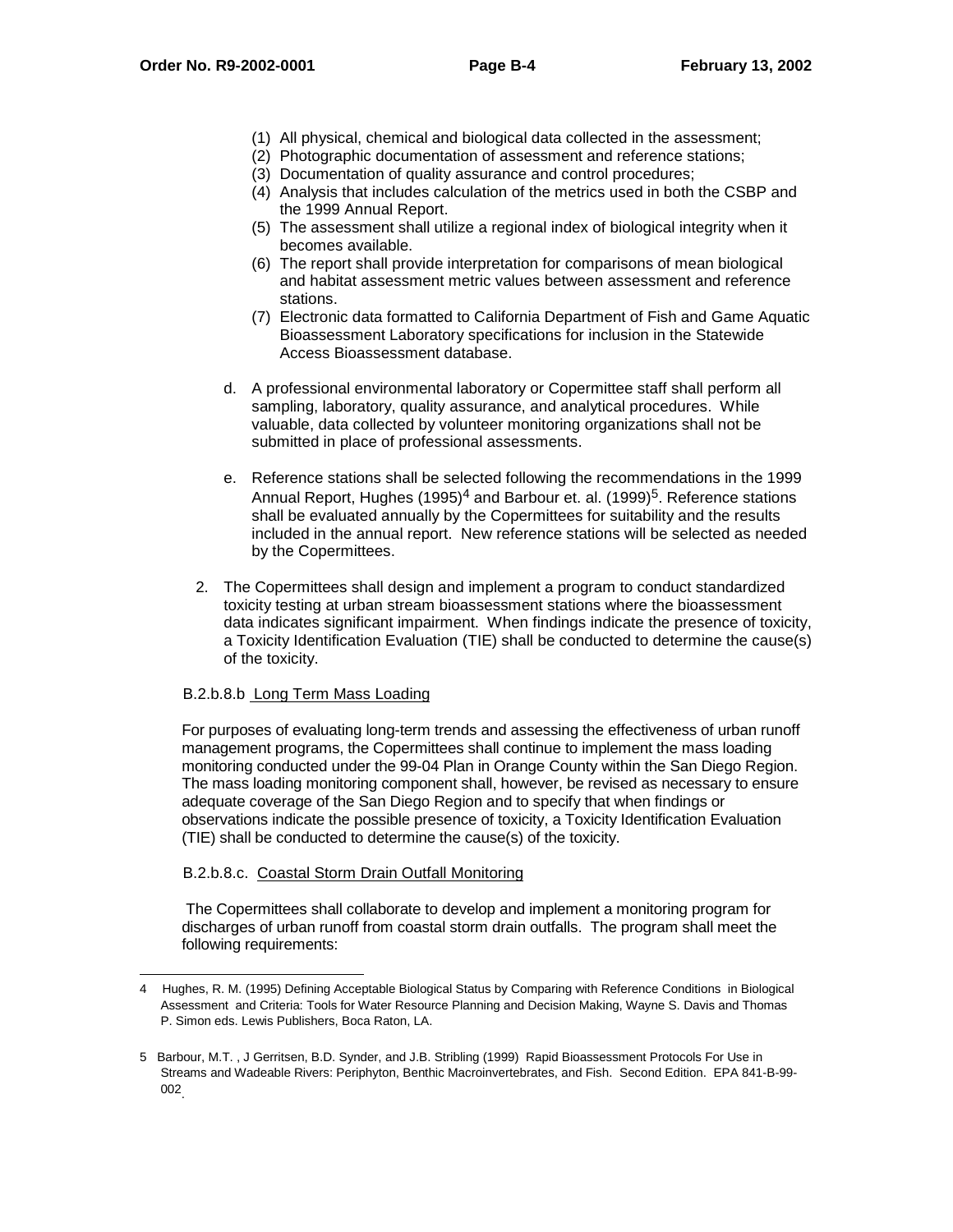- 1. The program shall include rationale and criteria for selection of storm drain outfalls to be monitored.
- 2. The program shall include collection of samples for analysis of total coliform, fecal coliform, and enterococci, in addition to any other indicators or pathogens identified by the Copermittees.
- 3. Samples shall be collected at both the storm drain outfall and in the surf zone (at ankle to knee water depths) directly in front of the outfall.
- 4. Samples shall be collected during both dry and wet weather periods.
- 5. Exceedances of public health standards for bacteria must be reported to the County of Orange Health Care Agency, Regulatory Health Services, Environmental Health, Ocean Recreation Protection Program as soon as possible by the Copermittees.

# B.2.b.8.d. Ambient Coastal Receiving Water Monitoring

The Copermittees shall collaborate to develop and implement a program to assess the overall health of the coastal receiving waters and monitor the impact of urban runoff on ambient receiving water quality. This monitoring shall include Dana Cove, the creek and stream mouths, the Pacific Ocean coastline of Orange County within the San Diego region, and all Clean Water Act section 303(d) water bodies or other environmentally sensitive areas as defined in F.1.b.(2)(a)vi of this Order.

#### **B.3 Implementation of the Receiving Waters Monitoring Program**

Upon approval by the SDRWQCB the Copermittees shall implement the Receiving Waters Monitoring Program.

# **B.4 Interim Implementation of the 99-04 Plan**

Until approval of the Receiving Waters Monitoring Program by the SDRWQCB, the Copermittees shall continue to implement the 99-04 Plan as described in Appendix K of the proposed DAMP.

#### **B.5 Submittal of Receiving Waters Monitoring Annual Reports**

The Principal Permittee shall submit the Receiving Waters Monitoring Annual Report to the SDRWQCB prior to November 9<sup>th</sup> of each year, beginning on November 9, 2003.

# **B.6 Monitoring Annual Report Requirements**

- a. Monitoring reports shall provide the data/results, methods of evaluating the data, graphical summaries of the data, and an explanation/discussion of the data for each monitoring program component listed above.
- b. Monitoring reports shall include an analysis of the findings of each monitoring program component listed above. The analysis shall identify and prioritize water quality problems. Based on the identification and prioritization of water quality problems, the analysis shall identify potential sources of the problems, and recommend future monitoring and BMP implementation measures for identifying and addressing the sources. The analysis shall also include an evaluation of the effectiveness of existing control measures.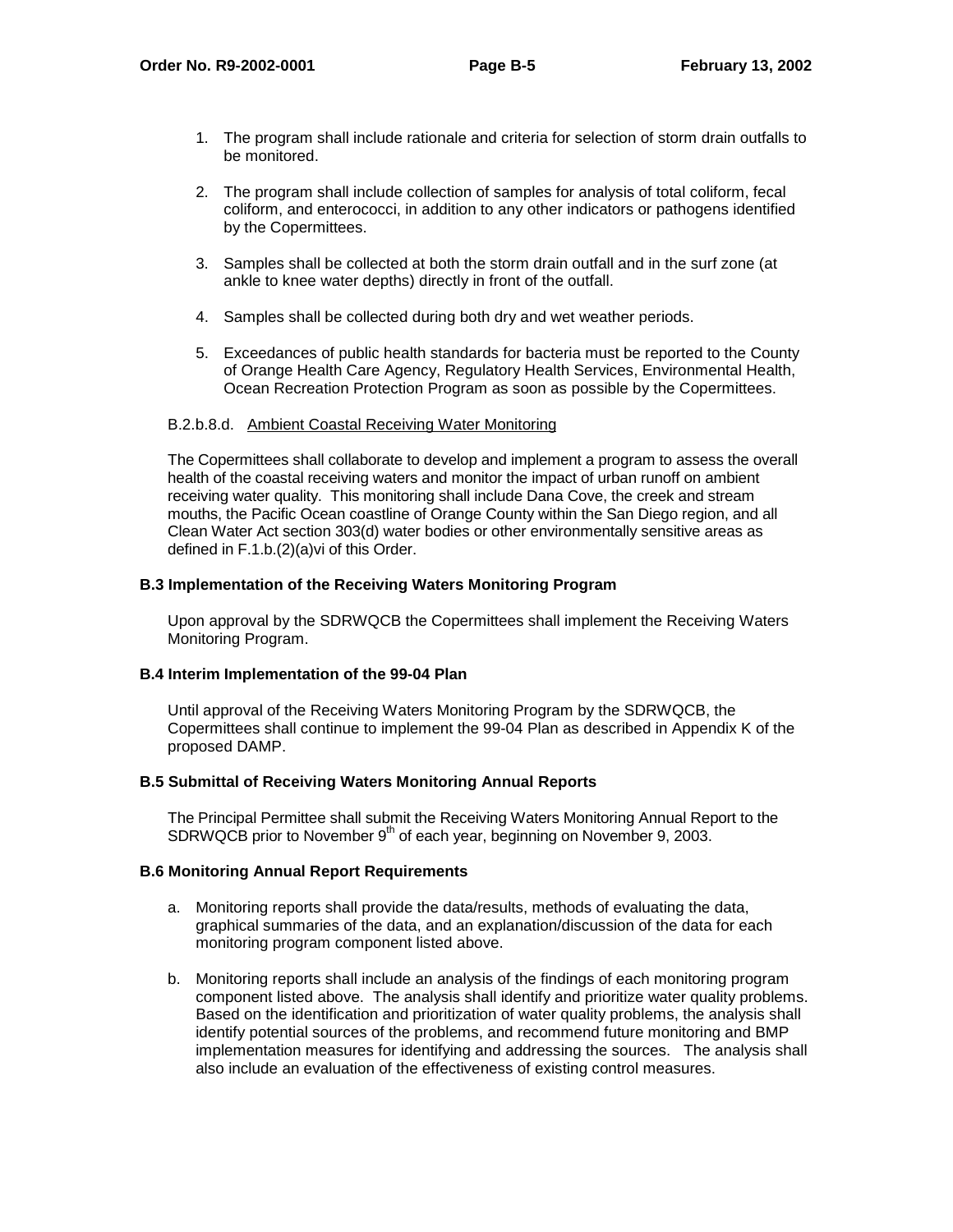- c. Monitoring reports shall include identification and analysis of any long-term trends in storm water or receiving water quality.
- d. Monitoring reports shall provide an estimation of total pollutant loads (wet weather loads plus dry weather loads) due to urban runoff for each of the watersheds specified in Section J, Table 4 of Order No. R9-2002-0001.
- e. Monitoring reports shall for each monitoring program component listed above, include an assessment of compliance with applicable water quality standards.
- f. All monitoring reports shall use a standard report format and shall include the following:
	- 1. A stand alone comprehensive executive summary addressing all sections of the monitoring report;
	- 2. Comprehensive interpretations and conclusions; and
	- 3. Recommendations for future actions.
- g. All monitoring reports submitted to the Principal Permittee or the SDRWQCB shall contain the certified perjury statement described in Standard Reporting Requirements in Attachment C section B.9.d.
- h. A committee (consisting of no less than three members) shall review all monitoring reports prior to submittal to the SDRWQCB. All review comments shall also be submitted to the SDRWQCB.
- i. All monitoring reports shall be submitted in both electronic and paper formats.
- j. All monitoring reports shall describe monitoring station locations by latitude and longitude coordinates, frequency of sampling, quality assurance/quality control procedures and sampling and analysis protocols.
- k. Monitoring programs and reports shall comply with Section B.7 of Attachment B, as well as Attachment C.

# **B.7 Standard Monitoring Requirements**

- a. All monitoring activities shall meet the following requirements:
	- 1. Monitoring and Records [40 CFR 122.41(j)(1)]

Samples and measurements taken for the purpose of monitoring shall be representative of the monitored activity.

2. Monitoring and Records [40 CFR 122.41(j)(2)] [California Water Code § 13383(a)]

The discharger shall retain records of all monitoring information, including all calibration and maintenance records and all original strip chart recordings for continuous monitoring instrumentation, copies of all reports required by this Order, and records of all data used to complete the application for this permit, for a period of at least three years from the date of the sample, measurement, report or application. This period may be extended by request of the SDRWQCB at any time.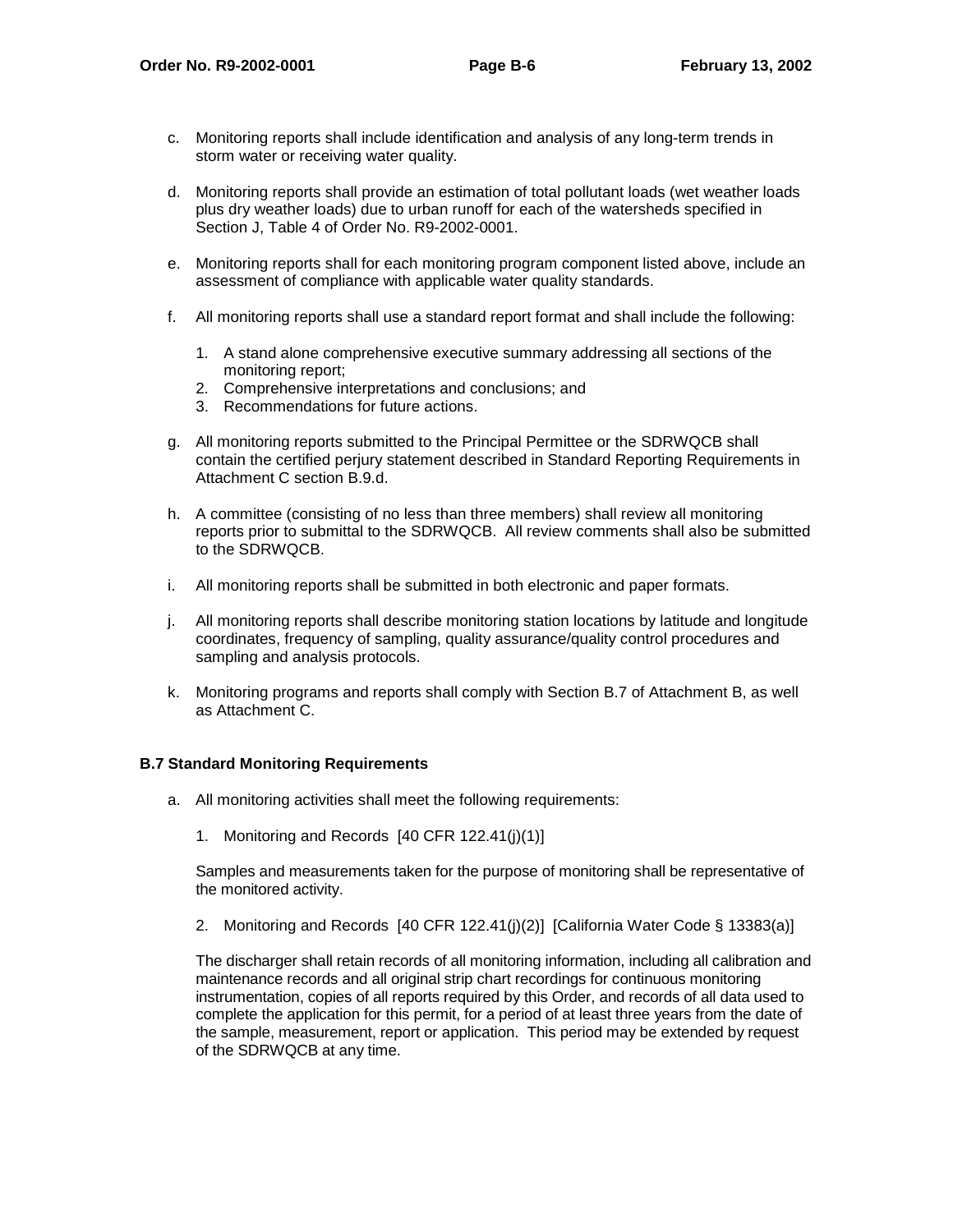3. Monitoring and Records [40 CFR 122.21(j)(3)]

Records of monitoring information shall include the information requested in Attachment B and the following:

- a. The date, exact place, and time of sampling or measurements;
- b. The individual(s) who performed the sampling or measurements;
- c. The date(s) analyses were performed;
- d. The individual(s) who performed the analyses;
- e. The analytical techniques or methods used; and
- f. The results of such analyses.
- 4. Monitoring and Records [40 CFR 122.21(j)(4)]

Monitoring results must be conducted according to test procedures approved under 40 CFR part 136 unless other test procedures have been specified in this Order.

5. Monitoring and Records [40 CFR 122.21(j)(5)]

The Clean Water Act provides that any person who falsifies, tampers with, or knowingly renders inaccurate any monitoring device or method required to be maintained under this Order shall, upon conviction, be punished by a fine of not more than \$10,000, or by imprisonment for not more than two years, or both. If a conviction of a person is for a violation committed after a first conviction of such person under this paragraph, punishment is a fine of not more than \$20,000 per day of violation, or by imprisonment of not more than four years, or both.

6. Monitoring and Records [40 CFR 122.41(k)(2)]

The Clean Water Act provides that any person who knowingly makes any false statement, representation, or certification in any record or other document submitted or required to be maintained under this permit, including monitoring reports or reports of compliance or noncompliance shall, upon conviction, be punished by a fine of not more than \$10,000 per violation, or by imprisonment for not more than six months per violation, or by both.

7. Monitoring Reports [40 CFR 122.41(l)(4)

Monitoring results shall be reported at the intervals specified elsewhere in this Order.

8. Monitoring Reports [40 CFR 122.41(l)(4)(ii)]

If the discharger monitors any pollutant more frequently than required by the permit using test procedures approved under 40 CFR part 136, unless otherwise specified in the Order, the results of this monitoring shall be included in the calculation and reporting of the data submitted in the reports requested by the SDRWQCB.

9. Monitoring Reports [40 CFR 122.41(l)(4)(iii)]

Calculations for all limitations which require averaging of measurements shall utilize an arithmetic mean unless otherwise specified by the SDRWQCB in the Order.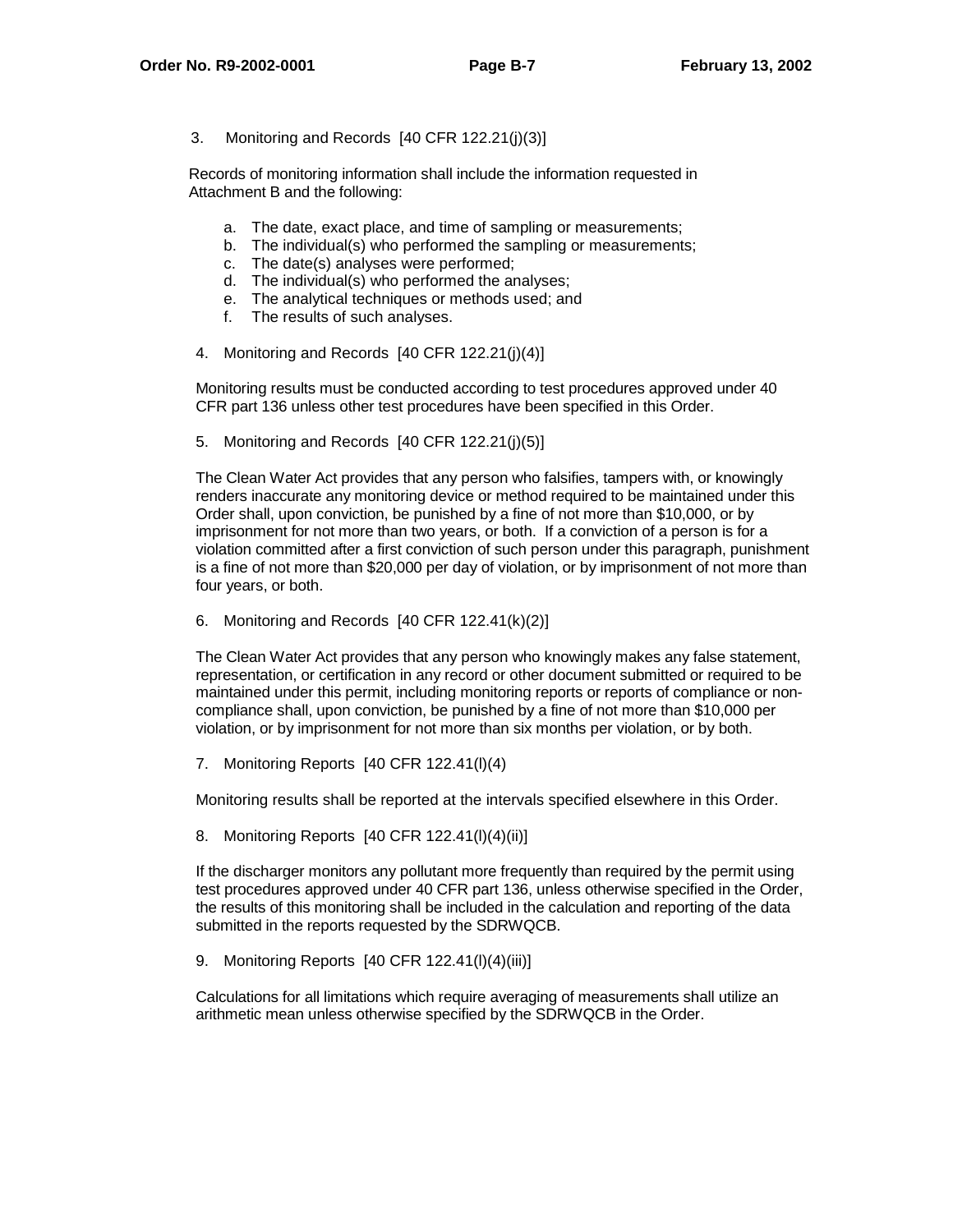# **ATTACHMENT C**

# **STANDARD PROVISIONS REPORTING REQUIREMENTS, AND NOTIFICATIONS**

### **A. STANDARD PROVISIONS**

1. Duty To Comply [40 CFR 122.41(a)(1)]

The discharger shall comply with effluent standards or prohibitions established under Section 307(a) of the Clean Water Act for toxic pollutants and with standards for sewage sludge use or disposal established under Section 405(d) of the Clean Water Act within the time provided in the regulations that establish these standards or prohibitions or standards for sewage sludge use or disposal, even if this Order has not yet been modified to incorporate the requirement.

2. Need to Halt or Reduce Activity Not a Defense [40 CFR 122.41(c)]

It shall not be a defense for the discharger in an enforcement action that it would have been necessary to halt or reduce the permitted activity in order to maintain compliance with the conditions of this Order. Upon reduction, loss, or failure of a treatment facility, the discharger shall, to the extent necessary to maintain compliance with this Order, control production or all discharges, or both, until the facility is restored or an alternative method of treatment is provided. This provision applies, for example, when the primary source of power of a treatment facility fails, is reduced, or is lost.

3. Duty to Mitigate [40 CFR 122.41(d)]

The discharger shall take all reasonable steps to minimize or prevent any discharge or prevent any discharge or sludge use or disposal in violation of this Order which has a reasonable likelihood of adversely affecting human health or the environment.

4. Proper Operation and Maintenance [40 CFR 122.41(e)]

The discharger shall at all times properly operate and maintain all facilities and systems of treatment and control (and related appurtenances) which are installed or used by the discharger to achieve compliance with the conditions of this Order. Proper operation and maintenance also includes adequate laboratory controls and appropriate quality assurance procedures. This provision requires the operation of back-up or auxiliary facilities or similar systems which are installed by the discharger only when the operation is necessary to achieve compliance with the conditions of this Order.

- 5. Permit Actions [40 CFR 122.41(f)] [California Water Code § 13381] This Order may be modified, revoked and reissued, or terminated for cause including, but not limited to, the following:
	- a. Violation of any terms or conditions of this Order;
	- b. Obtaining this Order by misrepresentation or failure to disclose fully all relevant facts;
	- c. A change in any condition that requires either a temporary or permanent reduction or elimination of the authorized discharge; or
	- d. A determination that the permitted activity endangers human health or the environment and can only be regulated to acceptable levels by permit modification or termination.

The filing of a request by the discharger for modification, revocation and reissuance, or termination of this Order, or a notification of planned changes or anticipated noncompliance does not stay any condition of this Order.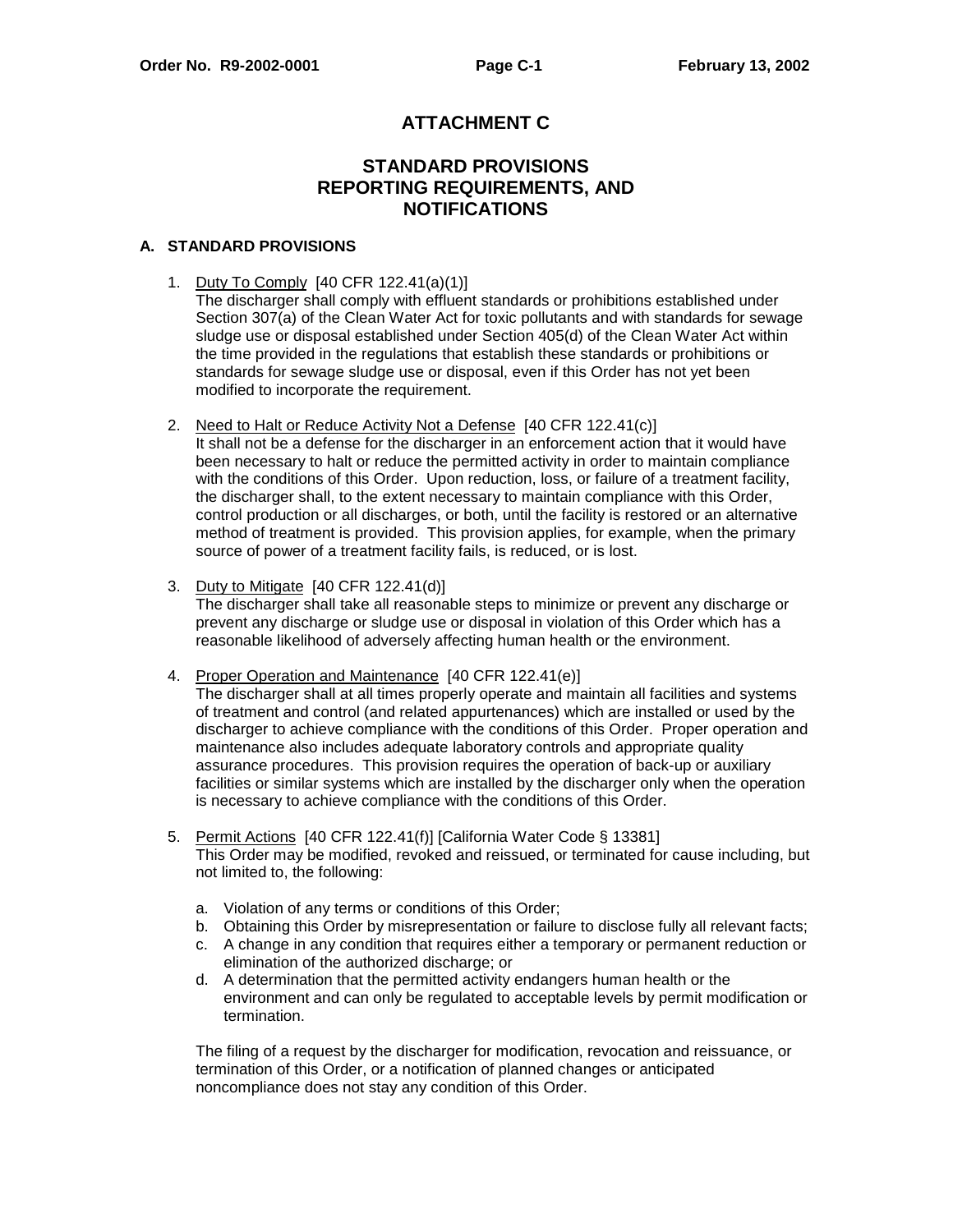- 6. Property Rights [40 CFR 122.41(g)] [California Water Code §13263(g)] This Order does not convey any property rights of any sort or any exclusive privilege. The requirements prescribed herein do not authorize the commission of any act causing injury to persons or property, nor protect the discharger from liabilities under federal, state, or local laws, nor create a vested right for the discharger to continue the waste discharge.
- 7. Inspection and Entry [40 CFR 122.41(i)] [California Water Code § 13267(c)] The discharger shall allow the SDRWQCB, or an authorized SDRWQCB representative, or an authorized representative of the USEPA (including an authorized contractor acting as a representative of the SDRWQCB or USEPA), upon presentation of credentials and other documents as may be required by law, to:
	- a. Enter upon the discharger's premises where a regulated facility or activity is located or conducted, or where records must be kept under the conditions of this Order;
	- b. Have access to and copy, at reasonable times, any records that must be kept under the conditions of this Order;
	- c. Inspect at reasonable times any facilities, equipment (including monitoring and control equipment), practices, or operations regulated or required under this Order; and
	- d. Sample or monitor at reasonable times, for the purposes of assuring compliance with this Order or as otherwise authorized by the Clean Water Act or California Water Code, any substances or parameters at any location.
- 8. Bypass of Treatment Facilities [40 CFR 122.41(m)]
	- a. Definitions
		- (1) "Bypass" means the intentional diversion of waste streams from any portion of a treatment facility.
		- (2) "Severe property damage" means substantial physical damage to property, damage to the treatment facilities which causes them to become inoperable, or substantial and permanent loss of natural resources which can reasonably be expected to occur in the absence of a bypass. Severe property damage does not mean economic loss caused by delays in production.
	- b. Bypass not Exceeding Limitations

The discharger may allow any bypass to occur which does not cause effluent limitations of this Order or the concentrations of pollutants set forth in Ocean Plan Table A or Table B to be exceeded, but only if it also is for essential maintenance to assure efficient operation. These bypasses are not subject to the provisions of paragraphs c. and d. of this provision.

- c. Notice
	- (1) Anticipated bypass. If the discharger knows in advance of the need for a bypass, it shall submit prior notice, if possible, at least ten days before the date of the bypass.
	- (2) Unanticipated bypass. The discharger shall submit notice of an unanticipated bypass as required in section B.7 of Attachment C.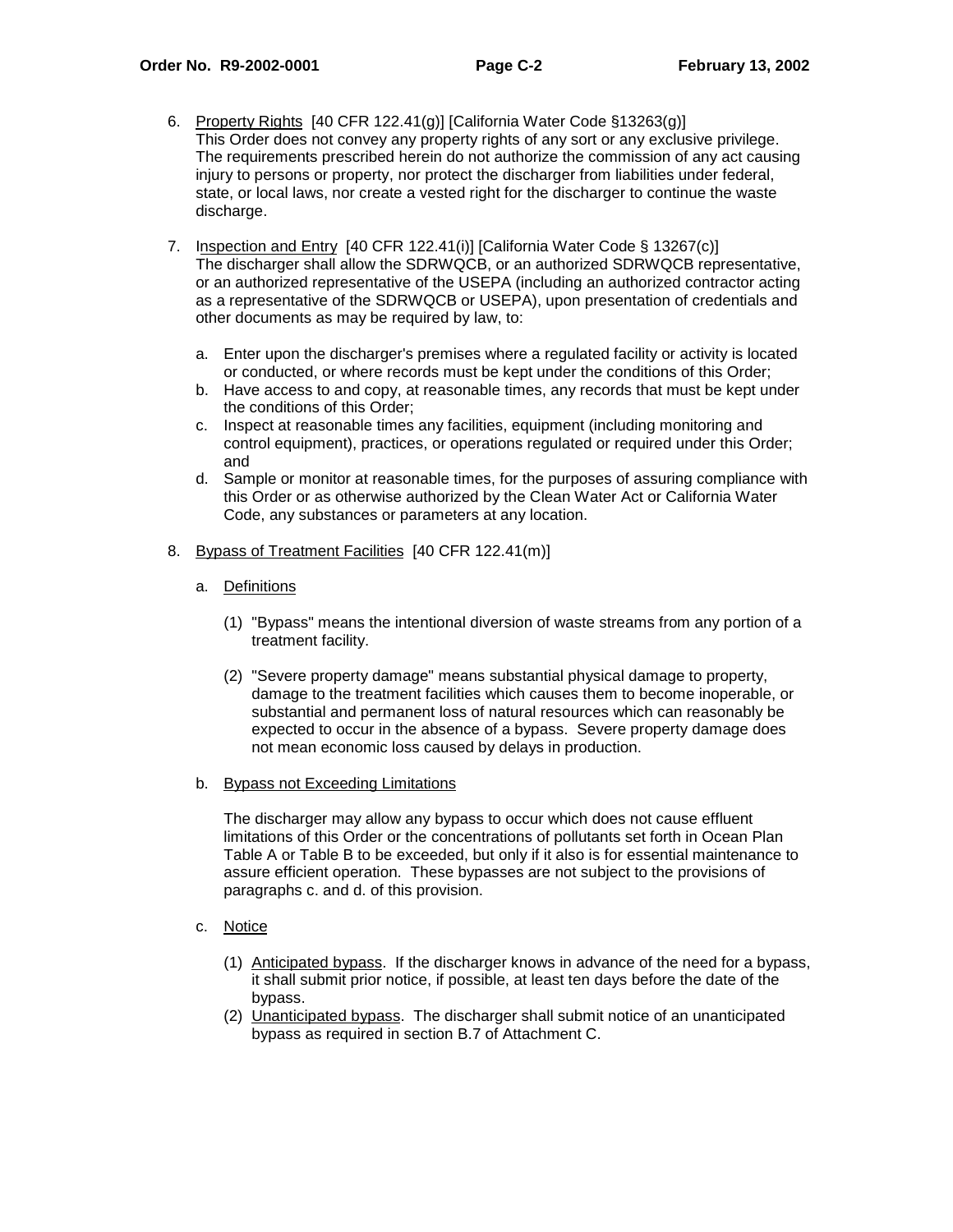#### d. Prohibition of Bypass

Bypass is prohibited, and the SDRWQCB may take enforcement action against the discharger for bypass, unless:

- (1) Bypass was unavoidable to prevent loss of life, personal injury, or severe property damage;
- (2) There were no feasible alternatives to the bypass, such as the use of auxiliary treatment facilities, retention of untreated wastes, or maintenance during normal periods of equipment downtime. This condition is not satisfied if adequate backup equipment should have been installed in the exercise of reasonable engineering judgment to prevent a bypass which occurred during normal periods of equipment downtime or preventive maintenance; and
- (3) The discharger submitted notices as required under paragraph c. of this section. The SDRWQCB may approve an anticipated bypass, after considering its adverse effects, if the SDRWQCB determines that it will meet the three conditions listed above in paragraph d.(1) of this section.
- 9. Upset [40 CFR 122.41(n)]
	- a. Definition "Upset" means an exceptional incident in which there is unintentional and temporary noncompliance with technology based effluent limitations because of factors beyond the reasonable control of the discharger. An upset does not include noncompliance to the extent caused by operational error, improperly designed treatment facilities, inadequate treatment facilities, lack of preventive maintenance, or careless or improper operation.
	- b. Effect of an Upset An upset constitutes an affirmative defense to an action brought for noncompliance with such technology based permit effluent limitations if the requirements of paragraph c. of this section are met. No determination made during administrative review of claims that noncompliance was caused by upset, and before an action for noncompliance, is final administrative action subject to judicial review.
	- c. Conditions Necessary for a Demonstration of Upset A discharger who wishes to establish the affirmative defense of upset shall demonstrate, through properly signed, contemporaneous operating logs, or other relevant evidence that:
		- (1) An upset occurred and that the discharger can identify the cause(s) of the upset;
		- (2) The permitted facility was at the time being properly operated;
		- (3) The discharger submitted notice of the upset as required in section B.7 of Attachment C of this Order; and
		- (4) The discharger complied with any remedial measures required under Provision A.5. of Attachment C of this Order.
	- d. Burden of Proof In any enforcement proceeding the discharger seeking to establish the occurrence of an upset has the burden of proof.
- 10. Other Effluent Limitations and Standards [40 CFR 122.44(b)(1)]

If any toxic effluent standard or prohibition (including any schedule of compliance specified in such effluent standard or prohibition) is promulgated under Section 307(a) of the Clean Water Act for a toxic pollutant which is present in the discharge and that standard or prohibition is more stringent than any limitation on the pollutant in this Order, the SDRWQCB may institute proceedings under these regulations to modify or revoke and reissue the Order to conform to the toxic effluent standard or prohibition.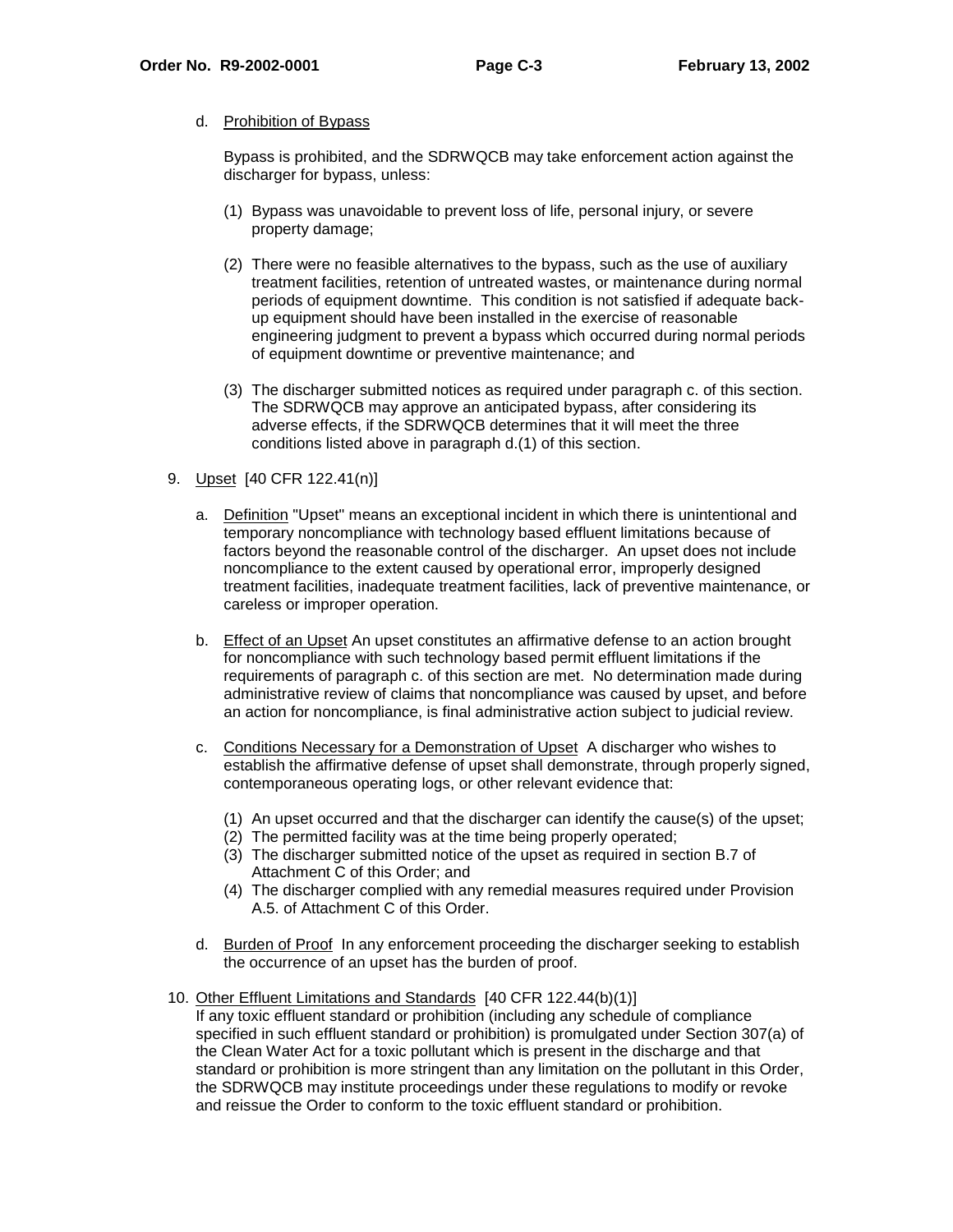- 11. The discharger shall take all reasonable steps to minimize or correct any adverse impact on the environment resulting from noncompliance with this Order, including such accelerated or additional monitoring as may be necessary to determine the nature and impact of the noncomplying discharge.
- 12. The provisions of this Order are severable, and if any provision of this Order, or the application of any provision of this Order to any circumstances, is held invalid, the application of such provision to other circumstances, and the remainder of this Order, shall not be affected thereby.
- 13. The discharger shall comply with any interim effluent limitations as established by addendum, enforcement action, or revised waste discharge requirements which have been, or may be, adopted by this SDRWQCB.

# **B. REPORTING REQUIREMENTS**

- 1. Duty to Reapply [40 CFR 122.41(b)] This Order expires on **February 13, 2007**. If the discharger wishes to continue any activity regulated by this Order after the expiration date of this Order, the discharger must apply for and obtain new waste discharge requirements. The discharger must file a Report of Waste Discharge in accordance with Title 23, California Code of Regulations not later than **180 days** in advance of the expiration date of this Order as application for issuance of new waste discharge requirements.
- 2. Duty to Provide Information [40 CFR 122.41(h)] The discharger shall furnish to the SDRWQCB, SWRCB, or USEPA, within a reasonable time, any information which the SDRWQCB, SWRCB, or USEPA may request to determine whether cause exists for modifying, revoking and reissuing, or terminating this Order, or to determine compliance with this Order. The discharger shall also furnish to the SDRWQCB, SWRCB, or USEPA, upon request, copies of records required to be kept by this Order.
- 3. Planned Changes [40 CFR 122.41(l)(1)] The discharger shall give notice to the SDRWQCB as soon as possible of any planned physical alterations or additions to the permitted facility. Notice is required only when:
	- a. The alteration or addition to a permitted facility may meet one of the criteria for determining whether a facility is a new source in 40 CFR Part 122.29(b);
	- b. The alteration or addition could significantly change the nature or increase the quantity of pollutants discharged. This notification applies to pollutants which are subject neither to effluent limitations in this Order, nor to notification requirements under 40 CFR 122.42(a)(l); or
	- c. The alteration or addition results in a significant change in the discharger's sludge use or disposal practices, and such alteration, addition, or change may justify the application of conditions in this Order that are different from or absent in the existing Order, including notification of additional use or disposal sites not reported during the permit application process or not reported pursuant to an approved land application plan.
- 4. Anticipated Non-Compliance [40 CFR 122.41(l)(2)] The discharger shall give advance notice to the SDRWQCB of any planned changes in the permitted facility or activity which may result in noncompliance with the requirements of this Order.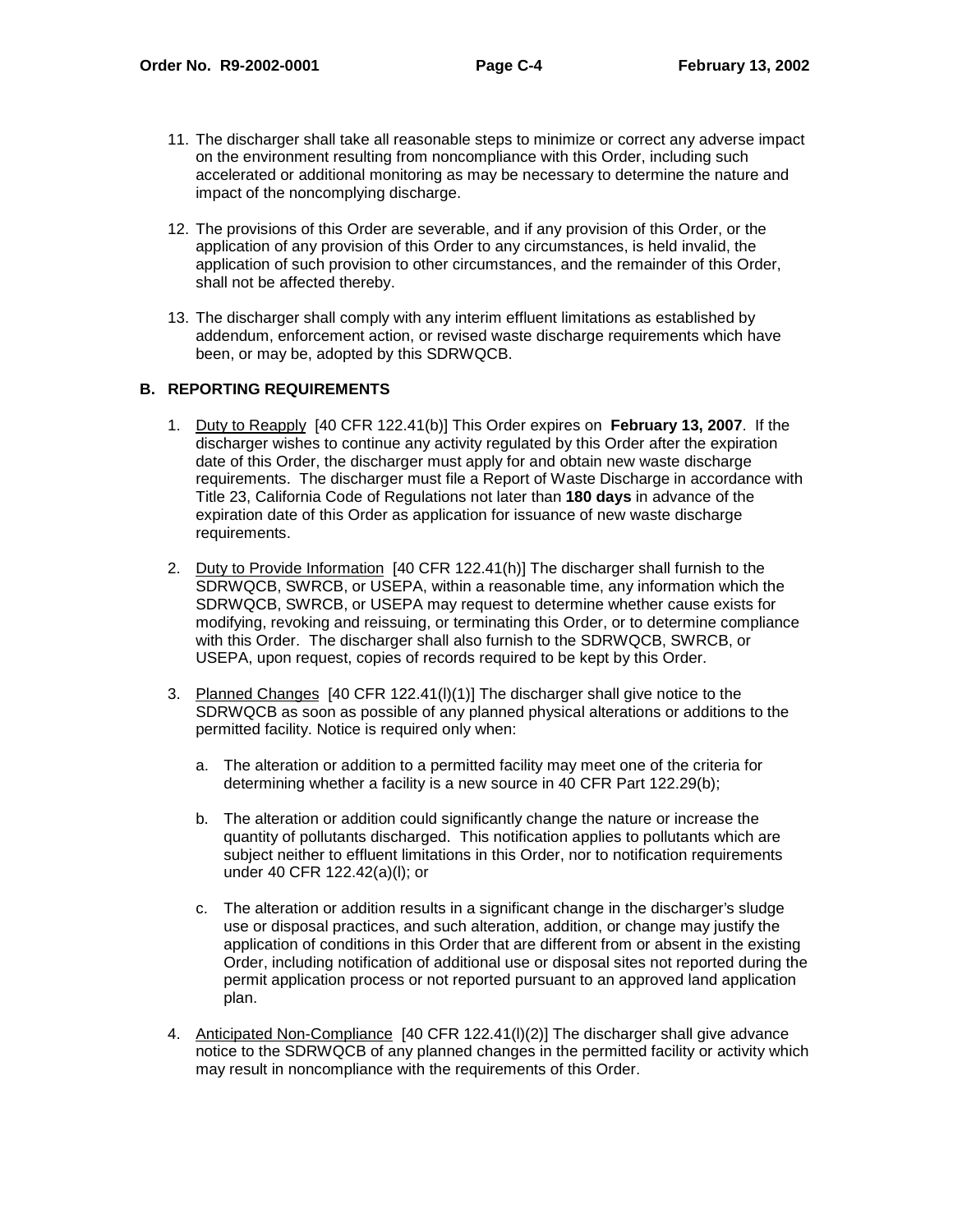- 5. Transfers [40 CFR 122.41(l)(3)] This Order is not transferable to any person except after notice to the SDRWQCB. The SDRWQCB may require modification or revocation and reissuance of this Order to change the name of the discharger and incorporate such other requirements as may be necessary under the Clean Water Act or the California Water Code in accordance with the following:
	- a. Transfers by Modification [40 CFR 122.61(a)] Except as provided in paragraph b. of this reporting requirement, this Order may be transferred by the discharger to a new owner or operator only if this Order has been modified or revoked and reissued, or a minor modification made to identify the new discharger and incorporate such other requirements as may be necessary under the Clean Water Act or California Water Code.
	- b. Automatic Transfers [40 CFR 122.61(b)] As an alternative to transfers under paragraph a. of this reporting requirement, any NPDES permit may be automatically transferred to a new discharger if:
		- (1) The current discharger notifies the SDRWQCB at least 30 days in advance of the proposed transfer date in paragraph b.(2) of this reporting requirement;
		- (2) The notice includes a written agreement between the existing and new dischargers containing a specific date for transfer of permit responsibility, coverage, and liability between them; and
		- (3) The SDRWQCB does not notify the existing discharger and the proposed new discharger of his or her intent to modify or revoke and reissue the Order. A modification under this subparagraph may also be a minor modification under 40 CFR Part 122.63. If this notice is not received, the transfer is effective on the date specified in the agreement mentioned in paragraph b.(2) of this reporting requirement.
- 6. Twenty-four Hour Reporting [40 CFR 122.41(l)(6)]

Each Copermittee shall develop and submit criteria by which to evaluate events of noncompliance to determine whether they pose a threat to human or environmental health. These criteria shall be submitted in the Jurisdictional Urban Runoff Management Program Document and Annual Reports for SDRWQCB review. Using these criteria the discharger shall report any noncompliance with this Order or any noncompliance that may endanger human health or environmental health. Any information shall be provided orally to the SDRWQCB within **24 hours** from the time the discharger becomes aware of the circumstances. A written description of any noncompliance shall be submitted to the SDRWQCB within **five days** of such an occurrence and contain a description of the noncompliance and its cause; the period of noncompliance, including exact dates and times, and if the noncompliance has not been corrected, the anticipated time it is expected to continue; and steps taken or planned to reduce, eliminate, and prevent recurrence of the noncompliance. The following shall be included as information which must be reported within 24 hours under this reporting requirement:

- a. Any unanticipated bypass which exceeds any effluent limitation in this Order;
- b. Any discharge of treated or untreated wastewater, including reclaimed or recycled wastewater, resulting from pipeline breaks, obstruction, surcharge or any other circumstance;
- c. Any discharge or spill of raw or potable water not authorized by this order or resulting from pipeline breaks, obstruction, surcharge or any other circumstance;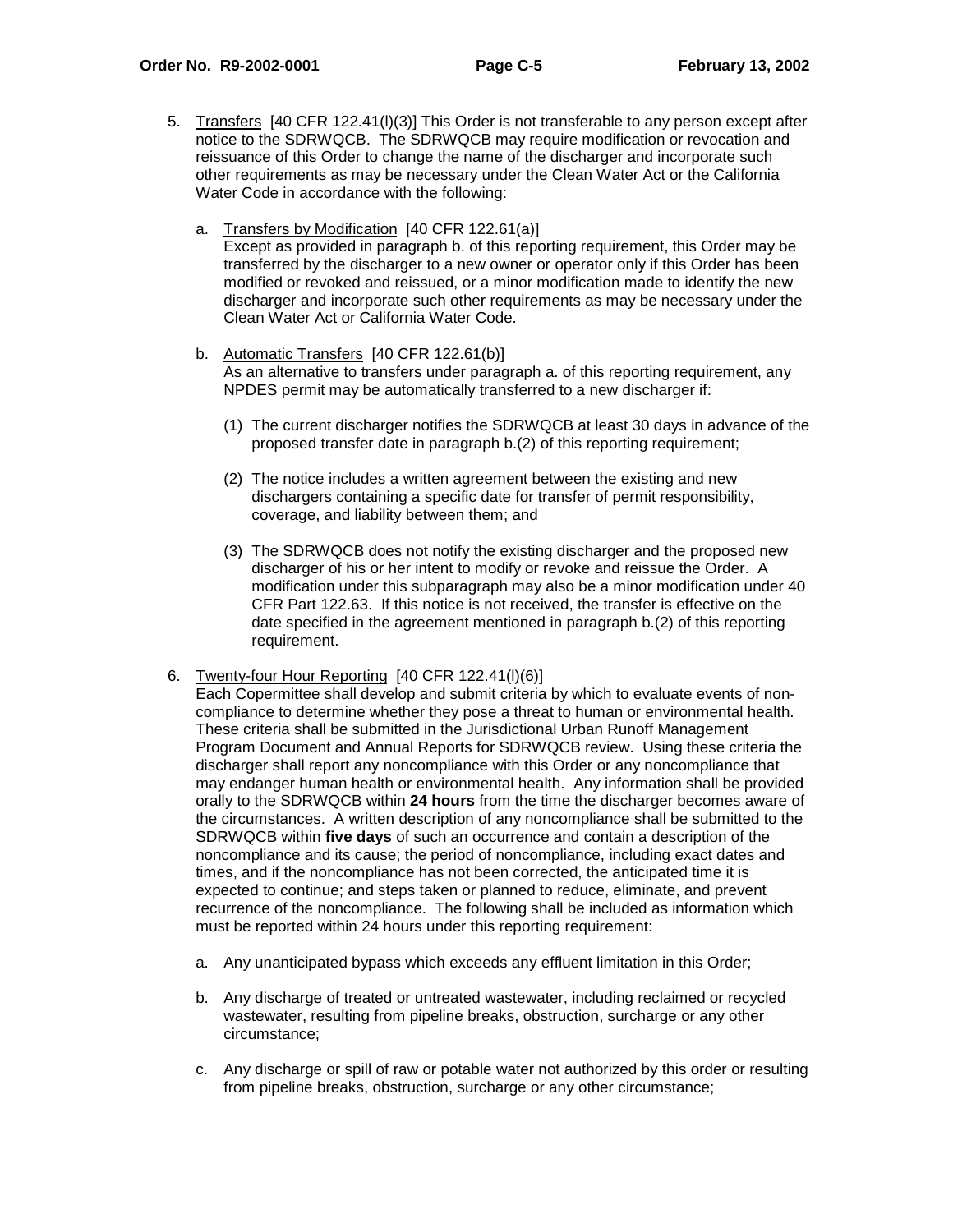- d. Any upset which exceeds any effluent limitation in this Order;
- e. Any spill or discharge of non-storm water not authorized by this Order. Non-storm water discharges not prohibited by the Copermittees pursuant to Section B of this Order need not be reported under this section; and
- f. Any violation of this Order.
- 7. Other Non-Compliance [40 CFR 122.41(l)(7)]

The discharger shall report all instances of noncompliance not reported elsewhere under other sections of this Order at the time annual reports are submitted. The reports shall contain the information listed in part B.6 of Attachment C of this Order.

- 8. Other Information [40 CFR 122.41(l)(8)] Where the discharger becomes aware that it failed to submit any relevant facts in a Report of Waste Discharge, or submitted incorrect information in a Report of Waste Discharge, or in any report to the SDRWQCB, it shall promptly submit such facts or information.
- 9. Signatory Requirements [40 CFR 122.41(k)(1) and 40 CFR 122.22] All applications, reports, or information submitted to the SDRWQCB shall be signed and certified.
	- a. All Reports of Waste Discharge shall be signed as follows:
		- (1) For a corporation: by a responsible corporate officer. For the purpose of this section, a responsible corporate officer means: (a) a president, secretary, treasurer, or vice-president of the corporation in charge of a principal business function, or any other person who performs similar policy- or decision-making functions for the corporation; or (b) the manager of one or more manufacturing, production, or operating facilities employing more than 250 persons or having gross annual sales or expenditures exceeding \$25 million (in second-quarter 1980 dollars), if authority to sign documents has been assigned or delegated to the manager in accordance with corporate procedures.
		- (2) For a partnership or sole proprietorship: by a general partner or the proprietor, respectively; or
		- (3) For a municipality, State, Federal or other public agency: by either a principal executive officer or ranking elected official. For purposes of this section, a principal executive officer of a Federal agency includes: (a) the chief executive officer of the agency; or (b) a senior executive officer having responsibility for the overall operations of a principal geographic unit of the agency (e.g., Regional Administrators of USEPA).
	- b. All reports required by this Order, and other information requested by the SDRWQCB shall be signed by a person described in paragraph a. of this reporting requirement,

or by a duly authorized representative of that person. A person is a duly authorized representative only if:

- (1) The authorization is made in writing by a person described in paragraph a. of this reporting requirement;
- (2) The authorization specifies either an individual or a position having responsibility for the overall operation of the regulated facility or activity, such as the position of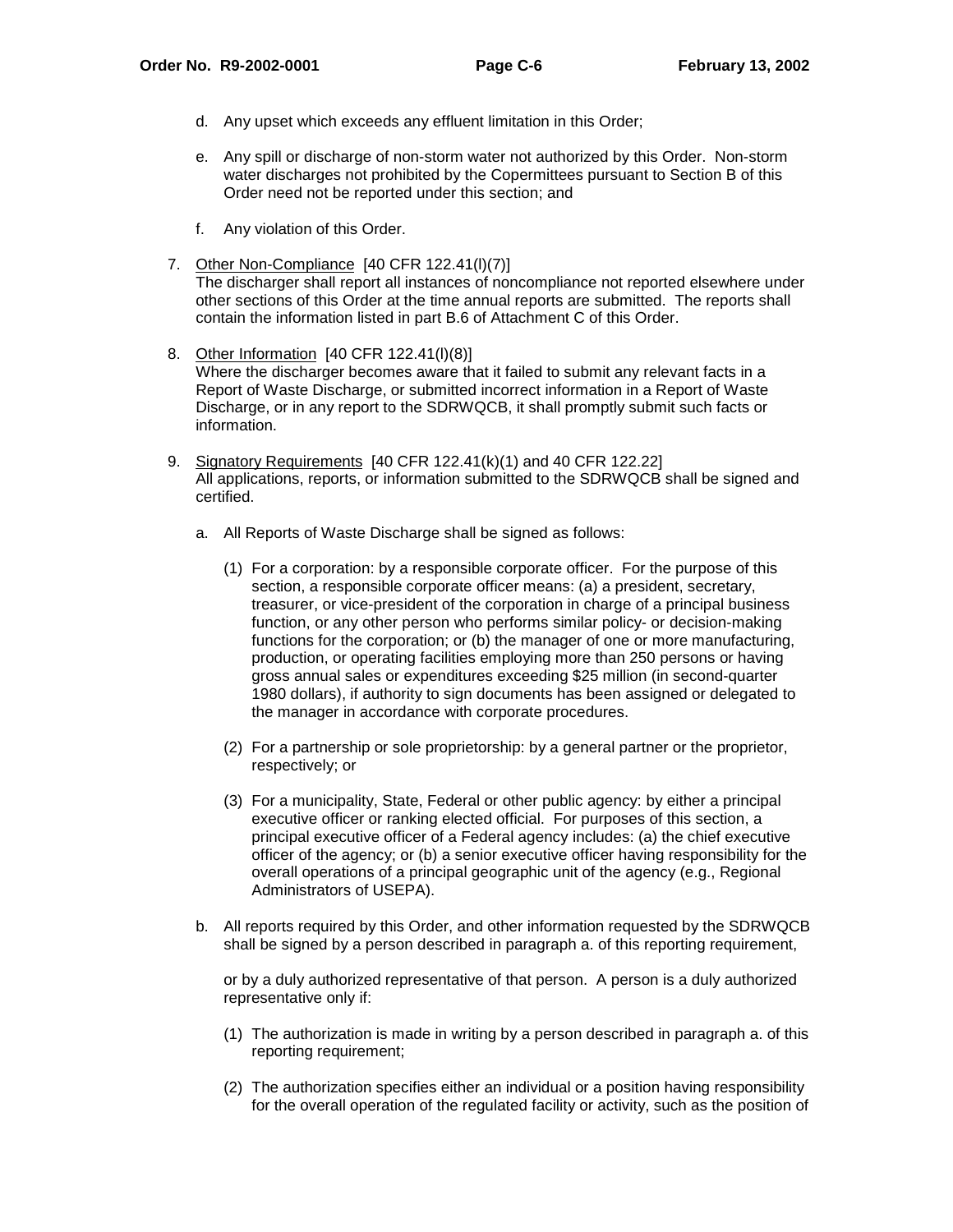plant manager, operator of a well or a well field, superintendent, position of equivalent responsibility, or an individual or position having overall responsibility for environmental matters for the company. (A duly authorized representative may thus be either a named individual or any individual occupying a named position.); and,

- (3) The written authorization is submitted to the SDRWQCB.
- c. If an authorization under paragraph b. of this reporting requirement is no longer accurate because a different individual or position has responsibility for the overall operation of the facility, a new authorization satisfying the requirements of paragraph b. of this reporting requirement must be submitted to the SDRWQCB prior to or together with any reports, information, or applications to be signed by an authorized representative.
- d. Any person signing a document under paragraph a. or b. of this reporting requirement shall make the following certification:

I certify under penalty of law that this document and all attachments were prepared under my direction or supervision in accordance with a system designed to assure that qualified personnel properly gather and evaluate the information submitted. Based on my inquiry of the person or persons who manage the system, or those persons directly responsible for gathering the information, the information submitted is, to the best of my knowledge and belief, true, accurate, and complete. I am aware that there are significant penalties for submitting false information, including the possibility of fine and imprisonment for knowing violations.

- 10. Except for data determined to be confidential under 40 CFR Part 2, all reports prepared in accordance with the terms of this Order shall be available for public inspection at the offices of the SDRWQCB. As required by the Clean Water Act, Reports of Waste Discharge, this Order, and effluent data shall not be considered confidential.
- 11. The discharger shall submit reports and provide notifications as required by this Order to the following:

DAVE GIBSON NORTHERN WATERSHED PROTECTION UNIT CALIFORNIA REGIONAL WATER QUALITY CONTROL BOARD SAN DIEGO REGION 9174 SKY PARK COURT, SUITE 100 SAN DIEGO CA 92123-4340 Telephone: (858) 467-4387 Fax: (858) 571-6972

EUGENE BROMLEY US ENVIRONMENTAL PROTECTION AGENCY REGION IX PERMITS ISSUANCE SECTION (W-5-1) 75 HAWTHORNE STREET SAN FRANCISCO CA 94105

12. Unless otherwise directed, the discharger shall submit three copies of each report required under this Order to the SDRWQCB and one copy to USEPA.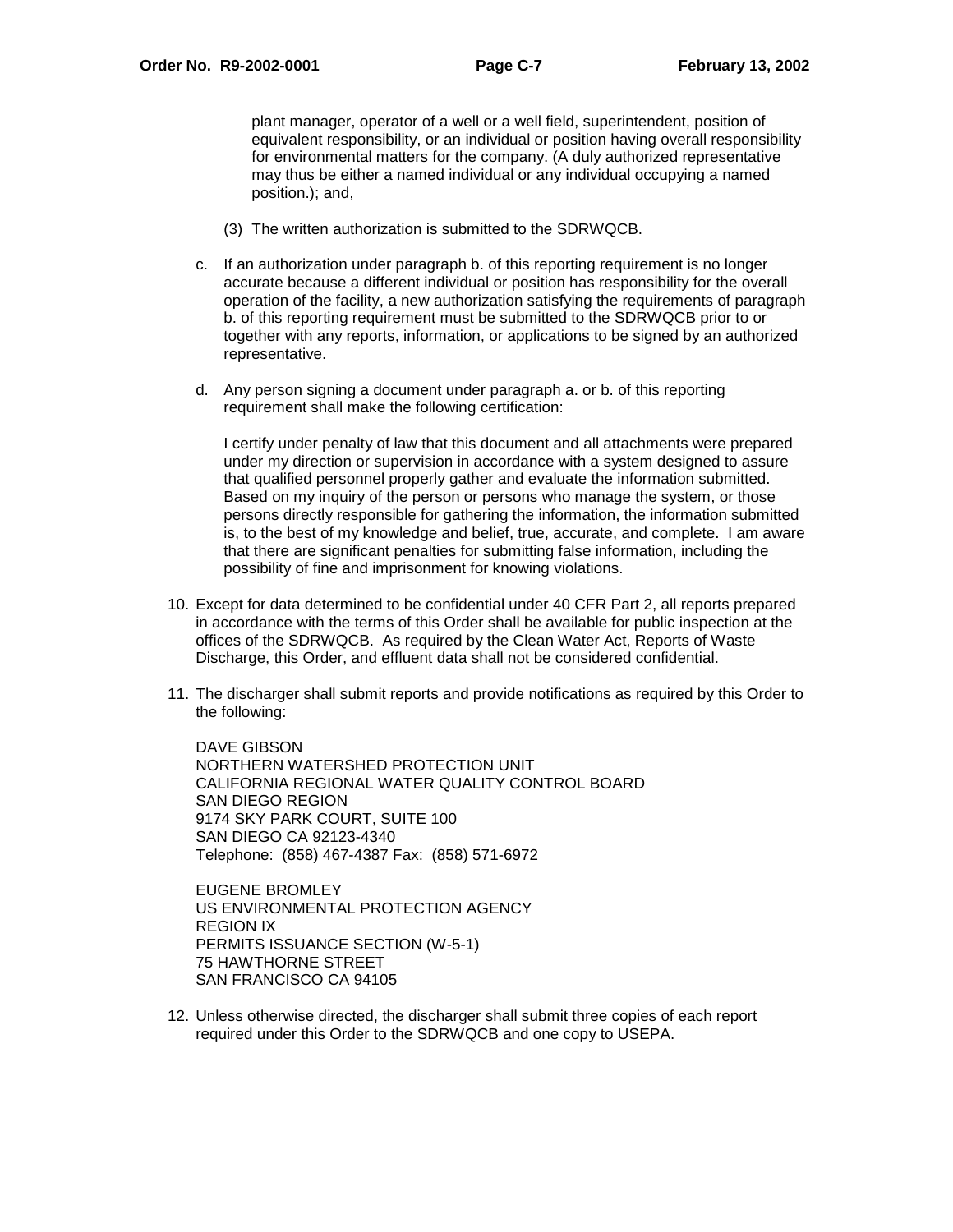# **C. NOTIFICATIONS**

- 1. California Water Code Section 13263(g) No discharge of waste into the waters of the state, whether or not such discharge is made pursuant to waste discharge requirements, shall create a vested right to continue such discharge. All discharges of waste into waters of the state are privileges, not rights.
- 2. The SDRWQCB has, in prior years, issued a limited number of individual NPDES permits for non-storm water discharges to municipal storm water conveyance systems. The SDRWQCB or SWRCB may in the future, upon prior notice to the Copermittee(s), issue an NPDES permit for any non-storm water discharge (or class of non-storm water discharges) to a municipal storm water conveyance system. Copermittees may prohibit any non-storm water discharge (or class of non-storm water discharges) to a municipal storm water conveyance system that is authorized under such separate NPDES permits.
- 3. Enforcement Provisions [40 CFR 122.41(a)(2)] [California Water Code §§ 13385 and 13387]

The Clean Water Act provides that any person who violates section 301, 302, 306, 307, 308, 318 or 405 of the Act, or any condition or limitation of this Order, is subject to a civil penalty not to exceed \$25,000 per day for each violation. The Clean Water Act provides that any person who negligently violates sections 301, 302, 306, 307, 308, 318, or 405 of the Act, or any condition or limitation of this Order, is subject to criminal penalties of \$2,500 to \$25,000 per day of violation, or imprisonment of not more than one year, or both. In the case of a second or subsequent conviction for a negligent violation, a person shall be subject to criminal penalties of not more than \$50,000 per day of violation, or by imprisonment of not more than two years, or both. Any person who knowingly violates such sections, or such conditions or limitations is subject to criminal penalties of \$5,000 to \$50,000 per day of violation, or imprisonment for not more than three years, or both. In the case of a second or subsequent conviction for a knowing violation, a person shall be subject to criminal penalties of not more than \$100,000 per day of violation, or imprisonment of not more than six years, or both. Any person who knowingly violates section 301, 302, 303, 306, 307, 308, 318 or 405 of the Act, or any condition or limitation of this Order, and who knows at that time that he or she thereby places another person in imminent danger of death or serious bodily injury, shall, upon conviction, be subject to a fine of not more than \$250,000 or imprisonment of not more than 15 years, or both. In the case of a second or subsequent conviction for a knowing endangerment violation, a person shall be subject to a fine of not more than \$500,000 or by imprisonment of not more than 30 years, or both. An organization, as defined in section  $309(c)(3)(B)(iii)$  of the Clean Water Act, shall, upon conviction of violating the imminent danger provision, be subject to a fine of not more than \$1,000,000 and can be fined up to \$2,000,000 for second or subsequent convictions.

- 4. Except as provided in Standard Provisions A.10. and A.11. in Attachment C of this Order, nothing in this Order shall be construed to relieve the discharger from civil or criminal penalties for noncompliance.
- 5. Nothing in this Order shall be construed to preclude the institution of any legal action or relieve the discharger from any responsibilities, liabilities, or penalties to which the discharger is or may be subject to under Section 311 of the Clean Water Act.
- 6. Nothing in this Order shall be construed to preclude institution of any legal action or relieve the discharger from any responsibilities, liabilities, or penalties established pursuant to any applicable State law or regulation under authority preserved by Section 510 of the Clean Water Act.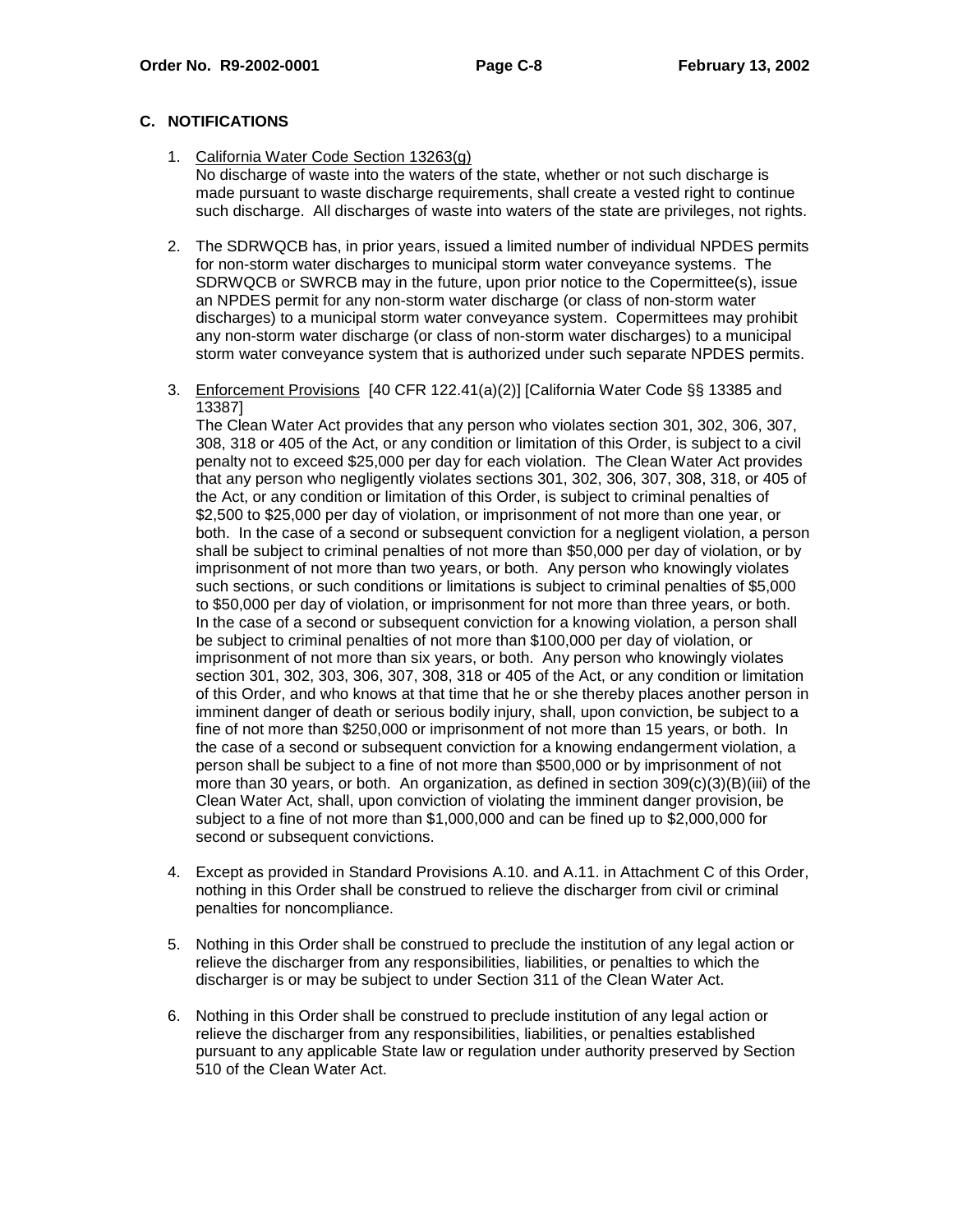- 7. This Order shall become effective on **February 13, 2002**, provided the USEPA Regional Administrator has no objection. If the Regional Administrator objects to its issuance, this Order shall not become effective until such objection is withdrawn.
- 8. This Order supersedes Order No. 96-03 upon the effective date of this Order.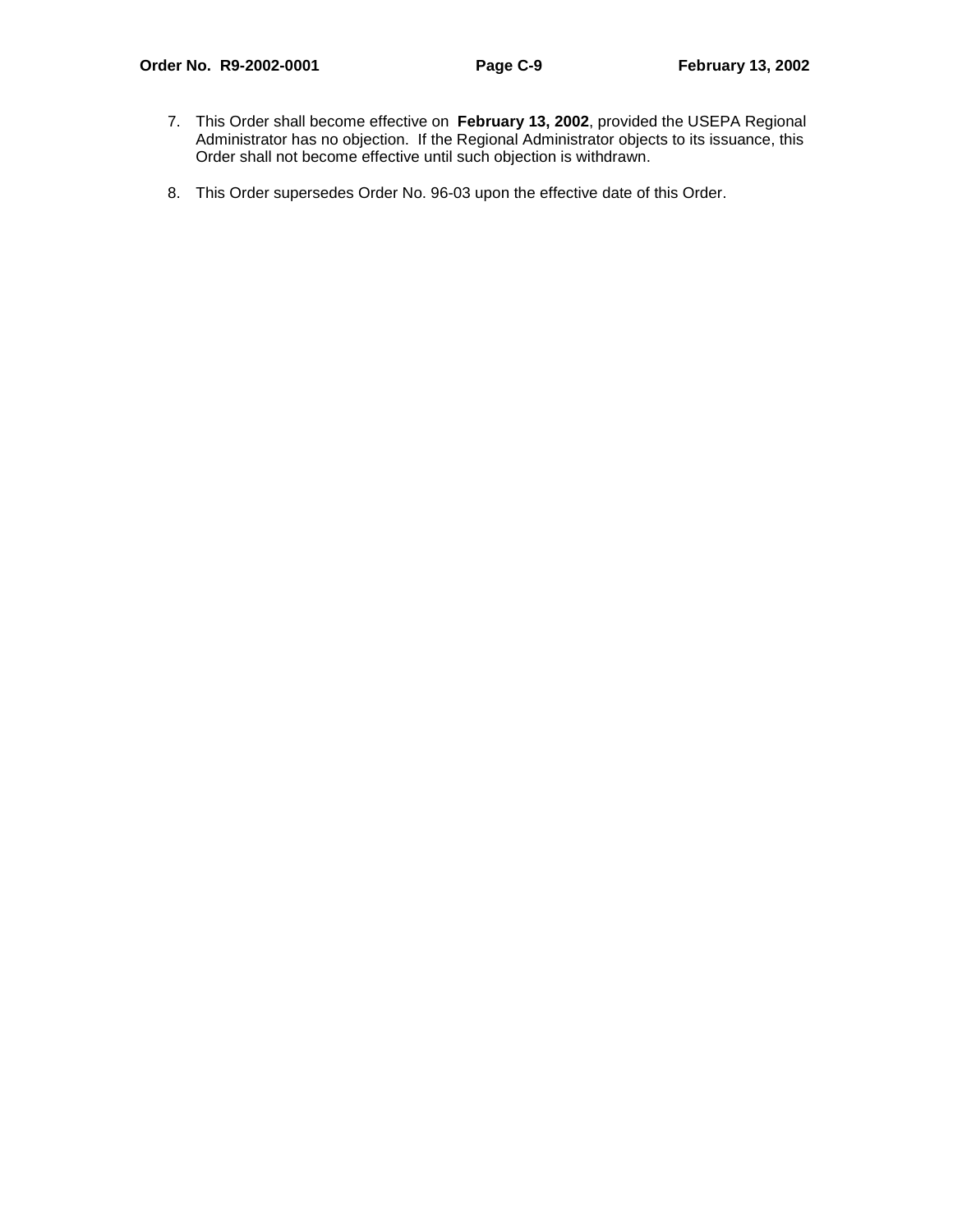# **ATTACHMENT D**

# **GLOSSARY**

**Beneficial Uses** - The uses of water necessary for the survival or well being of man, plants, and wildlife. These uses of water serve to promote the tangible and intangible economic, social, and environmental goals "Beneficial Uses" of the waters of the State that may be protected against include, but are not limited to, domestic, municipal, agricultural and industrial supply; power generation; recreation; aesthetic enjoyment; navigation; and preservation and enhancement of fish, wildlife, and other aquatic resources or preserves. Existing beneficial uses are uses that were attained in the surface or ground water on or after November 28, 1975; and potential beneficial uses are uses that would probably develop in future years through the implementation of various control measures. "Beneficial Uses" are equivalent to "Designated Uses" under federal law. [California Water Code Section 13050(f)].

**Best Available Technology (BAT)** – BAT is the acronym for best available technology economically achievable. BAT is the technology-based standard established by congress in CWA section 402(p)(3)(A) for industrial dischargers of storm water. Technology-based standards establish the level of pollutant reductions that dischargers must achieve, typically by treatment or by a combination of treatment and best management practices, or BMPs. For example, secondary treatment (or the removal of 85% suspended solids and BOD) is the BAT for suspended solid and BOD removal from a sewage treatment plant. BAT generally emphasizes treatment methods first and pollution prevention and source control BMPs secondarily.

The best economically achievable technology that will result in reasonable further progress toward the national goal of eliminating the discharge of all pollutants, as determined in accordance with regulations issued by the Environmental Protection Agency Administrator. Factors relating to the assessment of best available technology shall take into account the age of equipment and facilities involved, the process employed, the engineering aspects of the application of various types of control techniques, process changes, the cost of achieving such effluent reduction, non-water quality environmental impact (including energy requirements), and such other factors as the permitting authority deems appropriate.

**Best Conventional Technology (BCT)** – BCT is an acronym for Best Conventional Technology. BCT is the treatment techniques, processes and procedure innovations, operating methods that eliminate amounts of chemical, physical, and biological characteristics of pollutant constituents to the degree of reduction attainable through the application of the best management practices to the maximum extent practicable.

**Best Management Practices** - Best Management Practices (BMPs) are defined in 40 CFR 122.2 as schedules of activities, prohibitions of practices, maintenance procedures, and other management practices to prevent or reduce the pollution of waters of the United States. BMPs also include treatment requirements, operating procedures and practices to control plant site runoff, spillage or leaks, sludge or waste disposal, or drainage from raw material storage. In the case of municipal storm water permits, BMPs are typically used in place of numeric effluent limits.

**Bioaccumulate** - The progressive accumulation of contaminants in the tissues of organisms through any route including respiration, ingestion, or direct contact with contaminated water, sediment, pore water, or dredged material to a higher concentration than in the surrounding environment. Bioaccumulation occurs with exposure and is independent of the tropic level.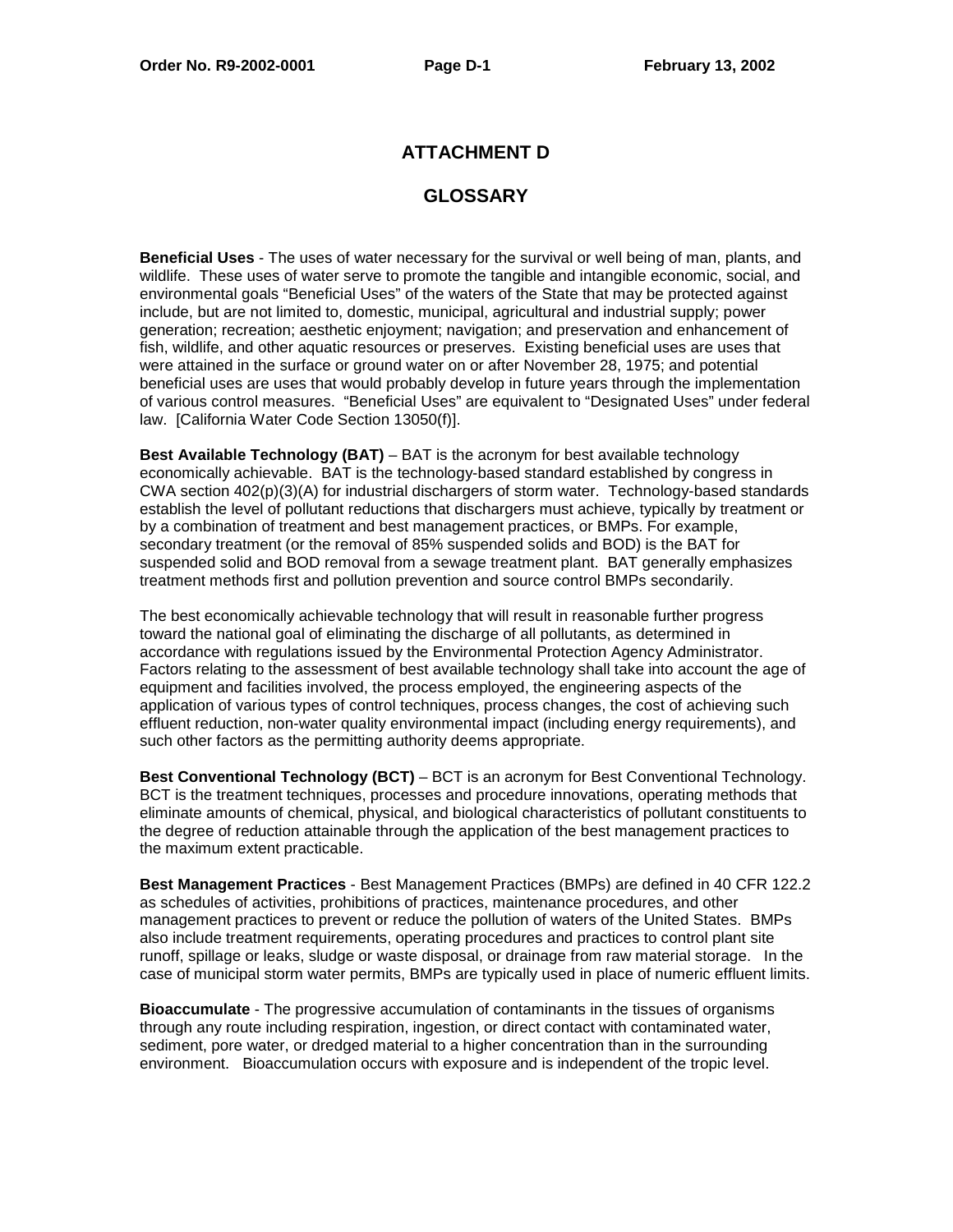**Bioassessment** - The use of biological community information to evaluate the biological integrity of a water body and its watershed. With respect to aquatic ecosystems, bioassessment is the collection and analysis of samples of the benthic macroinvertebrate community together with physical/habitat quality measurements associated with the sampling site and the watershed to evaluate the biological condition (i.e. biological integrity) of a water body.

**Bioconcentration** – A process by which there is a net accumulation of a chemical directly from water into aquatic organisms resulting from simultaneous uptake and elimination by gill or epithelial tissue. Bioconcentration differs from bioaccumulation in that bioaccumulation refers to the progressive concentration of contaminants in the tissues of organisms through multiple pathways.

**Biocriteria** - Under the Clean Water Act, numerical values or narrative expressions that define a desired biological condition for a water body that are legally enforceable. The U.S. EPA defines biocriteria as: "numerical values or narrative expressions that describe the reference biological integrity of aquatic communities inhabiting waters of a given designated aquatic life use…(that)…describe the characteristics of water body segments least impaired by human activities."

**Biological Integrity** - Defined in Karr J.R. and D.R. Dudley. 1981. Ecological perspective on water quality goals. Environmental Management 5:55-68 as: "A balanced, integrated, adaptive community of organisms having a species composition, diversity, and functional organization comparable to that of natural habitat of the region." Also referred to as ecosystem health.

**Biomagnication** – The transfer and progressive increase in tissue concentrations of a contaminant along the food chain. Because some pollutants can be transferred to higher trophic levels, carnivores at the top of the food chain, such as predatory fish, birds, and mammals (including humans), obtain most of their pollution burden from aquatic ecosystems by ingestion. Thus, although such pollutants may only be present in receiving waters in low concentrations, they can have a significant impact to the integrity of the ecosystem through biomagnification.

**Clean Water Act Section 402(p) -** [33 USC 1342(p)] is the federal statute requiring municipal and industrial dischargers to obtain NPDES permits for their discharges of storm water.

**Clean Water Act Section 303(d) Water Body** - is an impaired water body in which water quality does not meet applicable water quality standards and/or is not expected to meet water quality standards, even after the application of technology based pollution controls required by the CWA. The discharge of urban runoff to these water bodies by the Copermittees is significant because these discharges can cause or contribute to violations of applicable water quality standards.

**Contamination** - As defined in the Porter-Cologne Water Quality Control Act, contamination is "an impairment of the quality of waters of the state by waste to a degree which creates a hazard to the public health through poisoning or through the spread of disease. 'Contamination' includes any equivalent effect resulting from the disposal of waste whether or not waters of the state are affected."

**Designated Waste** - Designated waste is defined as a "nonhazardous waste which consists of pollutants which, under ambient environmental conditions at the waste management unit, could be released at concentrations in excess of applicable water quality objectives, or which could cause degradation of waters of the state." [CCR Title 27, Chapter 3, Subchapter 2, Article 2, Section 20210; WC Section 13173]

**Effluent Limitations** - Limitations on the volume of each waste discharge, and the quantity and concentrations of pollutants in the discharge. The limitations are designed to ensure that the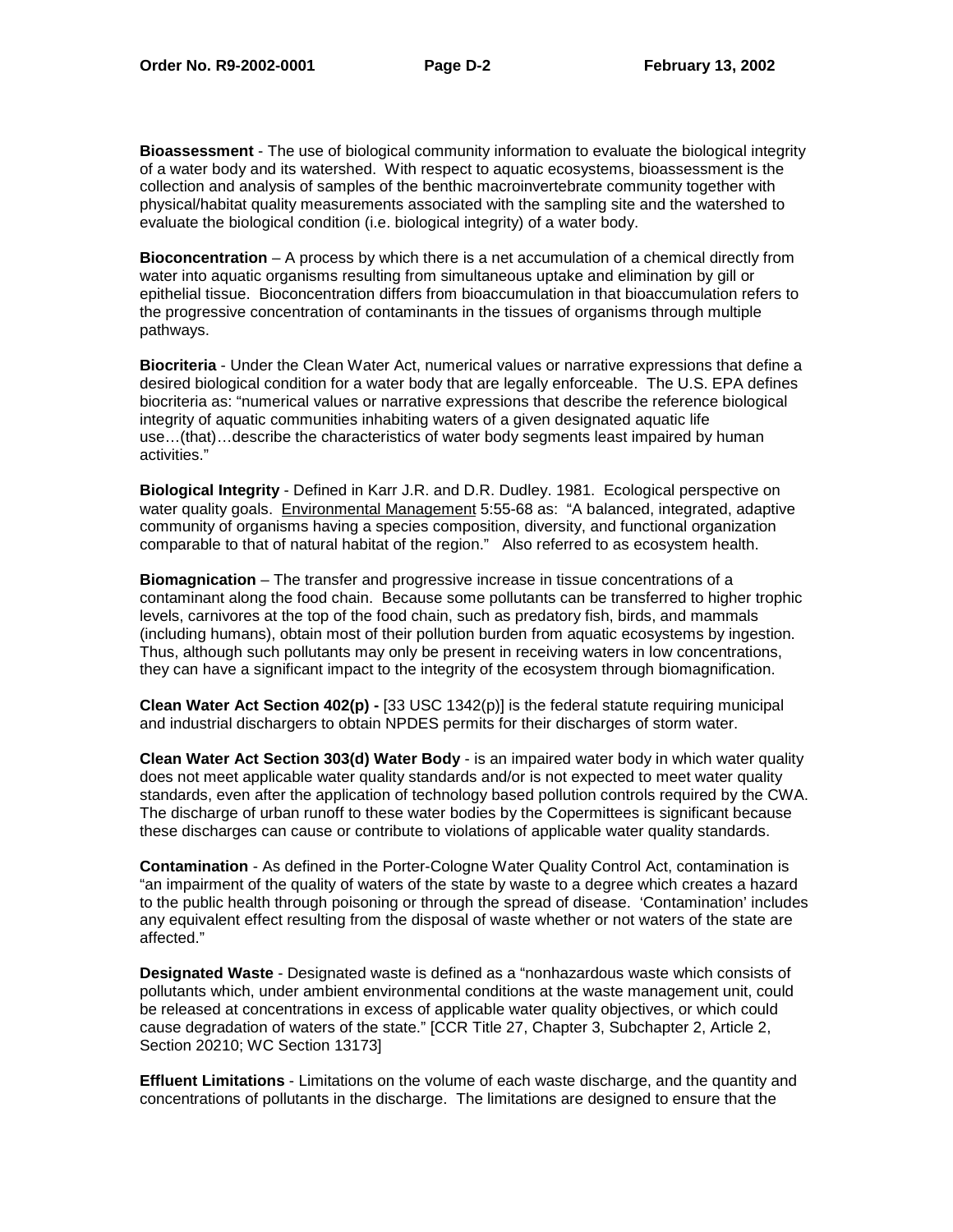discharge does not cause water quality objectives to be exceeded in the receiving water and does not adversely affect beneficial uses.

Effluent limitations are limitations of the quantity and concentrations of pollutants in a discharge. The limitations are designed to ensure that the discharge does not cause water quality objectives to be exceeded in the receiving water and does not adversely affect beneficial uses. In other words, an effluent limit is the maximum concentration of a pollutant that a discharge can contain. To meet effluent limitations, the effluent typically must undergo one or more forms of treatment to remove pollutants in order to lower the pollutant concentration below the limit. Effluent limits are typically numeric (e.g., 10 mg/l), but can also be narrative (e.g., no toxics in toxic amounts).

**Erosion** – When land is diminished or warn away due to wind, water, or glacial ice. Often the eroded debris (silt or sediment) becomes a pollutant via storm water runoff. Erosion occurs naturally but can be intensified by land clearing activities such as farming, development, road building, and timber harvesting.

**Grading** - The cutting and/or filling of the land surface to a desired slope or elevation.

**Hazardous Waste** - Hazardous waste is defined as "any waste which, under Section 600 of Title 22 of this code, is required to be managed according to Chapter 30 of Division 4.5 of Title 22 of this code." [CCR Title 22, Division 4.5, Chapter 11, Article 1]

**Illicit Discharge** - Any discharge to a municipal separate storm sewer that is not composed entirely of storm water except discharges pursuant to a NPDES permit (other than the NPDES permit for discharges form the municipal separate storm sewer) and discharges resulting from fire fighting activities.

**Inert Waste** - Inert waste is defined as one that "does not contain hazardous waste or soluble pollutants at concentrations in excess of applicable water quality objectives, and does not contain significant quantities of decomposable waste." [CCR Title 27, Chapter 3, Subchapter 2, Article 2, Section 20230]

**MEP** – MEP is the acronym for Maximum Extent Practicable. MEP is the technology-based standard established by Congress in CWA section 402(p)(3)(B)(iii) that municipal dischargers of storm water (MS4s) must meet. Technology-based standards establish the level of pollutant reductions that dischargers must achieve, typically by treatment or by a combination of treatment and best management practices (BMPs). MEP generally emphasizes pollution prevention and source control BMPs primarily (as the first line of defense) in combination with treatment methods serving as a backup (additional line of defense). MEP considers economics and is generally, but not necessarily, less stringent than BAT. A definition for MEP is not provided either in the statute or in the regulations. Instead the definition of MEP is dynamic and will be defined by the following process over time: municipalities propose their definition of MEP by way of their Urban Runoff Management Plan. Their total collective and individual activities conducted pursuant to the Urban Runoff Management Plan becomes their proposal for MEP as it applies both to their overall effort, as well as to specific activities (e.g., MEP for street sweeping, or MEP for municipal separate storm sewer system maintenance). In the absence of a proposal acceptable to the SDRWQCB, the SDRWQCB defines MEP.

In a memo dated February 11, 1993, entitled "Definition of Maximum Extent Practicable," Elizabeth Jennings, Senior Staff Counsel, SWRCB addressed the achievement of the MEP standard as follows:

"To achieve the MEP standard, municipalities must employ whatever Best Management Practices (BMPs) are technically feasible (i.e., are likely to be effective) and are not cost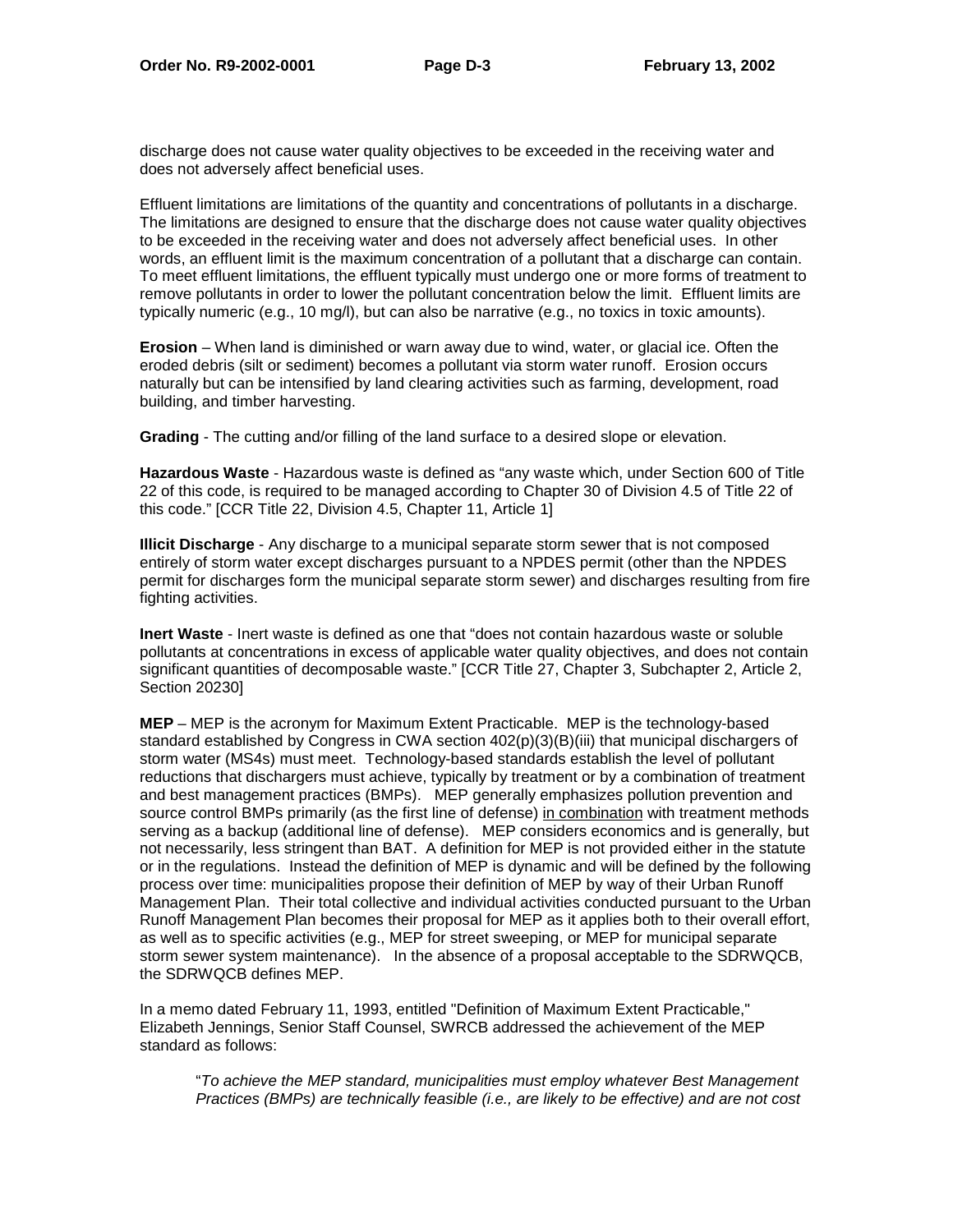prohibitive. The major emphasis is on technical feasibility. Reducing pollutants to the MEP means choosing effective BMPs, and rejecting applicable BMPs only where other effective BMPs will serve the same purpose, or the BMPs would not be technically feasible, or the cost would be prohibitive. In selecting BMPs to achieve the MEP standard, the following factors may be useful to consider:

- a. Effectiveness: Will the BMPs address a pollutant (or pollutant source) of concern?
- b. Regulatory Compliance: Is the BMP in compliance with storm water regulations as well as other environmental regulations?
- c. Public Acceptance: Does the BMP have public support?
- d. Cost: Will the cost of implementing the BMP have a reasonable relationship to the pollution control benefits to be achieved?
- e. Technical Feasibility: Is the BMP technically feasible considering soils, geography, water resources, etc?

The final determination regarding whether a municipality has reduced pollutants to the maximum extent practicable can only be made by the Regional or State Water Boards, and not by the municipal discharger. If a municipality reviews a lengthy menu of BMPs and chooses to select only a few of the least expensive, it is likely that MEP has not been met. On the other hand, if a municipal discharger employs all applicable BMPs except those where it can show that they are not technically feasible in the locality, or whose cost would exceed any benefit derived, it would have met the standard. Where a choice may be made between two BMPs that should provide generally comparable effectiveness, the discharger may choose the least expensive alternative and exclude the more expensive BMP. However, it would not be acceptable either to reject all BMPs that would address a pollutant source, or to pick a BMP base solely on cost, which would be clearly less effective. In selecting BMPs the municipality must make a serious attempt to comply and practical solutions may not be lightly rejected. In any case, the burden would be on the municipal discharger to show compliance with its permit. After selecting a menu of BMPs, it is the responsibility of the discharger to ensure that all BMPs are implemented."

**Municipal Storm Water Conveyance System** – (See Municipal Separate Storm Sewer System or MS4).

**Municipal Separate Storm Sewer System (MS4) –** MS4 is an acronym for Municipal Separate Storm Sewer System. A Municipal Separate Storm Sewer System is a conveyance or system of conveyances (including roads with drainage systems, municipal streets, catch basins, curbs, gutters, ditches, natural drainage features or channels, modified natural channels, man-made channels, or storm drains): (i) Owned or operated by a State, city town, borough, county, parish, district, association, or other public body (created by or pursuant to State law) having jurisdiction over disposal of sewage, industrial wastes, storm water, or other wastes, including special districts under State law such as a sewer district, flood control district or drainage district, or similar entity, or an Indian tribe or an authorized Indian tribal organization, or designated and approved management agency under section 208 of the CWA that discharges to waters of the United States; (ii) Designated or used for collecting of conveying storm water; (iii) Which is not a combined sewer; (iv) Which is not part of the Publicly Owned Treatment Works (POTW) as defined at 40 CFR 122.2.

Historic and current development make use of natural drainage patterns and features as conveyances for urban runoff. Urban streams used in this manner are part of the municipalities MS4 regardless of whether they are natural, man-made, or partially modified features. In these cases, the urban stream is both an MS4 and a receiving water.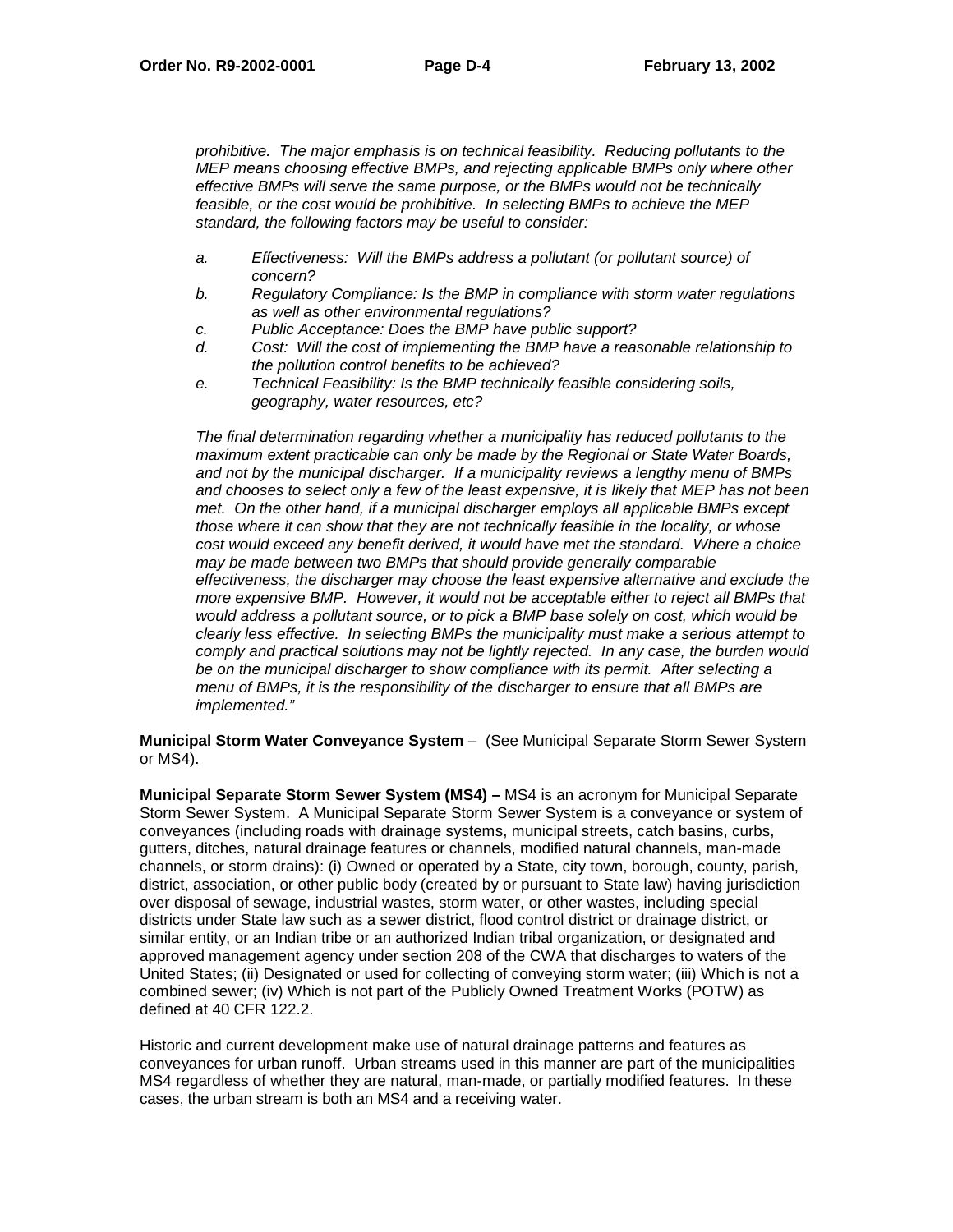**National Pollution Discharge Elimination System (NPDES)** - These permits pertain to the discharge of waste to surface waters only. All State and Federal NPDES permits are also WDRs.

**Non-hazardous Solid Waste** - Non-hazardous solid waste means all putrescible and nonputrescible solid, semi-sold, and liquid wastes, including garbage, trash, refuse, paper, rubbish, ashes, industrial wastes, demolition and construction wastes, abandoned vehicles and parts thereof, discarded home and industrial appliances, manure, vegetable or animal solid and semi-sold wastes and other discarded solid or semi-solid waste; provided that such wastes do not contain wastes which must be managed as hazardous wastes, or wastes which contain soluble pollutants in concentration which exceed applicable water quality objectives or could cause degradation of wasters of the state." [CCR Title 27, Chapter 3, Subchapter 2, Article 2, Section 20220]

**Non Point Source (NPS)** – Non point source refers to diffuse, widespread sources of pollution. These sources may be large or small, but are generally numerous throughout a watershed. Non Point Sources include but are not limited to urban, agricultural, or industrial areas, roads, highways, construction sites, communities served by septic systems, recreational boating activities, timber harvesting, mining, livestock grazing, as well as physical changes to stream channels, and habitat degradation. NPS pollution can occur year round any time rainfall, snowmelt, irrigation, or any other source of water runs over land or through the ground, picks up pollutants from these numerous, diffuse sources and deposits them into rivers, lakes, and coastal waters or introduces them into ground water.

**Non-Storm Water** - Non-storm water consists of all discharges to and from a storm water conveyance system that do not originate from precipitation events (i.e., all discharges from a conveyance system other than storm water). Non-storm water includes illicit discharges, nonprohibited discharges, and NPDES permitted discharges. An illicit discharge is defined at 40 CFR 122.26(b)(2) as any discharge to a municipal storm water conveyance system that is not composed entirely of storm water except discharges pursuant to a separate NPDES permit and discharges resulting from emergency fire fighting activities.

**Nuisance** - As defined in the Porter-Cologne Water Quality Control Act a nuisance is "anything which meets all of the following requirements: 1) Is injurious to health, or is indecent, or offensive to the senses, or an obstruction to the free use of property, so as to interfere with the comfortable enjoyment of life or property. 2) Affects at the same time an entire community or neighborhood, or any considerable number of persons, although the extent of the annoyance or damage inflicted upon individuals may be unequal. 3) Occurs during, or as a result of, the treatment or disposal of wastes."

**Numeric effluent limitations** - The typical method by which effluent limits are prescribed for pollutants in waste discharge requirements implementing the federal NPDES regulations. When numeric effluent limits are met at the "end-of-pipe", the effluent discharge generally will not cause water quality standards to be exceeded in the receiving waters (i.e., water quality standards will also be met).

**Person** - A person is defined as an individual, association, partnership, corporation, municipality, State or Federal agency, or an agent or employee thereof. [40 CFR 122.2].

**Point Source** - Any discernible, confined, and discrete conveyance, including, but not limited to, any pipe, ditch, channel, tunnel, conduit, well, discrete fissure, container, rolling stock, concentrated animal feeding operations, landfill leachate collection systems, vessel, or other floating craft from which pollutants are or may be discharged.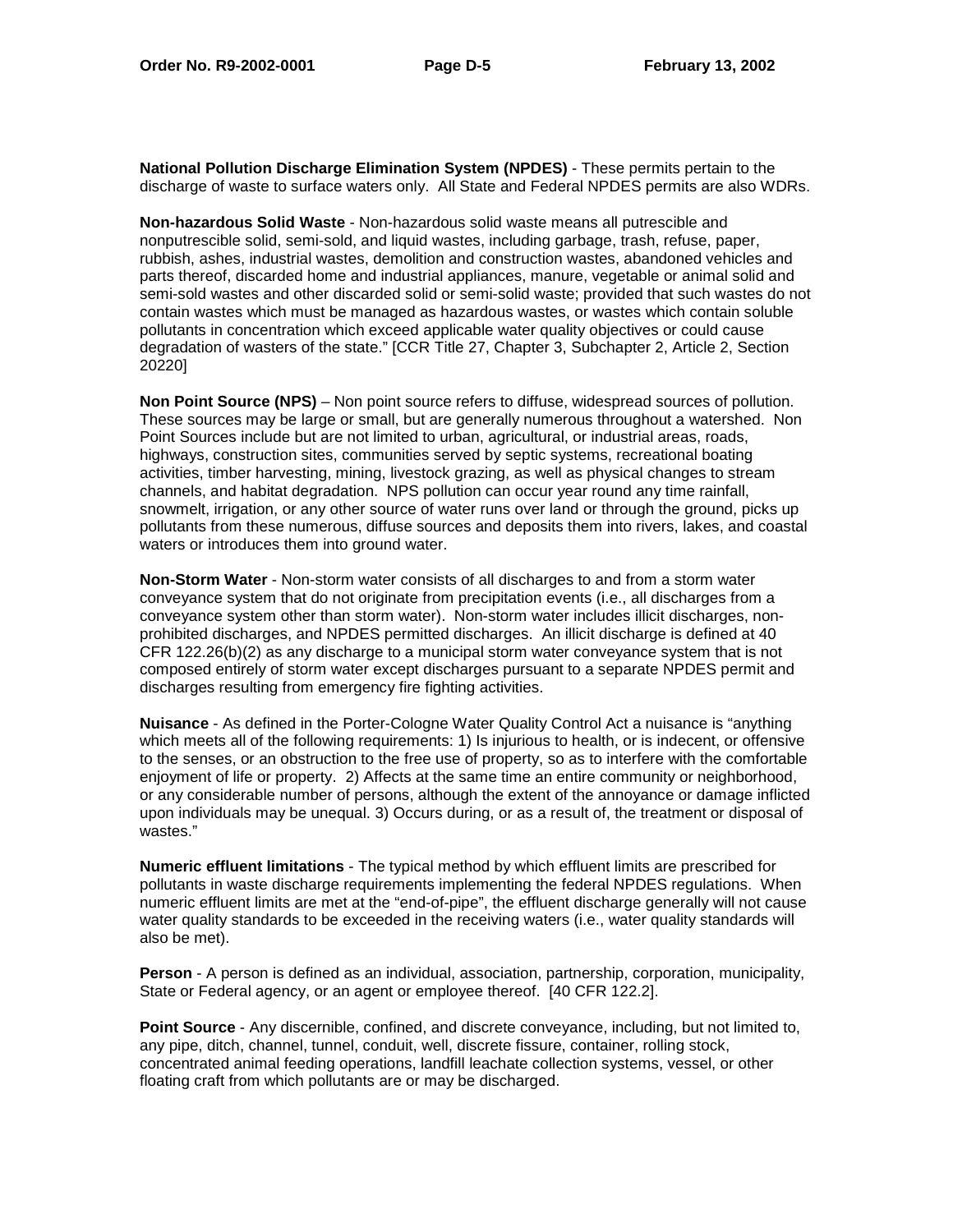**Pollution -** As defined in the Porter-Cologne Water Quality Control Act, pollution is "the alteration of the quality of the waters of the State by waste, to a degree that unreasonably affects the either of the following: A) The waters for beneficial uses; or 2) Facilities that serve these beneficial uses." Pollution may include contamination.

**Pollutant -** A pollutant is broadly defined as any agent that may cause or contribute to the degradation of water quality such that a condition of pollution or contamination is created or aggravated.

**Pollution Prevention** - Pollution prevention is defined as practices and processes that reduce or eliminate the generation of pollutants, in contrast to source control, treatment, or disposal.

**Post-Construction BMPs** - A subset of BMPs including structural and non-structural controls which detain, retain, filter, or educate to prevent the release of pollutants to surface waters during the final functional life of development.

**Pre-Development Runoff Conditions** - The runoff conditions that exist onsite immediately before the planned development activities occur. This definition is not intended to be interpreted as that period before any human-induces land activities occurred. This definition pertains to redevelopment as well as initial development.

**Receiving Water Limitations** - Waste discharge requirements issued by the SDRWQCB typically include both: (1) "Effluent Limitations" (or "Discharge Limitations") that specify the technology-based or water-quality-based effluent limitations; and (2) "Receiving Water Limitations" that specify the water quality objectives in the Basin Plan as well as any other limitations necessary to attain those objectives. In summary, the "Receiving Water Limitations" provision is the provision used to implement the requirement of CWA section 301(b)(1)(C) that NPDES permits must include any more stringent limitations necessary to meet water quality standards.

**Sediment -** Soil, sand, and minerals washed from land into water. Sediment resulting from anthropogenic sources (i.e. human induced land disturbance activities) is considered a pollutant. This Order regulates only the discharges of sediment from anthropogenic sources and does not regulate naturally occurring sources of sediment. Sediment can destroy fish-nesting areas, clog animal habitats, and cloud waters so that sunlight does not reach aquatic plants.

**Storm Water** - "Storm water" is as defined urban runoff and snowmelt runoff consisting only of those discharges which originate from precipitation events. Storm water is that portion of precipitation that flows across a surface to the storm drain system or receiving waters. Examples of this phenomenon include: the water that flows off a building's roof when it rains (runoff from an impervious surface); the water that flows into streams when snow on the ground begins to melt (runoff from a semi-pervious surface); and the water that flows from a vegetated surface when rainfall is in excess of the rate at which it can infiltrate into the underlying soil (runoff from a pervious surface). When all factors are equal, runoff increases as the perviousness of a surface decreases. During precipitation events in urban areas, rain water picks up and transports pollutants through storm water conveyance systems, and ultimately to waters of the United States.

**Toxicity** - Adverse responses of organisms to chemicals or physical agents ranging from mortality to physiological responses such as impaired reproduction or growth anomalies). The water quality objectives for toxicity provided in the Water Quality Control Plan, San Diego Basin, Region 9, (Basin Plan), state in part…"All waters shall be free of toxic substances in concentrations that are toxic to, or that produce detrimental physiological responses in human, plant, animal, or aquatic life….The survival of aquatic life in surface waters subjected to a waste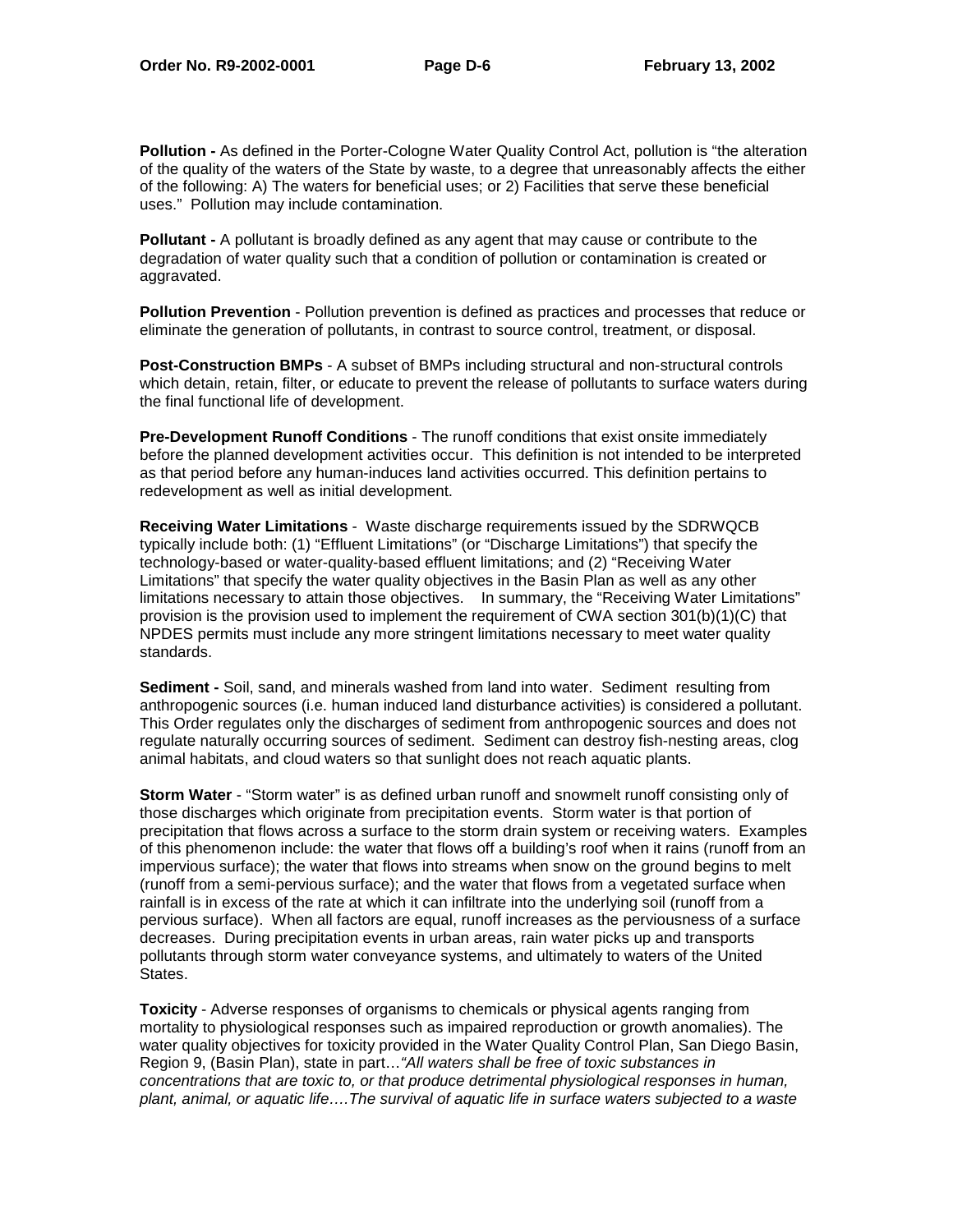discharge or other controllable water quality factors, shall not be less than that for the same water body in areas unaffected by the waste discharge"…. Urban runoff discharges from MS4s are considered toxic when (1) the toxic effect observed in an acute toxicity test exceeds zero Toxic Units Acute (Tua=0); or (2) the toxic effect observed in a chronic toxicity test exceeds one Toxic Unit Chronic (Tuc=1). Urban runoff discharges from MS4s often contain pollutants that cause toxicity.

**Total Maximum Daily Load (TMDL)** - The TMDL is the maximum amount of a pollutant that can be discharged into a water body from all sources (point and non-point) and still maintain water quality standards. Under Clean Water Act section 303(d), TMDLs must be developed for all water bodies that do not meet water quality standards after application of technology-based controls.

**Urban Runoff** - Urban runoff is defined as all flows in a storm water conveyance system and consists of the following components: (1) storm water (wet weather flows) and (2) non-storm water illicit discharges (dry weather flows).

**Waste** - As defined in California Water Code Section 13050(d), "waste includes sewage and any and all other waste substances, liquid, solid, gaseous, or radioactive, associated with human habitation, or of human or animal origin, or from any producing, manufacturing, or processing operation, including waste placed within containers of whatever nature prior to, and for purposes of, disposal."

Article 2 of CCR Title 23, Chapter 15 (Chapter 15) contains a waste classification system which applies to solid and semi-solid waste which cannot be discharged directly or indirectly to water of the state and which therefore must be discharged to land for treatment, storage, or disposal in accordance with Chapter 15. There are four classifications of waste (listed in order of highest to lowest threat to water quality): hazardous waste, designated waste, nonhazardous solid waste, and inert waste.

**Water Quality Objective** - Numerical or narrative limits on constituents or characteristics of water designated to protect designated beneficial uses of the water. [California Water Code Section 13050 (h)]. California's water quality objectives are established by the State and Regional Water Boards in the Water Quality Control Plans.

As stated in the Porter-Cologne Requirements for discharge (CWC 13263): "(Waste discharge) requirements shall implement any relevant water quality control plans that have been adopted, and shall take into consideration the beneficial uses to be protected, the water objectives reasonably required for that purpose, other waste discharges, the need to prevent nuisance, and the provisions of Section 13241."

A more comprehensive list of legal authority containing water quality objectives applicable to this Order can be found in Finding 37 and in Section VII Directives Discussion Underlying Broad Legal Authority for Order R9-2002-0001 pp. 76-78.

Numeric or narrative limits for pollutants or characteristics of water designed to protect the beneficial uses of the water. In other words, a water quality objective is the maximum concentration of a pollutant that can exist in a receiving water and still generally ensure that the beneficial uses of the receiving water remain protected (i.e., not impaired). Since water quality objectives are designed specifically to protect the beneficial uses, when the objectives are violated the beneficial uses are, by definition, no longer protected and become impaired. This is a fundamental concept under the Porter Cologne Act. Equally fundamental is Porter Cologne's definition of pollution. A condition of pollution exists when the water quality needed to support designated beneficial uses has become unreasonably affected or impaired; in other words, when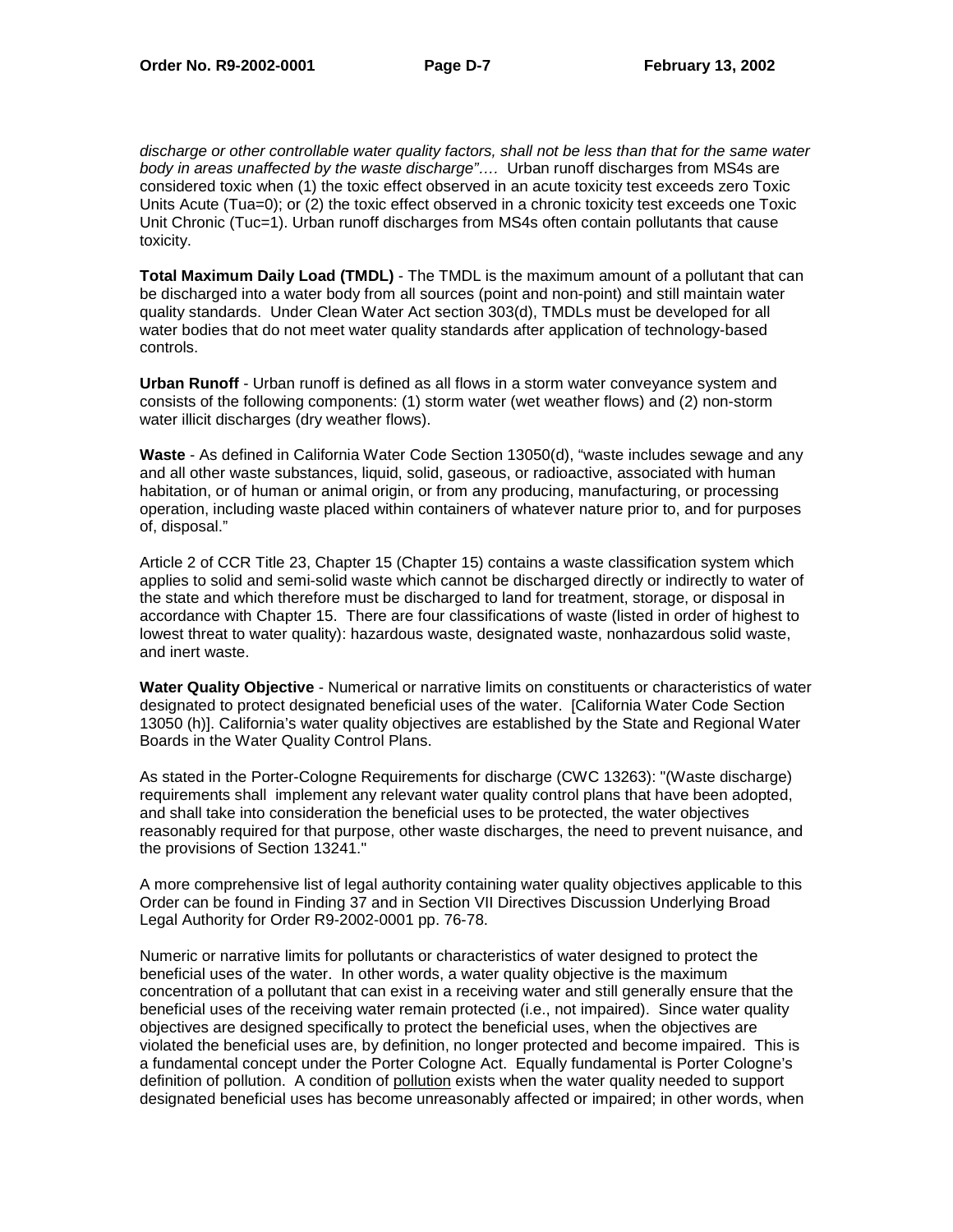the water quality objectives have been violated. These underlying definitions (regarding beneficial use protection) are the reason why all waste discharge requirements implementing the federal NPDES regulations require compliance with water quality objectives. (Water quality objectives are also called water quality criteria in the Clean Water Act.)

**Water Quality Standards** - are defined as the beneficial uses (e.g., swimming, fishing, municipal drinking water supply, etc.,) of water and the water quality objectives necessary to protect those uses.

**Waters of the State** - Any water, surface or underground, including saline waters within the boundaries of the State [California Water Code Section 13050 (e)]. The definition of the Waters of the State is broader than that for the Waters of the United States in that all water in the State is considered to be a Waters of the State regardless of circumstances or condition. Under this definition, a Municipal Separate Storm Sewer System (MS4) is always considered to be a Waters of the State.

**Waters of the United States** - Waters of the United States can be broadly defined as navigable surface waters and all tributary surface waters to navigable surface waters. Groundwater is not considered to be a Waters of the United States.

As defined in the 40 CFR 122.2, the Waters of the U.S. are defined as: **"(a) All waters, which are currently used, were used in the past, or may be susceptible to use in interstate or foreign commerce, including all waters which are subject to the ebb and flow of the tide;** (b) All interstate waters, including interstate "wetlands;" (c) All other waters such as intrastate lakes, rivers, streams (including intermittent streams), mudflats, sandflats, "wetlands," sloughs, prairie potholes, wet meadows, playa lakes, or natural ponds the use, degradation or destruction of which would affect or could affect interstate or foreign commerce including any such waters: (1) Which are or could be used by interstate or foreign travelers for recreational or other purposes; (2) From which fish or shellfish are or could be taken and sold in interstate or foreign commerce; or (3) Which are used or could be used for industrial purposes by industries in interstate commerce; (d) All impoundments of waters otherwise defined as waters of the United States under this definition**: (e) Tributaries of waters identified in paragraphs (a) through (d) of this definition;** (f) The territorial seas; and (g) "Wetlands" adjacent to waters (other than waters that are themselves wetlands) identified in paragraphs (a) through (f) of this definition. Waters of the United States do not include prior converted cropland. Notwithstanding the determination of an area's status as prior converted cropland by any other federal agency, for the purposes of the Clean Water Act, the final authority regarding Clean Water Act jurisdiction remains with the EPA."

**Watershed** - That geographical area which drains to a specified point on a water course, usually a confluence of streams or rivers (also known as drainage area, catchment, or river basin).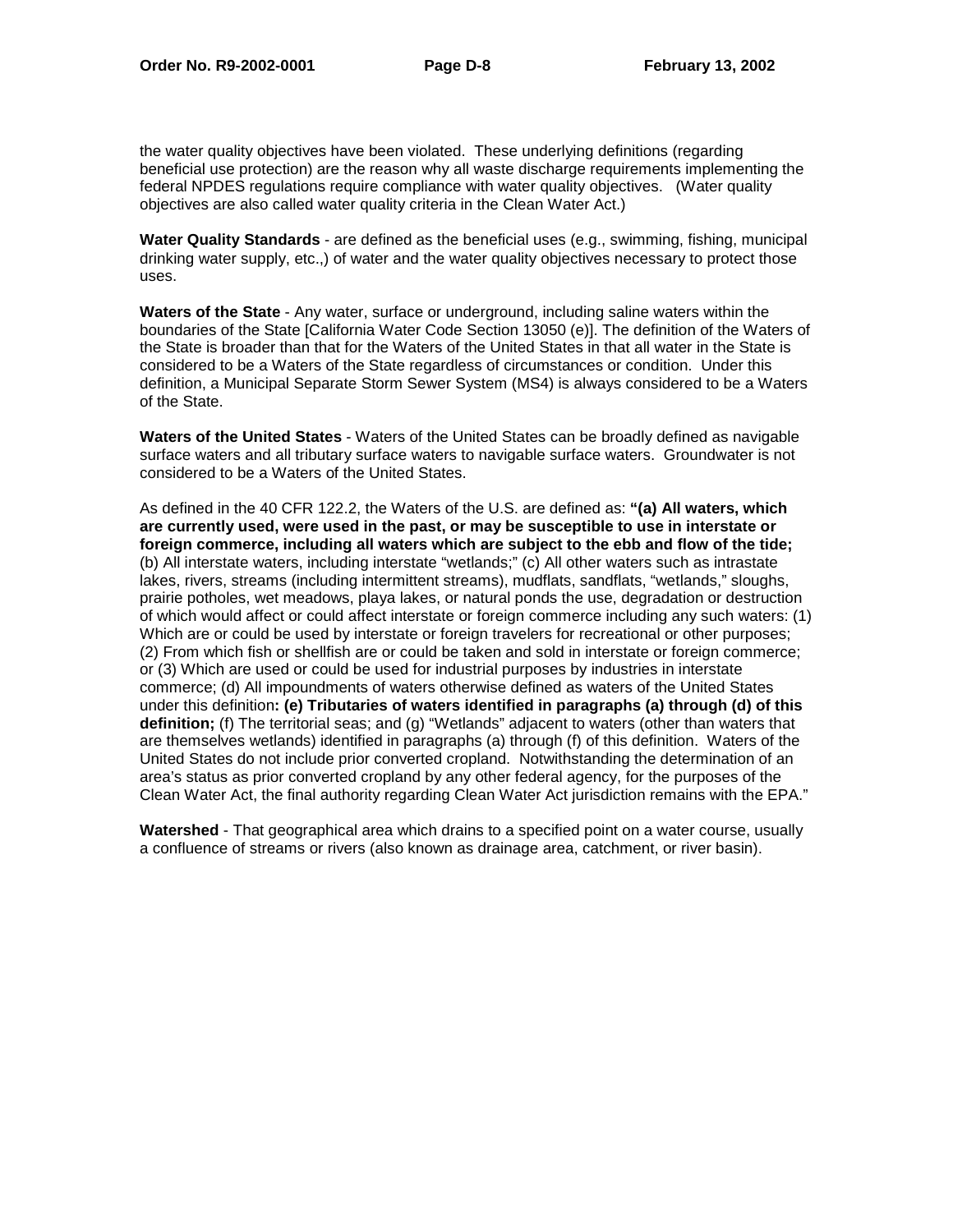# **ATTACHMENT E**

# **DRY WEATHER MONITORING PROGRAM SPECIFICATIONS - URBAN RUNOFF**

# **E.1 Dry Weather Monitoring Program**

Each Copermittees shall review and revise as necessary its Dry Weather Monitoring Program to comply with section F.5 of this Order. The Dry Weather Monitoring Program for each Copermittee shall meet or exceed the specifications of this Attachment. The objectives of the Dry Weather Monitoring Program are:

- Assessing compliance with Order No. R9-2002-0001;
- Detect and eliminate illicit discharges and illegal connections to the MS4; and
- Characterize urban runoff within the MS4 system with respect to water quality constituents that may cause or contribute to exceedances of receiving water quality objectives when discharged to receiving waters.

#### **E.2 Dry Weather Monitoring Program Document**

Based upon a review of its Detection/Elimination of Illegal Discharges and Illicit Connections Program, each Copermittee shall revise or develop a Dry Weather Monitoring Program Document that meets or exceeds the specifications listed in section E.4 of this Attachment. The Dry Weather Monitoring Program shall be designed and implemented to address the objectives listed in section E.1 of this Attachment. Each Copermittee shall submit its Dry Weather Monitoring Program to the Principal Permittee as part of its Jurisdictional Urban Runoff Management Program Document on the date prescribed by the Principal Permittee. The Principal Permittee shall collectively submit the dry weather monitoring maps and procedures to the SDRWQCB within **365** days of adoption of this Order.

## **E.3 Implementation of the Dry Weather Monitoring Program**

Each Copermittee shall implement its Dry Weather Monitoring Program by May 1, 2003. Following the adoption of this Order and prior to implementation of the Dry Weather Monitoring Program under the Jurisdictional URMP, each Copermittee shall continue to implement the Illicit Discharge and Illegal Connection programs and commitments described in the Orange County Water Quality Monitoring Program (99-04 Plan) and the proposed Drainage Area Management Plan (DAMP).

# **E.4 Dry Weather Monitoring Program Specifications**

Each Copermittee shall develop or revise its Dry Weather Monitoring Program to meet or exceed the following requirements:

a. Develop MS4 Map: Each Copermittee shall develop or obtain an up-to-date labeled map of its entire municipal separate storm sewer system (MS4) and the corresponding drainage watersheds within its jurisdiction. The use of a Geographic Information System (GIS) is highly recommended, but not required. The accuracy of the MS4 map shall be confirmed and updated at least annually during monitoring activities.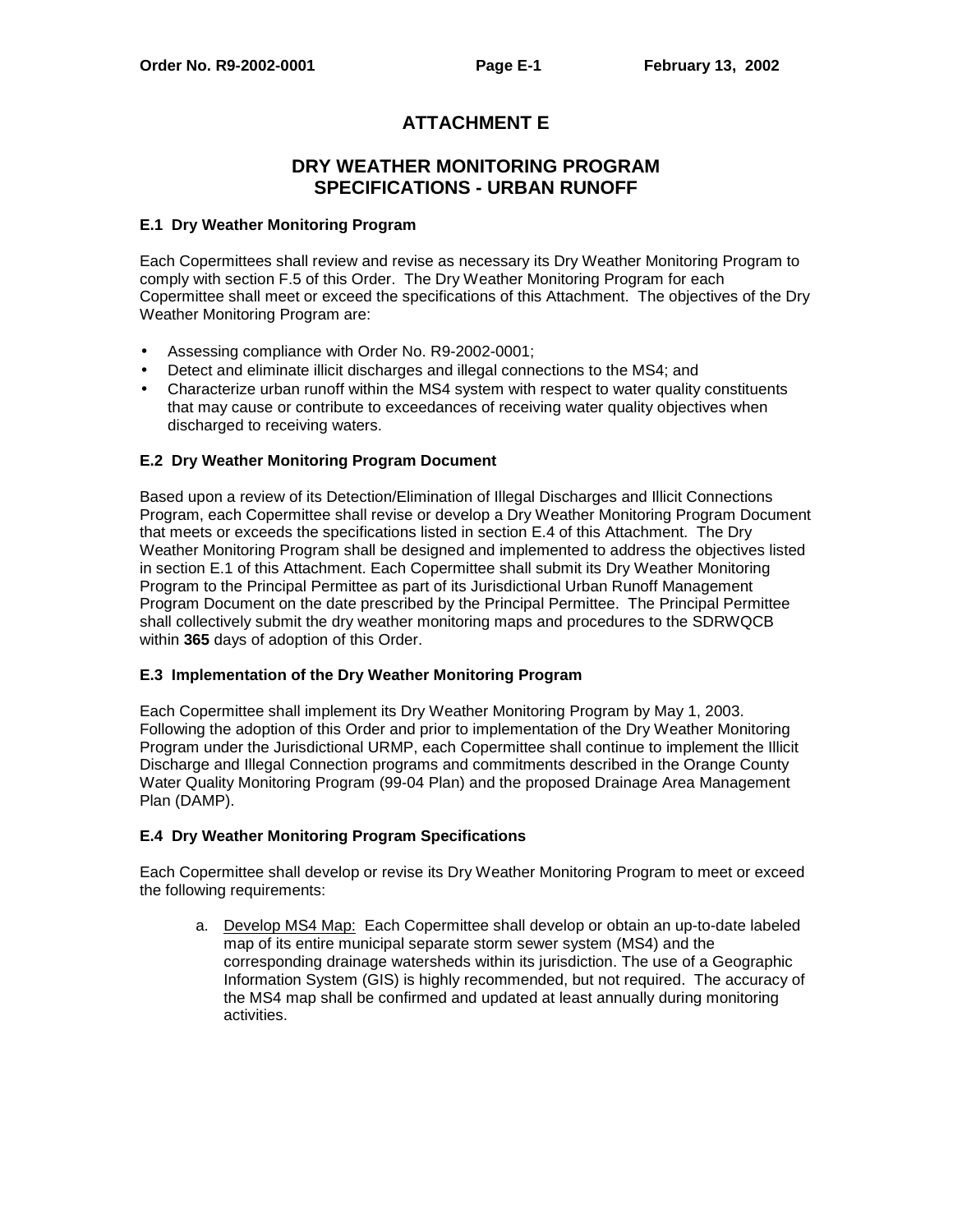- b. Monitoring Stations: Based upon a review of its past Dry Weather Monitoring Programs, each Copermittee shall select dry weather monitoring stations within its jurisdiction to be monitored in the Dry Weather Monitoring Program.
	- (1) Each Copermittee shall develop or revise its program to describe the rationale used to determine the number and locations of stations necessary to comply with the Order.
	- (2) Each Copermittee shall confirm that each major drainage area within its jurisdiction contains at least one station.
	- (3) Stations shall be either major outfalls or other outfall points (or any other point of access such as manholes) located throughout the MS4 to provide adequate coverage of the entire MS4 system.
	- (4) Each Copermittee shall clearly identify each dry weather monitoring station on its MS4 Map as either a separate GIS layer or a map overlay hereafter referred to as a Dry Weather Monitoring Stations Map.
- c. Determining Sampling Frequency: Dry weather analytical and field screening monitoring shall be conducted at each identified station at least twice between May  $1<sup>st</sup>$  and September  $30<sup>th</sup>$  of each year or as more frequently as the Copermittee determines is necessary to comply with the requirements of Section F.5 of the Order.
	- (1) Each Copermittee shall develop or revise written procedures that describe the criteria and process used to determine the number and frequency of inspections, field screening and analytical monitoring to be performed.
	- (2) Any changes in Dry Weather Monitoring inspection or sampling frequency shall be described and reported in detail annually in the Dry Weather Monitoring Report section of the Jurisdictional URMP Annual Report.
- d. Develop Dry Weather Analytical Monitoring Procedures: Each Copermittee shall develop or revise written procedures for dry weather analytical and field screening monitoring (consistent with 40 CFR part 136), that shall include field observations, field screening monitoring, and analytical monitoring.
	- (1) The Dry Weather Monitoring Program shall be designed to emphasize frequent, geographically widespread inspections, monitoring, and follow up investigations to detect illicit discharges and illegal connections. At a minimum, the procedures must be based on or incorporate the following guidelines and criteria:
		- (a) At each site inspected or sampled, record general information such as time since last rain, quantity of last rain, site descriptions (i.e., conveyance type, dominant watershed land uses), flow estimation (i.e., width of water surface, approximate depth of water, approximate flow velocity, flow rate), and visual observations (e.g., odor, color, clarity, floatables, deposits/stains, vegetation condition, structural condition, and biology).
		- (b) If flow or ponded runoff is observed at a station and there has been at least seventy-two (72) hours of dry weather, shall make observations and collect at least one (1) set of grab samples for field screening and/or analytical testing that meets or exceeds the requirements of section E.4.d.1.d (Field Screening Parameters) or E.4.d.1.e (Analytical Monitoring Parameters).
		- (c) Perform field screening analysis on all sites with ponded or flowing water and at a minimum collect samples at no less than 25% of these sites for analytical testing.
		- (d) Field Screening Monitoring Parameters: At a minimum, conduct field screening analysis of the following constituents:
			- (1) Specific conductance (calculate estimated Total Dissolved Solids).
			- (2) Turbidity
			- (3) pH